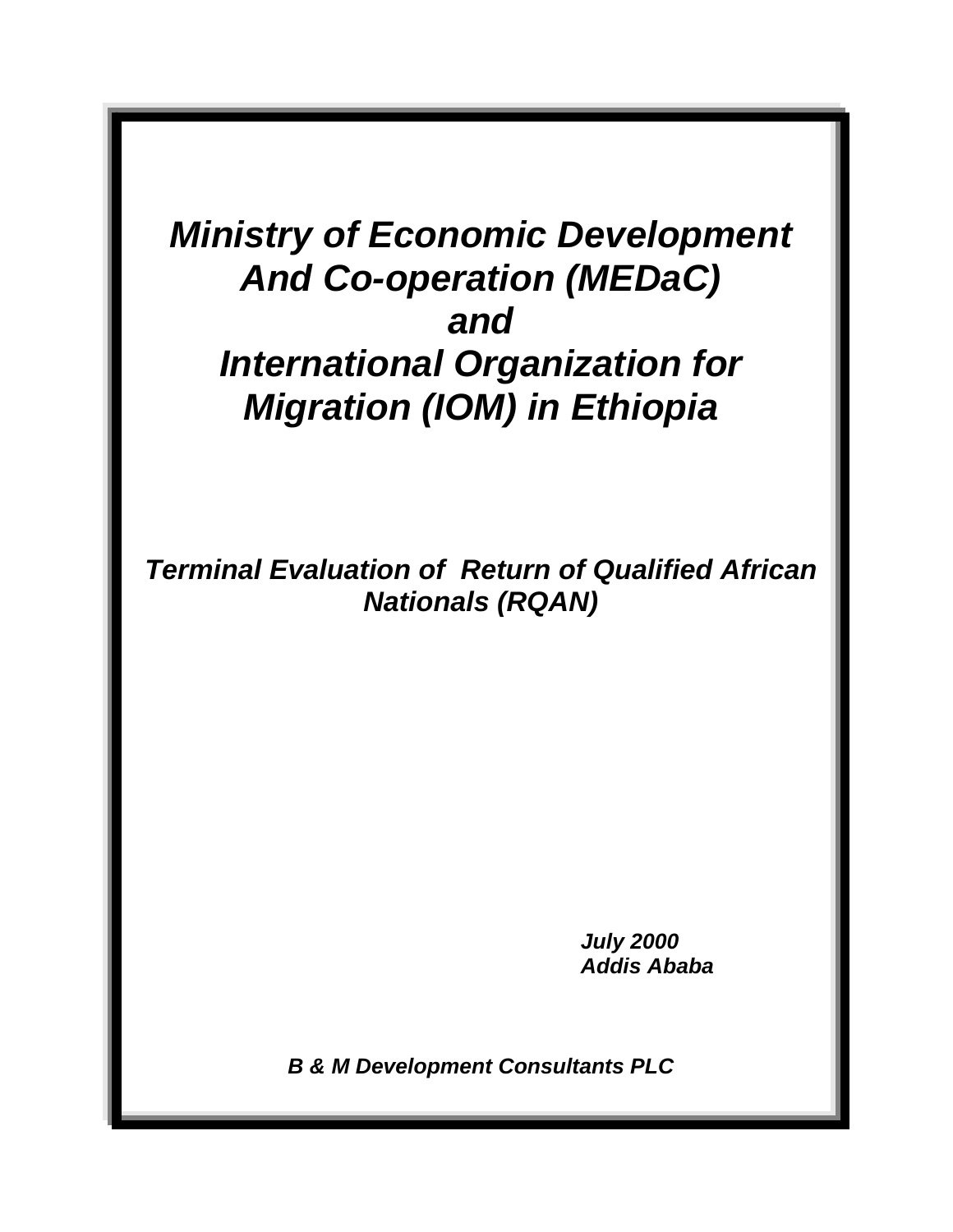## *Table of Content*

| 1. Background 1                                                     |
|---------------------------------------------------------------------|
|                                                                     |
|                                                                     |
|                                                                     |
|                                                                     |
|                                                                     |
|                                                                     |
|                                                                     |
|                                                                     |
|                                                                     |
|                                                                     |
|                                                                     |
|                                                                     |
|                                                                     |
|                                                                     |
|                                                                     |
|                                                                     |
|                                                                     |
|                                                                     |
|                                                                     |
|                                                                     |
|                                                                     |
|                                                                     |
|                                                                     |
|                                                                     |
|                                                                     |
|                                                                     |
|                                                                     |
|                                                                     |
| 4.4 Examination of RQAN in Ethiopia Visa Vis Similar Efforts at the |
| Return and Retention of Qualified and Skilled Human Resources36     |

## *Page*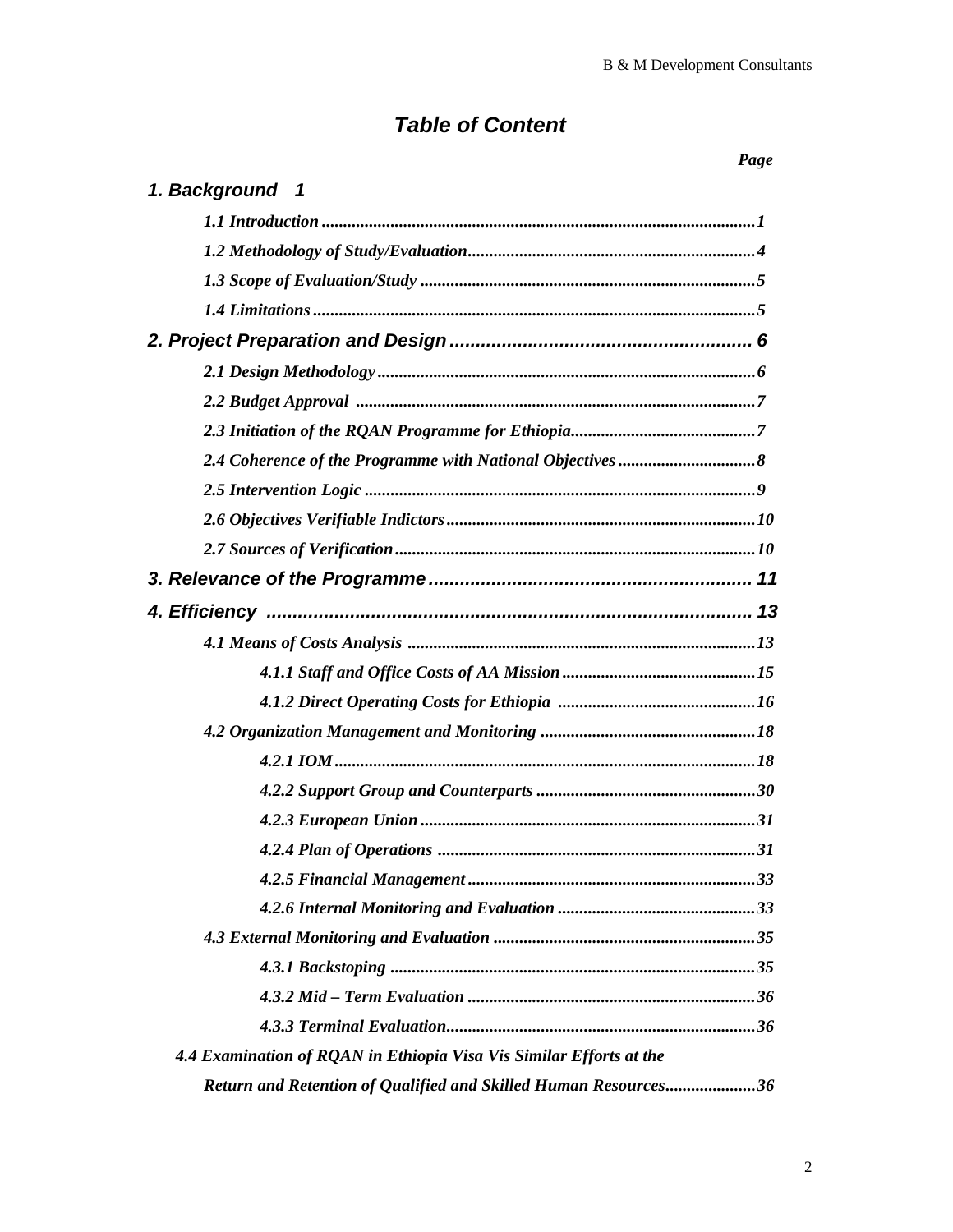| 5.1.6 The Role of RQAN Programme in Influencing the                                |  |
|------------------------------------------------------------------------------------|--|
|                                                                                    |  |
|                                                                                    |  |
|                                                                                    |  |
|                                                                                    |  |
|                                                                                    |  |
|                                                                                    |  |
|                                                                                    |  |
|                                                                                    |  |
|                                                                                    |  |
|                                                                                    |  |
|                                                                                    |  |
| <b>Tables</b>                                                                      |  |
| Table 4.1 Summary of Expenditure Against Cost Estimate and                         |  |
|                                                                                    |  |
| Table 4.2 Annual Staff and Office Costs for IOM Addis Ababa                        |  |
|                                                                                    |  |
| Table 4.3 Total Expenditure of Direct Cost for Ethiopia by Year (amount in US\$)17 |  |
| Table 4.4 Average Expenditure of Direct Support                                    |  |
|                                                                                    |  |
|                                                                                    |  |
|                                                                                    |  |
|                                                                                    |  |
|                                                                                    |  |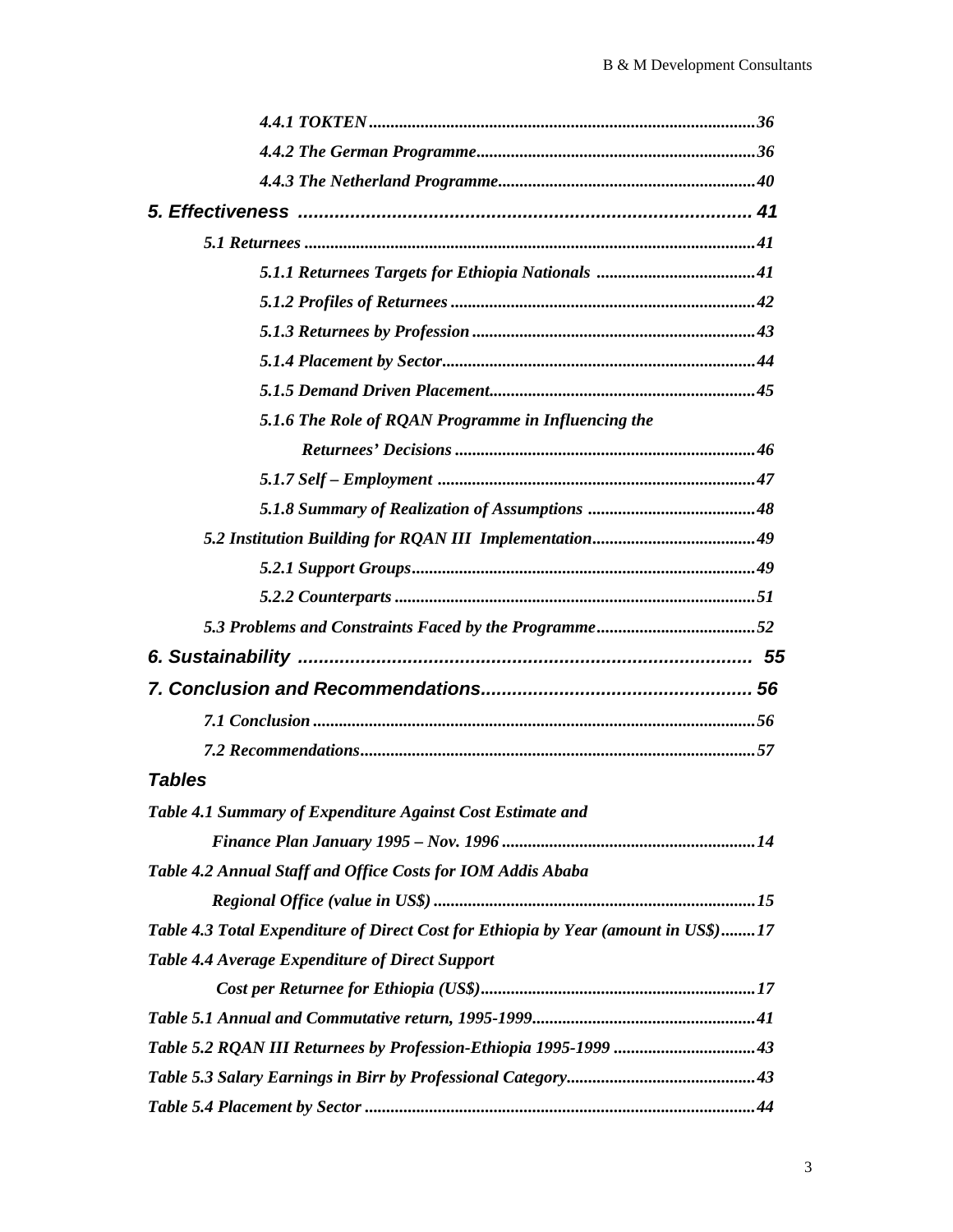| Table 5.7 Summary of Realization of Assumptions by in Ethiopia 48           |
|-----------------------------------------------------------------------------|
| Table 5.8 Numbers of Meeting and Attendance of the Support Group 50         |
| Table 5.9 Summary of Counterpart Performance Against Responsibilities52     |
| <b>Figures</b>                                                              |
|                                                                             |
|                                                                             |
|                                                                             |
| <b>Annexes</b>                                                              |
| Annex 1 List of Members of the Support Group by Number of Meetings Held  69 |
|                                                                             |
| Annex 3 Revised Priority Sector as were Updated by the Support Group  76    |
|                                                                             |
|                                                                             |
| Annex 6 Terms of Reference for the Evaluation of the                        |
|                                                                             |
|                                                                             |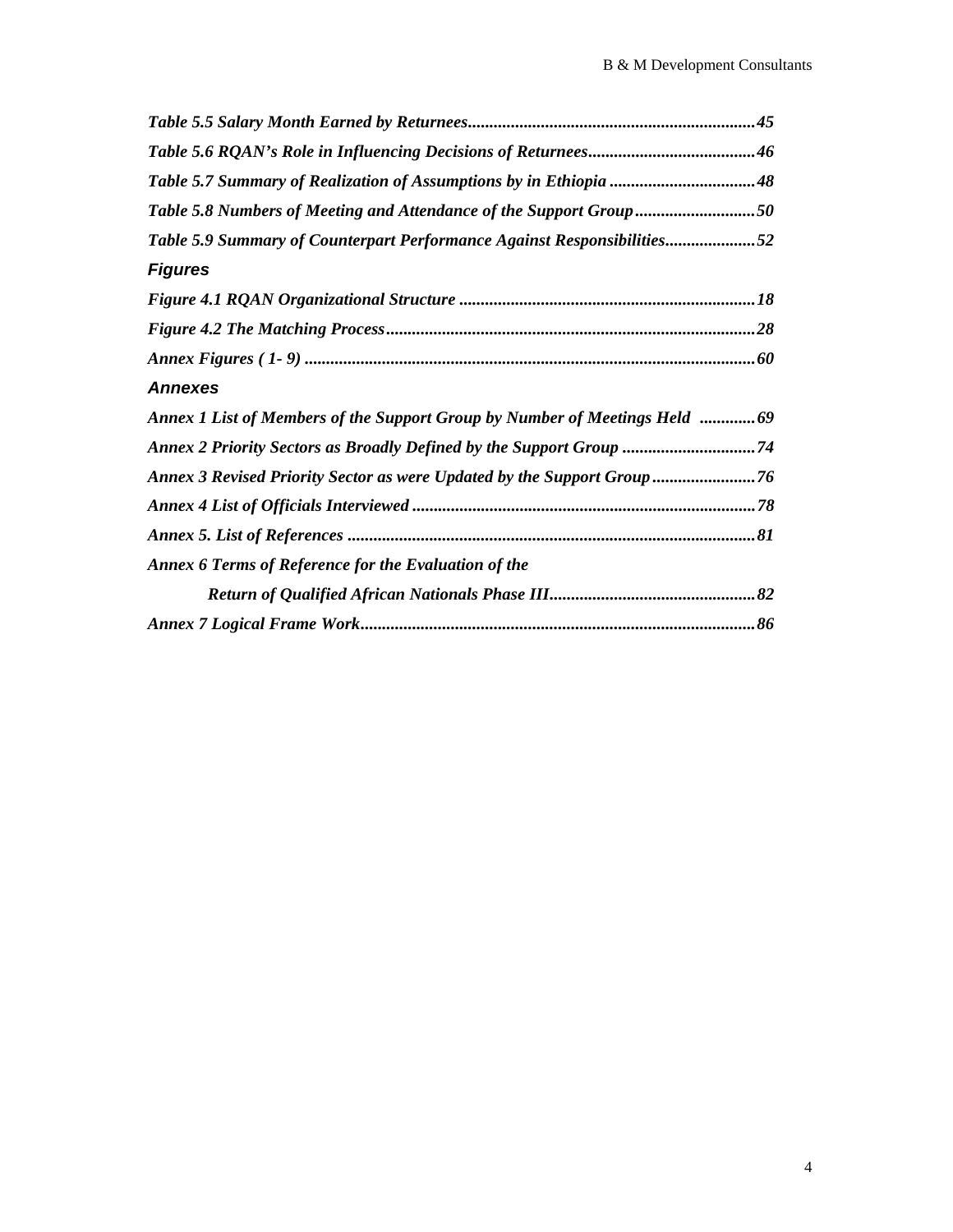#### **EXECUTIVE SUMMARY**

#### *A. Introduction*

Since 1970 African countries have experienced loss of qualified and skilled manpower to industrialized countries. This loss of human capital or brain drain has been caused by "push-in" and "pull-in" factors basically attributed to political, economic and social spheres. The push factors which make Africans migrate to developed countries are fear of political persecutions, internal wars, and civil strifes and poor qualities of life in Africa. The pull-in factors include better employment opportunities, and training, freedom from political, religious and ethnic persecutions and better qualify of life.

Ethiopia has lost a large number of highly qualified and skilled human resources over the last three decades. The brain drain in Ethiopia basically started in 1974 when the Derg. Regime came to power. The political persecutions and economic hardship during the oppressive Derg Regime drove out many Ethiopians as refugees mainly to industrialized countries. Students and university lecturers who went abroad for further studies and civilians on official and business trips abroad failed to return due to both pull-in and push-in factors.

The enormity of such brain drain and the shortage of highly qualified and skilled manpower to implement the development efforts in Africa has necessitated to reverse the brain drain. In this respect the International Organization of Migration (IOM) has been trying to address the issue through its "Return of Highly Qualified and skilled African Nationals" (RQAN) Programme since 1983 with a financial assistance from the European Union under ACP Lome Convention.

The overall objectives of RQAN, as stated in the phase III of the programme, is to : contribute to enhancing the role and utilization of highly qualified, qualified and skilled African personnel in the development of participating countries.

- Programme Goal : The selective return migration of highly qualified, qualified and skilled Africans in order to contribute to fostering the receiving country's human resources capacity.
- Project Purpose: To assist highly qualified, qualified and skilled African nationals residing in industrialized countries in their return and reintegration process;
	- To promote the return of highly qualified, qualified and skilled Africans residing in other African countries;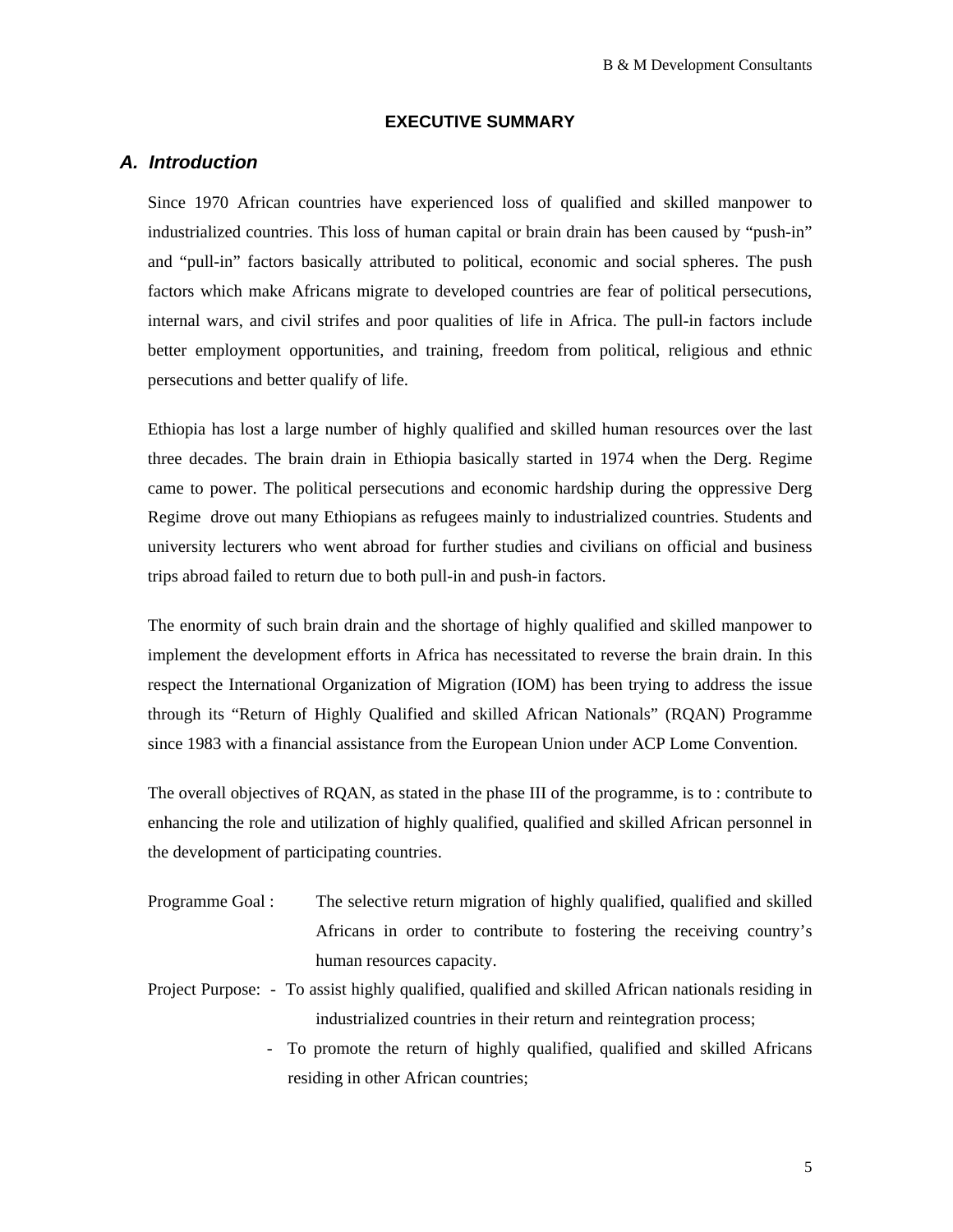- To assist the returnees to become meaningfully and gainfully employed/selfemployed; and
- To assist and encourage African countries in the establishment and/or strengthening of an institutional framework to promote the voluntary return of their highly qualified and skilled nationals.

Phase III of the programme aims at returning 899 African nationals to the eleven target countries of Angola, Cap Verde, Ethiopia, Ghana, Guinea Bissau, Kenya, Mozambique, Sierra Leone, Uganda, Zambia, Zimbabwe, and to others designated as non-target countries.

Ethiopia was included in phase III of the programme during 1995 – 1998 as one of the target countries to return 45 (initial target) highly qualified and skilled Ethiopians from industrialized countries, subsequently raised to 55 and finally to 71.

The purpose of this study is, therefore, to carry out a Terminal Evaluation of the programme in Ethiopia.

#### *Methodology of the Study/Evaluation*

The methods applied for the evaluation exercise are:

- Review of RQAN reports and files, relevant documents from concerned agencies.
- Use of structured questionnaires to be filled/ used for interviews of stakeholders: returnees, employers, government counterpart, members of the support groups on a sample basis, IOM Resident Representative and staff, and relevant officials and other agencies operating similar programmes.

#### *B. Programme Preparation and Design*

The programme for RQAN III was based on the previous two phases as modified by the recommendations of the Harare evaluation seminar in 1992. The Harare seminar recommendations for phase III of RQAN programme included:

- A more strigent selection to ensure that the candidates have at least two years of work experience and a master's degree;
- Identification of priority sectors of recipient countries;
- Making the programme demand driven rather than supply-driven;
- Attention to be given to self-employment in the private sector;
- Formation of support group comprising representatives of relevant stakeholders;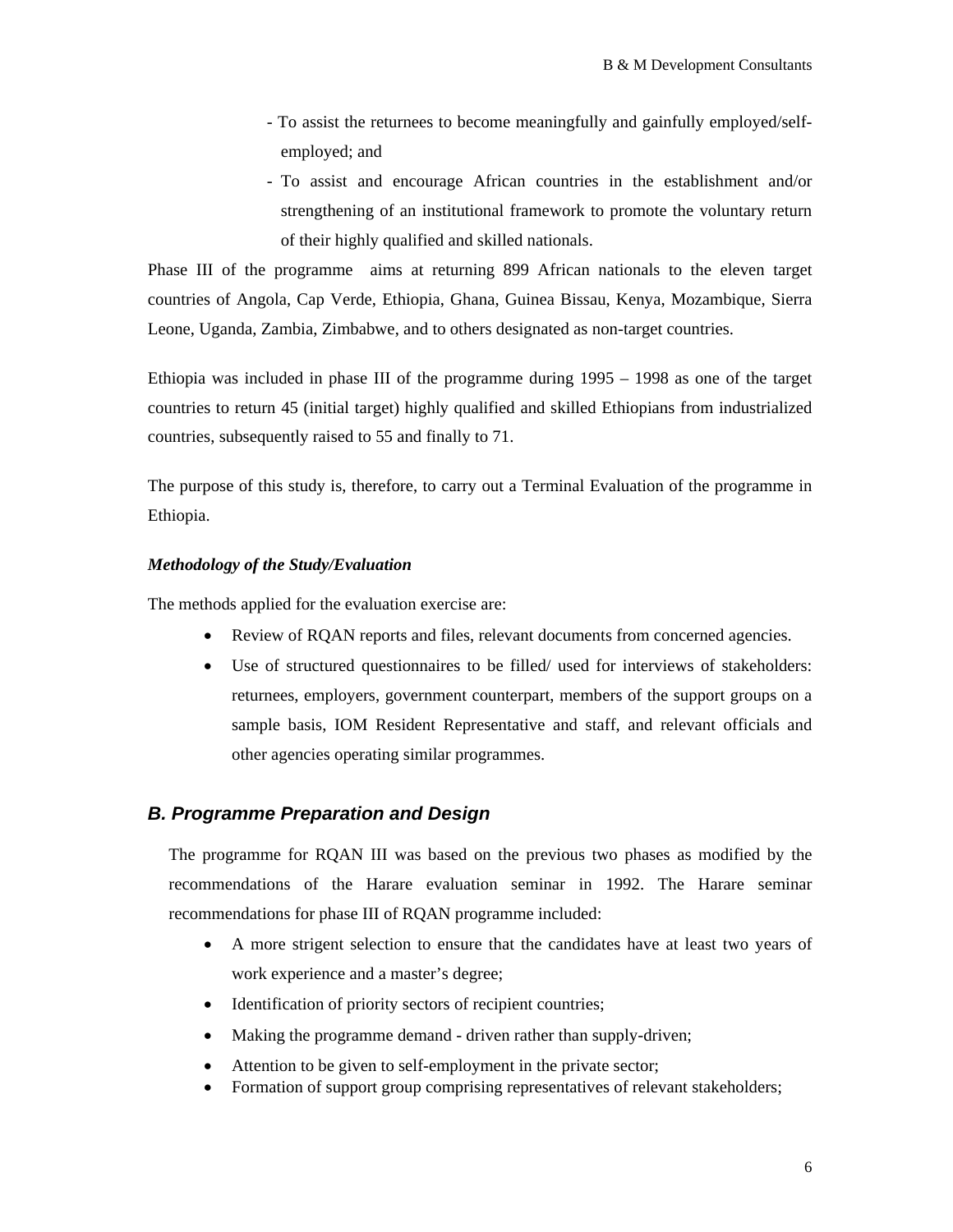- Designation of counterparts by recipient Government to build appropriate institutional capacity; and
- The active involvement of recipient countries in the preparation and design of the programme.

The design of RQAN phase III country programme for Ethiopia was, however, mostly based on the modalities of the two previous phases, and lacked a direct involvement of participating counterpart institution (MEDaC), which would have minimized some of the operational problems faced during the implementation period. Furthermore, there was lack of in-depth analysis of the special characteristics and needs of the country to match programme objectives with those of national objectives, and assessment of priority sectors and specific requirements of human resources, which have formed the basis of design of the programme for Ethiopia.

#### *C. Relevance of the Programme*

Despite lack of in-depth analysis of the special conditions of the country and assessment of sectoral priority and human resource requirements in the design, the programme for Ethiopia has been relevant. The political and economic changes from socialist system to democratic and free market based system, reconstruction and rehabilitation of physical and institutional infrastructure damaged during internal wars and civil strifes, introduction of structural adjustment programmes, civil reforms and privatization, and the enhanced role of the private investment created the urgent need for highly qualified and skilled human resources and thus make the programme relevant.

#### *D. Efficiency of the Programme*

The IOM Addis Ababa Office has done its best in placement, follow –up and monitoring activities of returnees with different level of success. In other words, the office has made commendable efforts in placement of returnees in priority sectors, including their distribution among public, private and NGOs with realistic flexibility under the existing local constraints. On the other hand, the present arrangements and procedures of counterparts and support group have failed as an effective strategy in institutionalization (capacity building) of the programme.

Comparison of average office and staff cost for the IOM Addis Ababa at US\$ 2,440 per returnee during 1995 – 1999 was much lower than the average cost of US \$ 4,028 and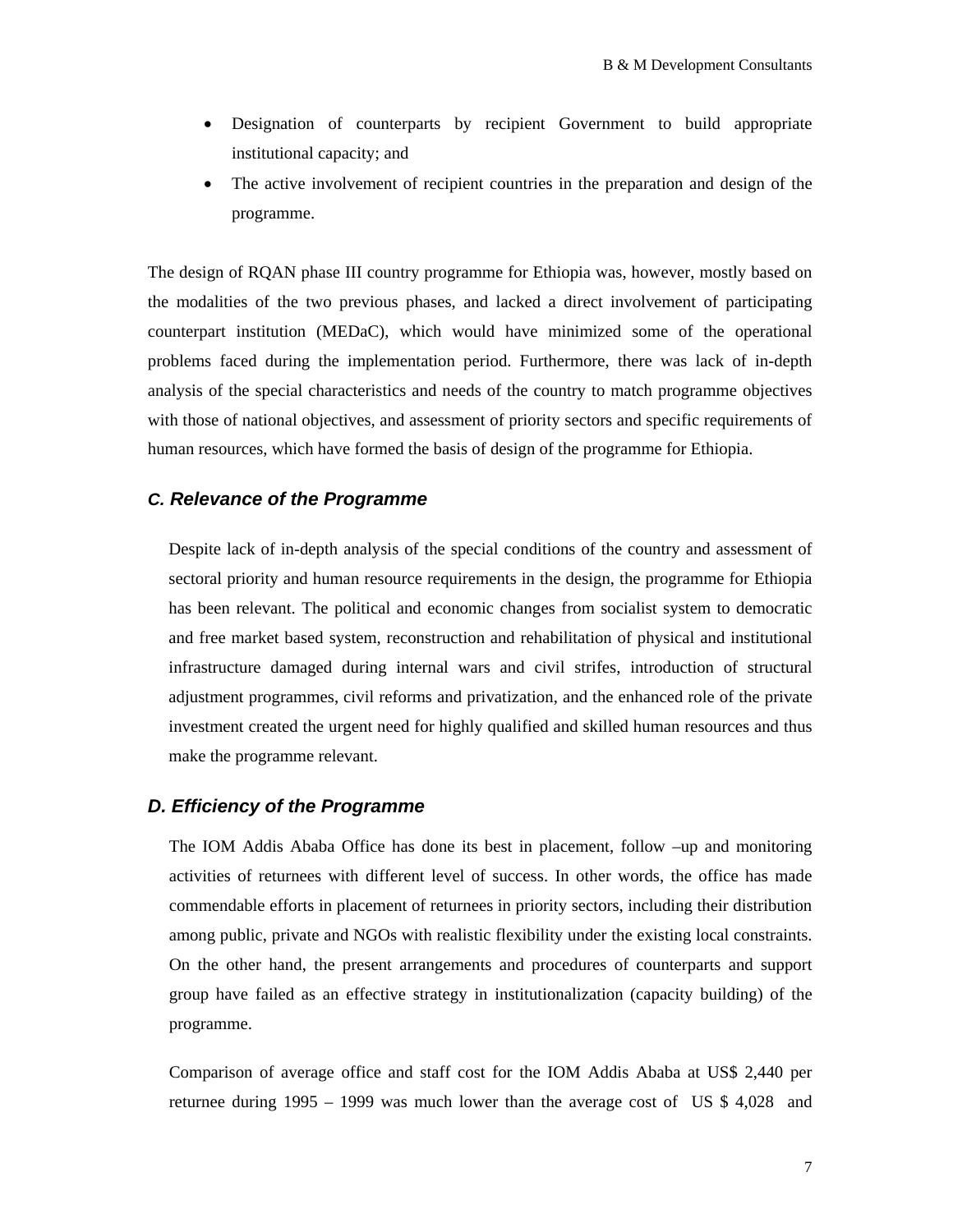US\$ 3,188 per returnee for Ethiopia and participating African countries respectively during the first two years of the programme period (1995 and 1996).

The average direct operating cost of US\$ 8,716 /returnees during the period was lower than the budgetary provision of US\$ 10,500 per returnee. This average actual cost was also lower than the average direct operating cost of US\$ 8,803 and US\$ 9,000 per returnee for Ethiopia and participating African countries respectively during the first two years of the programme (1995 and 1996).

The total actual expenditure for direct operation cost to finance the recruitment, placement and re-integration of 66 returnees was US\$ 575,257 compared to the estimated budget of US\$ 745,500 for the revised target of 71 returnees. That is, an expenditure of 77.2% of the estimated budget to realize 93% (66) of the expected target returnees. The saving from the estimated budget was 22.8% while the saving per actual returnee was 17%.

The results of sample survey taken on the returnees and employers showed that the programme has been successful in terms of its relevance, making effective utilization of the knowledge and experience and full time of the returnees, their contributions in the transfer of know –how and skills and institutional capacity building to their employing institutions as well as their re-connections to their relatives and old friends, including new friends, and their career prospect. All the returnees consider their decision to return as correct.

The only major weaknesses of the programme pointed out were (1) inadequacy of the salary to cover cost of living, (2) discriminatory custom duty charges on vehicles in favour of those employed outside government ministries and (3) inadequacy of re-integration assistance by IOM Office. The latter is basically associated with housing accommodation and duty on vehicles, which are beyond the power of IOM

## *E. Effectiveness*

The initial indicative target for Ethiopia was 45 returnees during 1995 –1998. This target was revised upward to 71 while the period was extended from 1995 –1999. As mentioned earlier, the actual number of returnees was 66 or 93% of the revised target. Of the remaining 5, one failed to return during 1999 due to his contractual commitment upto the quarter of 2000, while the other four due to failure of the employing institutions to get budgetary provisions.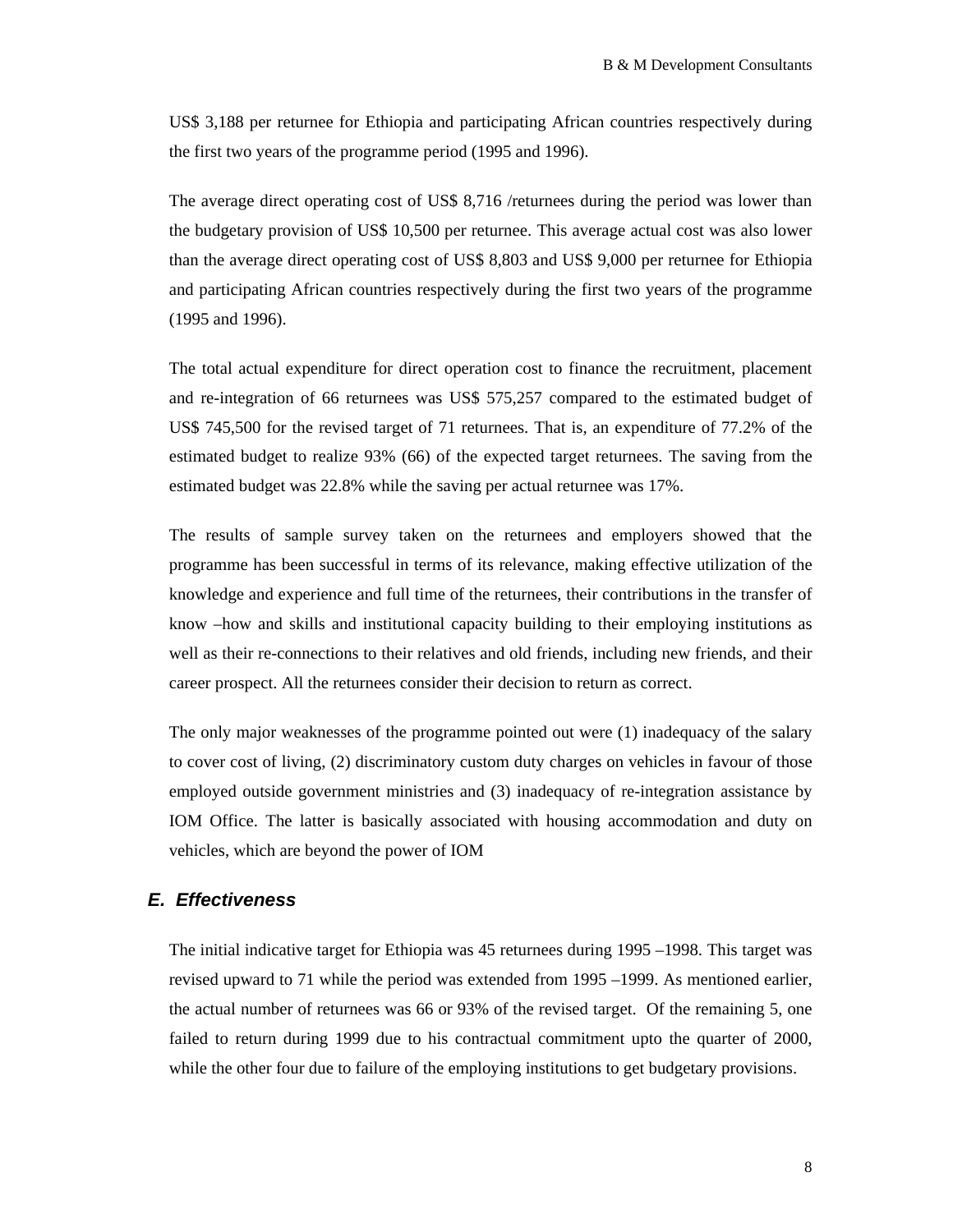The profiles of the returnees showed that 70% of them were holders of PHD/ MD, 21% MA/MSc and 9% BA/BSc. Gender wise 88% of them were male, while 2% of them were female. Their average age was about 41 years. On the average they stayed abroad for 12 years, (five years learning and seven years working experience).

In terms of professions, 64% of the returnees were specialists in science and technology related subjects while 36% in business administration, economics and other social sciences. 34 of the total returnee (51.5%) were employed by university and colleges, 16 (24.2%) by private sector including the self-employed returnees, 9 (13.6%) by government offices, while 7(10.6%) by NGOs. Among the returnees 46 (70%) were matched by IOM while 20 (30%) were pre-matched (found jobs by themselves).

Despite the Harare recommendation to make the implementation of the programme demanddriven, it has remained supply driven. This is because the promotion of the programme and recruitment of candidates have been simultaneously but independently being carried out with the identification of job- vacancies and the inevitable problems of job matching or jobbrokering between candidates and job-openings. This has resulted in dropping out candidates and job-vacancies remained unfilled. Notwithstanding the placements of all candidates who met the criteria, given the shortage of skills in all the priority sectors, the programme was successfully responsive to the demand in the priority sectors in Ethiopia.

In light of the above, the overall implementation of the programme in Ethiopia has been successfully effective.

The self-employment component has not been implemented as expected. This is due to less number (only 3) of about 9(66 x .14) expected targets picked up by the programme. Of the three, only two participated in the loan programme and both borrowers failed to service the loan on schedule.

The government counterpart and support group were given briefing workshop/ training to familiarize them with the IOM procedures and guidelines of recruitment, placement, followup and monitoring of the programme. They have also participated in the implementation of the programme by assisting and counseling the IOM office in approving placements and screening candidates. But the institutionalization (development capacity building), of the programme through involvement of the counterpart and the support group has not been successful to facilitate the immediate take over of the programme by the government.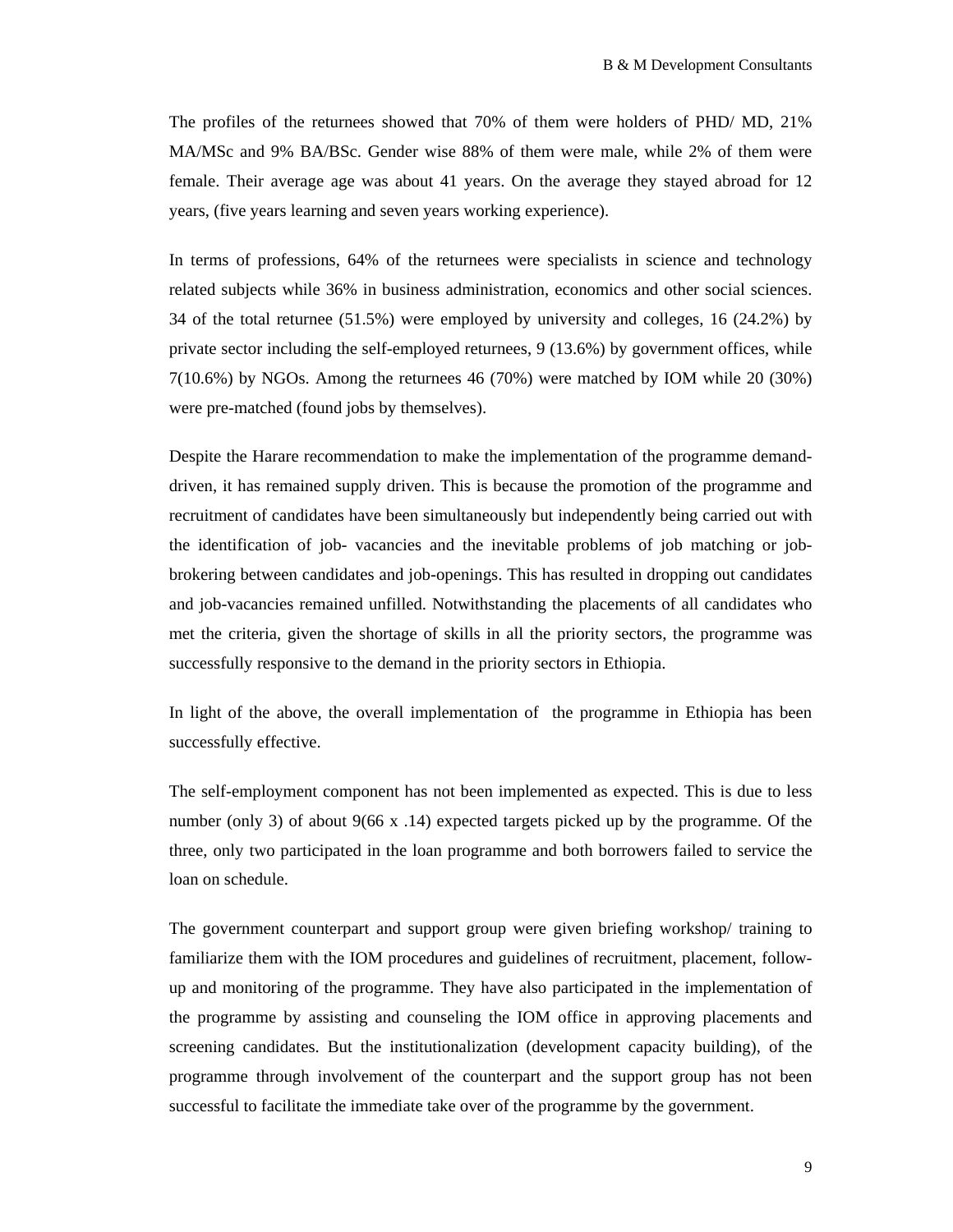Both the employers and the returnees have found the programme relevant and effective and they are keen for the continuation of the programme.

These Consultants, therefore, fully recommend the continuation of the programme and thereby keep up the momentum that began. Details of our recommendations for the continuation of the programme are given at the end of this report.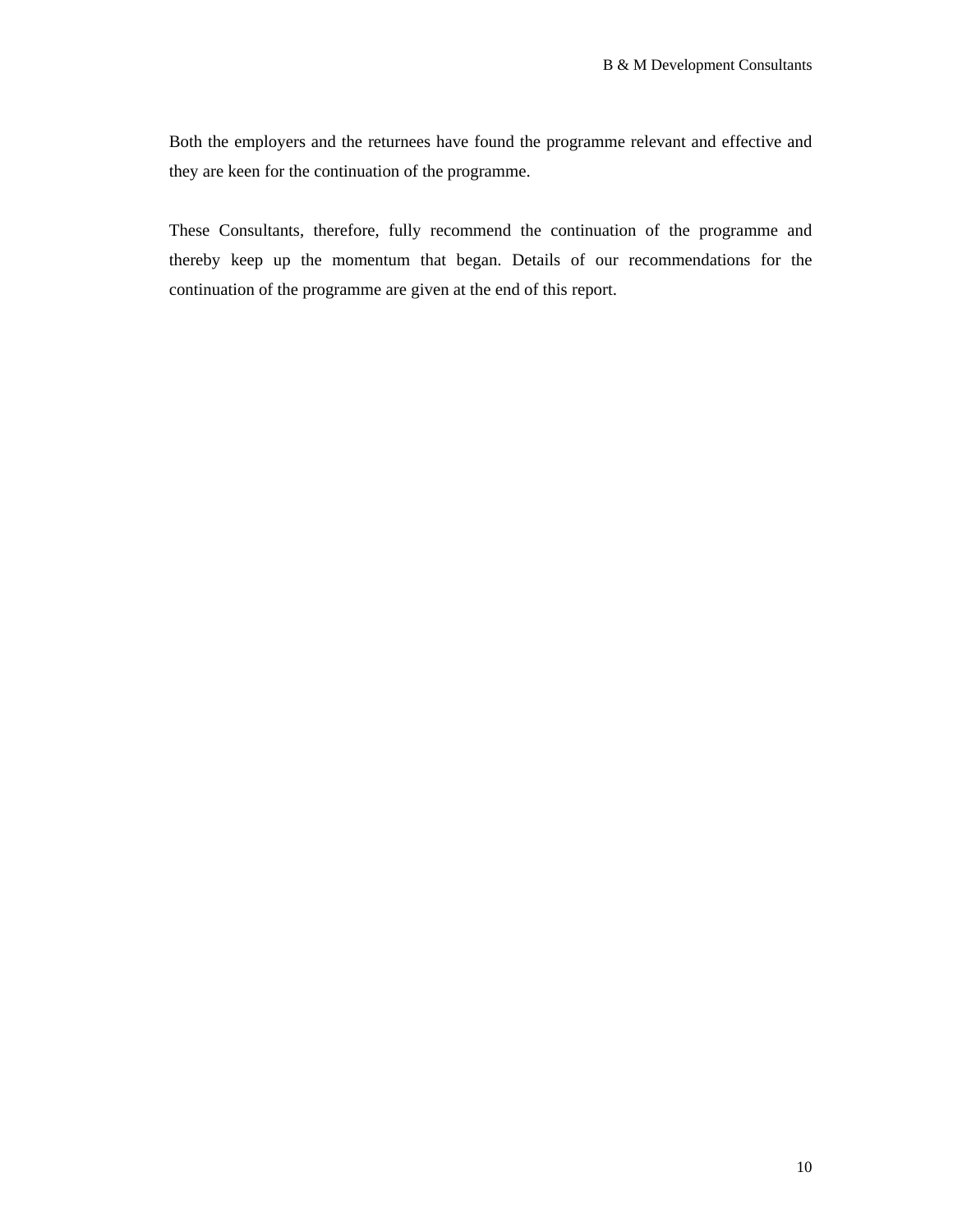## *1. BACKGROUND*

#### **1.1 Introduction**

Since 1970, African countries have witnessed an accelerated loss of their qualified and skilled human resources to the industrialized countries. The human capital flight to the industrialized countries succumb to, inter alia, the 'pull-in' and 'push-in' factors involving political, economic and social spheres. Apart from those who left their countries for education and training and decided to remain abroad after completion of their studies, already qualified and skilled Africans also migrate to the industrialized countries for political, economic and/or social reasons.

The 'push' factors that take African nationals to the developed countries may be actual or fear of political persecutions, internal wars and civil stifles. Even in peace and reconstruction periods in their countries, refugees in neighboring countries are tempted to immigrate and settle in the industrialized countries because of the 'pull-in' factors. The pull-in factors often include employment opportunities and training, freedom from actual or feared political and/or religious oppression / persecution and better quality of life.

Available figures on brain drain from the African continent (obtained from the internet) reveal the enormity of the problem. The following data from a recent World Bank study show the implications of the situation to the human capital capacity and development prospects of Africa:

- An average of 23,000 academics and 50,000 other management staff leave Africa every year;
- 40,000 African Ph.D- holders do not live in their home countries;
- Only 20,000 scientists (.35 per cent of the world total) work in Africa, and the research facilities are declining.

**A recent study undertaken by Aredo (1997) noted that "the number of foreign doctors working in the United States is equivalent to the annual output of thirty medical universities in the USA". The number of expatriates currently working in Africa is estimated to be about 100,000 continent; involving an expenditure of**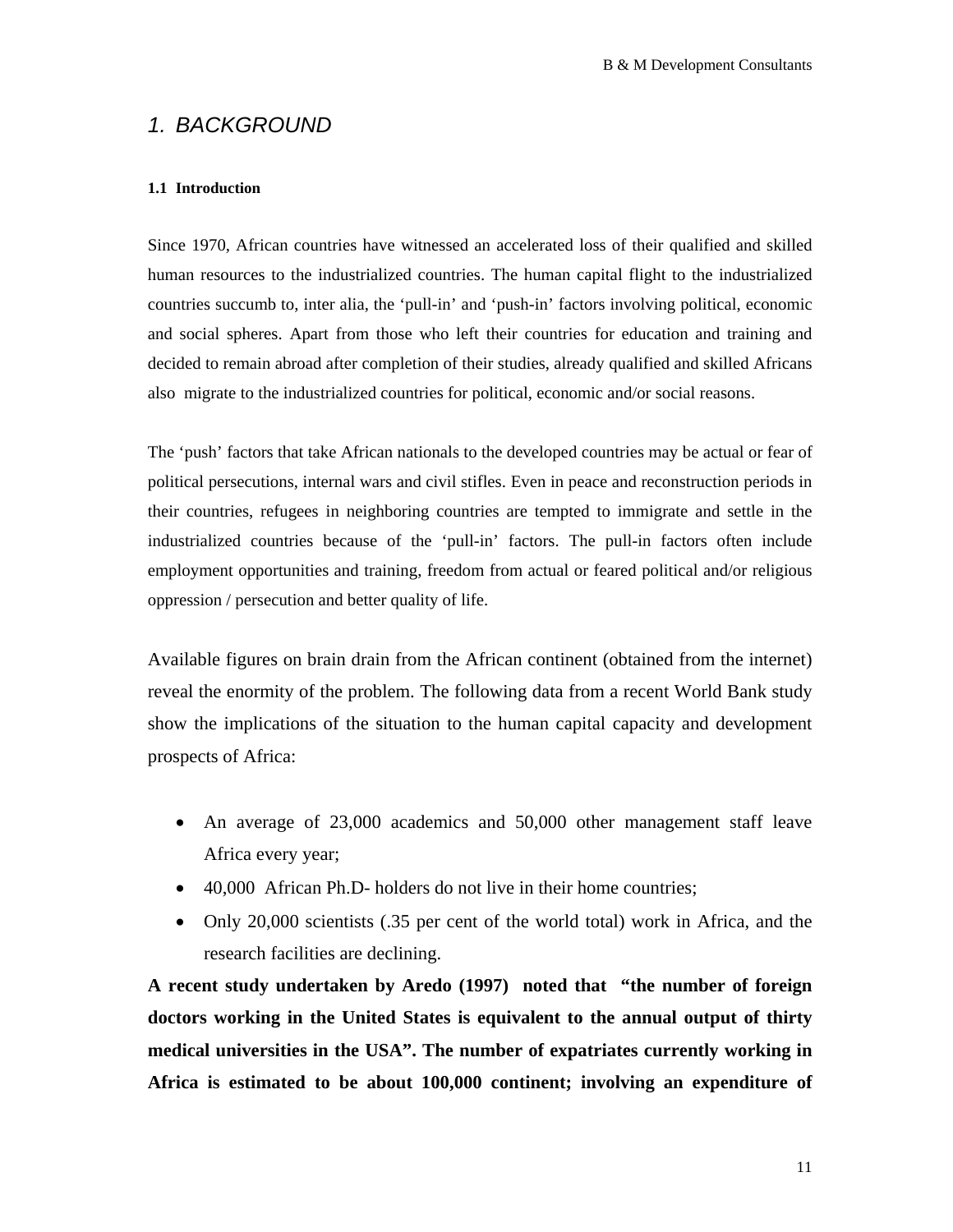## **about US \$4 billion per year, that is, nearly 35% of the continent's official development aid goes to payment for expatriate expert services.**

According to the estimate made in 1998, estimate points that the flight of educated individuals from Africa reaches above 30 per cent of the total. The overall tendency has been a higher rate of migration for higher skilled levels, 'better educated than the average population'. Migration of skilled labour to developed countries is seen as having adverse effects on the sending countries where it retards economic development and leads to the pauperization of workers…" (Ricca, in Aredo: 1997).

For instance, the number of Ethiopian Diaspora in the USA, who reside in Washington D.C. area, was estimated at 250,000 in 1995. About 188,000 refugees were also said to be seeking asylum in neighboring African countries (UNHCR). The same document indicated that Ethiopia stood 18<sup>th</sup> in total number of asylum seekers in the idustrilazed countries.

Although not all refugees from developing countries can be considered qualified or skilled, some indications of brain drain trends could be found from other sources. According to UNDP report (1995), Ethiopian tertiary level students who pursued their studies abroad accounted for 17% of students at home. This figure is said to be equal to the average obtained for Sub-Saharan Africa.

.

A 1996 data on migration of Ethiopians to the USA indicate the prevailing patterns and trends. An estimate of about 49% of total Ethiopian immigrants numbering 25,160 are employed in a professional or technical capacity. Between 1981-96, Ethiopia actually stood ninth in the rankings of countries with migrants entering into the USA. (About 34,138 Ethiopian visa applications were approved during this period).

During the period 1968/69 – 1995/96, there were a total of 18,357 scholarship learners. The total number of non-returnees during the same period was 6,425, suggesting that each year an average of 238 skilled individuals sent for scholarships do not return to Ethiopia. These nonreturnees are mainly specialists in the social sciences and technology fields.

African countries coming out of conflicts, engaged in establishing democratic structures and processes face the challenge of formulation of strategies and implementation of development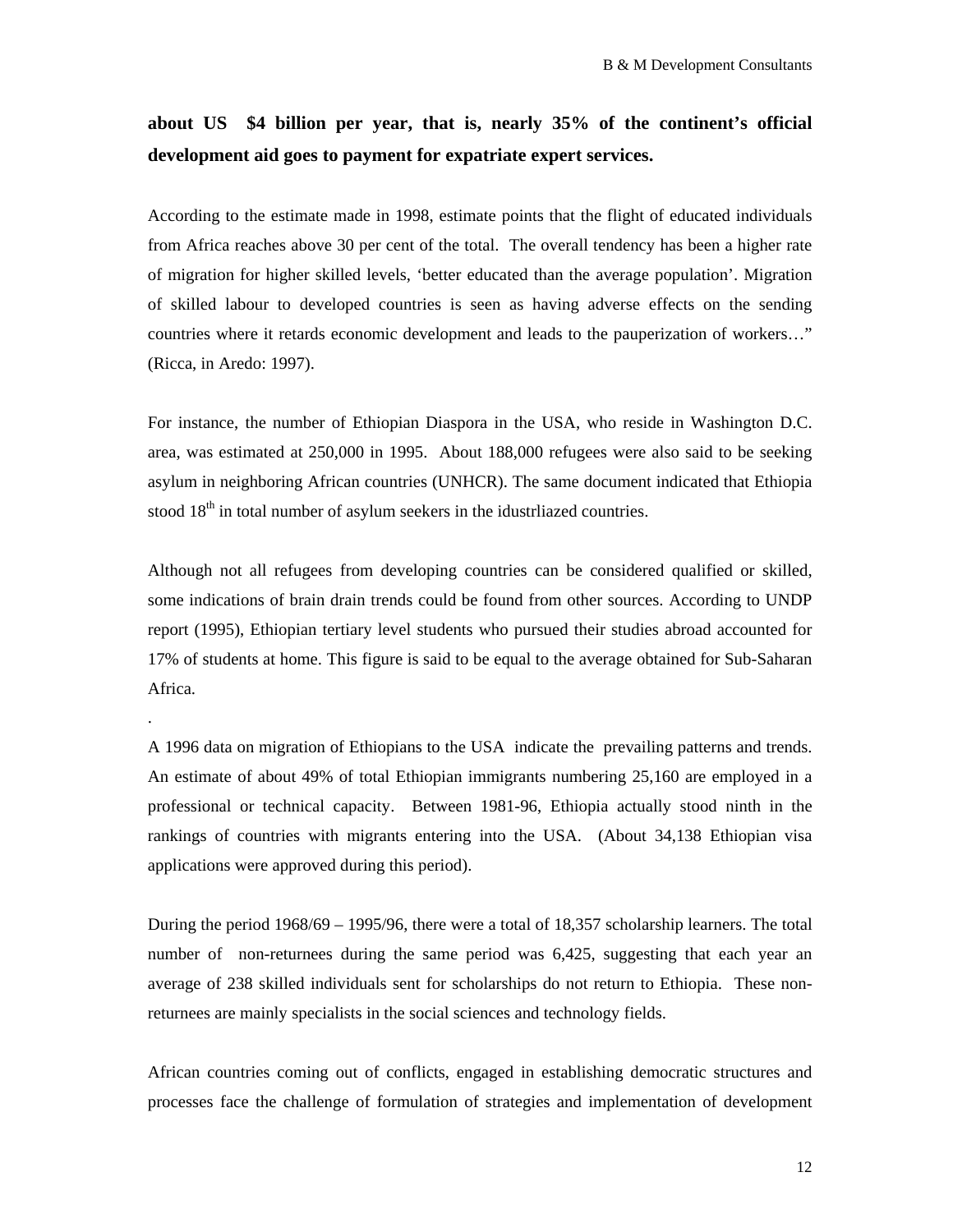programs for which qualified manpower/ 'human power' is a pre-requisite. Mobilization and effective utilization of African's resources and external aid requires efficient human capital. Obviously, the continuation of the present trend of capital loss is detrimental to Africa's development efficiency while benefiting the already developed countries.

The enormity of the problem and implications for the continent have necessitated putting the brain drain issue on the development agenda for Africa. The International Organization for Migration (IOM) has been involved in addressing this issue through its Return of Qualified African Nationals (RQAN) program since 1983. The program seeks to reverse the brain drain situation, through 'brain gain' mechanism targeting selected countries and so far implemented in three phases.

The overall objective of the RQAN is to contribute to enhancing the role and utilization of highly qualified, qualified and skilled African personnel in the development of participating countries. Specific objectives (also valid for Ethiopia) of the program are:-

- To assist highly qualified, qualified and skilled African nationals residing in industrialized countries in their return and reintegration process;
- To promote the return of highly qualified, qualified and skilled Africans nationals residing in other African countries;
- To assist the returnees to become meaningfully and gainfully employed / self-employed;
- To assist and encourage Africans in the establishment and/or strengthening of an institutional framework to promote the voluntary return of their highly qualified, qualified and skilled nationals; and
- To enhance the social and cultural re-integration of the returnees.

The RQAN, therefore, seeks to reverse the brain drain in targeted eleven African countries, including Ethiopia. To this end IOM commissioned B & M Development Consultants PLC to evaluate the overall program objectives focusing on phase III of country program in Ethiopia covering the period 1995 to 1999. This report is, hence, prepared as per the agreement concluded between the two parties.

#### **1.2 Objectives**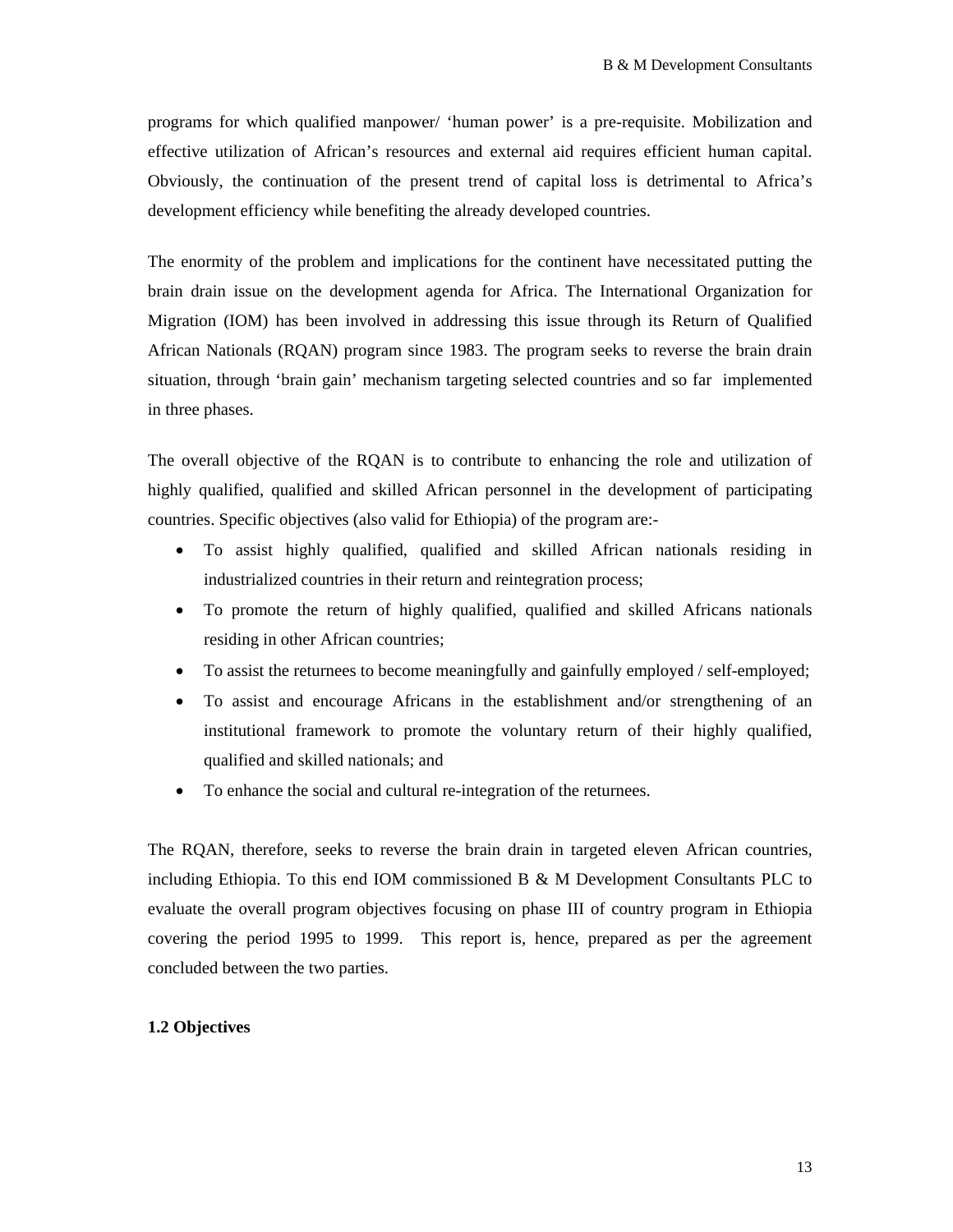The general objective of this study is to evaluate the overall program objective of prompting the role and utilization of highly qualified, qualified and skilled Ethiopian returnees in the development of their country – describing and assessing its main features.

The specific objectives of this study are:

- To evaluate the assistance provided to highly qualified, qualified and skilled Ethiopians residing abroad in their return and re-integration process. This involves assisting the returnees to be engaged in meaningful and gainful employment/self employment, and enhancing their social and cultural integration as well as supporting the voluntary return of professional and make effective use of their skills;
- To review and comment on the Ethiopian country program, particularly on the public bodies which initiated participation in the program, the specific objectives and targets of the program, how priorities were identified, whether employers needs have been met, effective utilization of expertise of the returnees, relevance of the program to the country to meet the existing needs, etc;
- To evaluate the activities undertaken by IOM and MEDaC in facilitating returnees and their integration;
- To evaluate the program's outputs against set-up targets;
- To assess cost-efficiency of the RQAN program in Ethiopia.

The Terms of Reference for the study are given in Annex 6

#### **1.3 Methodology of the Study/Evaluation**

To achieve the above objectives, the Consultants, deployed a team composed of two Economists, (Bekele Geletu and Merga Afeta) a Sociologist (Wz. Fetenu Bekele) and a Statistician. The team employed a combination of methods for the evaluation exercise, as mentioned below:-

- Review of RQAN reports and files, relevant documents from concerned agencies (a list of references is given as Annex 5 );
- Use of structured questionnaires for all stakeholders: returnees, employers, members of support group, counterparts. Due to shortage of time and other constraints faced see (1.4) the Consultants managed to interview 15 returnees based on random sampling, 9 employers, 9 members of the support group, the only one counterpart, IOM Resident Representative and her Staff, the Academic Vice President of the Addis Ababa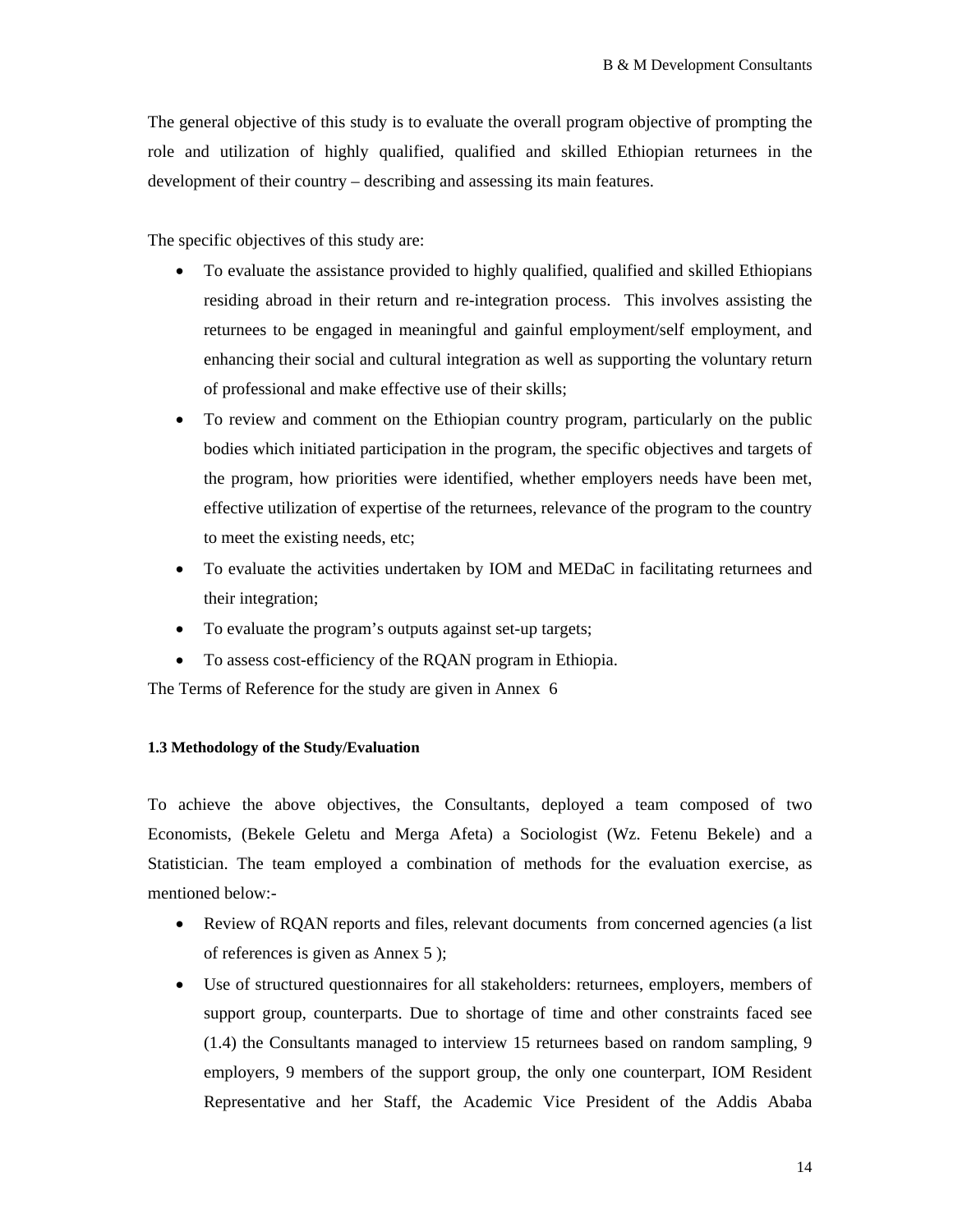<span id="page-14-0"></span>University, a GTZ official, a UNDP Programme officer and the project manager of the Dutch Programme for returnees.

• Focus group interviews with Heads of institutions/units of major beneficiary institutions; Key government counterpart institution officials' Support group members, IOM program officer and the IOM staff, the counterpart at the Delegation of EU<sup>\*</sup> to Ethiopia, returnees and employers. (List of Persons and Institutions contacted is given in Annex 4).

#### **1.4 Scope of the Evaluation/Study**

The scope of this study is limited to assessment of the RQAN in Ethiopia, particularly the activities under taken in Ethiopia under Phase III of the IOM Program. The period under review for this phase in Ethiopia is 1995 to 1999.

#### **1.5 Limitations**

 $\overline{\phantom{a}}$ 

The time given to carryout the evaluation study was too short - 30 calendar days. Tracing the returnees was made difficult due to the absence of an up-to-date addresses for them from IOM. Timing of the study for accessing returnees and employers at the Addis Ababa University, the major employer of returnees, was a factor which cut into the time of the Consultants. Preparations for graduation, end-of-year budget closure, etc. necessitated repeated visits to returnees and employers to secure interviews and complete questionnaires.

Some employers were not too keen either to grant interviews or fill the questionnaires or absent during the evaluation study. Logistics support from IOM was not forthcoming, as envisaged in the TOR. Power rationing for use of computers also cut into the time of the evaluators.

<sup>∗</sup> The official at EU delegation could not be interviewed as he was on leave.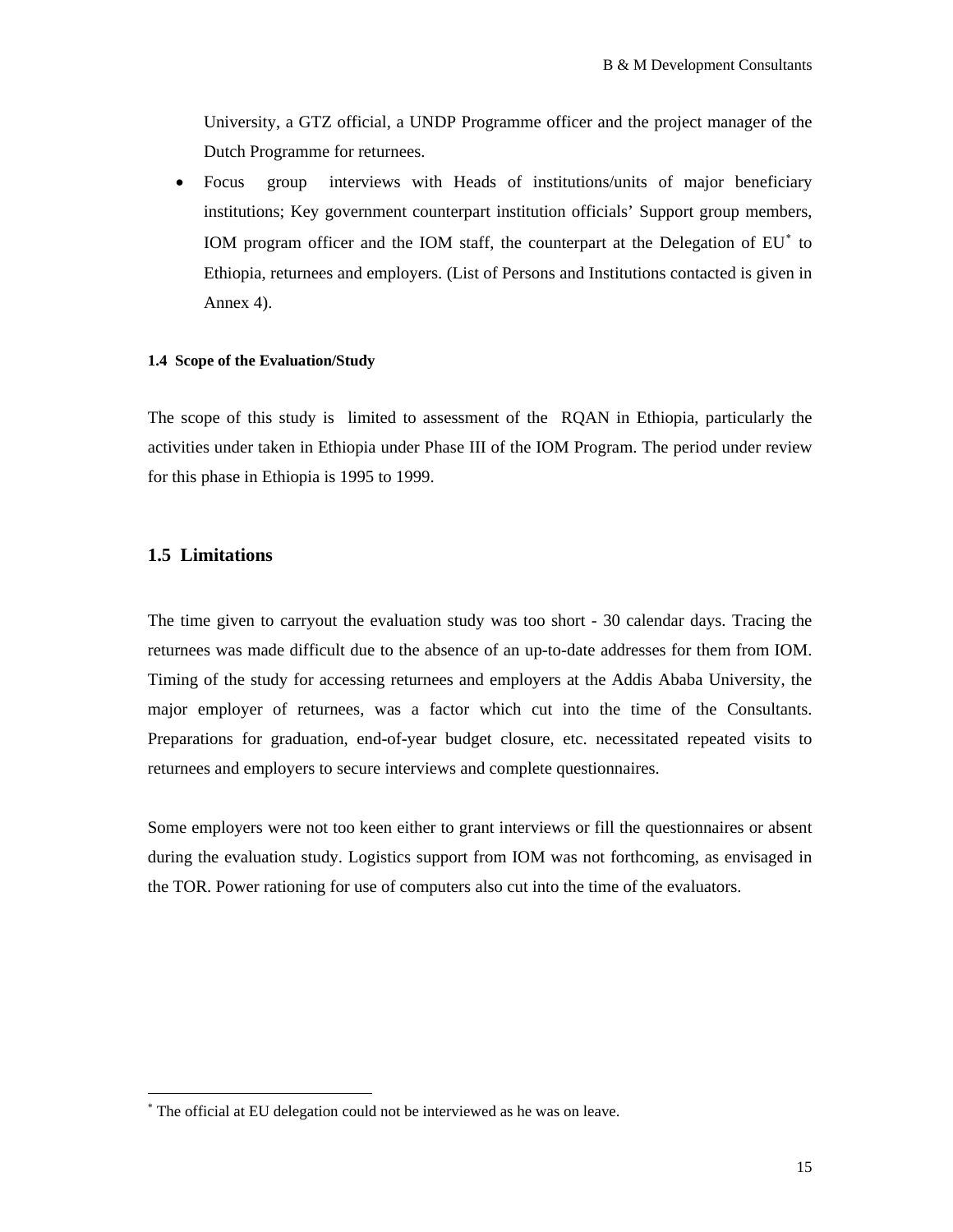## *2. PROGRAM PREPARATION AND DESIGN*

#### **2.1 Design Methodology**

The preparation and design of Phase III of the RQAN program that targeted eleven African countries, including Ethiopia, was based on the experiences of Phases I and II. The 1992 Evaluation Seminar held in Harare (Zimbabwe) recommended additional modalities for the Third Phase of the Program. These include, among others:

- A more stringent selection to ensure that candidates have at least two years of work experience and a master's degree;
- Identifying priority sectors of recipient countries;
- Rendering the program to be demand- rather than supply-driven;
- Giving attention to self-employment in the private sector;
- Establishing support group comprising of major local actors;
- Building appropriate government counterpart structure/institution;

As the 1997 Mid-term Evaluation Team observed, the design of the RQAN program undertaken by IOM did not benefit from experiences in planning techniques (logical framework approach, critical path analysis and resource scheduling). There was a lack of direct involvement of the ' Executive Counterparts' in participating countries which would have minimized some of the operational problems encountered during implementation.

Among the other critical issues from the Harare Evaluation was the lack of proper analysis of the problems to be addressed. The specific priority sector and manpower needs as well as the special characteristics of each participating country was not given as much attention as the operational problems of the preceding phases of the program. The participation of all stakeholders in the design of Phase III would have enriched and grounded the program more in the realities of the target countries. As a result, it appears that an opportunity lost for identification of alternative strategies and assessment of risks involved through proper analysis of the specific country context.

#### **2.2 Budget Approval**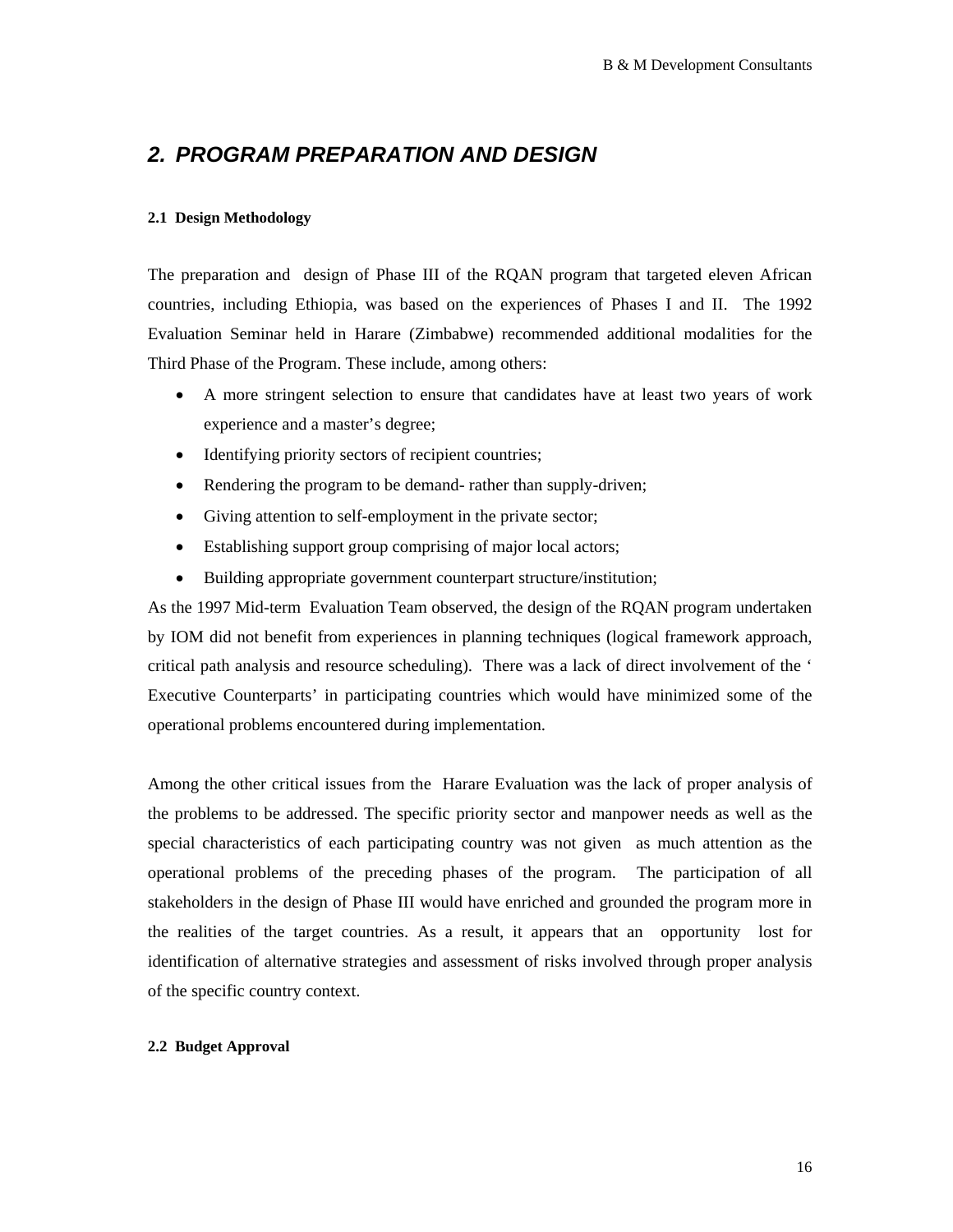The budgetary proposal prepared in 1992 by IOM for Phase III was approved in 1994. The budget covered 11 instead of 15 target countries with reductions of allocations for recruitment, placement and institution building and counterpart training on a per-country basis.

As the Mid-term Evaluation Report noted there was lack of involvement of all stakeholders in the preparation of a four year budget( January 1995 – December 1998). Among the speculations for the delay in approval of the 1992 financial proposal was the reluctance of some participating countries to agree to stipulated financial arrangements, including disbursement and concern of EU members states about the relevance and cost-effectiveness of the program.

#### **2.3 Initiation of RQAN Program for Ethiopia**

Information on the genesis of the RQAN program in Ethiopia has not been easily forthcoming. It is not quite clear on who initiated the country program.

Nevertheless, at the time of preparation of Phase III, the magnitude of migration of Ethiopians, the refugee situation and the need for skilled manpower seems to have supported targeting Ethiopia. An intensive mobilization and advocacy work was also undertaken by IOM to convince the Ethiopian Authorities to sign the agreement for participation in the RQAN Program as one of the eleven target countries.

However, the fact that Ethiopia did not benefit from the experiences of the preceding phases and the non-participatory manner in which the program design and preparation of the financial proposal were planned seem to have contributed to the delay in the start up of the program in the country. Indications are that there is a problem of 'lack of ownership' affecting the general implementation process.

According to the information from the Ministry of Economic Development and Co-operation (MEDaC) in 1997, the Ministry was assigned as a Counterpart by the then Ministry of External Economic Co-operation (MEEC). MEDaC in turn delegated its Human and Social Affairs Department, the Head of which ("Executive Counterpart") assigned the Labor and Social Affairs Team to follow up implementation of the Program.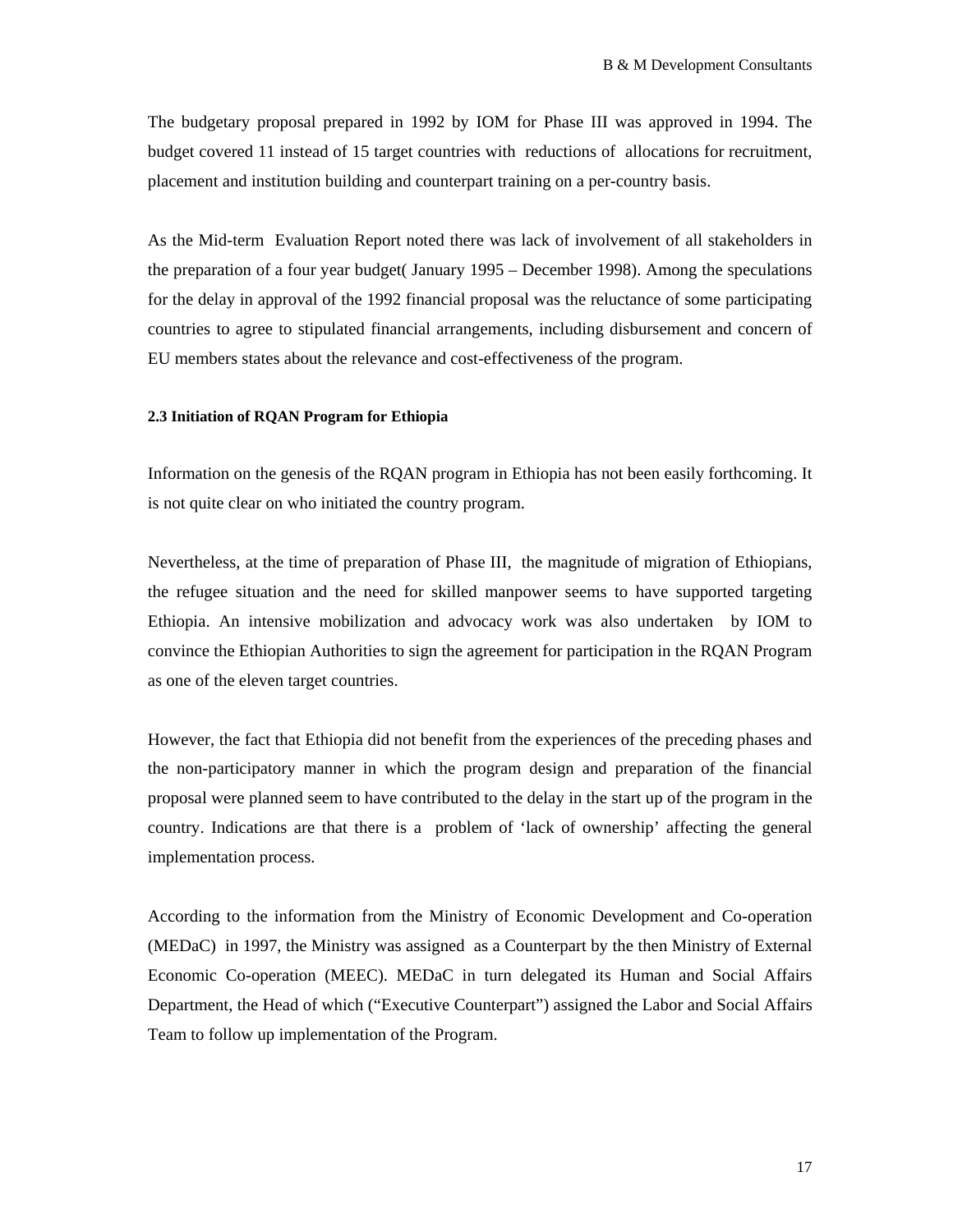Some major restructuring in the civil service took place at about the time of the Government's signature to participate in the program. Merging of ministries, dec-centralization and regionalization were major policy changes with consequences for program start up, ownership and continuity.

The abolishing of 'Franco Valuta' on importation of goods was a significant policy change that affected the final agreement and provisions stipulated for returnees and their reintegration. A clause in the agreement document (Art 5), on government agreement to grant duty-free privileges to returnees (on import of personal belongings) had to be removed before government signature.

Responsibility for the RQAN program, as mentioned above, seems to have been shifting with no clear Terms of Reference given to the person assigned for the job. It appears that the Labor and Social Affairs Team is of the opinion that the task should have been given to the Employment and Labor Market Team as the 'most appropriate' body. MEDaC is the national counterpart, which chairs the meetings of Support Groups in which the different sectors are represented. Nevertheless, there is no clear terms of reference either for the Ministry or the Support Group

#### **2.4 Coherence of the Program with National Objectives**

Although there was no in-depth analysis of the special characteristics and needs of the country to match the program objectives with that of the national development objectives, the return and reintegration of qualified and skilled nationals falls within the broader manpower needs of the country. That is, the existence of deficiency in manpower capacity in Ethiopia is not disputable.

The returnees program fits in well with the country's program of assistance to and re-integration of displaced nationals. Commitment to this is confirmed by the country statement made at the Harare Seminar which states that "After many years of civil strife and conflict… Ethiopia must now focus its attention on the assistance and resettlement of the thousands of Ethiopians displaced by the war."

Furthermore, despite the absence of a coherent national manpower development strategy, the return and reintegration of qualified and skilled Ethiopians in the different sectors and specific institutions is coherent with the country's human capital requirements.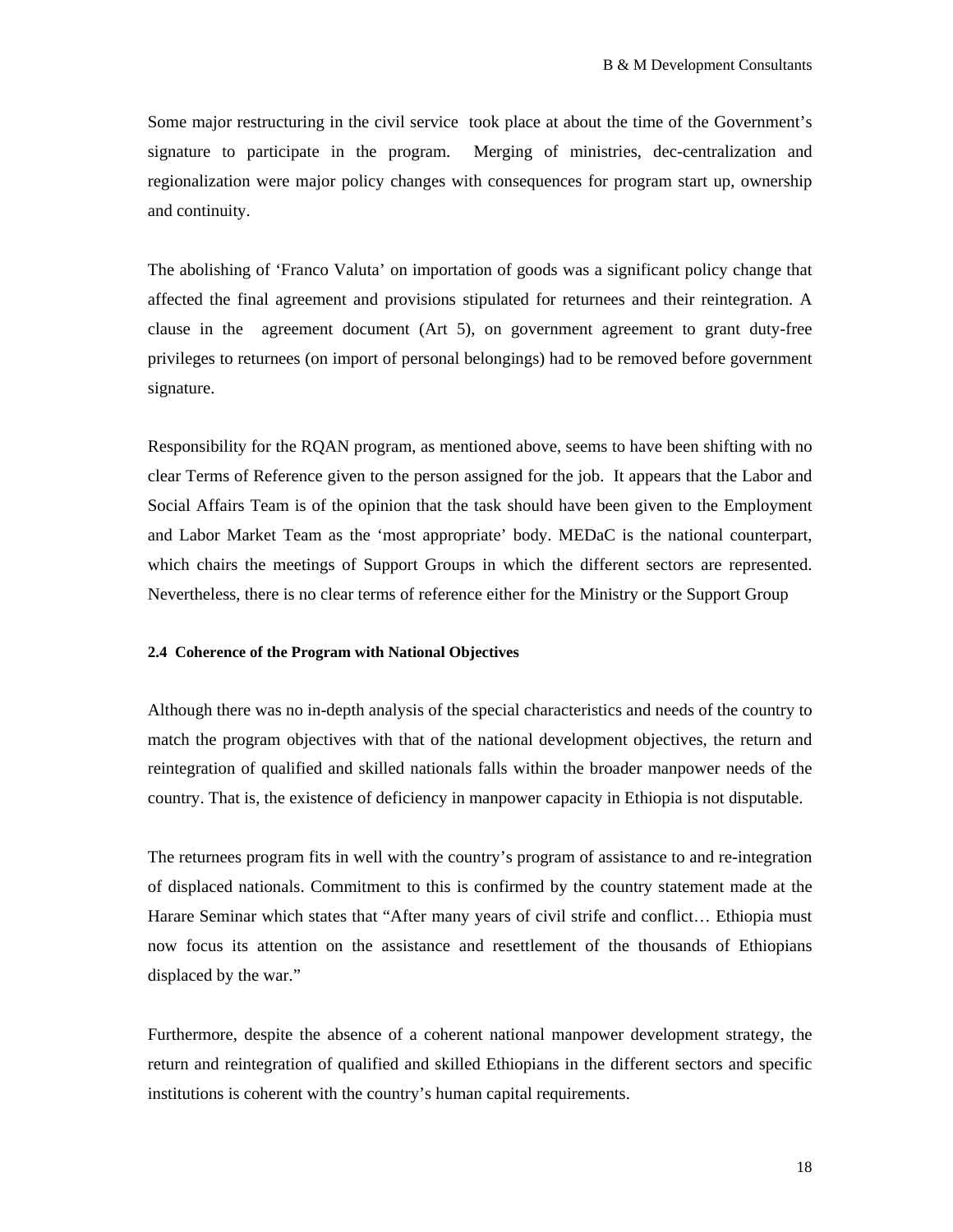With Ethiopia's adoption of a free market economy, the private sector subsequently emerged is in dire need of qualified and skilled manpower. The attention given to self-employment of returnees in Phase III of the RQAN program is quite coherent with the Country's development objective.

#### **2.5 Intervention Logic**

The overall objective "contribute to enhancing the role and utilization of highly qualified, qualified and skilled African personnel in the development of participating countries" is, of course, too broad. While the country needs all the qualified and skilled manpower it can get, a scrutiny into the impact of 'contribute to' country's development, 'enhancing the role and utilization' does raise critical questions. It is not realistic to expect that the rather insignificant number of returnees would have significant impacts on the development sectors of the country. The duration of their services (time frame), monitoring system in place and other factors in play raise the validity of attributing impacts solely on returnees' 'contributions'.

'Enhancing' their role is dependent on the contributions of IOM and the Government which needed to be more specific. Where the expected meaningful integration is not there, for instance, minimum need of accommodation and comfort facilities, the effective contribution to and impact on the country's development may be too ambitious objectives.

Relating to the Program Goal, "…fostering the receiving country's human resources capacity, absorption of returnees in key sectors of the country's economy can be a measurable indicator, despite the lack of baseline information on national human resources requirement. However, 'fostering' assumes that government commitment to and efforts to facilitate would be in place.

"Assist and encourage African countries in the establishment and/or strengthening of an institutional framework to promote the voluntary return of their highly qualified, qualified and skilled nationals" pre-supposes that all the pre-requisites for this would be in place. This is not stated clearly. Furthermore, many factors, including national strategy with respect to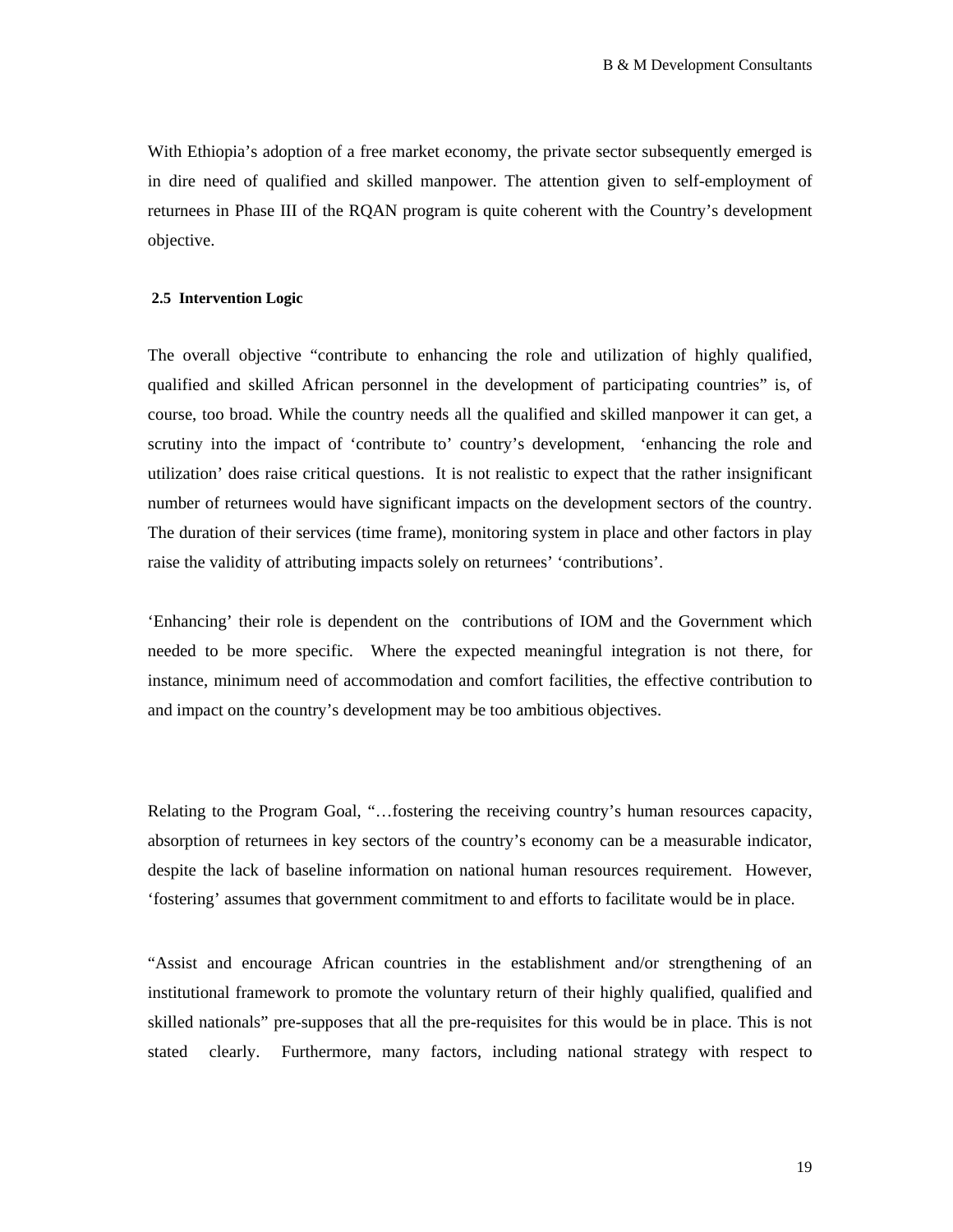addressing the brain drain issue such as the push factors for specific activities and commitment by the Government (Hold: the push factors are under the control of government,..)

Similarly, the specific objective related to "…enhance the social and cultural re-integration of the returnees…" needs more clarity as to what is involved. Assessment of achievement of this objective is bound to be more subjective.

As noted by the Mid-term Evaluation Team of 1997, the results describe goods and services provided by the project rather than the 'utilization of these by the intended users. This shows the existence of confusion between purpose and results along with lack of clarity of goal and definition of purpose leading to the 'concentration on the numbers and mechanics of the return process"…

Concerning the new trust of the RQAN program (whereby emphasis is given in Phase III) for self-employment in the private sector, the objectives need to be clearly specified and concrete measurable indicators developed for assessment. Assumption on policy support and a whole host of factors enhancing and/or deterring 'gainful and meaningful' employment in the private sector, both as self-employed and recruited by private enterprises are critical to achievement of this specific objective. The number absorbed in the private sector, the demand registered for these 'highly qualified, qualified and skilled nationals' by the sector and prospects for meeting the terms of the returnees need to be further clarified as well.

#### **2.6 Objectives Verifiable Indicators**

Indicator for achievement of program goal would be that returnees are absorbed in key sectors of the country's economy in accordance with its priority manpower needs. Quantitative indicators are developed for verification of specific objectives which are **annexed** to this report.(Annex 7)

#### **2.7 Sources of Verification**

Verification sources include both internal and external evaluation reports; periodic reviews and terminal evaluation reports of IOM. IOM's computer files, questionnaires and interviews administered with stakeholders are also means of verification.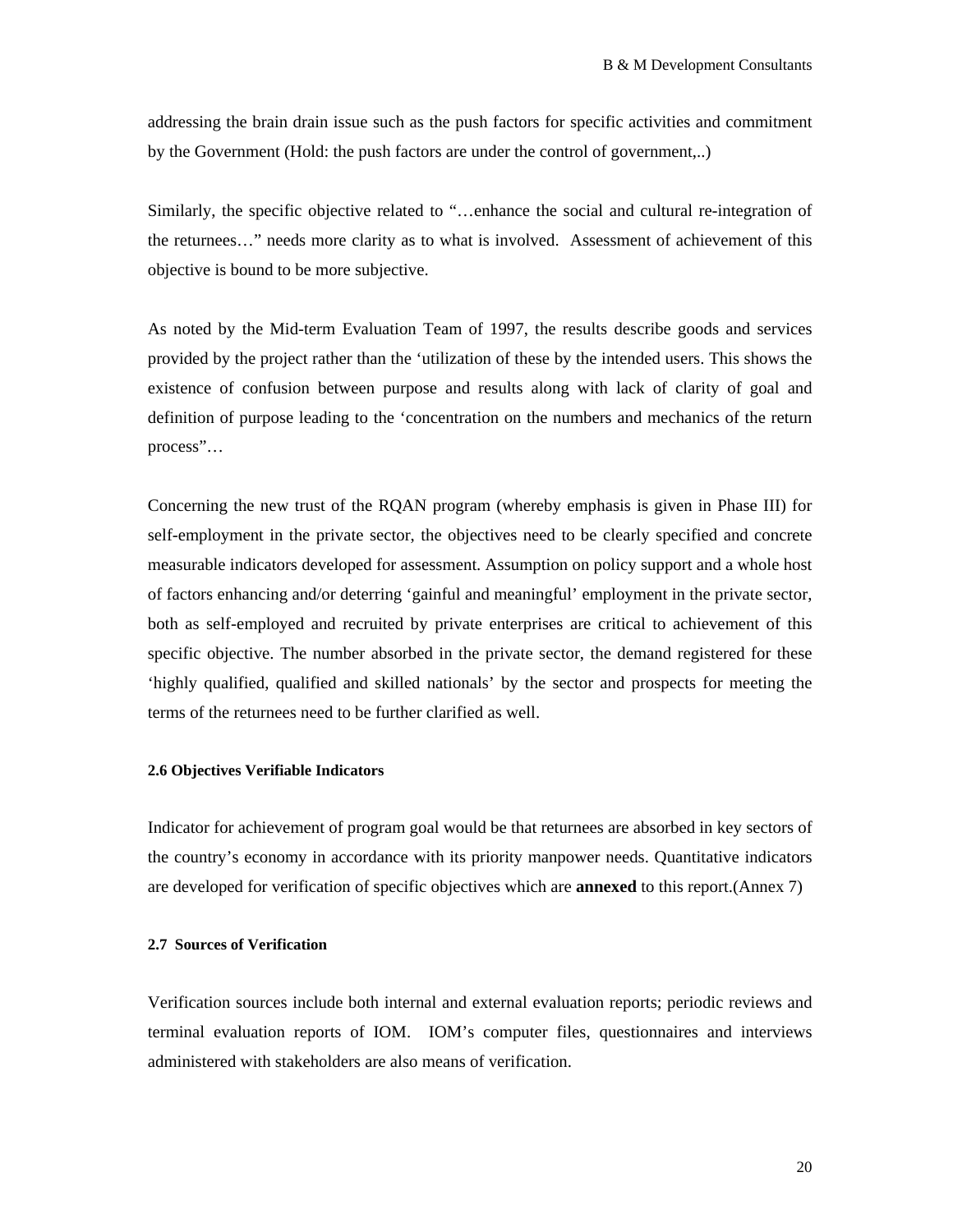## *3. RELEVANCE OF THE PROGRAM*

As mentioned above, there was no in-depth study of the specific situation, priority sectors and specific human power requirements undertaken which should have formed the basis for the design of the program in Ethiopia. However, despite this, the similarities of the political, economic and social development features of many of the African countries support the inclusion of Ethiopia as a participant in the RQAN Program of IOM.

The political economic change from socialist to free market orientation, the physical and institutional infrastructure being put in place (including reconstruction, rehabilitation of war damages) in line with the wave of democratization and decentralization, and a call for massive development of human capital as well as the 'capital gain' envisaged through the RQAN program, albeit limited for the moment, is one way of meeting the country's needs for qualified and skilled human capital.

Because of the brain drain to developed countries, Ethiopia, like the other African countries, faces deficiencies in qualified and skilled manpower. This has its effects on efficient and timely utilization capacity with respect to foreign-assisted development programs. The increasingly high proportion of foreign capital going to financing expatriate experts required for formulation and implementation of Africa's development programs clearly indicates the shortage of locally available manpower capable to fill the positions. The relevance of a reversal of the 'brain drain' through an intensively pursued RQAN program, where both the 'push' and 'pull' factors are systematically addressed cannot be questioned.

The Program envisages a closer linkage with the requirements of the on-going civil service reform and a general sensitivity to the structural adjustment program (SAP) in the country. To effectively implement the major policy changes with respect to restructuring, de-centralization, regional development and privatization the need for qualified and skilled manpower is quite obvious. The RQAN's prospects of regaining the human capital, however limited, can add to the human resources capacity of the Country.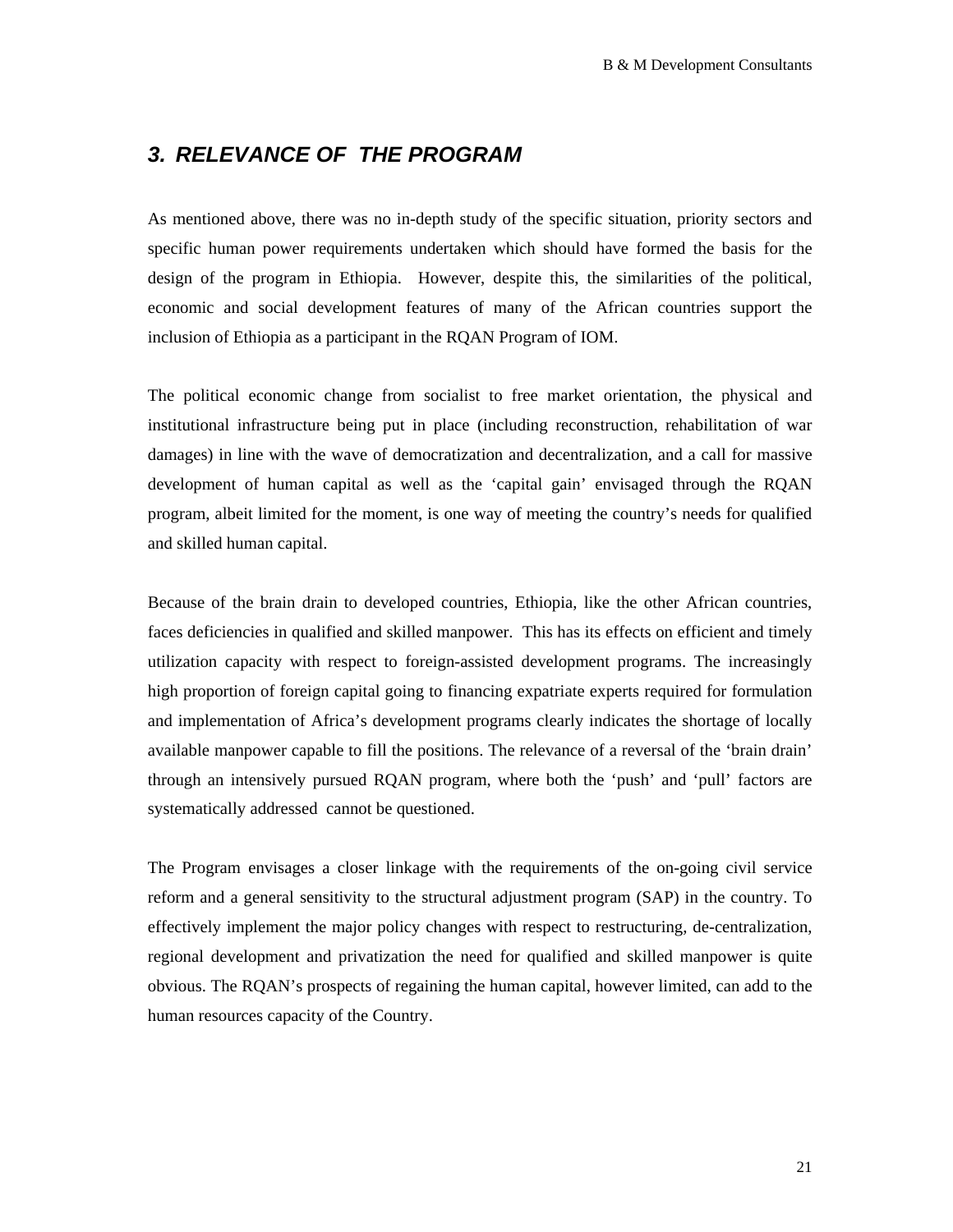Programs with similar objective (of reversing human capital flight from Africa) include the UNDP sponsored TOKTEN program, the German and the Netherlands programme.

IOM has made efforts to coordinate its activities with some of these initiatives, particularly with that of the TOKTEN. The RQAN program is also expected to be sensitive and responsive to manpower implications of Structural Adjustment Program (SAP) – civil service reform, privatization, etc. for better complementarity.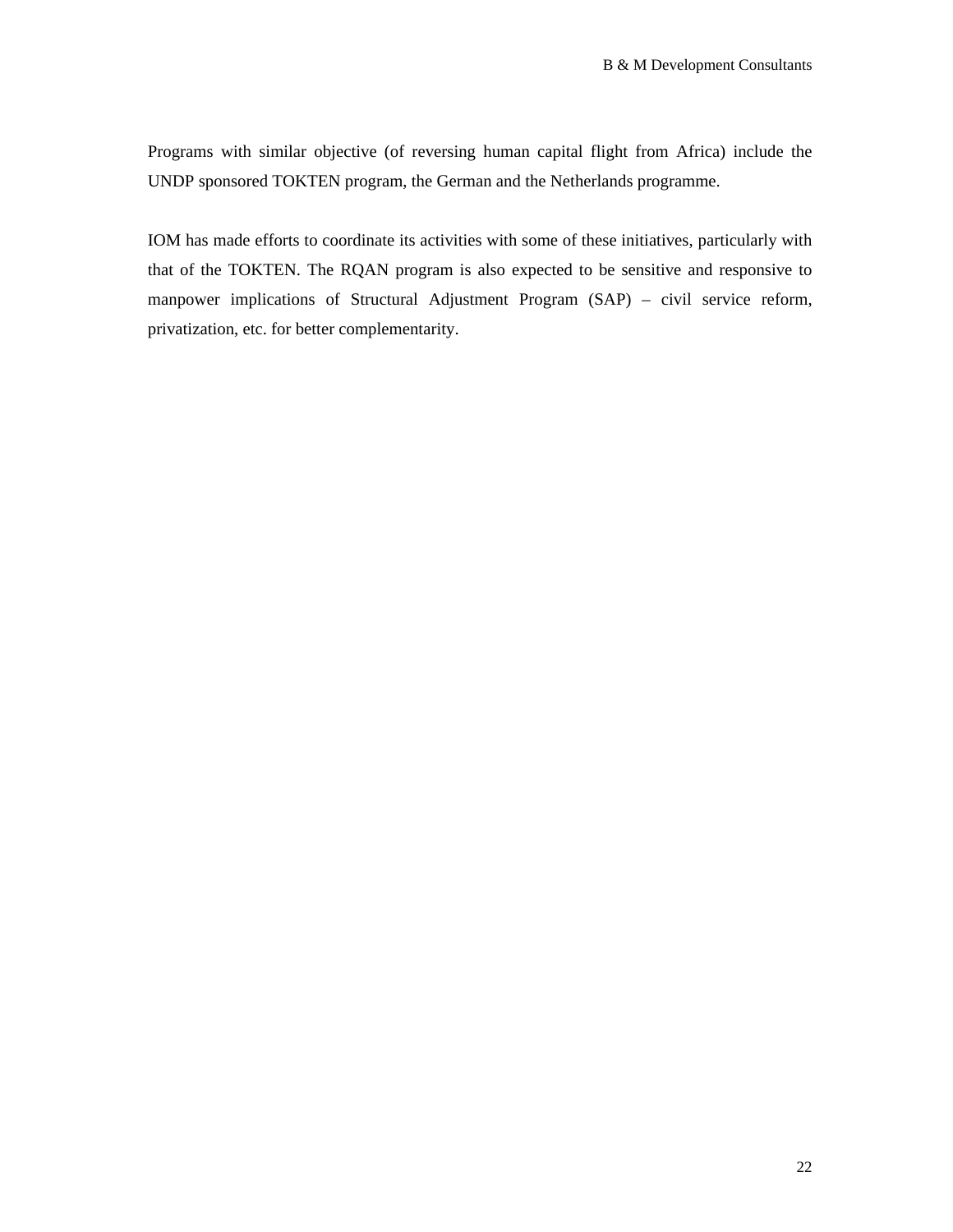## *4. EFFICIENCY*

#### **4.1 Means and Costs Analysis**

This involves analysis and determination of level of cost effectiveness with which physical means and financial costs were utilized in implementing the activities of the program so as to attain the results of the objectives of the program. In other words, this is an analysis of how the project means were efficiently utilized to transform project activities into results. That is, cost comparison to other initiatives, internal cost allocations, etc. In this respect the cost effectiveness with which the returnees were recruited and placed, support groups were formed and counterparts trained would be evaluated. Annex II of the Financial Agreement reproduced here below lists 16 activities relating to expenditure by cost codes of the program budgets.

Basically these activities could be grouped under three main headings.

- Recruitment activities.
- Placement and re-integration activities, and
- Institution capacity building activities.

The Consultants, however, were not able to disaggregate expenditure data into the above three types of activities because IOM did not keep expenditure records against budget headings separately for Ethiopia.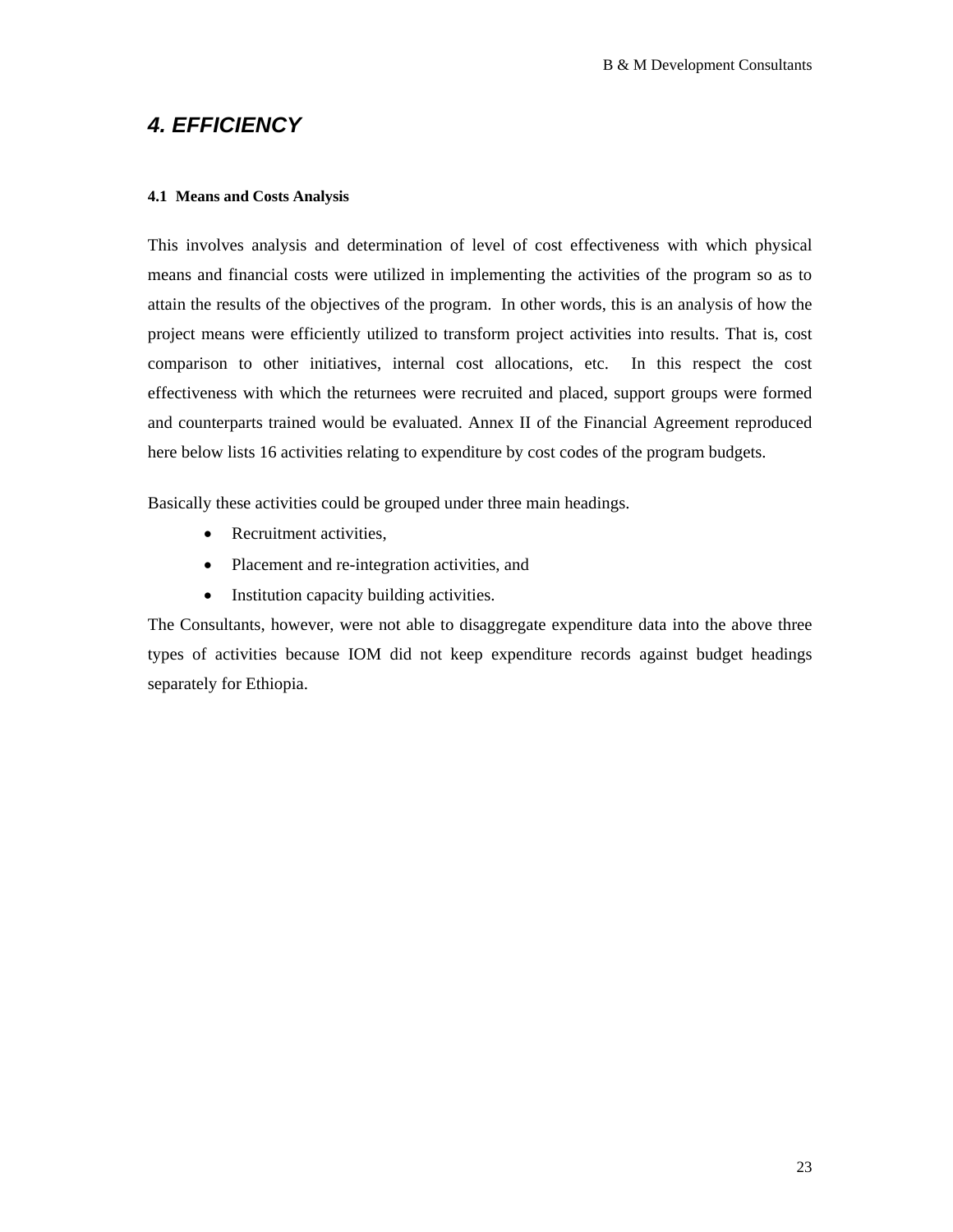## **TABLE 4.1 SUMMARY OF EXPENDITURE AGAINST COST-ESTIMATE AND FINANCING PLAN JANUARY 1995 – NOV. 1996**

| <b>Budget Items</b>                                                                    | Amount in EU  |
|----------------------------------------------------------------------------------------|---------------|
| Direct cost                                                                            |               |
| 1. Direct support to returnees                                                         |               |
| Direct support to returnees from industrialized countries to target                    |               |
| countries (Average direct cost = $8,500$ ECU per returnee)                             |               |
| Cost of indicative minimum number of returnees                                         |               |
| for 11 target countries $610 \times 8,500$                                             | 5,185,000.00  |
| b) Direct support to placed cases on an intra-regional basis (Average direct cost =    |               |
| 6,000 ECU per placed case) cost of indicative minimum number of assisted cases         |               |
| for the 11 target countries 89 x 6,000                                                 | 534,000.00    |
| c) cost of cases exceeding the indicative minimum number, plus cost of returnees to    |               |
| other countries 300 x 8,500                                                            | 2,550,000.00  |
| d) Direct support to self-employed cases / Additional direct support of ECU 4,500      |               |
| /case to self-employed in liberal professions (14% of overall number of returnees)     |               |
| 140 x 4,500                                                                            | 630,000.00    |
|                                                                                        | 8,899,000.00  |
| <b>SUB TOTAL 1.1</b>                                                                   |               |
| 2. direct program activity costs for the recruitment and placement of returnees (costs |               |
| are calculated on the basis of the activities which are presented in Annex III)        |               |
| a) Direct support costs for pre-departure assistance/ progrmme information             |               |
| dissemination, identification, pre-selection, recruitment and counseling               | 692,740.00    |
| b) Direct support costs for job identification and placement                           | 738,168.00    |
| c) Direct support costs for the project monitoring and follow-up of the reintegration  |               |
| process.                                                                               | 738,163.00    |
| d) Direct support costs for activities related to self employment                      | 179,430.00    |
| e) Collection and assessment of available manpower plans of development priorities     |               |
| in the field of socio-economic development                                             | 13,628.00     |
| <b>SUB TOTAL 1.2</b>                                                                   | 2,362,120.00  |
| 3. Institution building/Counterpart training                                           | 136,276.00    |
| TOTAL 1.                                                                               | 11,397,396.00 |
| II Indirect/administrative cost                                                        |               |
| 1. African ACP countries                                                               |               |
| (General office/communication/transport)                                               | 1,053,741.00  |
| 2. Industrialized Countries (same as above)                                            | 139,200.00    |
| <b>TOTAL II</b>                                                                        | 1,192,941.00  |
| III. Evaluation, monitoring (technical and managerial back-stopping) and auditing      |               |
| 1. Evaluation                                                                          |               |
| a) Monitoring and surveys (including mid term)                                         | 14,340.00     |
| b) Back-stopping missions                                                              | 64,800.00     |
| c) End of project evaluation seminar                                                   | 81,000.00     |
| 2. External auditing (one)                                                             | 20,250.00     |
| <b>TOTAL III</b>                                                                       | 180,390.00    |
| <b>TOTAL I-III</b>                                                                     | 12,770,727.00 |
| Contingencies $+/-5\%$                                                                 | 659,273.00    |
| <b>TOTAL</b>                                                                           | 13,430,000.00 |
| TO DEDUCE : Advance contribution from Regional Cooperation Lome III:                   | $-730,000.00$ |
| <b>GRAND TOTAL</b>                                                                     | 12,700,001.00 |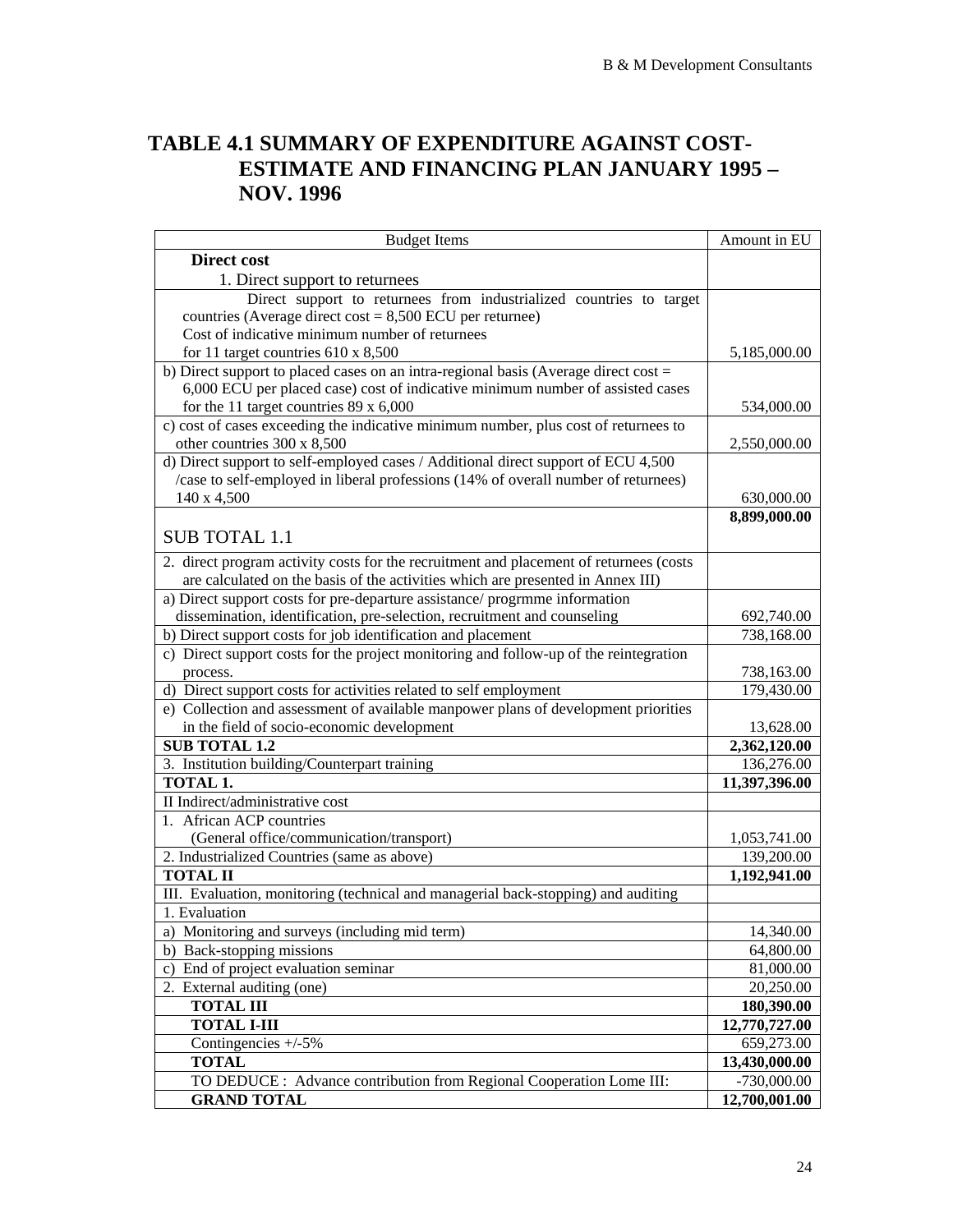Source: Financing Agreement 1994

Owing to lack of disaggregated data, the present analysis of cost effectiveness for Ethiopia is limited to total staff and office cost by mission (without distinguishing between direct program activity costs, and institution building and counterpart training), and direct support to returnees.

#### **4.1.1 Staff and Office Costs of AA Mission**

According to the information obtained from the Addis Ababa IOM Office, all the budgetary and actual expenditures for RQAN program in Ethiopia, with the exception of staff and office costs, have been kept at head office in Geneva and or Nairobi office. The annual budgets and actual expenditures for staff and office for AA Mission, and cost per returnee are as given in Table 4.2.

**Table 4.2 Annual Staff and Office Costs for IOM Addis Ababa Regional Office (value in US\$)** 

| Year  | No of returnees | Average cost/returnee | <b>Annual Budget</b> | Annual Expenditure |
|-------|-----------------|-----------------------|----------------------|--------------------|
| 1995  |                 |                       |                      |                    |
| 1996  | 12              | 3,333.33              | 40,000               | 40,000             |
| 1997  | 13              | 2,307.69              | 30,000               | 30,000             |
| 1998  | 15              | 2,000.00              | 30,000               | 30,867             |
| 1999  | 23              | 2,727.27              | 60,000               | 60,176             |
| Total | 66              | 2,440                 | 160,000              | 161,643            |

## **Source : Compiled from IOM Addis Ababa Office**

As shown in Table 4.2, the annual budgets had been almost identical with the actual expenditure. It seemed that they have been careful not to exceed their budget, and/or any excess or shortfall would have been transferred to or filled by other projects implemented by IOM AA Office. Presently IOM AA Office is implementing about 19 projects sponsored by different donors (USA, Canada, Norway etc.)

Such transfer of excess or shortage of funds among different project headings seemed to be made by the Geneva office. Thus the exact amount of annual budget and actual expenditure of staff and office cost by country may not be known including how much staff time and office space are allocated among different projects.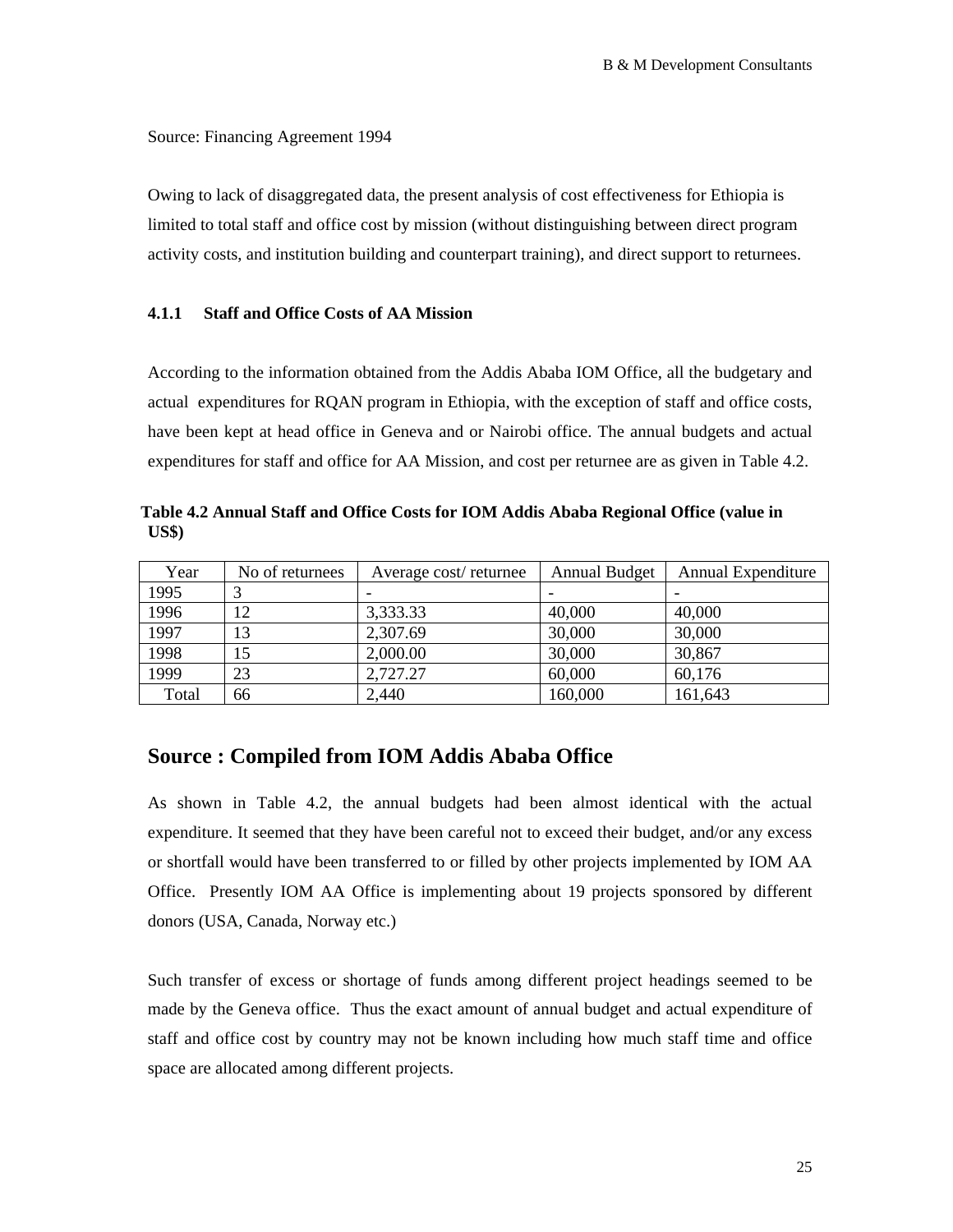These Consultants could not be able to compare cost effectiveness with other participating countries but the Mid - Team Evaluation Team showed that the average staff and office costs per returnee for Ethiopia at \$4,028 was above average against \$3,188 for all participating African countries for the period of 1995 - 1996. This was the period when the project commenced, and it was probably why the cost per returnee had declined to US\$ 2,440 since then. We share the view expressed by the Mid - Term Evaluation Team that the overall cost effectiveness appeared to have been due to the supplementary funding by IOM, rather than to any improvements in efficiency.

#### **4.1.2 Direct Operating Costs for Ethiopia**

Direct operating costs for Ethiopian consisted of :-

- Air fares for returnees and family ;
- Shipping costs (luggage and personal effects);
- Scientific or professional equipment and literatures;
- Integration Assistance; and
- Salary Supplement .

The maximum direct support costs per returnee was EU 8,500 or US\$ 10,500 at the time of the Financing Agreement. Thus the budget for Ethiopia to assist 45 returnees (initial target numbers) was  $45 \times 8,500 = EU$  382,50 or 10,500 x  $45 = US$$  420,000. Out of the total returnees, 14% were expected to be self-employed with an extra loan allowance of EU 4,500 or US\$ 5,551 for each on the basis of revolving fund. That is, about 6 returnees were expected to be selfemployed with a total extra loan assistance of US\$ 33,345. Later on the loan component was raised to US\$11,000 per returnee. That is, to a total of US\$66,000.

The budget was later revised upward due to the increase in the number of candidates and demand for returnees from the 45 targets to 71 during the implementation period. The increase in the budget has been funded from unused funds allocated to non-target countries. Based on the revised target, the budget for direct supports for Ethiopia could have been estimated at US\$ 745,500 (10,500 x 71)

Analysis of the actual expenditure of direct support costs for Ethiopia is as shown in Table 4.3 by years and items. As can be seen from the table, the total actual expenditure of Ethiopia was US\$ 575,257 for 66 returnees against the estimated budget of US\$ 745,500. That is, a spending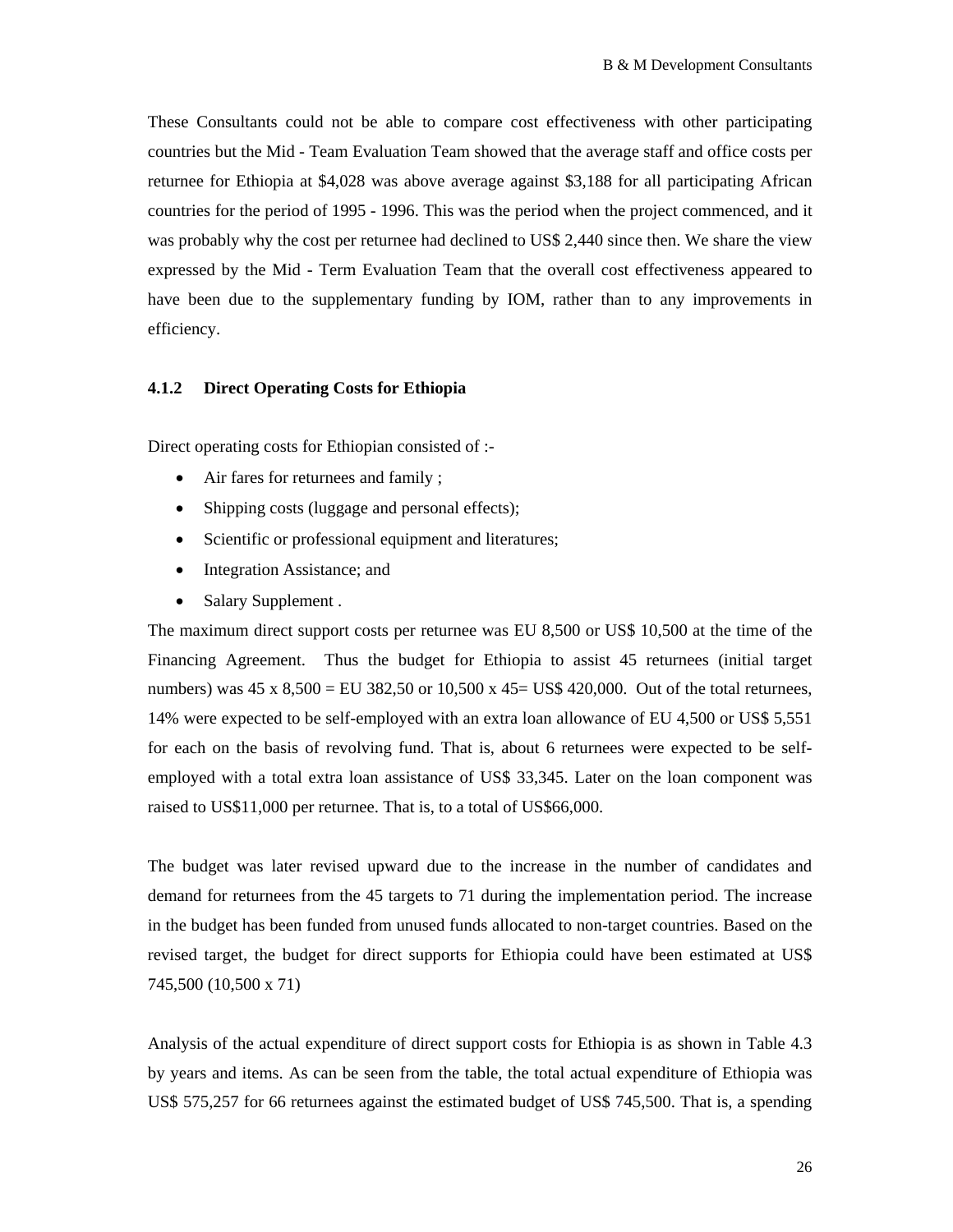of 77.2% of the estimated budget to recruit the 66 or 93% of the expected targets. Therefore, there has been a saving of about 22.8% (US\$ 170,243). Table 4.4 shows the average cost per returnee for Ethiopia was US\$ 8,716, as against the estimated budget of US\$ 10,500. Comparison of this average cost with other participating African countries during the whole period would be difficult. We could, however, say that the average cost of US\$ 8,716 per returnee is lower than the average cost of US\$ 8,803 for Ethiopia and the average cost of US\$ 9000 for all the African participating countries during the 1995 and 1996 (Mid Term Evaluation Report 1997, Page 22). Based on the above analysis, the implementation of the RQAN III Programme in Ethiopia is, therefore, cost efficient.

Year of Return Total Support Cost Air Fares | Shipping | Equipment | Integration Assistance Salary Supplement 1995 | 25785 | 2288 | 6528 | 9944 | 3125 | 3860 1996 | 99650 | 9362 | 25544 | 34585 | 12155 | 12486 1997 | 126626 | 18272 | 19317 | 64352 | 17740 | 15166 1998 | 162829 | 18299 | 42870 | 56273 | 16815 | 26500 1999 | 160367 | 13197 | 50237 | 60498 | 9118 | 21836 Total | 575257 | 61418 | 144496 | 207652 | 59953 | 79848

**Table 4.3 Total Expenditure of Direct Cost for Ethiopia by Year (Amount in US \$)** 

Source : Compiled from IOM Addis Ababa Office Paper Box Files

| Year of | Total               | Air Fares | Shipping | Equipment | Integration | Salary     |
|---------|---------------------|-----------|----------|-----------|-------------|------------|
| Return  | <b>Support Cost</b> |           |          |           | Assistance  | Supplement |
| 1995    | 8595.00             | 762.33    | 2176.00  | 3314.66   | 1041.67     | 1286.67    |
| 1996    | 9059.09             | 831.09    | 2322.18  | 3144.09   | 1150.45     | 1135.09    |
| 1997    | 9044.72             | 1305.14   | 1379.78  | 3310.88   | 1267.14     | 1083.28    |
| 1998    | 9046.05             | 1016.61   | 2381.67  | 3126.28   | 934.17      | 1472.11    |
| 1999    | 8018.35             | 659.85    | 2511.85  | 3024.25   | 455.90      | 1091.80    |
| Grand   | 8716.02             | 1586.80   | 2189.33  | 3146.24   | 893.22      | 1209.82    |
| mean    |                     |           |          |           |             |            |

**Table 4.4 Average Expenditure of Direct Support Cost per Returnee for Ethiopia (US \$)** 

## **Source : Derived from Table 4.3 above**

#### **4.1.3 Self-Employment (SE)**

The initial estimate for SE was  $6(45 \times 14)$ . Actual returnees for SE were only three. That is, 50 percent below the initial estimated target while the overall total achievement for returnees into Ethiopia was 147 percent of the initial target or 93% of the revised target. Similarly funds budgeted for SE returnees were under-utilized by 50% of the initial target as well as the loan for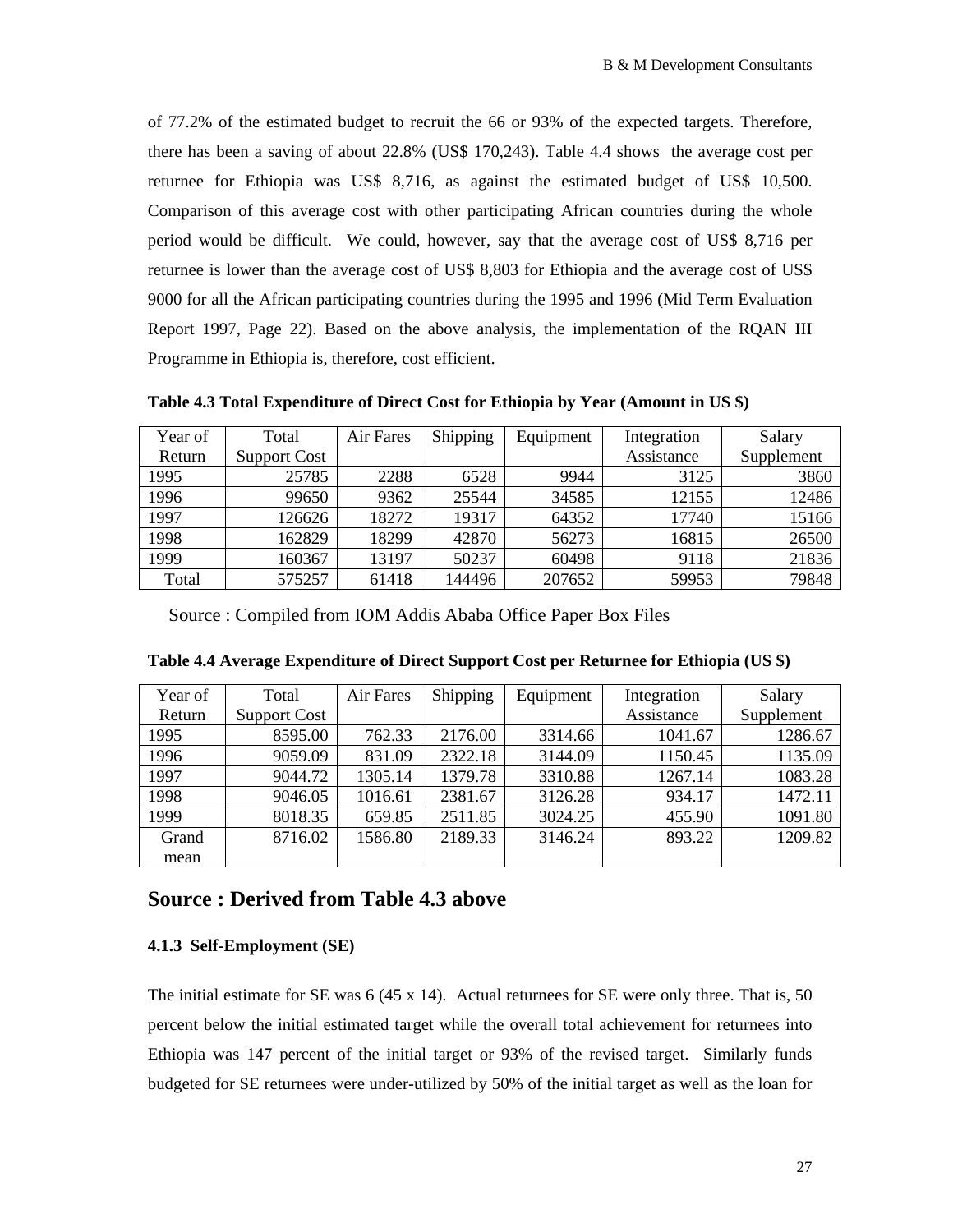revolving fund, as only two of the three SE returnees took loans. Furthermore both borrowers failed to service their loans on schedule (see section 5).

#### **4.2 Organization Management and Monitoring**

Duties and responsibilities of the main implementing actors are described/ defined in the operational plan. Figure 4.1 gives a summary of the present organizational structure of RQAN III and its relationship with the participating governments and EU.





Source: Taken from Mid Term Evaluation Report P 24

Key to linkages

- Operational Relationship
- Monitoring
- --------- Liaison
- Non-project Relationship

#### **4.2.1 IOM**

These Consultants did not have access to IOM HQ and recruitment missions, and thus could not be able to comment on their performance. We have nevertheless found that the IOM Addis Ababa office seemed to have done its best in placement, follow-up and monitoring of returnees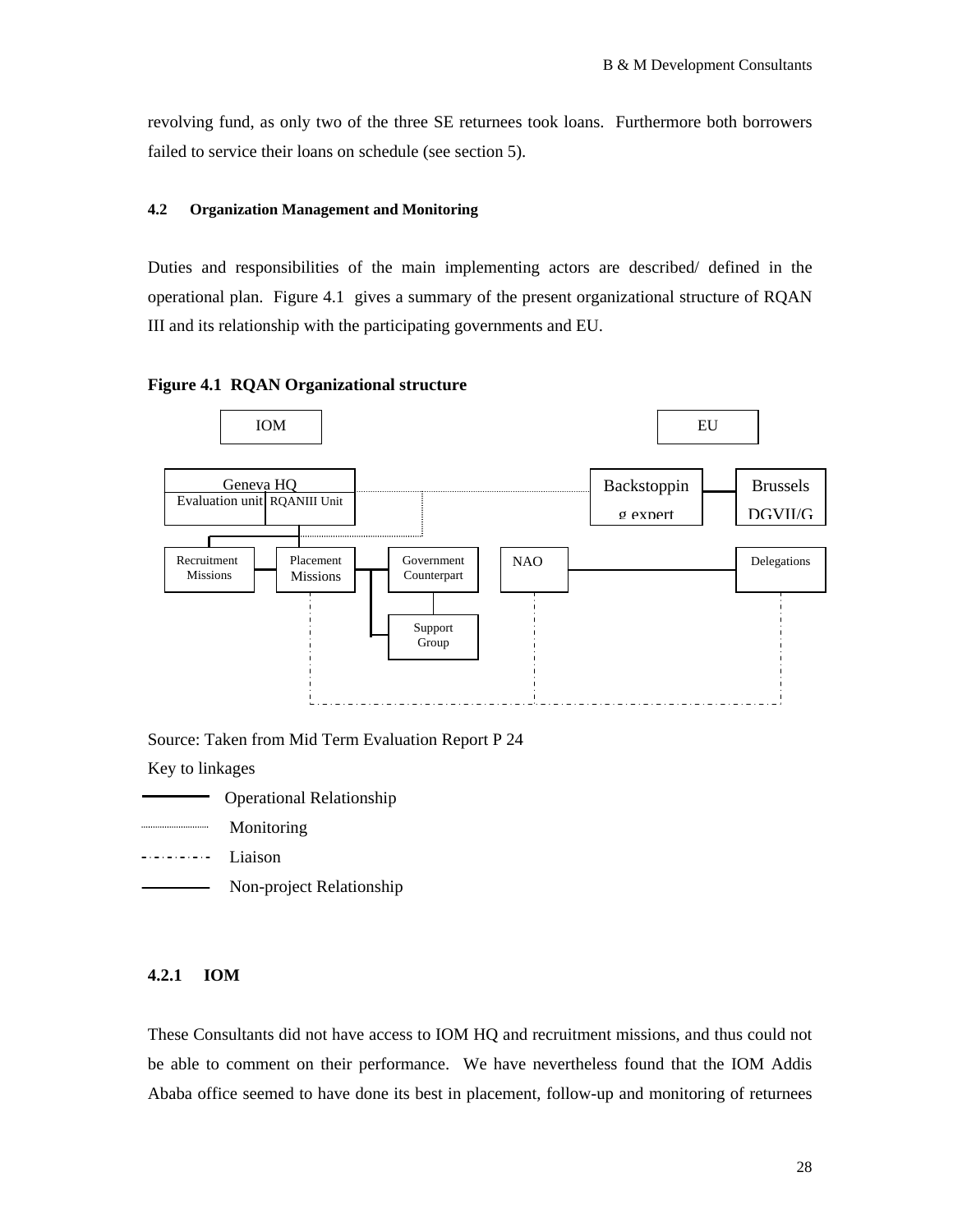with varying degree of success. The Addis Ababa Mission has made commendable efforts in placement of returnees in priority sectors including their distribution among public, private and non-governmental organizations with realistic flexibilitys by taking into account local constraints. On the other hand, flexibility did not lead into modifications of the program design to adopt to country specific conditions. For instance, there has been questions about the soundness of the program design regarding the present arrangements and procedures of counterparts and support group which have failed as an effective strategy in institutionalization (capacity building) of the program. Although the IOM Addis Ababa office, the counterpart and the support group have been aware of such shortcomings, nothing has been done in institutional capacity building.

The performances of IOM in placement and relevant recruitment activities for Ethiopia are as tabulated below:-

## **a) Placement Mission**

Key:  $\mathsf{v} =$  carried out  $\mathsf{v} =$  partially carried out  $\mathsf{v} =$  not carried out

Activities Carried out **Comments** 1. Making contacts with public, private organizations and NGOs in order to identify priority employment sectors to be strengthened including opportunities for SE  $\checkmark$  is strong towards teaching (university) and research. • Prioritization among priority sectors in Ethiopia has been found unrealistic. • Self – employment component of the program has been unsuccessful as the numbers of SE has been small and loan servicing has not been on schedule. 2. Identify concrete job vacancies in the country through contacts with business circles, private and public enterprise and ministries.  $\bullet$  Insufficient involvement of the private sector in the support group. Systematic ranking of identified jobs was not realistic • Public and private enterprises failed to absorb returnees due to pause in the expansion program of public enterprises waiting privatization and slow progress in privatization. • Private sector could not develop fast as expected and reluctant to absorb highly qualified returnees. • Private sector also prefer to interview and test candidates before employment. 6. Rendering services in performing job broker activities between potential employers and Ethiopian candidate returnees  $\triangleright$  Successfully carried out though time consuming There has been poor match between candidate roster and job roster leading to wasting much time in processing candidates for whom no jobs exist and identifying jobs that can not be filled resulting dropping out job and candidate rosters. E.g. about 200 candidates were processed for recruitment of 66 returnees. • These have been difficulties in placing returnees in Ministries due to reluctance by FCSC and recruiting Ministries for vacant posts available. 9. Obtaining support form the Ethiopia Government to speed up the transfer • Not signed memorandum of understanding on custom and immigration formalities. Existing system allows duty free to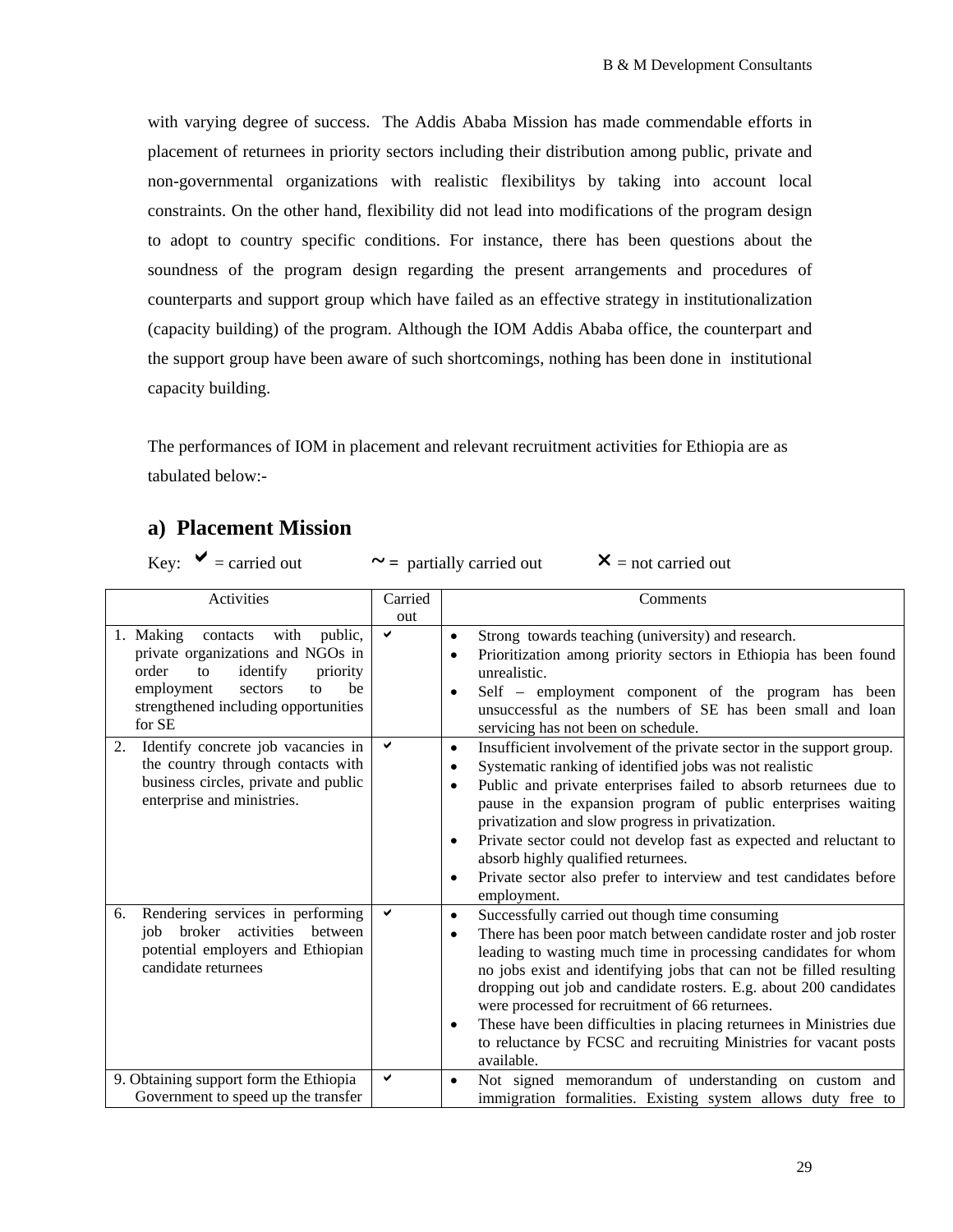| of human resources.<br>10. Identifying training opportunities<br>for returnees in cases where<br>specific additional training<br>is<br>required for taking up certain jobs<br>11. Keeping regular contacts with | $\times$<br>✔ | returnees with the exception on vehicles:<br>Cumbersome bureaucratic custom procedures.<br>$\bullet$<br>Exemption of Duty on vehicles are discriminatively allowed to<br>returnees employed by government, while others are charged high<br>duties.<br>Eventhose employed by government are discriminated due to lack<br>$\bullet$<br>of transparency e.g. some returnees who joined universities are<br>exempted custom duties on vehicles while others are charged.<br>Nothing spent in training of returnees<br>$\bullet$<br>PM tended to wait for request from returnees rather than assessing<br>$\bullet$<br>training needs<br>Low response rate to follow-up survey<br>$\bullet$ |
|-----------------------------------------------------------------------------------------------------------------------------------------------------------------------------------------------------------------|---------------|-----------------------------------------------------------------------------------------------------------------------------------------------------------------------------------------------------------------------------------------------------------------------------------------------------------------------------------------------------------------------------------------------------------------------------------------------------------------------------------------------------------------------------------------------------------------------------------------------------------------------------------------------------------------------------------------|
| returnees after their return and<br>provide services if required in<br>order to assist them in their re-<br>integration process                                                                                 |               | PM staff have a mixed relationship with returnees. Sample survey<br>$\bullet$<br>indicates that<br>20% consider PM support excellent<br>$\bullet$<br>40% consider good, 20% fair, and 20% poor, in addressing their<br>$\bullet$<br>integration problems<br>Failure to assist on housing and custom is pointed out.                                                                                                                                                                                                                                                                                                                                                                     |
| Consulting<br>12.<br>regularly<br>with<br>government authority to further the<br>institutionalization<br>and<br>sustainability of the project. (with<br>respect to counterparts)                                |               | Only one counterpart is appointed but<br>modality<br>of<br>$\bullet$<br>institutionalization has not been developed. Did not work full-time<br>on the project. His work was limited to chairing the support group<br>meetings and approval of placement.                                                                                                                                                                                                                                                                                                                                                                                                                                |
| 13. Arranging specific training for<br>elected government counter parts<br>in order to involve him directly in<br>the program implementation.                                                                   | ✔             | Informal training, and briefing was given to familiarize the<br>$\bullet$<br>counterpart with IOM procedures in recruitment and placement<br>procedures but not actual formal training.<br>The counterpart has been involved in placement through chairing<br>$\bullet$<br>the support group meetings and endorsements of<br>matched<br>candidates<br>On-job training has not also be given to the counterpart.<br>$\bullet$<br>Training component has not been well developed.<br>$\bullet$                                                                                                                                                                                            |
| 14. Identifying appropriate institutions<br>and persons to form support<br>group                                                                                                                                | ✔             | Support group has been formed, but over representation of public<br>$\bullet$<br>sector<br>Organizational representation of the public sector is reasonable but<br>$\bullet$<br>the individuals attending the meeting lacked authority/knowledge<br>or interest to play an active role in the program<br>Attendance of the meeting has not been regular by many members<br>of the support group.<br>There have been frequent changes in persons representing<br>$\bullet$<br>organizations.                                                                                                                                                                                             |
| 15. Assisting and providing facilities<br>for support group meeting                                                                                                                                             | ✔             | There have not been sitting and transport allowances to attend<br>$\bullet$<br>meetings.<br>Individuals attended meeting during normal working hours and at<br>$\bullet$<br>the same time required to fulfil their regular jobs.<br>There have been repeated absence and loss of interests with the<br>$\bullet$<br>exception of a few individuals like representatives from MEDaC,<br>MSLA, etc.                                                                                                                                                                                                                                                                                       |
| 16. Recruiting a limited number of<br>temporary local personal in each of<br>the target countries in carrying out<br>the tasks required on the spot<br>coordinated by one the four<br>regional IOM offices      | ✔             | IOM office was established in Ethiopia with the assistance of the<br>$\bullet$<br>support group in 1995.<br>The office has been successfully operating under its capable<br>$\bullet$<br>Resident Representative.<br>But the office lacks qualified senior level local staff to effectively<br>support the Resident Representative. Development of institutional                                                                                                                                                                                                                                                                                                                        |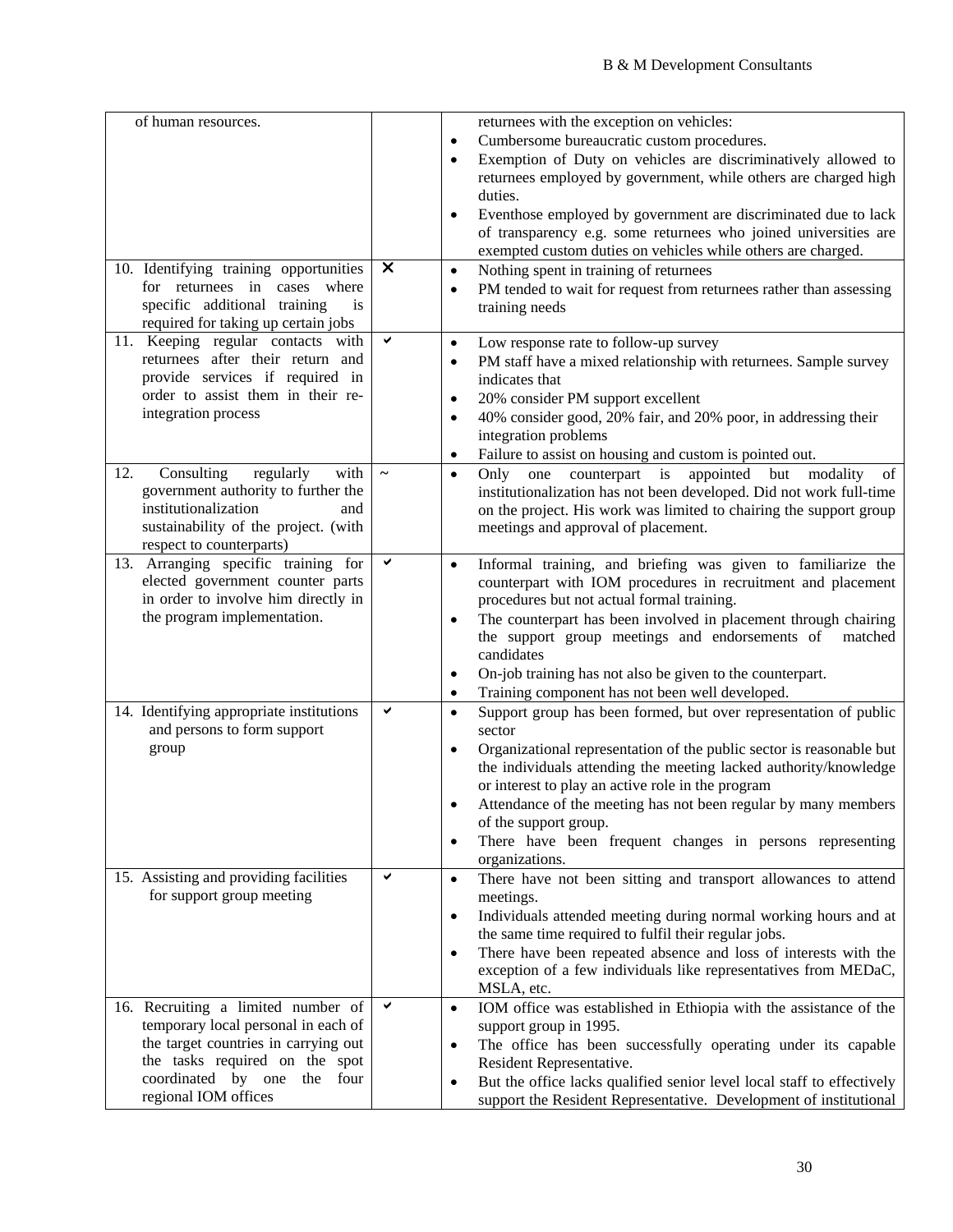|  | $M^{\alpha}$<br>וור<br>∙≂ar. |
|--|------------------------------|

## **b) Recruitment Missions**

| Activities                                                                                                                                                                                                                                                                    | Carried<br>out?       | Comment                                                                                                                                                                                                                                                                                                                         |
|-------------------------------------------------------------------------------------------------------------------------------------------------------------------------------------------------------------------------------------------------------------------------------|-----------------------|---------------------------------------------------------------------------------------------------------------------------------------------------------------------------------------------------------------------------------------------------------------------------------------------------------------------------------|
| 4.<br>Making<br>through<br>the<br>contacts<br>organization's existing network with<br>universities, professional organizations<br>identify suitably qualified<br>to<br>etc.<br>candidates in accordance with guidelines.                                                      | ✓                     | Carried out in accordance with guidelines<br>$\bullet$<br>Recruitment approach is through promotion of the<br>$\bullet$<br>program rather than promotion of identified job vacancies<br>and request from employer.<br>Most candidates fall into highly qualified category (PHD,<br>٠<br>Masters and Bachelors degree            |
| 5. Identifying and selecting candidates for<br>self-employment based on the evaluation<br>of their professional background, training,<br>experience, entrepreneurial capacity in<br>close cooperation with the competent<br>national authorities in the receiving<br>country. | $\tilde{\phantom{a}}$ | Out of 66 returnees only three are SE<br>$\bullet$<br>Based on evaluation survey, not many returnees were<br>٠<br>aware availability of loan to assist self-employment,<br>therefore, publicity seems to be lacking<br>The loan component for SE seems not well designed and<br>٠<br>managed manly because it lacks mechanisms. |
| 6. Rendering services in performing job<br>activities<br>between<br><b>broker</b><br>potential<br>employers and African candidates.                                                                                                                                           | $\checkmark$          | Successfully carried out as returnees are very appreciative<br>$\bullet$<br>of RM role in matching them to jobs<br>Some incidences of poor communication between<br>٠<br>and recruitment missions. Leading to<br>placement<br>candidates or jobs dropping out of roster                                                         |
| 7. Providing adequate incentives to retain<br>highly qualified, qualified and skilled<br>human resources.                                                                                                                                                                     | ✔                     | Although \$ 10,500 does not represent a substantial<br>$\bullet$<br>incentive only about 10 % of returnees have changed jobs.                                                                                                                                                                                                   |
| 8. Purchasing of equipment and the handling<br>of all documents related to the transfer of<br>the selected candidates and equipment,<br>organization of movement and reception<br>in receiving country.                                                                       | ✔                     | Equipment considered helpful by returnees.<br>٠<br>Many returnees experienced problems with customs<br>$\bullet$<br>clearance on arrival. PM assisted in as much as possible<br>but duty free import on vehicles does not cover returnees.<br>This created big problems to many returnees                                       |

## **c) Geneva HQ**

| Activities                                                                                                                                                                                                                                                                                                                                             | Carried | Comment                                                                                                                                                                                                                                                                                                                                                                                                                 |
|--------------------------------------------------------------------------------------------------------------------------------------------------------------------------------------------------------------------------------------------------------------------------------------------------------------------------------------------------------|---------|-------------------------------------------------------------------------------------------------------------------------------------------------------------------------------------------------------------------------------------------------------------------------------------------------------------------------------------------------------------------------------------------------------------------------|
|                                                                                                                                                                                                                                                                                                                                                        | out?    |                                                                                                                                                                                                                                                                                                                                                                                                                         |
| 3. Designing guidelines for the recruitment<br>of African nationals in industrialized<br>countries in order to assess the qualities of<br>the returnees such as management<br>leadership, capacity to transfer knowledge<br>and technology, etc., besides formal<br>educational qualifications, in accordance<br>with the defined target groups of the | ✔       | Geneva HQ has produced guidelines for all aspects of<br>٠<br>programme implementation<br>Guidelines generally considered useful by PMs and<br>$\bullet$<br>RMs, but lack flextibilities.<br>Target group specification not sufficiently well-<br>٠<br>developed, lack of operational differentiation between<br>highly qualified, qualified and skilled entailing over-<br>representation of highly qualified returnees |
| programme.                                                                                                                                                                                                                                                                                                                                             |         | Monitoring guidelines weakened by specification of too<br>$\bullet$<br>many indicators                                                                                                                                                                                                                                                                                                                                  |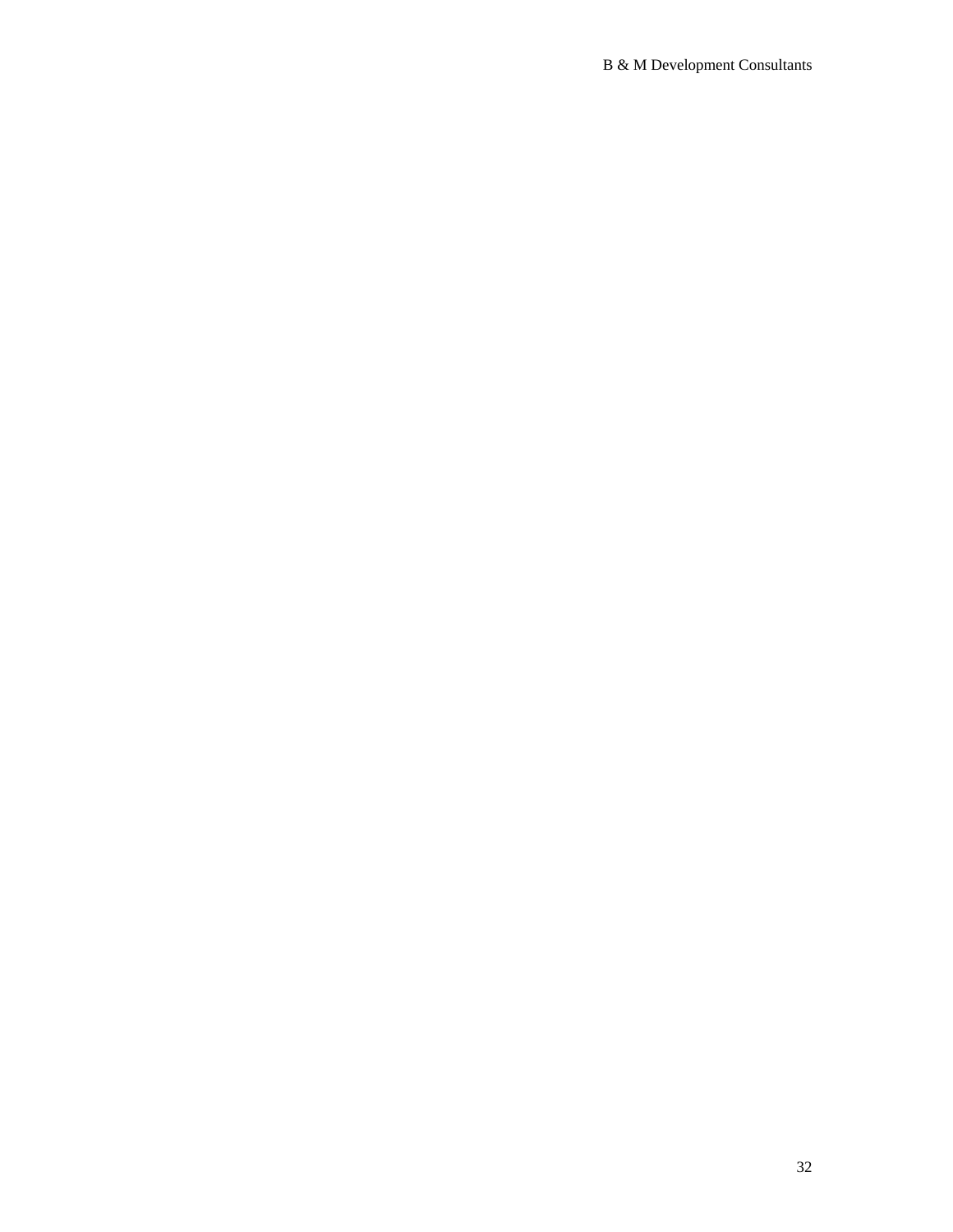Assessment of the Programme's outputs against established indicators and targets for Ethiopia based on the sample survey is as tabulated below:-

## a) Returnees

| a.1 Target Indicators                                      | Results/Outputs                                   | Comments                             |
|------------------------------------------------------------|---------------------------------------------------|--------------------------------------|
| 1. 70% of the Returnees confirm that                       | 80%<br>confirm<br>assigned<br>that<br>their       | Targets is successfully achieved     |
| their jobs were commensurate with                          | functions<br>responsibilities<br><b>or</b><br>are |                                      |
| training<br>specialization<br><sub>or</sub><br>the         | commensurate<br>with<br>their<br>training/        |                                      |
| received abroad                                            | specialization received abroad                    |                                      |
| 2. 15% of the returnees consider their                     | 53.3% consider their working conditions           | Targets are successfully achieved    |
| working conditions as good, and                            | as good, 20% as satisfactory, and only            |                                      |
| 40% as satisfactory                                        | 26.7% as not satisfactory                         |                                      |
| 3. 80% of the returnees are working                        | 93.3% of the returnees replied that they          | Target is successfully attained      |
| full time in their professions                             | are working full time in their professions        |                                      |
| 4. 35% of the returnees supervise/                         | 33.3% of the returnees supervise 5 and/ or        | Target is nearly achieved            |
| direct the work of at least 5 other                        | over 5 persons, 20% supervise under 5             |                                      |
| persons                                                    | persons, and 46.7% supervise none.                |                                      |
| 5. Respectively, 25% and 50% of the                        | 33.3 % very effective, 66.7%<br>fairly            | Targets<br>successfully<br>over      |
| returnees consider that they were                          | effectively,<br>transferring<br>their             | achieved                             |
| effective<br>fairly<br>$\hbox{or}\hskip 2mm$<br>in<br>very | knowledge/skills                                  |                                      |
| transferring<br>their                                      |                                                   |                                      |
| knowledge/technology/<br>skills to                         |                                                   |                                      |
| others                                                     |                                                   |                                      |
| 6. 80% of the returnees consider that                      | 86.7% of the returnees consider that they         | Targets successfully achieved        |
| making a personal<br>they are                              | are making a personal contribution to the         |                                      |
| contribution to the socio-economic                         | socio-economic development of Ethiopia            |                                      |
| development of Ethiopia                                    |                                                   |                                      |
| 7. Only 30% of the returnees consider                      | Only 13.3% of the returnees consider that         | Target is successfully attained.     |
| that they face major problems in                           | they face major problems in adapting to           |                                      |
| adapting to their new jobs.                                | their new jobs while 80% state that the           |                                      |
|                                                            | face no problems                                  |                                      |
| 8. 80% of the returnees are still                          | 33.3% more than 2 years, 13.3% less than          | Target is not achieved.<br>The       |
| employed in priority sectors of the                        | 2 years 6.7% less than one year and no            | sample members may be new            |
| economy 2 years after having first                         | response 46.6%                                    | arrivals. This may be attributed to  |
| received support RQAN                                      |                                                   | the fact that the sample members     |
|                                                            |                                                   | may be mostly new returnees          |
|                                                            |                                                   | rather than changes of jobs.         |
|                                                            |                                                   | Sampling by years of return was      |
|                                                            |                                                   | difficult as all returnees could not |
|                                                            |                                                   | be available or reached.             |
| 9. 20% of the returnees consider as                        | 26.7% consider as good, and 60% as                | Targets are successfully over        |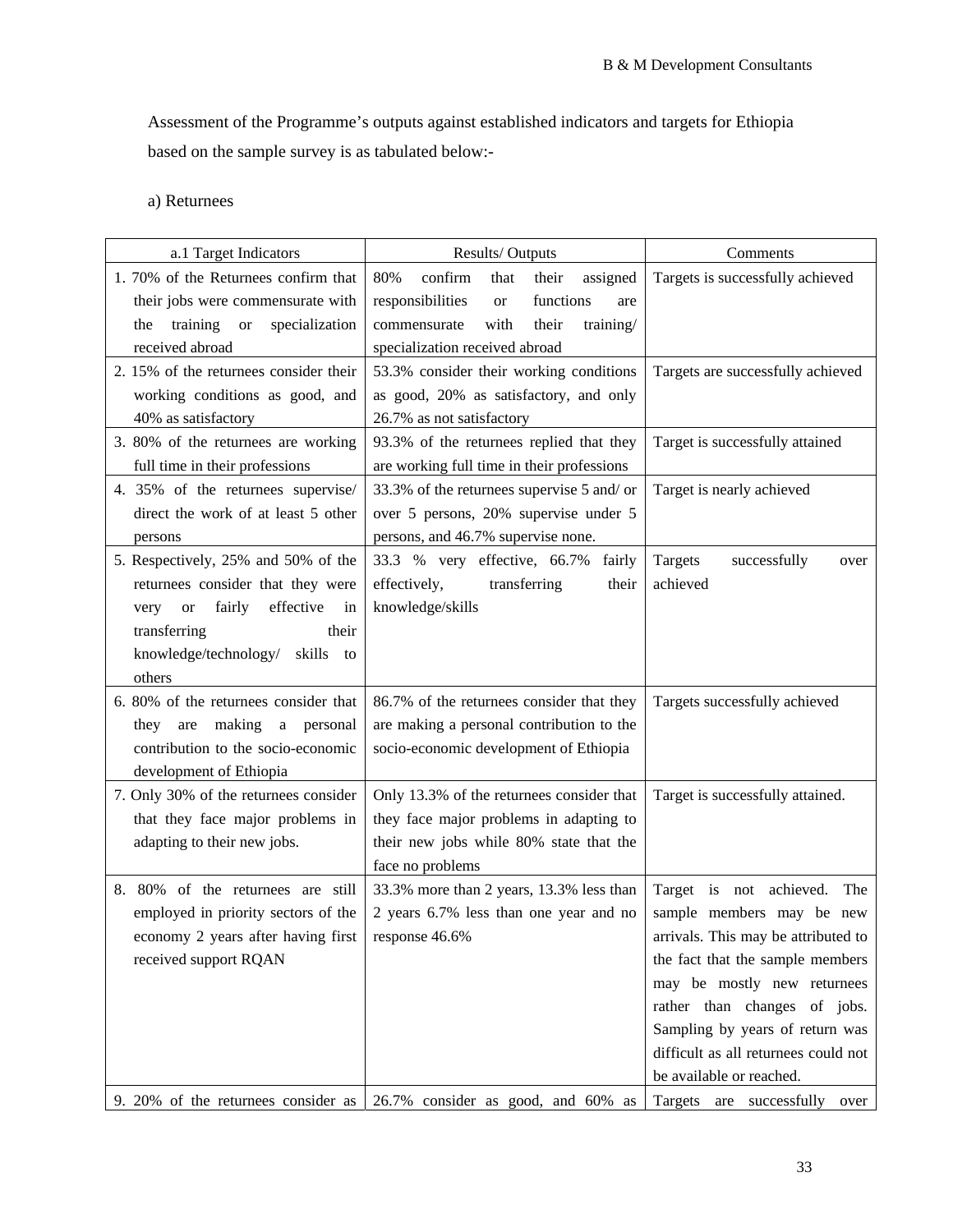| good, and 30% as satisfactory their<br>carrier prospects in Ethiopia                                                                                                                                                  | satisfactory and only 13.3% as not<br>satisfactory                                                                                                                                             | fulfilled                                                                                                                                                                                                                                                                                                                                                                               |
|-----------------------------------------------------------------------------------------------------------------------------------------------------------------------------------------------------------------------|------------------------------------------------------------------------------------------------------------------------------------------------------------------------------------------------|-----------------------------------------------------------------------------------------------------------------------------------------------------------------------------------------------------------------------------------------------------------------------------------------------------------------------------------------------------------------------------------------|
| 10.80% of the returnees confirm that<br>they have received good or<br>adequate information and services<br>from IOM to easily facilitate their<br>professional<br>social-re-<br>and<br>integration                    | Only 6.7% consider good, 33.33% as<br>adequate and 53.3% as inadequate and<br>6.7% no response                                                                                                 | Targets are under achieved. This<br>indicates briefing before return/<br>departure to Ethiopia is weak.                                                                                                                                                                                                                                                                                 |
| 11.75% of the returnees consider their<br>return to be positive                                                                                                                                                       | 100% of the returnees consider their<br>return as correct                                                                                                                                      | Target is over achieved                                                                                                                                                                                                                                                                                                                                                                 |
| 12. Returnees who do not hold PhD<br>degrees have at least 2 years work<br>experience abroad                                                                                                                          | All returnees who do not hold PhD<br>Degree have worked more than 2 years<br>abroad                                                                                                            | Targets successfully achieved                                                                                                                                                                                                                                                                                                                                                           |
| 13. Without the IRAN program,<br>returnees would have worked<br>longer to save more (30%,) would<br>have stayed abroad at (least 40%).<br>Would have asked for a loan in<br>order to return (at least 10%)            | 80% stated they would have worked<br>longer to save more money, 6.7% would<br>have stayed abroad, 6.7% would have<br>asked for a loan and could have made<br>own financial arrangement         | Targets are successfully achieved.                                                                                                                                                                                                                                                                                                                                                      |
| 14. Concerning the assessment of<br>IOM services 75% considered as<br>excellent or good                                                                                                                               | 20% excellent, 40% good, 20% fair, and<br>20% as poor                                                                                                                                          | Achievements are below targets.<br>This is partly attributed to failure<br>returnees<br>reply<br>by<br>to<br>to<br>questionnaires sent to then by<br>IOM; and partly to shortage of<br>staff and budget of IOM Mission<br>to visit individual returnees and<br>assess situations of returnees at<br>work place, difficulty by IOM to<br>assist on housing and duty free on<br>vehicles. |
| 15. The briefing obtained by the<br>professional<br>returnees<br>on<br>opportunities and living conditions<br>in Ethiopia before return there<br>considered as :                                                      | Adequate 26.7% as not adequate 26.7%<br>as misleading 46.7%.                                                                                                                                   | Although no targets have been<br>given on this issue, most of the<br>returnees and employers pointed<br>out that weaknesses in briefing<br>the returnees                                                                                                                                                                                                                                |
| 16. 15% or the returnees confirm that<br>initial<br>professional<br>their<br>expectations correspond to the<br>employers<br>management<br>orientation, 50% confirm that their<br>initial expectation matched of those | 53.3% stated that their initial professional<br>expectations<br>correspond<br>the<br>to<br>employer's<br>management<br>orientation<br>confirmed subject<br>26.7%<br>to<br>some<br>disagreement | Targets are successfully achieved                                                                                                                                                                                                                                                                                                                                                       |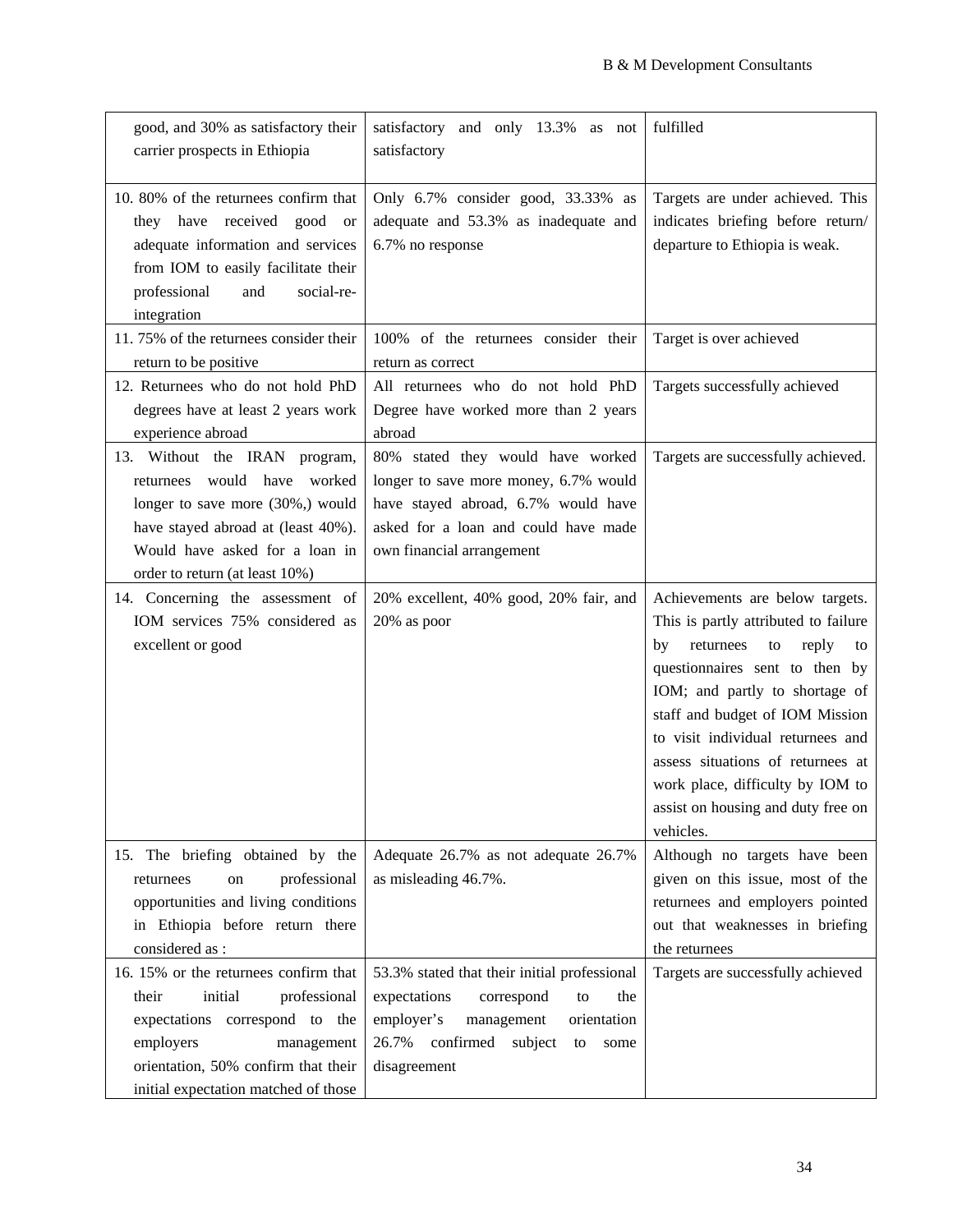| of the employers, subject to some<br>disagreement |                                               |                                                    |
|---------------------------------------------------|-----------------------------------------------|----------------------------------------------------|
| 17. When asked about the relevance of             | 80% of the returnees responded as             | Program relevance is confirmed                     |
| the RQAN program $\dots$                          | relevant, 13.3% very relevant and only        |                                                    |
|                                                   | 6.7% responded as not relevant                |                                                    |
| 18.<br>When<br>asked<br>whether<br>the            | 73.3% responded as workable/ being            | Program's objective in institution                 |
| institution building objective of                 | attained and only 6.7% responded as not       | building capacity is workable.                     |
| RQAN program is workable                          | workable                                      |                                                    |
| 19. When asked whether financial                  | 33.33%<br>responded<br>adequate,<br>and<br>as | The<br>majority<br>feel<br>that<br>the             |
| support given by RQAN program                     | 53.3% as inadequate                           | provided<br>financial<br>support<br><sup>1</sup> S |
| is adequate                                       |                                               | inadequate                                         |

In general, the results of the present survey showed that the RQAN program has been successful from the returnees' point of view. The only major weaknesses pointed out are lack of adequate briefings on:

- − Living and working conditions,
- − Customs duty on vehicles, and
- − Assistance by IOM local office.

The latter is attributed to lack of visit to returnees at work place due to limitations of budget and staff and failure of returnees to reply to questionnaires and difficulty on the part of IOM to assist returnees to get housing facility and duty free privileges on vehicle which is beyond its power.

## **a(ii). Social and Economic Re-integration**

| <b>Questions posed to returnees</b>               | <b>Replies</b>                         | <b>Remarks</b>                               |
|---------------------------------------------------|----------------------------------------|----------------------------------------------|
| 1. Is the remuneration (salary and allowances)    | 100% replied not adequate              | Despite such low salary, 100%                |
| you get adequate to cover your living costs?      |                                        | of them said decision to return              |
|                                                   |                                        | was correct                                  |
| 2. How long did it take you to find housing       | 26.7% replied less than 3 months, 6.7% | This shows that the majority face            |
| accommodation?                                    | three to six month, $6.7\%$ six to 12  | problems of getting housing                  |
|                                                   | months, 60.0% more than 12 months      | accommodation                                |
| 3. How long did it take you to find schooling for | 20% less than two months               | shows<br>that<br>there<br><b>This</b><br>are |
| your children?                                    | 80% more than three months             | problems of returnees finding                |
|                                                   |                                        | schools for their children.                  |
| How do you rate, the existing availability of     | 53.3% said easily accessible           |                                              |
| health facilities                                 | 26.7% said it is difficult             |                                              |
|                                                   | 20% not replied                        |                                              |
| 4. How do you rate the qualify of health          | 33.3% said good                        | The majority feel that health                |
| facilities?                                       | 60% said poor & very poor              | facilities are poor.                         |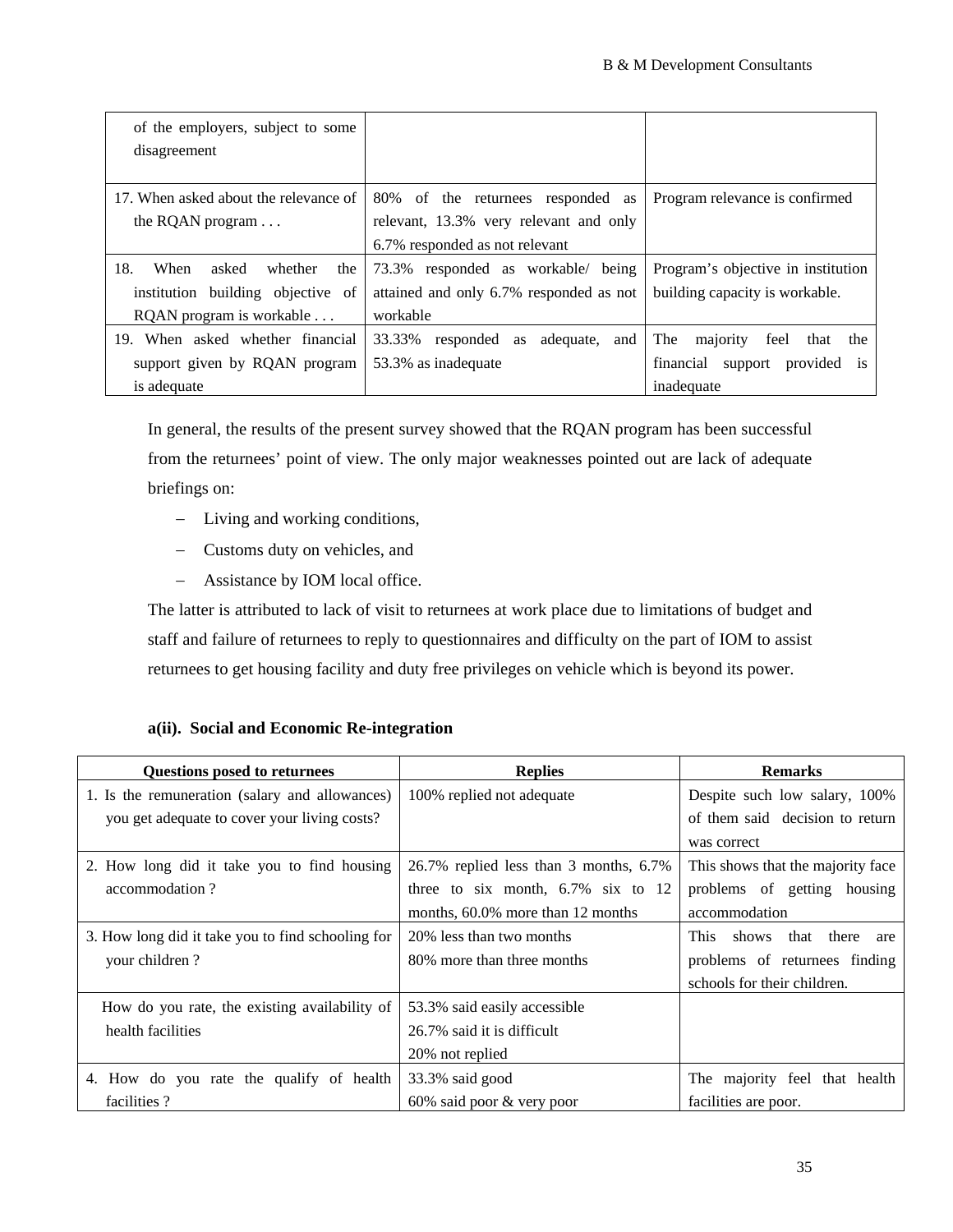|                                                 | 6.7% did not reply                  |                                    |
|-------------------------------------------------|-------------------------------------|------------------------------------|
| 5. How do you find the cost of health services? | 53.3% said affordable               | Health<br>services<br>costs<br>are |
|                                                 | 26.7% not affordable                | affordable by the majority.        |
|                                                 | 20 % no reply                       |                                    |
| 6. Have you found recreational facilities       | 20% said yes                        | Recreation<br>facilities<br>are    |
| adequate?                                       | 73.3% said no                       | inadequate for the majority.       |
|                                                 | 6.7% did not reply                  |                                    |
| 7. Have you joined local voluntary self-help    | Idir:                               | Only a few returnees in the        |
| <b>Community Associations</b>                   | 20% said yes                        | sample did join voluntary self-    |
|                                                 | 73.3% said no                       | help                               |
|                                                 | 6.7% did not reply                  | Associations probably due to       |
|                                                 | <u>Ikub:</u>                        | lack of housing accomm-odation     |
|                                                 | 26.7% said yes                      | as most of such associations are   |
|                                                 | 73.3% said no                       | based in residential areas, or are |
|                                                 | <b>Returnee Association</b>         | to the fact that they are new      |
|                                                 | 13.3% said yes                      | arrivals.                          |
|                                                 | 86.7 said no                        |                                    |
|                                                 |                                     |                                    |
|                                                 | Any other community Associations    |                                    |
|                                                 | 53.3% said yes                      |                                    |
|                                                 | 40.0% said no                       |                                    |
|                                                 | 6.7% no reply                       |                                    |
| 8. Have you been able to have access to         | <b>Social activities:</b>           |                                    |
| information and networking for social and       | 26.7% said yes                      | Most<br>involved<br>in<br>are      |
| professional activities                         | 46.7% said no                       | professional activities            |
|                                                 | 26.7% did not reply                 |                                    |
|                                                 | <b>Professional activities :</b>    |                                    |
|                                                 | 73.3% said yes                      |                                    |
|                                                 | 26.7% said no                       |                                    |
| 9. Have you been re-connected with relatives    | With relatives 100% said yes,       | Fully integrated.                  |
| and friends?                                    | With old friends 93.3% said yes,    |                                    |
|                                                 | With new friends 85.7% said yes     |                                    |
| 10. How would you describe your relationship    | 40% said supportive                 | Relationship<br>with<br>extended   |
| with extended family?                           | 6.7% demanding                      | family is both supportive and      |
|                                                 | 46.7% both supportive and demanding | demanding.                         |
|                                                 | 6.7% no reply                       |                                    |

Most of the returnees face problems of housing accommodation and schooling for their children. This may be one reason for leaving their families behind. The availability of housing accommodation has probably affected their participation in self-help community associations. Despite this, most of the returnees seem to be re-integrated based on individuals initiatives and re-connections to relatives, old friends and making new friends.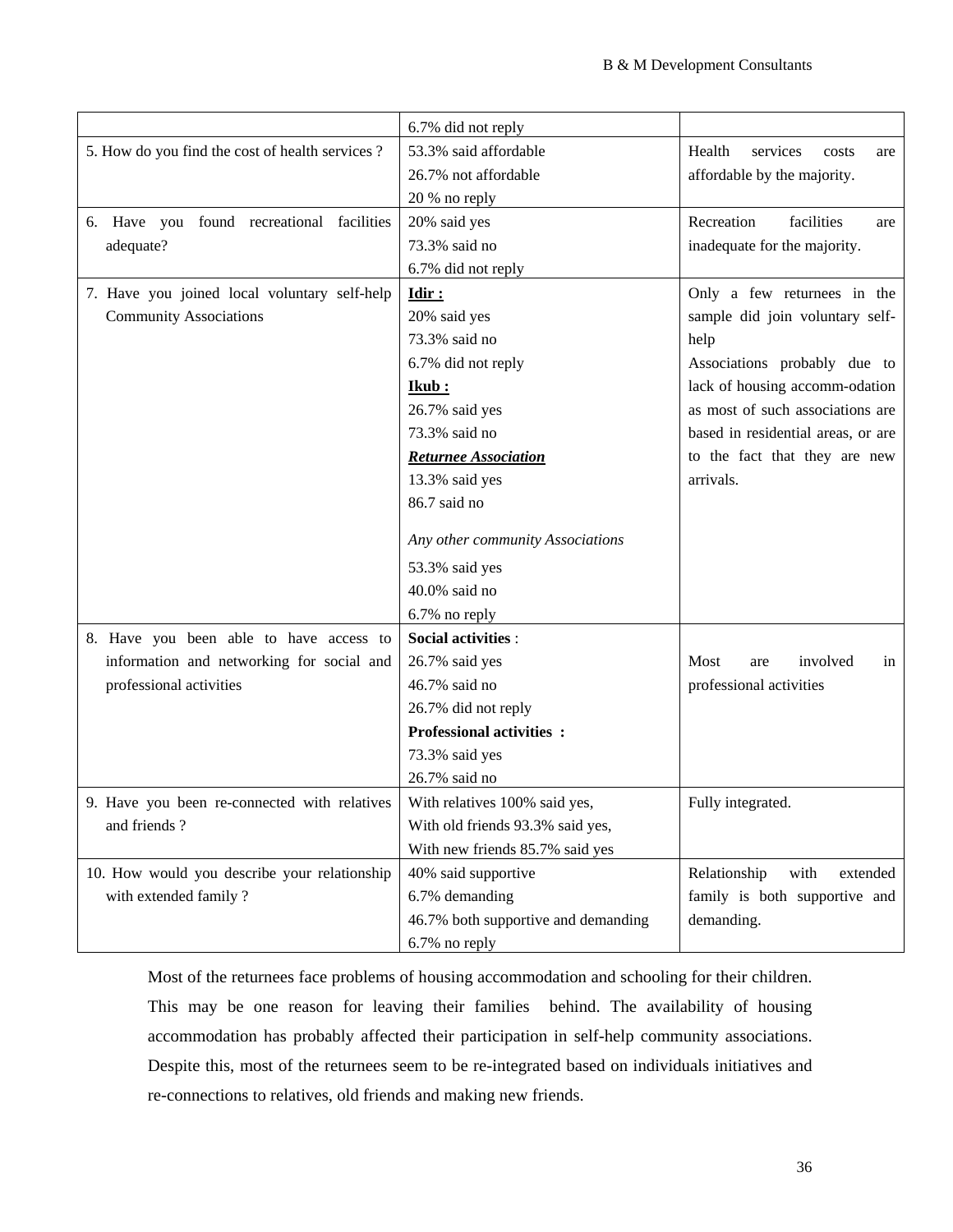## **a (iii). Self – Employment**

| <b>Target Indicators</b>                                           | <b>Results</b>       | <b>Remarks</b>                                                           |  |
|--------------------------------------------------------------------|----------------------|--------------------------------------------------------------------------|--|
| 1. 70% of the self-employment cases are still                      | 100%<br>still<br>are | Only 2 received loan support                                             |  |
| professionally activate 2 years after having professionally active |                      |                                                                          |  |
| received the fist IOM Support                                      |                      |                                                                          |  |
| 2.60% of the self-employed cases are on time with                  |                      | All of them are in One borrower faced liquidity problems and             |  |
| or have employed repayment the IOM loans                           | arrears              | and none of requested rescheduling, while the other one                  |  |
|                                                                    |                      | them start to service the refused to service the loan because he started |  |
|                                                                    | loan                 | litigation with IOM on loss of shipment of                               |  |
|                                                                    |                      | personal effects/equipment.                                              |  |

## **b) Employers**

| <b>Target Indicators</b>                                            | <b>Results</b>                        | <b>Remarks</b>                            |
|---------------------------------------------------------------------|---------------------------------------|-------------------------------------------|
| 1. The employers confirm that shortages of such                     | 22.2% confirmed that shortage         | Generally assumption were almost          |
| qualified personnel existed at the local and                        | at institutional levels,<br>existed   | correct because shortages have existed    |
| national levels (at least 40% and 25%                               | 11.1% at national levels and 55.6%    | both at national and institutional levels |
| respectively), prior to IOM services.                               | at both institutional and national    | prior to the program. However, the        |
|                                                                     | levels prior to using RQAN            | situation has not been changed by the     |
|                                                                     |                                       | introduction of programme.                |
| 2. The employers confirm that the recruitment of                    | 22.2% confirmed the recruitment       | Assumptions have been almost correct      |
| highly qualified personnel residing abroad                          | as essential prerequisite for the on- |                                           |
| was an essential prerequisite for the                               | going activities, 55.6% essential     |                                           |
| development of new activities (at least 25%)                        | for the on-going and new activities   |                                           |
| or a contribution to the development of on-                         |                                       |                                           |
| going activities (at least 50%)                                     |                                       |                                           |
| 3. Respectively, at least 20% and at least 50% of                   | 55.6% confirmed the performance       | Targets are successfully achieved         |
| the employers rate the results of the work of                       | of recruitment through the project    |                                           |
| the personnel recruited under the project as                        | as excellent and 20.2% as good        |                                           |
| excellent or good                                                   |                                       |                                           |
| 4. Respectively, at least 40% and 60% of the                        | 33.3% rated the role played by        | This implies that IOM recruitment         |
| IOM's<br>rate<br>employers<br>role<br>$\overline{\text{in}}$<br>the | IOM in identification of highly       | procedures tend to be not job driven.     |
| identification of highly qualified manpower                         | qualified<br>Ethiopians<br>excellent  |                                           |
| as excellent or good                                                | 11.1% as good and $55.5%$ did not     |                                           |
|                                                                     | respond to the question.              |                                           |
| 5. Respectively, at least 50% and 40% of the                        | 33.3%<br>excellent<br>rated<br>the    | The program's usefulness is accepted,     |
| employers rate the programme's ability to                           | program's ability to meet the         | but its ability to meet all the manpower  |
| meet manpower needs required as excellent                           | country's manpower need, 11.1%        | needs of the country is insignificant.    |
| or good.                                                            | as good, 55.5% no response.           |                                           |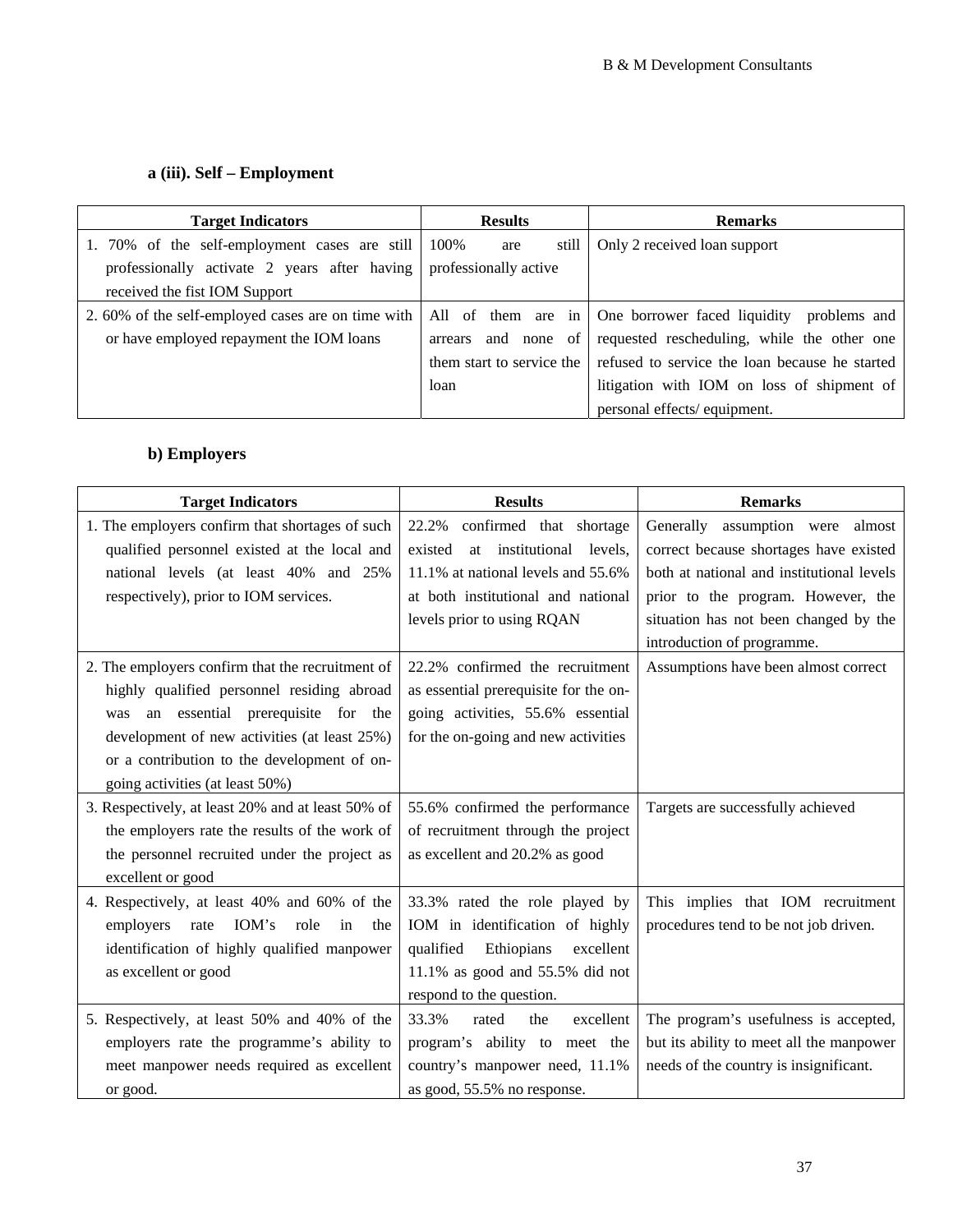| 6. At least 50% of the employers confirm that<br>the returnees processed under the project<br>with<br>prospects<br>in<br>have<br>career<br>the<br>organization | 88.9% rate the carrier prospects of<br>the returnees as good,                                                                                                                                                                                  | Target is over achieved.                                                                                                                             |
|----------------------------------------------------------------------------------------------------------------------------------------------------------------|------------------------------------------------------------------------------------------------------------------------------------------------------------------------------------------------------------------------------------------------|------------------------------------------------------------------------------------------------------------------------------------------------------|
| 7. When asked about the problems faced in<br>recruitment of the returnees and their full<br>utilization                                                        | 33.3% stated no problems while<br>66.7% did not respond to the<br>question                                                                                                                                                                     | We can thus conclude that there was no<br>problem faced<br>by<br>employers<br>in<br>recruitment and in<br>making<br>full<br>utilization of returnees |
| 8. When asked to suggest improvement on<br>recruitment of returnees                                                                                            | 22.2% suggested to improve living<br>conditions to the returnees. 11.1%<br>suggested<br>to<br>give<br>adequate<br>briefings to the returnees before<br>their return, and 11.1% suggested<br>IOM assistance to returnees should<br>be improved. | Thus the need to assist returnees is<br>recognized by the employers                                                                                  |
|                                                                                                                                                                |                                                                                                                                                                                                                                                |                                                                                                                                                      |
| 9. When asked as to the relevance of the<br>program to the country's needs                                                                                     | 77.8% said it is relevant, and<br>22.2% did not respond                                                                                                                                                                                        | The employers recognize very well the<br>relevance of the program                                                                                    |
| 10. When asked as to whether the organization<br>/employers made effective use of the<br>returnees                                                             | 100% said they made effective use<br>of the returnees                                                                                                                                                                                          | The returnees were effectively utilized                                                                                                              |
| 11. When asked whether recruitment was done<br>according to priority/need                                                                                      | 77.8% said yes, and 22.2% did not<br>respond                                                                                                                                                                                                   | Same as above, employment was<br>according to need/priority                                                                                          |
| 12. When asked if they obtained all the number<br>of returnees requested                                                                                       | Only 11.1% of the employers said<br>yes, 33.3% said no and 55.6% did<br>not reply                                                                                                                                                              | This shows that the program can not<br>meet all the manpower needed, but<br>ameliorate<br>(improve)<br>could<br>the<br>problems                      |

Similarly the employers confirm that the program in Ethiopia has been successful. It has assisted them to meet some of the shortage of, if not all, highly qualified manpower they need. They also suggested to improve the briefings to be given to the returnees before their departure on living and working conditions in Ethiopia especially on housing problems and duty on the vehicles to be imported into the country.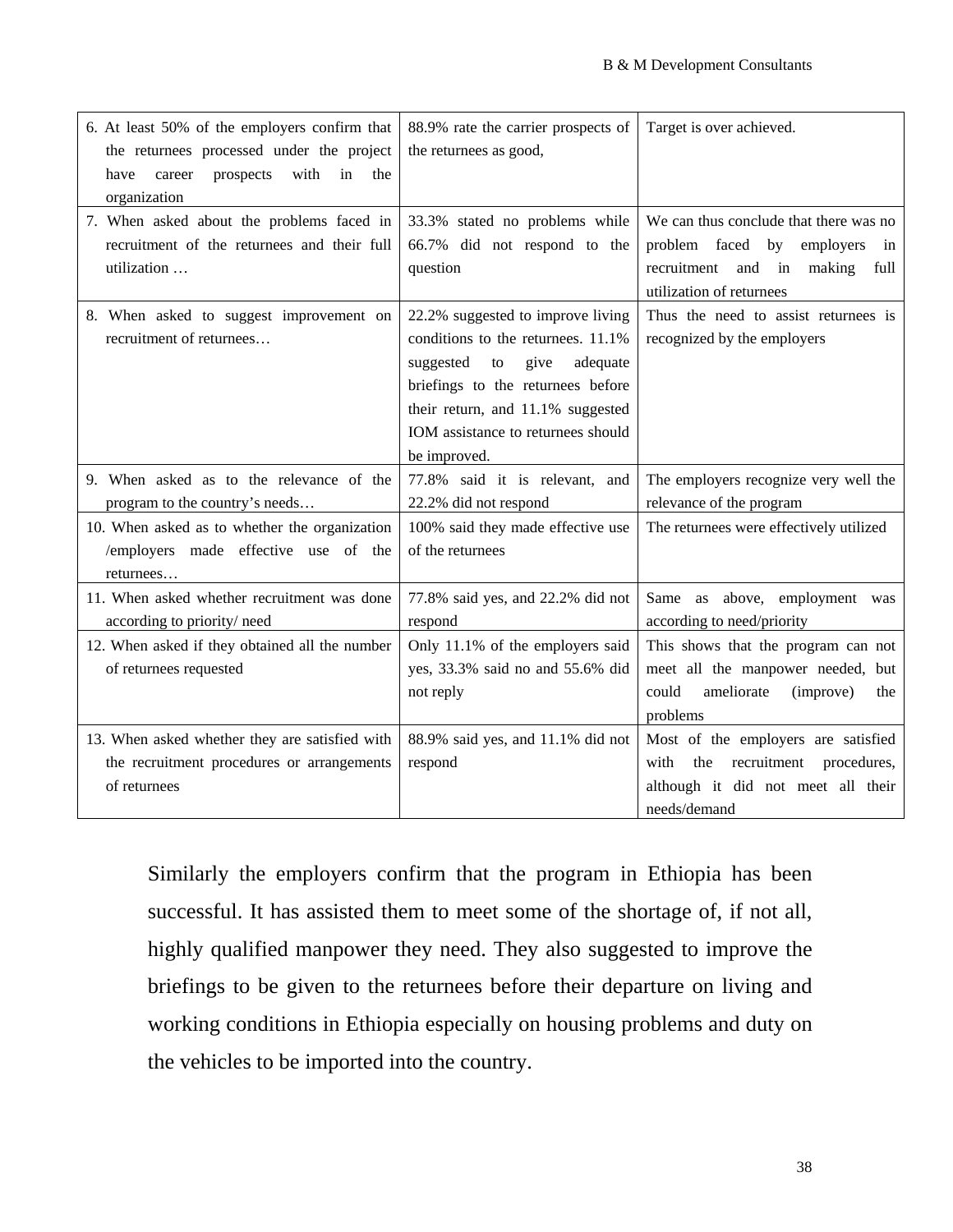## **b) Promotion Recruitment and Placement**

Phase III of the RQAN is differentiated from phases I and II of the program as it has a requirement that placement should be demand driven. As pointed out by the Mid – Term Evaluation Team, this has not been done by IOM because the practice followed is " to ensure that identified job vacancies are in the identified priority sectors, and shortages of suitably qualified personnel exists to fill the vacancies." Recruitment missions simultaneously but independently identified potential candidates through general promotion strategy, that is, promotion of the program but not specific job vacancies. Job brokering activity is limited to matching candidates roster to the job roster resulting in ad hoc placement of candidates whenever a match could be made (see figure 4.2). For instance, the Addis Ababa University, the largest single employers of the returnees, complained that the IOM Mission is sending them large number of candidates (applications) who could not fit to fill the relevant job vacancies. This process is repeated although the University had already placed advance request for specific professions to fill specific vacancies. Such practices confirm the comments made by the Mid Term Evaluation Team that:

- "The return process is largely driven by the supply of candidates than the demand for skills, contrary to the requirements of RQAN programme III;
- There is a poor match between the candidate rosters and job rosters, meaning that much time is wasted in processing candidates for whom no realistic jobs exist, and in identifying jobs that are not filled"; and
- In the case of Ethiopia out of about 200 candidates handled, only 71 returnees succeeded to meet the return criteria during the program period.





Source: Mid – Term Evaluation Report, P. 28

The requirement to make an "optimum distribution" of returnees among priority sectors, public /private/self-employment as well as matched /pre-matched in placement in defined target ratios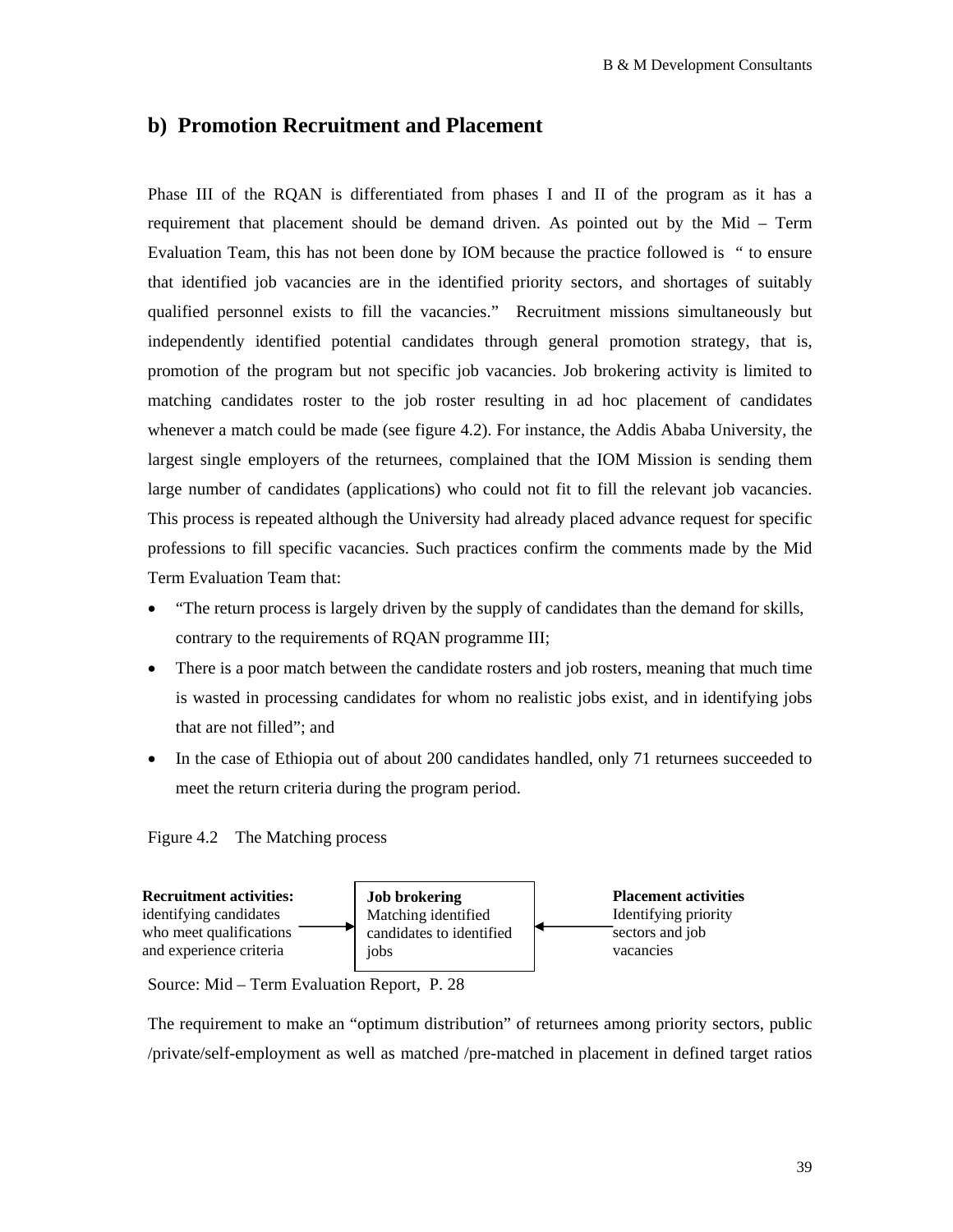is unrealistic under the present conditions in Ethiopia as there are large shortages in the all the priority sectors.

The best alternative should, therefore, be to identify job-vacancies in priority sectors and then promoting/advertising these vacant jobs with a view to attracting prospective candidates. However, job openings and filling times may not coincide with the timely availability of suitable candidates. Despite these weaknesses, the recruitment and placement procedures in Ethiopia worked very well by bringing highly qualified professionals required in the country. That is, the important issue in reality is not optimum allocation but filling vacant jobs in priority sectors. In Ethiopia's case such an approach can be interpreted as demand driven.

The Geneva HQ which has the has responsibility of developing the guidelines for program implementation introduced operational guidelines on supervision and backstopping service in July 1995. The guidelines outlined procedures on how to select, recruit and place candidates including provision of direct support, sustainability and institution building organizational structure, monitoring and evaluation. This schedule of the guidelines, as revised during 1996 is listed as follows.

| <b>Activity</b>                                                               | Date             |
|-------------------------------------------------------------------------------|------------------|
| 1. Intra-Regional Component                                                   | Feb 1996         |
| 2. Application of the RQAN Significant Factor Criterion                       | Feb 1996         |
| 3. Returnee Follow - Up Monitoring and Evaluation                             | March 1996       |
| 4. RQAN Bridging Funds and Phase III Mid-term Surveys                         | April 1996       |
| 5. Instructions for Completion of Activity Indicators Workbook                | May 1996         |
| 6. Gathering Pre-Departure Briefing Information                               | <b>July 1996</b> |
| 7. Application of Activities Indicators in Mission-level Programme Management | Aug 1996         |
| 8. Priority Sector Review                                                     | Oct 1996         |
| 9. Placement Mission-Recruitment Mission Collaboration                        | Nov 1996         |
| 10. Self-Employment Component                                                 | Nov 1996         |
| 11. RQAN III Strategic Planning Workbook-Instructions for Completion          | Nov 1996         |

The new guidelines are useful, but their application was found difficult by the local office due to time constraint and shortage of staff. The MTET found that the guidelines have not sufficiently reflected country differences, and are not oriented towards institutionalization. Thus they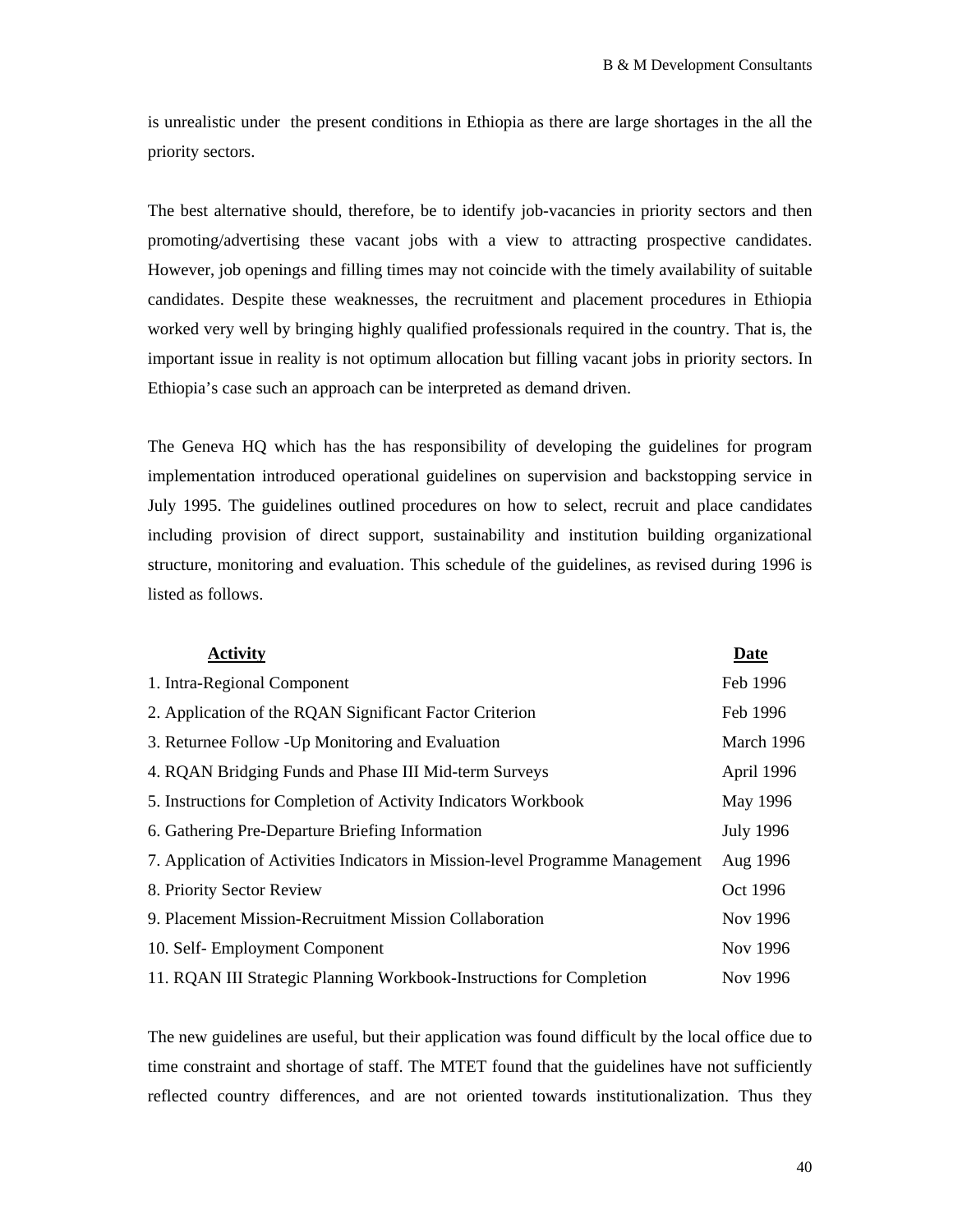recommended that IOM's policy of decentralization be speeded up for RQAN. These consultants could not find implementation of the above recommendation.

#### **4.2.2 Support Group and Counterpart**

The Support Group was established in 1995. The group consisted of 28 members selected and appointed from different public institutions, chambers of commerce, universities, delegation of EU, IOM, and GTZ. The Representative from MEDaC, who has also been the counterpart has been chairing the meeting of the support group. (See Annex 1 for the list and their frequency of attendance)

#### **a) The Support Group**

The support group had, as observed from the records of their meetings,:

- Facilitated the establishment of IOM Office in Addis Ababa;
- Made a broad identification of economic priority sectors, identified job vacancies in the priority sectors, and types of professionals required in the public and private sectors, and made a revision of the priority sectors;
- Held eleven meetings during 1995-1998 and discussed various problems and issues in placement and re-integration of the returnees, including establishment of a working group to work on the next phase. But the working group was disbanded after holding 4 or 5 meetings without results; and
- Assisted the IOM office in facilitating placement, and re-integration of returnees, (see also next section)

However, members were not efficient means of making placement, and as most placements were pre- matched or matched by IOM, with the role of the support group limited to approval only. With the exception of a very few, most members were not active outside the meetings in assisting promotion of the program. In general, institutionalization and capacity building through the support group has not been successful. (See 5.2 page 49 below)

#### *b) The Counterpart*

MEDaC is the designated organization for the implementation of RQAN III – Ethiopia Country Programme. Its representative called " counterpart" has been fully participating in the program.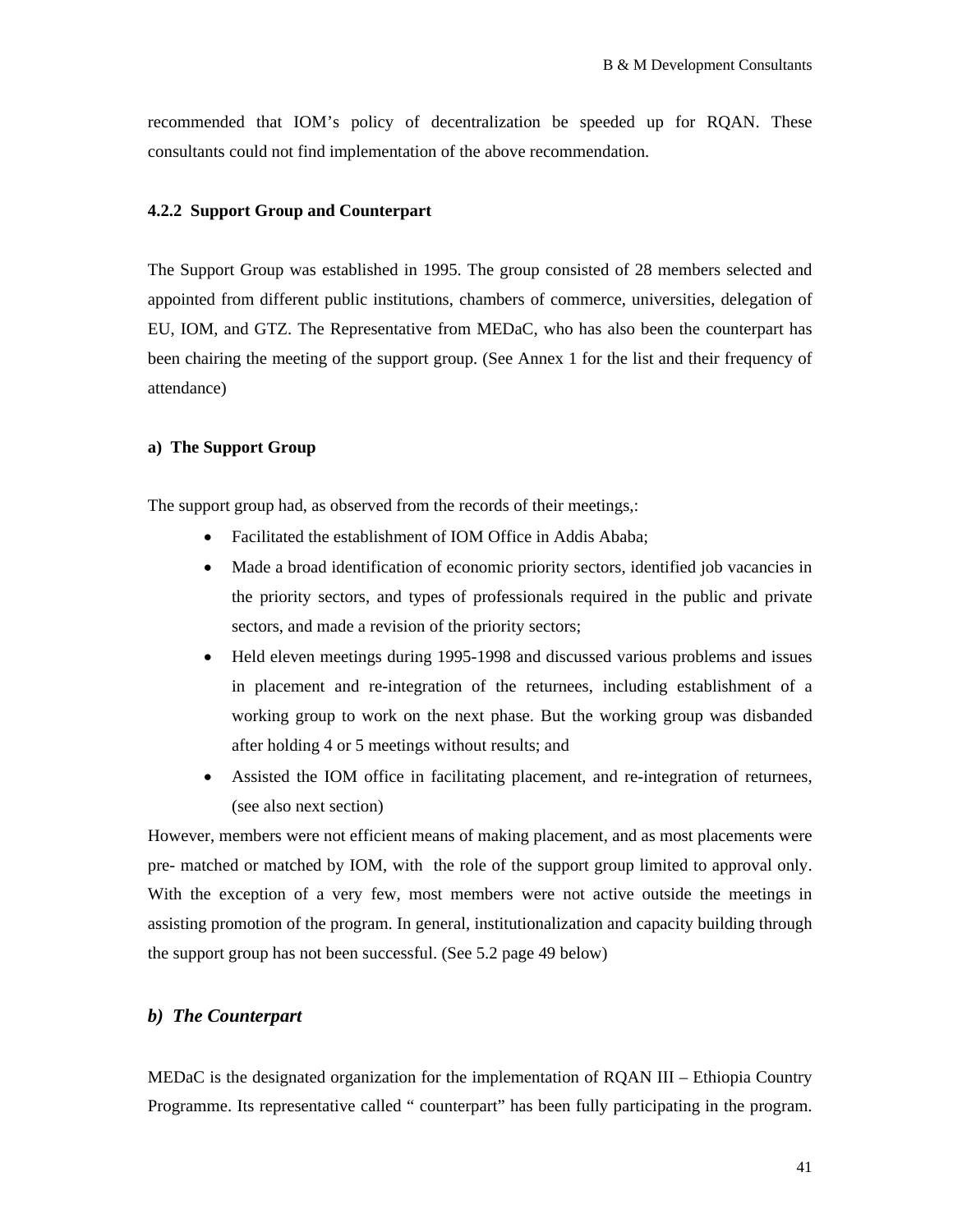The counter part acted as the chairman of the meetings of the Support Group and rendered full support to the Resident Representative of IOM in placements and re-integration of returnees. Together with the other members of the Support Group, the counterpart had been given full briefings by the IOM Resident Representative. The counterpart and members of the Support Group have also participated in the two- days familiarization workshop on the RQAN program, but no formal training on the RQAN programme was given to the counterpart. Thus the issue of Institutionalization and capacity building aspect was not implemented.

## *c) National Authorizing Officer*

The National Authorization Officer (NAO) had not played a direct role in the implementation of the programme despite the use of NIP and RIP funds. Funds from NIP were disbursed directly to IOM on installments without authorization from NAOs and thus the NAO officer is not playing any role in the monitoring the program.

#### **4.2.3 The European Union**

The role of the EU had been weak in closely following up the implementation of the program because disbursements of funds simply followed unusual agreement schedules. Communication between the various stakeholders in Brussels had not be effective. The representative of the delegation attended only one meeting of the support group. Thus as stated by the Mid – Term Evaluation Team, the implementation of the program "slipped through the supervision net" of the EU to some extent. Indeed the Addis Ababa IOM Office had regularly briefed and consulted the Delegation.

#### **4.2.4 Plan of Operations**

Following the requirement in the TCA to prepare in consultation with EU, the following plans were produced by IOM

| Plan                                          | Date       | <b>Period Covered</b>     |
|-----------------------------------------------|------------|---------------------------|
| <b>Operational Plan</b>                       | March 1995 | <b>Programme Duration</b> |
| <b>ROAN III Acceleration Plan</b>             | Dec 1995   | December 1995             |
| Revised Activity Planning Sheets for RQAN III | Jan 1995   | <b>Programme Duration</b> |
| Rolling Plan                                  | Jan 1996   | <b>Programme Duration</b> |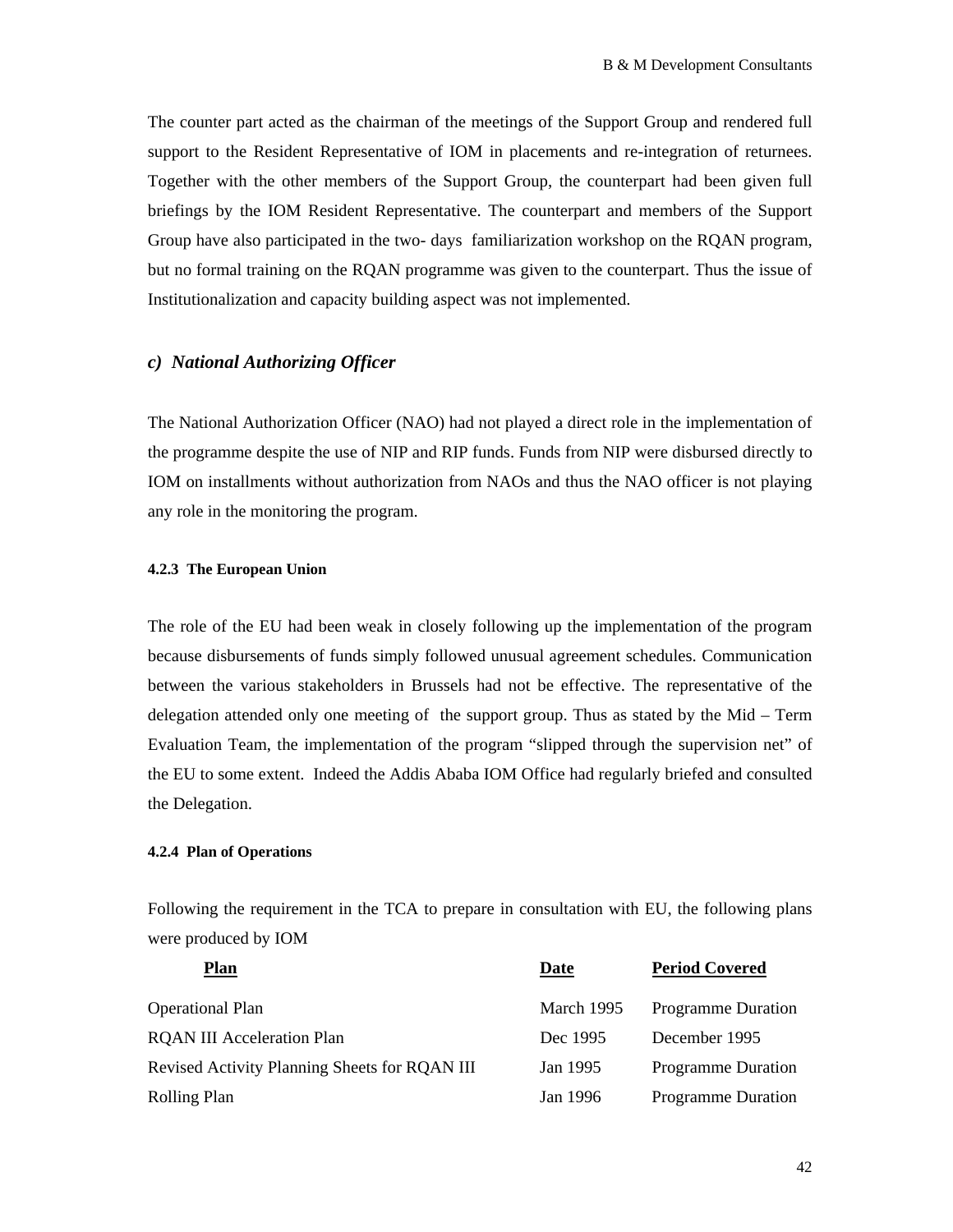The Operational Plan which was submitted in March 1995, consisted of :

- a description of programme objectives and monitoring arrangements,
- a revised logframe matrix,
- organizational structure and responsibilities of each of the main actors involved, and
- a schedule for reporting, follow-up surveys and backstopping.

The document was scanty and too short. Involvement of the EU was not effective in preparation of the plan.

In December 1995 the operational plan was revised in response to the visit by the backstopping expert to Geneva HQ. The main addition was to intensity promotion of the program. The revised plans were perhaps too detailed but still remained too general – because no country specific actions were elaborated, many of the activities were 'ongoing', and no quantitative or time bound targets were provided. Indeed, responsibilities were clearly identified.

The latest revised operational plan was the one for July to December 1996. In the opinion of the Mid – Term Evaluation Team "the format and style of this document is different from the previous plans, and does not follow the logframe structure. In fact it appears to be more a plan for implementing the new guidelines, than an overall operational plan for the programme. Both the operational plan and guidelines require efforts which could not justify the results to be achieved, and do not take into account the availability of budget and manpower of the PM. For instance, some of the activities specified in the operational plan stated were:-

- − Collect all available information on on-going and planned activities related to target countries' economic development, manpower and human resources development labour market strategies, and structural adjustment of the economy;
- − Analyze these data with respect to their implications for RQAN's placement objectives; and
- − Incorporate knowledge gained of the current impacts of macroeconomic and labour policies and activities, and of indications towards future trends into RQAN placement strategies.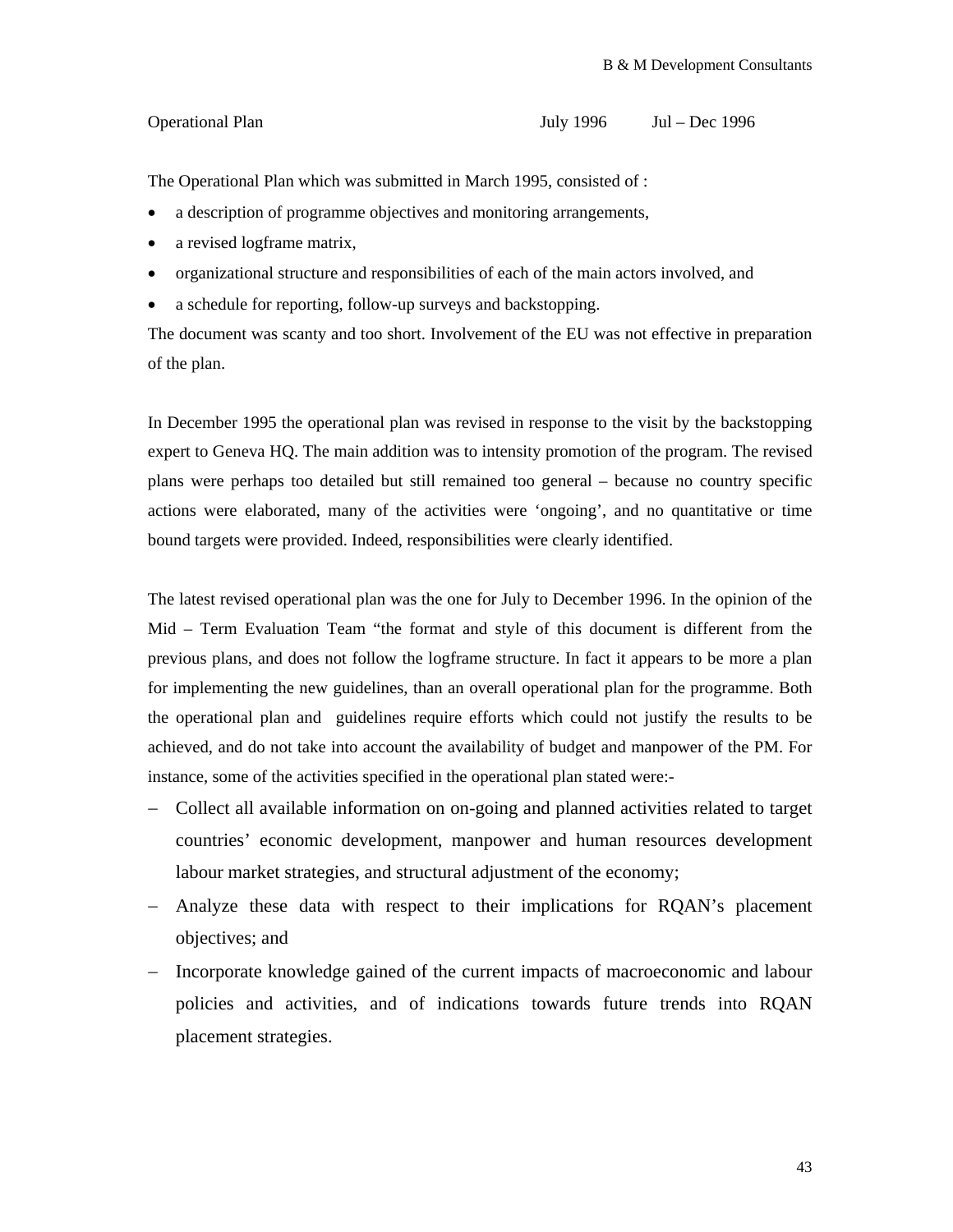A complete labour market analysis for Ethiopia should not be necessary for the placement of 60 -70 returnees. Apart from this, the data does not exist. To divert IOM AA budget and staff to carry out such sophisticated exercise could have adversely affected their normal placement and follow-up activities.

## **4.2.5 Financial Management**

The budgetary and accounting procedures of IOM do not follow the requirements of the RQAN III budget, as IOM has its own accounting and budgetary procedures. There are no data showing sources of expenditures by country. Thus we are unable to evaluate the financial management of the Addis Ababa IOM Office related to RQAN Programme.

However, MTET's description of the system of financial management of IOM is as follows:

- Funds from each of the NIPs and RIPs are disbursed from Brussels direct to IOM in Geneva according to the disbursement schedule contained in Article 3.5.2 of the FA.
- IOM deposits all funds in a single account in Geneva
- ECU are converted to US dollars
- Each mission (including the RQAN Unit in Geneva) submits an annual budget for staff costs and office costs only, by project (including RQAN)
- Geneva HO revises budgetary allotments by project.

- **orting** Each mission (including the RQAN Unit in Geneva) submits a monthly budget for staff costs and office.
	- On a six-monthly basis, Geneva HQ consolidates all RQAN expenditures using IOM accounting procedures, then allocates these expenditures to the RQAN budget headings. This information is presented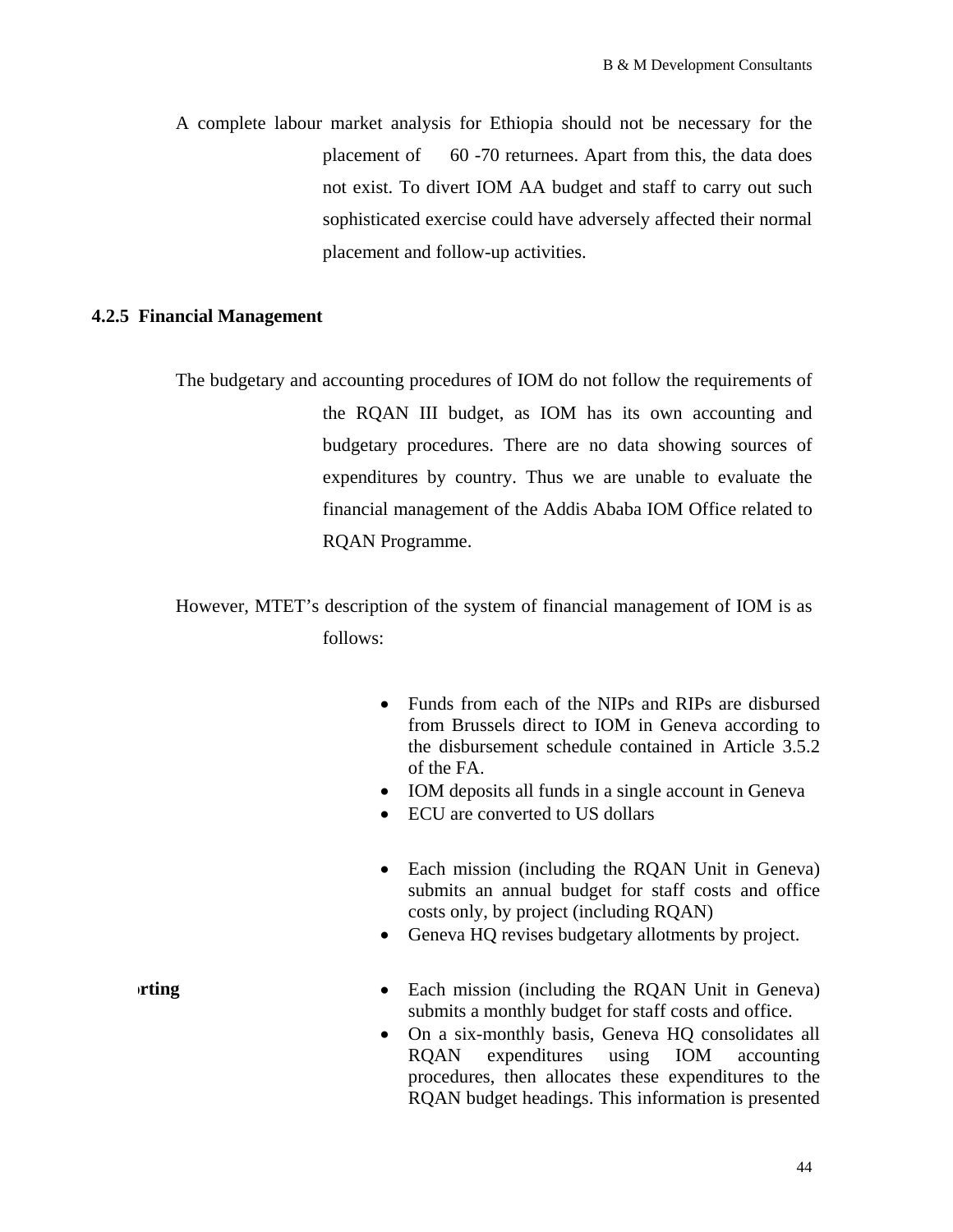for the whole programme and not by country.

#### **4.2.6 Internal Monitoring and Evaluation**

Arrangements for internal M&E were set out in the TCA, and defined in details in the Operational Plan. These were:-

- a databank to enable Geneva HQ to monitor the matching and reintegration process.
- follow-up and mid-term surveys data to be entered into the databank.
- technical and managerial backstopping and monitoring.

Each mission should submits a monthly report to Geneva HQ. The Geneva HQ compiles six –monthly reports and sends to the relevant representatives of participating governments, to delegations, and to the EU in Brussels. The monthly reports were descriptive and repetitive and did not give the overall picture/ progress of the program and the six monthly reports were not country specific.

## **a) Databank**

The recommendation by the MTEM to computerize data has not been implemented. Each mission should have a databank which contains information to be used for both monitoring and evaluation. But all the data at IOM Addis Ababa Office are kept in various paper box files. Many man-days of work were spent by the Consultants to generate the information required from the paper box files.

## **b) Follow-up Monitoring**

Initially follow-up monitoring was conducted on a six-monthly basis through a postal survey of all returnees for  $1<sup>st</sup>$  year and on a yearly basis after wards. The questionnaires cover two areas reintegration issues/problems; and the extent of skills and knowledge transfer. Although the questions asked on re-integration and skills and knowledge transfer were valid but the replies for questionnaires sent by mail had been poor in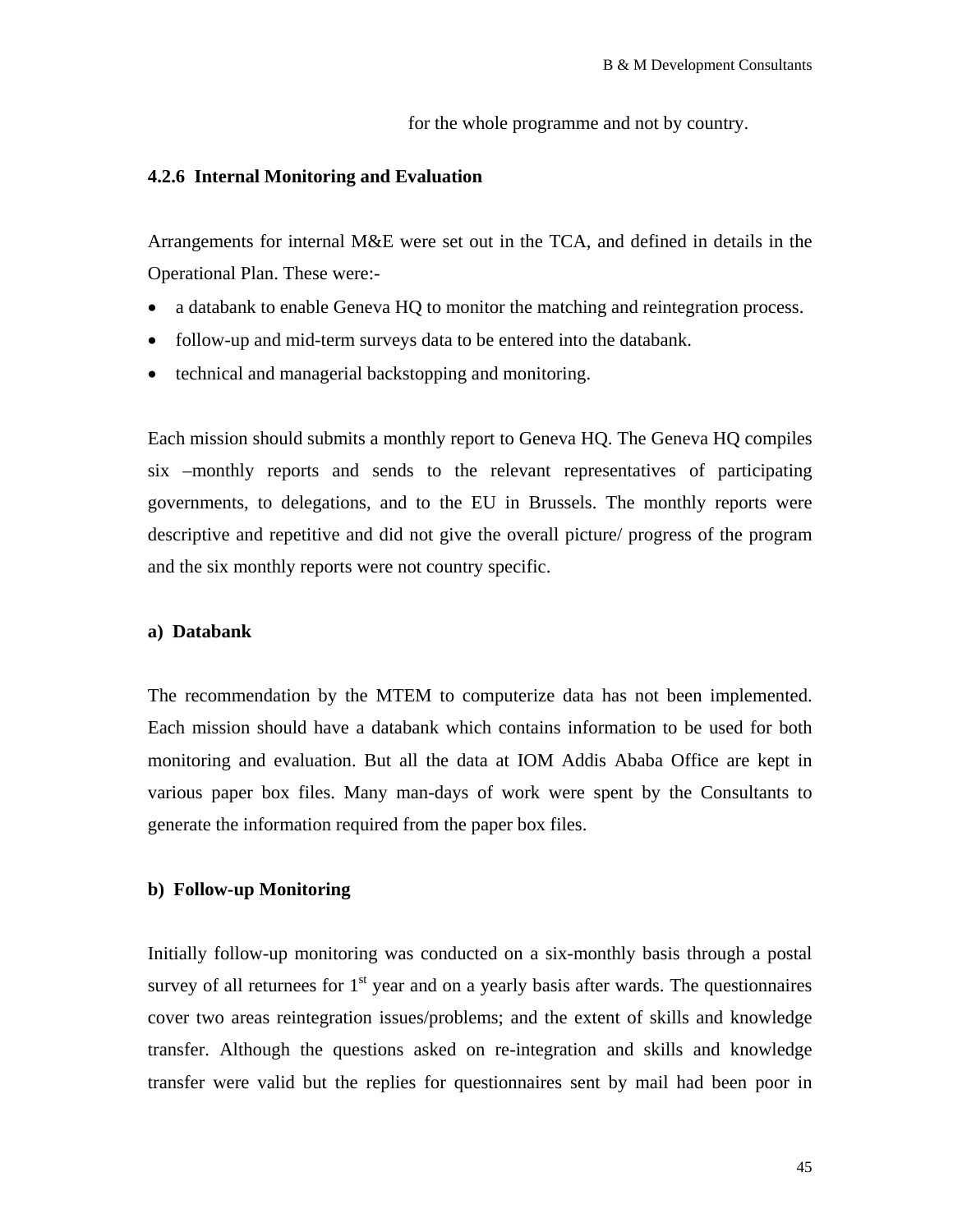Ethiopia. Later on, the six month survey was changed to annual surveys and the yearly surveys to two yearly surveys. The very few questionnaires returned have not been processed by the local IOM Office.

Regarding reintegration, the need for IOM's assistance would have been more relevant when returnees ask for assistance PM directly. Monitoring could be more effective by IOM attendance at returnee meetings or work place. The questions on skills transfer require also a baseline survey performance at the workplace. But the Addis Ababa IOM Office does not have the manpower capacity to carryout such activities.

The monthly report format was changed in October 1995 to more closely follow the activities listed in the logframe. However, the format was found difficult due to the level of details required, that is, each activities containing a series of sub-activities.

Guidelines for monitoring were substantially revised several times between March and November 1996. In May 1996 Geneva HQ distributed instructions for completion of an Activity Indicators Workbook, and in August these were followed up with guidelines on how to apply these indicators to programme level management through the use of a ratings system.

## **4.3 External Monitoring and Evaluation**

Arrangements for external M  $&$  E were set out in the TCA. The mechanisms were:

- Technical and managerial backstopping and monitoring by an external expert (to be carried out jointly with IOM staff);
- A mid-term evaluation after 18 months of implementation;
- A terminal evaluation 4-6 months before completion of the project; and
- An audit to be carried out by an external auditor appointed by the Commission.

## **4.3.1 Backstopping**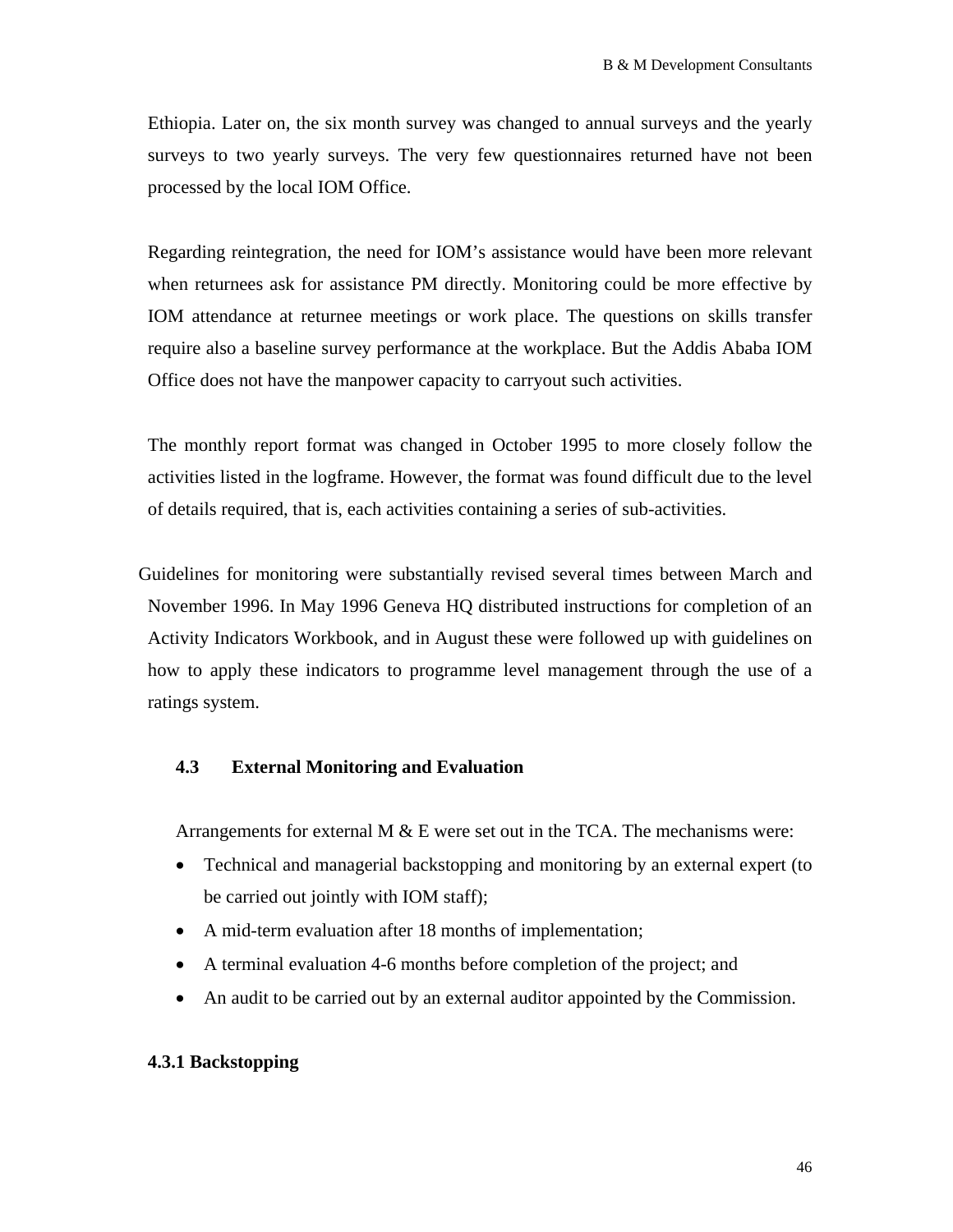The terms of reference for the Backstopping Expert envisaged that backstopping missions would be undertaken every 7-8 months, and that all countries would be visited with prior approval from the Commission. Ethiopia was visited during April 14 –21 in 1996. But they did produce neither Aid Memoire on their visit nor country report on Ethiopia.

The TOR for the backstopping consultants state that:

" The main objective of the backstopping is to contribute to keeping project's implementation on track, in particular as regards its strategic and qualitative aspects." In this respect the backstopper is expected to carryout the following tasks:

- Supervise the project's implementation by IOM in accordance with the operational plan, including the establishment and functioning of IOM's monitoring system for the project.
- Regularly assess the progress made in the project's implementation.
- If necessary, advise IOM's project management and the Commission on required adjustments or re-orientations, either of the operational plan as such, or of its execution by certain parts of the implementation structure."

Thus the Backstopper's role can be interpreted as one of monitoring on behalf of the Commission, and also of provision of technical advice to both IOM and the Commission.

The Backstopper had identified or addressed many issues. However, as pointed out by the MTET the backstopping reports did not sufficiently assess the appropriateness of programme strategies. They just suggested the need to intensify activities strictly within the parameters of the programme design.

## **4.3.1 Mid- Term Evaluation**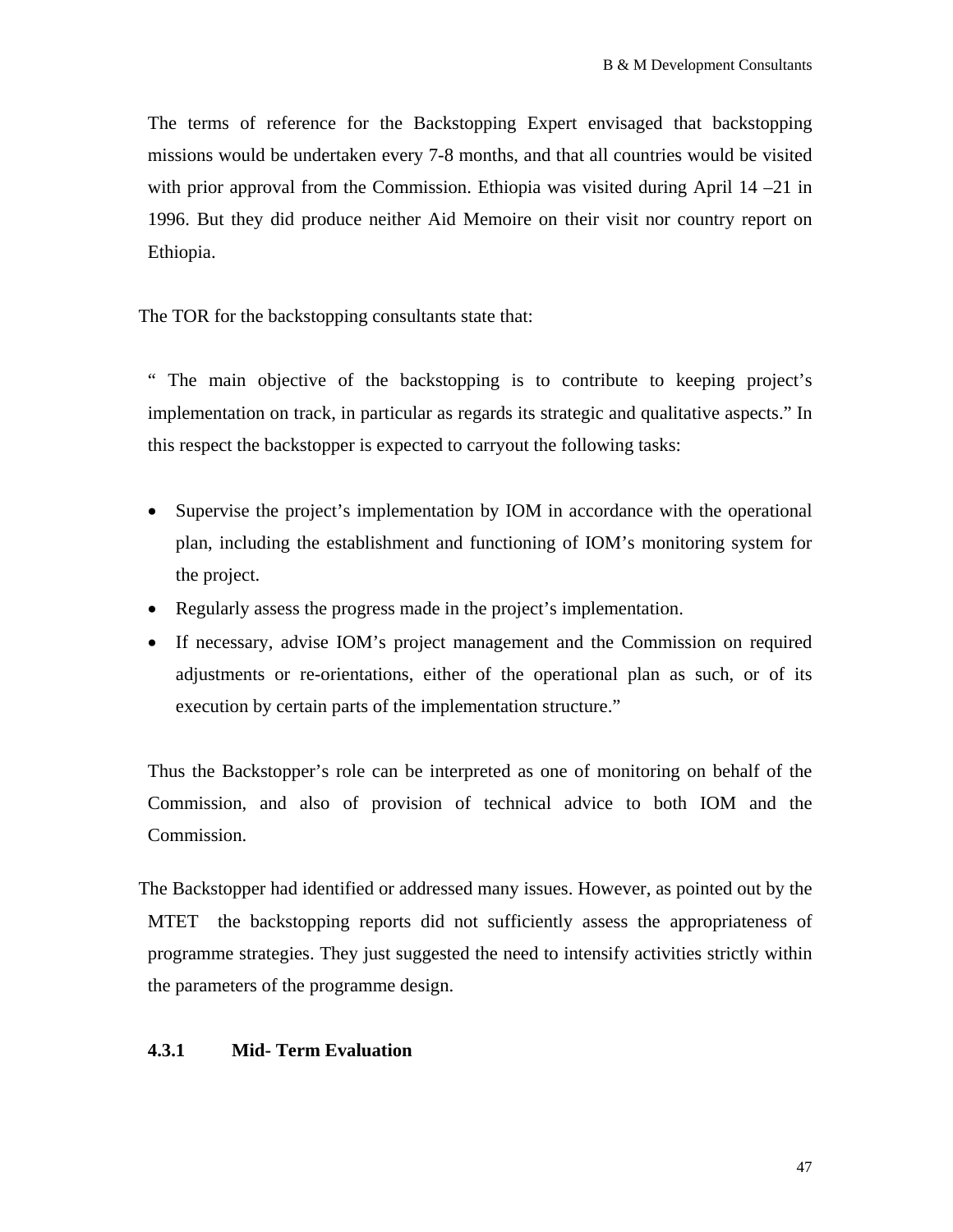The mid-term evaluation was commenced 24 months after the start up of implementation, 6 months after its scheduled data. The Mid term Evaluation was successfully carried out, but failed to suggest plan of action for institutionalization of the programme.

#### **4.3.2 Terminal Evaluation**

Terminal Evaluation was supposed to be carried out  $3 - 4$  months before the completion of the program (Dec. 1999) but it is being done now, (June – July 2000) about 6 months after the end of the program.

# **4.4 Examination of RQAN in Ethiopia Visa Vis Similar Efforts at the Return and Retention of Qualified and Skilled Human Resources.**

Other major similar efforts being made at the return and retention of qualified and skilled human resources are:

- *TOKTEN, Transfer of Knowledge Through Expatriate Nationals,*
- *The German Programme, and*
- *The Nethrelands' Programme.*

#### **4.4.1 TOKTEN**

TOKTEN was initiated and implemented under the UNDP  $5<sup>th</sup>$  country programme cycle. The objective was to bring highly qualified expatriate Ethiopians to give their expertise to their country on a short term consultancy basis. The program was demand based as requests must be made by Ethiopian Institutions. Roster of consultancy was prepared. Request from the supply side was channelled through the Ethiopian missions abroad with the support of UNDP IPF Programme. The other terms and conditions of the programme were that:

• Expatriate Ethiopians would come to work in Ethiopia for three to six months (maximum period)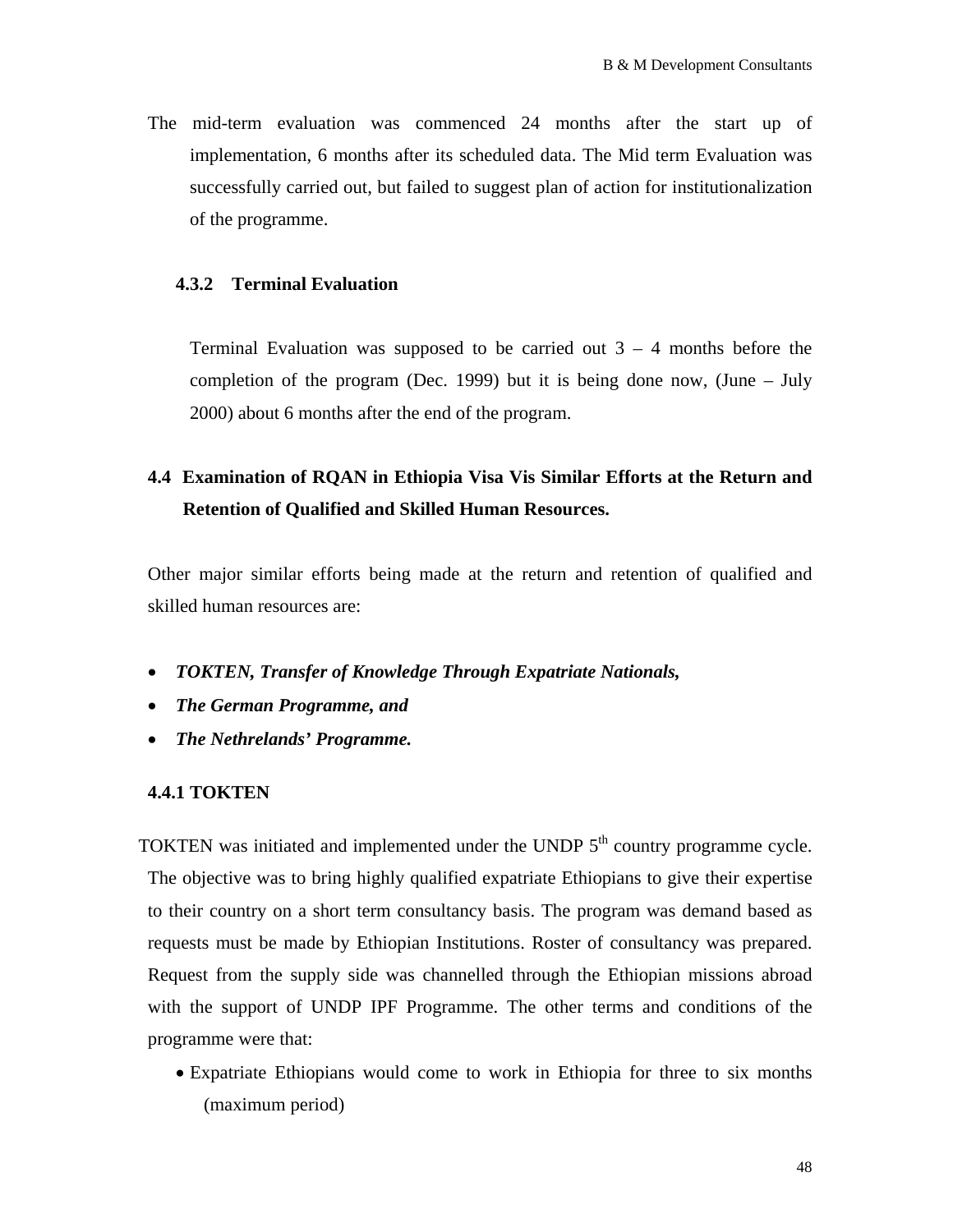- They would be paid for around trip air tickets from the countries of residence to Ethiopia.
- They would be paid a daily subsistence allowance at the UNDP rate in Ethiopia.

There was some anticipation/expectation in the programme that returning expatriate Ethiopians would be enticed to remain in the country or would return home for good after working and seeing the social and political improvements and their country's need for their skills and contribution to the development efforts underway.

About 29 expatriate Ethiopians came and worked under the programme at a total of US \$ 400,000. Only one of them decided to remain behind while all of them went back. The programme was found to be very expensive  $(400,000 \div 29) = $ 13,793$  per expert mostly for three months, and thus the government decided to terminate it, although there have been many requests on the supply side.

#### **4.4.2 The German Programme**

*The German Programme* was initiated by the German Government (Ministry of Economic Cooperation) in 1989 to repatriate foreigners (Turks, Vietnamese, Chileans, etc) from Germany. The programme for Ethiopia started in 1993 after the fall of the Derg Regime- under a programme named "Corporation Ethiopia Enterprise".

*a) Corporation Ethiopia Enterprise* 

*Corporation Ethiopia Enterprise Programme is based on :* 

- Participants under the programme must have lived in Germany at least for two years;
- Voluntary return of Ethiopian from Germany;
- Strong campaign/promotion to entice Ethiopians in Germany to accept the programme;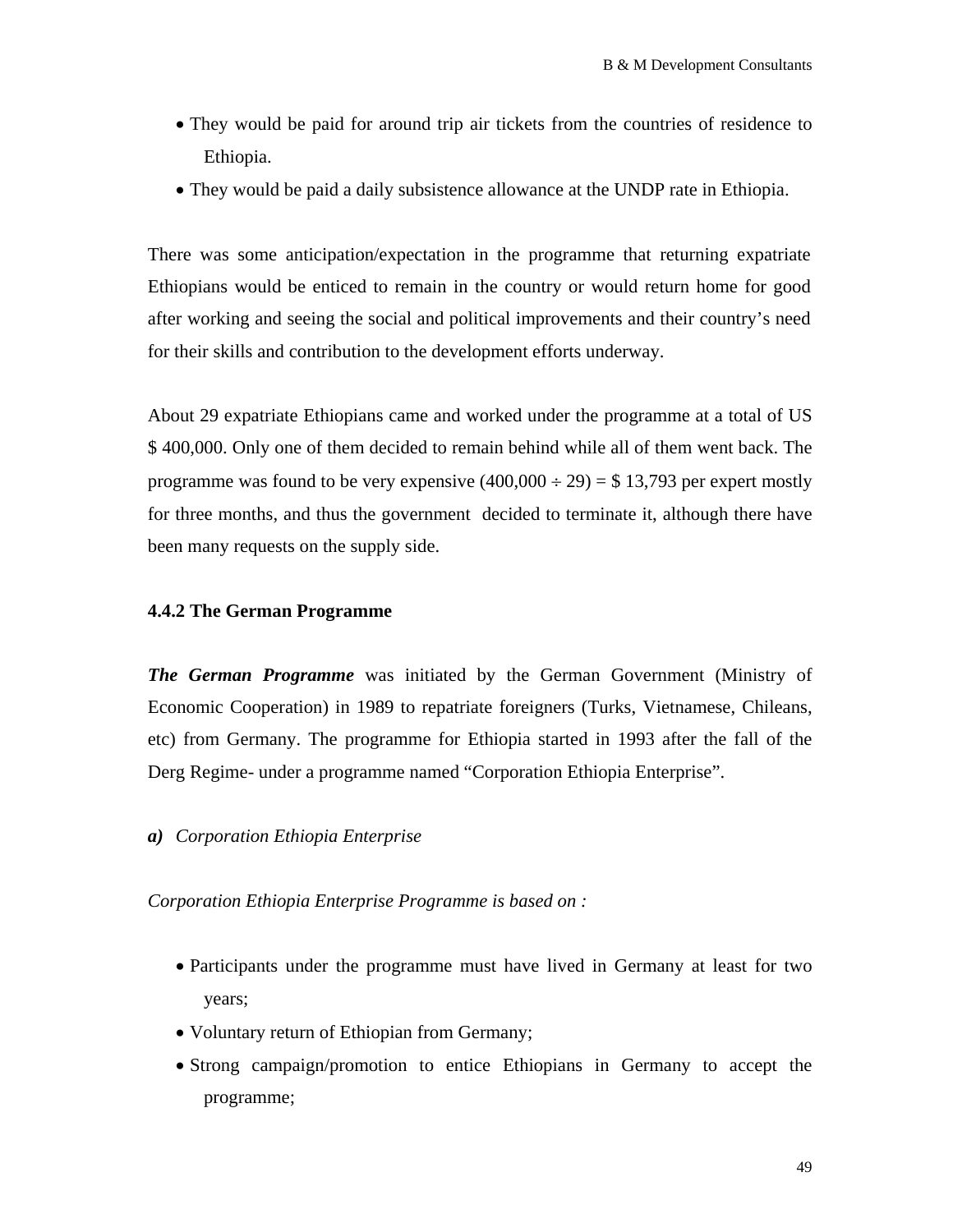- Free air tickets including their families plus shipment costs for all their personal effects, belongings;
- They must get letters of employment in Ethiopia confirming that they start work three months after their arrival.; and
- They would be given a monthly salary of DM 800 for one year to supplement their local salary. At the end of one year, if they opted, they would ask for a seed capital to start their own business by presenting a feasibility study for their projects. If their projects are found to be viable, they would be given DM 9,000 initially, and again if proved that the project is implemented and operational through site visits, an additional of DM 9000 would be given to each project under the programme.

The programme gives another alternative option to the returnees. If the returnees opted to start their own business in Ethiopia directly on arrival, DM 9,000 (15% of their investment capital upto DM 65, 000) would be given to each as a seed money. That is, DM 9,000 per protect provided that they present project studies plus air tickets including for their families and shipment costs for their personal effects. They would also get an additional DM 9,000 a year later if their business would be found operational.

# *The above German programme differs from the IOM RQAN Programme in the following aspects:*

- The funding is not based on the country programme;
- It is not based on high qualifications, skills and any experience of working abroad, although some might process;
- The programme was retroactively applied to those returnees who came after 1988;
- It is based on pre-matched for employment. That is, no assistance to find employment in Ethiopia. Most of the returnees looked for their employment while in Germany usually through friends and relatives and some of the employment letters might be a fake to get the benefit of the package;
- The programme has been mostly addressed to refugees who have been stranded in Germany to encourage them return home with the political changes and new prospects/ opportunities;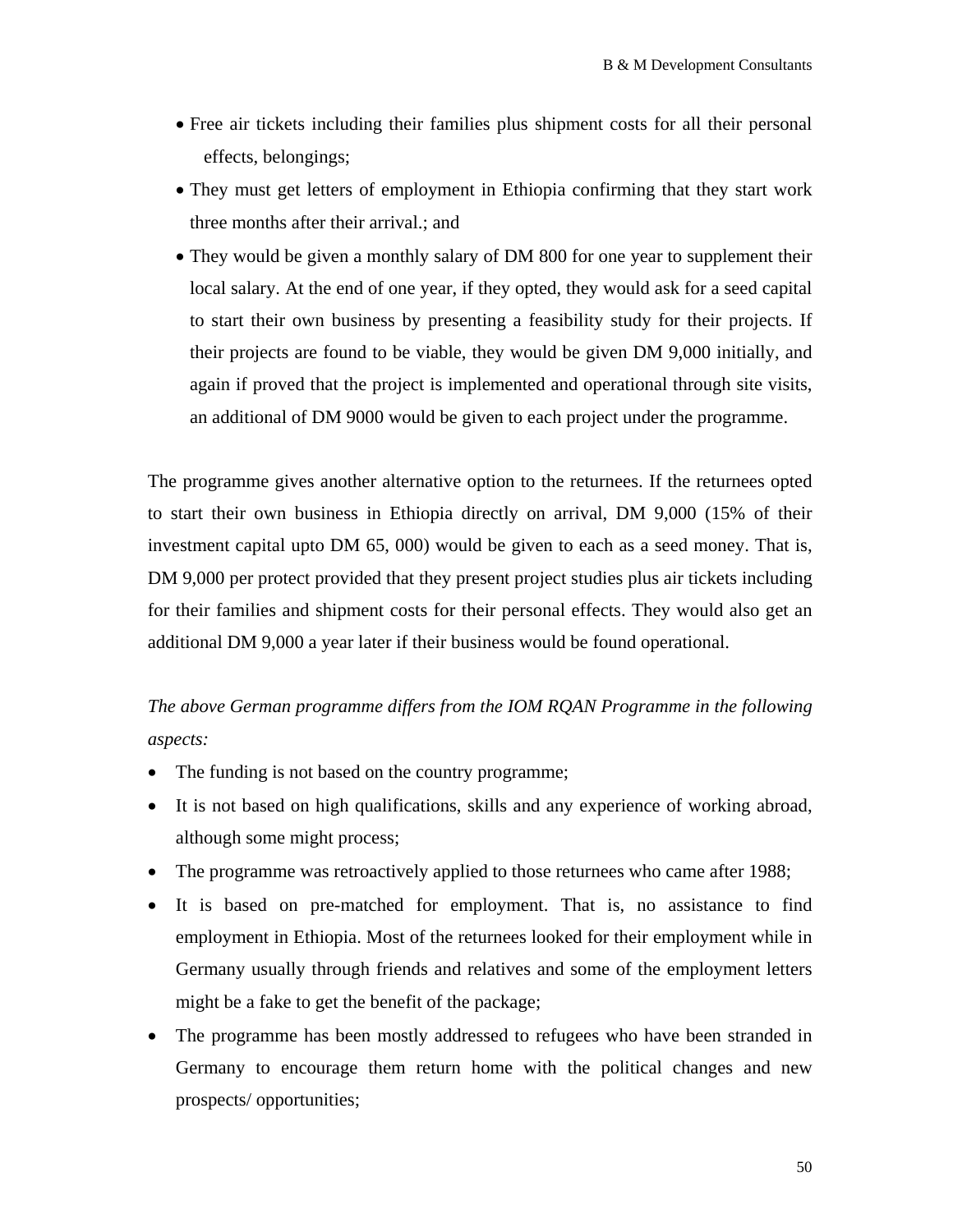- Some highly qualified and skilled and experienced Ethiopians who had already decided to return home took the advantage of the programme; and
- Similarly students and university lecturers who had been on scholarship and obligations to return took also a good advantage of the programme.

Indeed the above two packages have successfully brought about  $400 - 500$  returnees (GTZ Addis Office) during 1988 – 1998. Most of the self – employment component have not been successful because a few qualified to get the second grant of DM 9,000 as they failed to show the actual operations of their businesses. That is, most of the project studies they presented to get the seed money were not either genuine or failed, and the returnees found their own jobs in the market. The German programme under Corporation Ethiopia Enterprise which was being implemented by GTZ has now come to a standstill due to transfer of implementation agency from GTZ to another German Agency (DEG) by the new German Government. DEG could not reach sub-contractual agreement with GTZ. DEG is in the process of reaching agreement with the newly formed "Association of Ethiopians Educated in Germany".

#### *b) Hassen State Programme (around Frankfurt)*

This programme is basically aimed at less qualified (with no advance education) Ethiopian refugees in Germany. The programme awarded DM 20,000 per returnee to purchase equipment; air tickets plus shipment of personal effects and goods purchased; and a monthly salary of DM 500 – 800 for one year. The programme stopped because it could not attract many returnees. Only 8 returnees came under the programme.

## *c) Working Place Equipment Programme*

This programme has been promoted by a German semi-NGO to encourage Ethiopians to returnee home through finding their own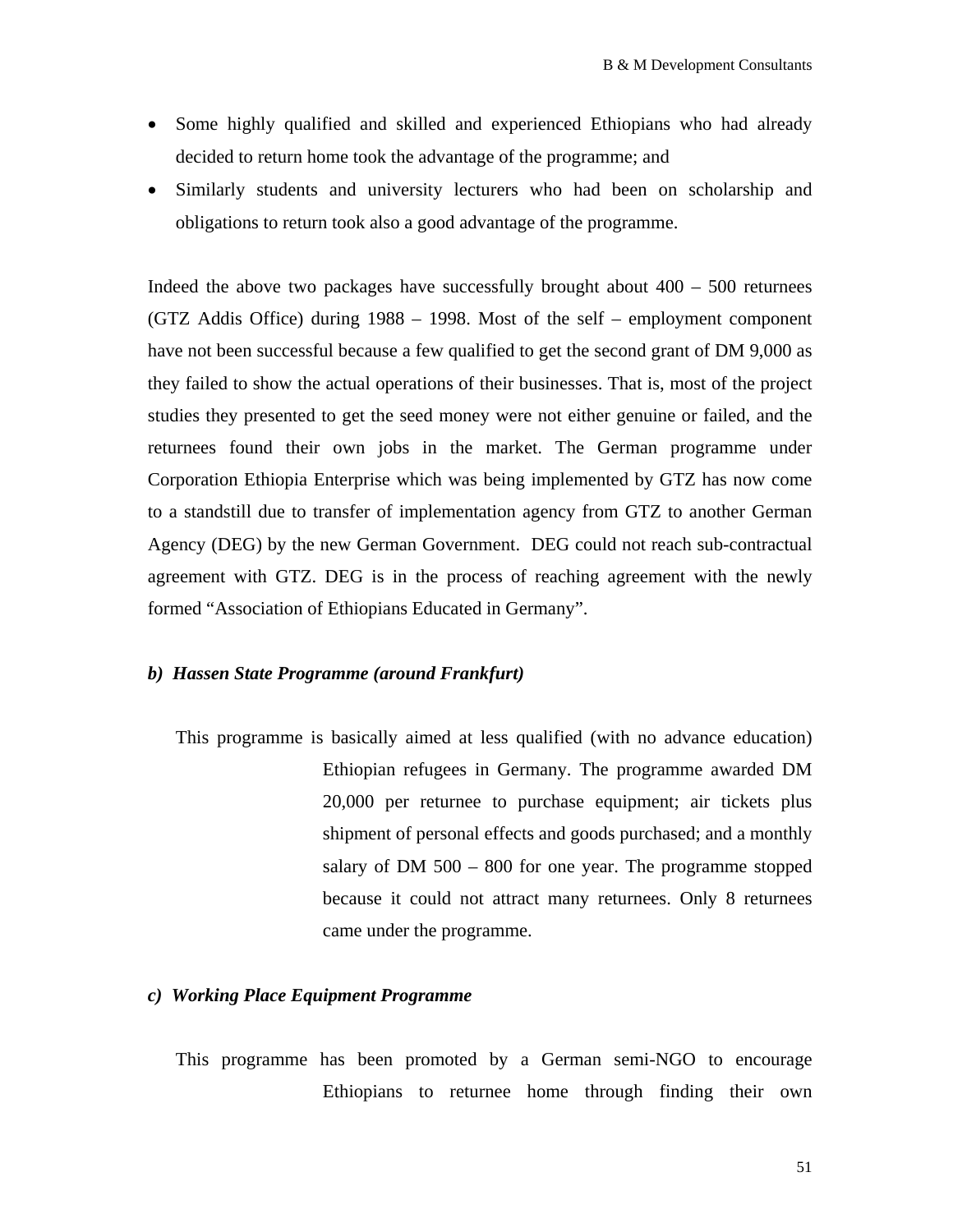employment. The prospective employer for each returnee will get equipment from Germany to be used by an employed returnee. If the employer retained the returnee for 2 years, the ownership of equipment would be transferred to the employer. The returnees would be given air ticket plus shipment costs for personal effects and equipment and a monthly salary of DM 800 for one year. The programme attracted a few returnees and employers (usually relatives) to get some equipment like X- ray machines, ultra sound and 1aundary machines but did not progress much.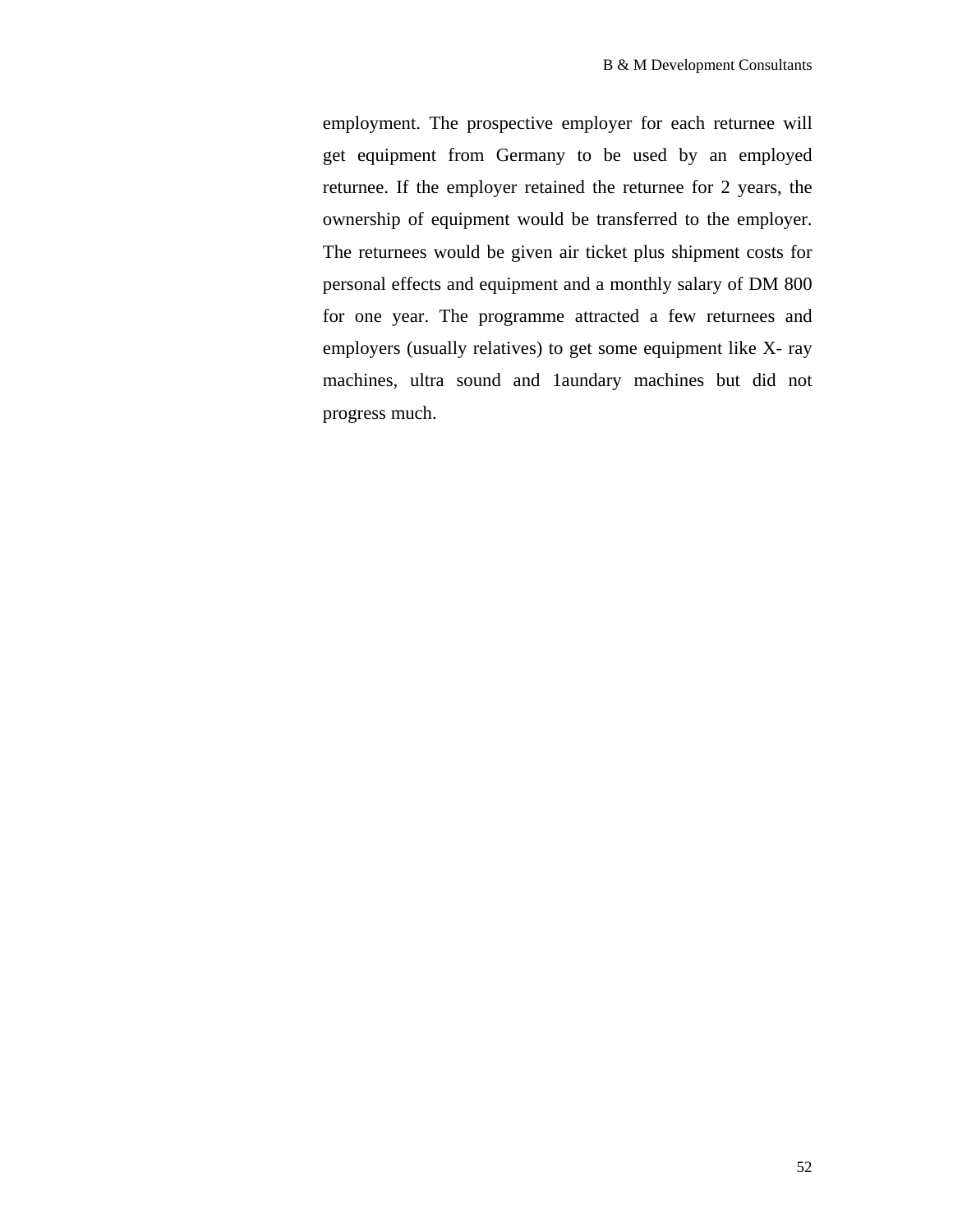## *4.4.3 The Netherland Programme*

The Netherland programme has just started with the objective of repatriating Ethiopians residing in the Netherlands. The target returnees are basically Ethiopians with low level of education and who have no official refugee status. Repatriation is voluntary. The return package is handled by IOM on the basis of commission paid by the Dutch Government.

Incentives provided to returnees consist of air ticket, shipment cost for personal effects and other belongings, Dutch Guilder 5,000 for seed money to start own business and a monthly salary of DG 900 upto one year plus intensive counseling and advice, reintegration services and any training required in the Netherlands or in Ethiopia.

A Dutch Agency is locally established to operate the programme. A steering committee comprising representatives from the Ethiopian Foreign Ministry and Dutch Embassy is established to oversee the operation of the program. About 13 returnees has started benefiting through the program. The programme is not comparable to IOM RQAN as it aims at low level educated Ethiopians.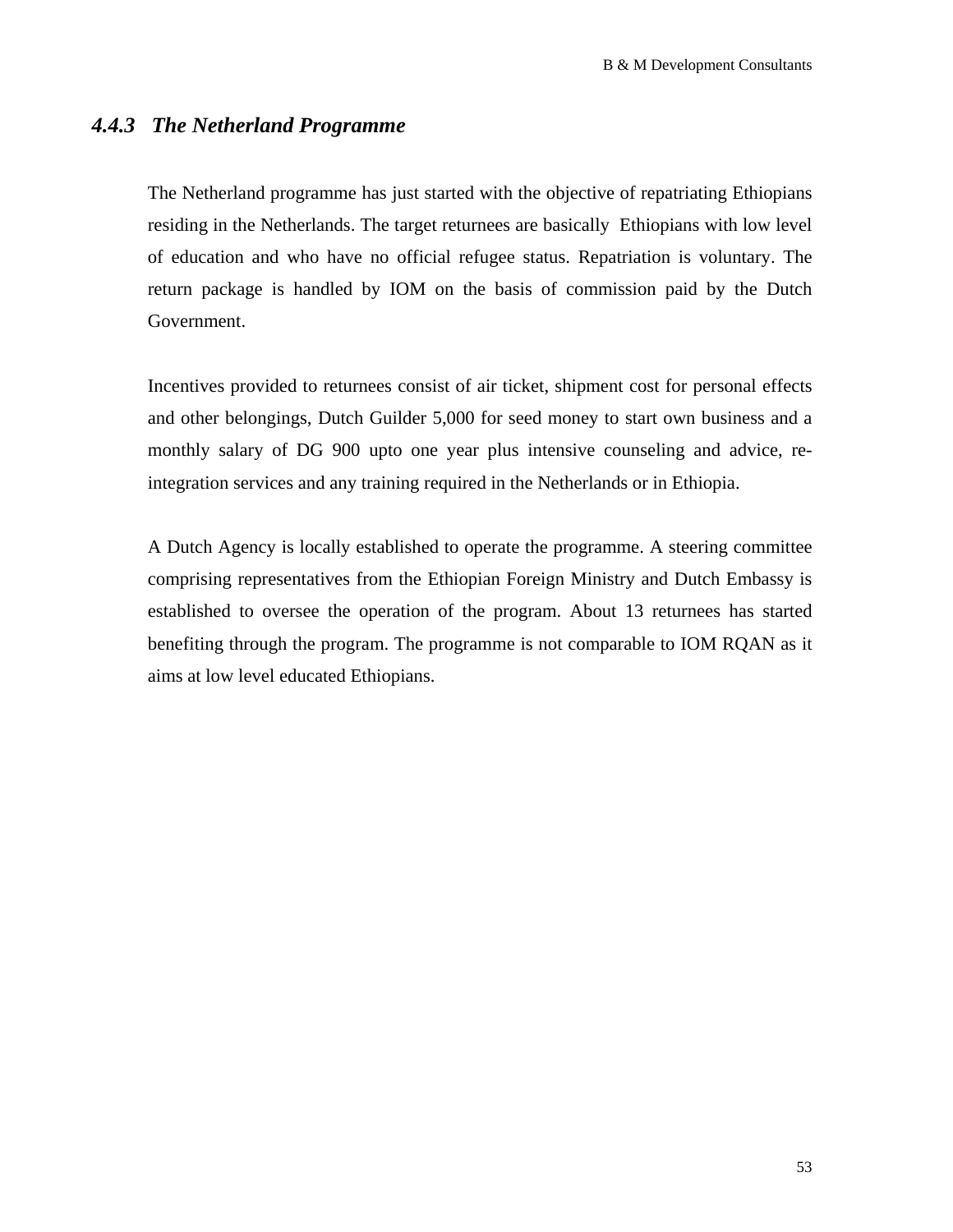# **5. EFFECTIVENESS**

## **5.1 Returnees**

## **5.1.1 Return Target for Ethiopian Nationals**

According to RQAN III, the initial indicative target for the return of the highly qualified, qualified and skilled Ethiopian nationals residing abroad was 45. The implementation period of the programme was four years, i.e., January 1995 – December 1998 and was later extended to the end of December 1999.

As mentioned earlier, IOM revised the target for Ethiopia upward to 71 due to the growing demand for programme service from employers as well as the large number of candidates on the Ethiopian Roster. This was the second revision of the target for Ethiopia, the previous having been raised from 45 to 55. According to IOM's implementation status report of March 31, 1998, the ten additional returnees have been added from the intra- regional target numbers.

|  | Table 5.1- Annual and Cummutative Return, 1995 – 1999. |  |  |
|--|--------------------------------------------------------|--|--|
|--|--------------------------------------------------------|--|--|

|      | No | <b>Total</b> | Cummulative | $\%$  |
|------|----|--------------|-------------|-------|
|      |    |              | Number      |       |
| 1995 | 3  | 4.5          | 3           | 4.5   |
| 1996 | 11 | 16.7         | 14          | 21.2  |
| 1997 | 14 | 21.2         | 28          | 42.9  |
| 1998 | 18 | 27.3         | 46          | 69.7  |
| 1999 | 20 | 30.3         | 66          | 100.0 |
|      |    |              |             |       |

Source: Compiled from IOM's File July 2000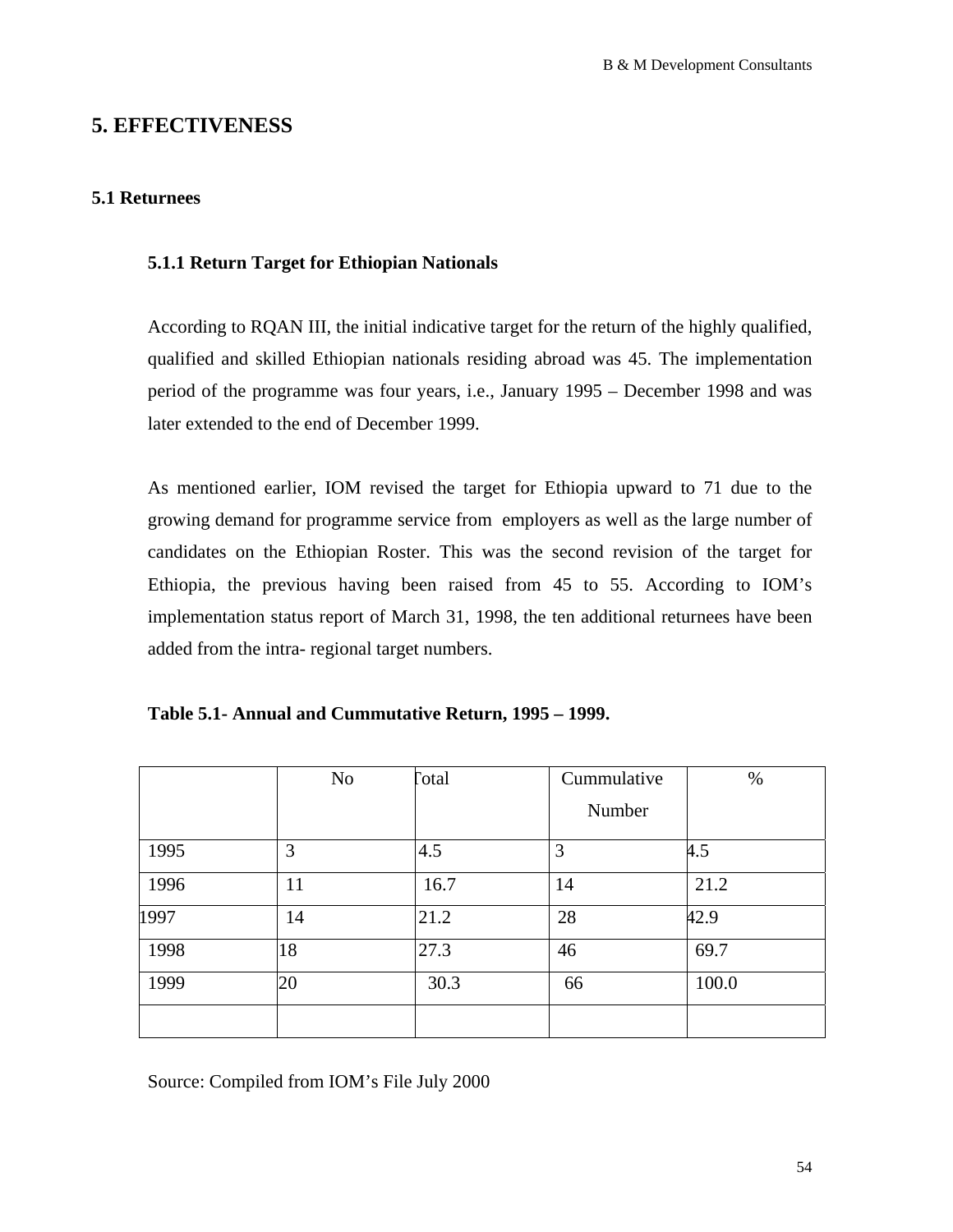<span id="page-54-0"></span>Table 5.1 shows that the total number of returnees was 66 by the end of 1999 or 93% of the revised targets. Of the remaining five, four did not return because the employing institutions failed to get budgetary provisions while one could not make it before December 1999 due to contractual commitment. Apart from these five, eight processed and approved candidates have been kept for the next phase, while nine other processed ones have remained in the pending file for the next phase. Even though there is no target for Ethiopia one of the candidates was recruited through the intera-regional programme. Of the total returnees 36 or 54.6% were recruited in Washington DC while 30 or 45.4% were recruited in London.

Although due credit should be accorded to the implementors for the results achieved, it needs to be pointed out that the basis of setting a very low indicative target for Ethiopia in the TCA in the face of the general but unsubstantiated studies/assessment that many highly qualified and experienced Ethiopian nationals reside abroad, remains unclear.

## **5.1.2 Profiles of Returnees**[∗](#page-54-0)

The returnees are highly qualified, mostly men, and relatively young and experienced. Thus of the total returnees, 46 (69.7%) are PhD/ MD degree holders, 14 (21.2%) are MS/MSc degree holders and only 6 are BA/BSc degree holders, which is in line with requirement in the programme. In other words nearly 91% of the returnees fall in the category of post-graduate qualifications. Gender wise, 58 or 87.9% are men while women account for only 12.1%. The average age for men is 41 years. At an average age of about 42 years women are slightly older. Average number of years stayed abroad is 12 years and average number of years spent working abroad is about 7 which satisfies the experience criteria.

Ad per the present sample Survey study the reasons for staying abroad as indicated by the returnees were:

Training 66.7%

 $\overline{\phantom{a}}$ 

 $*$  See also Annex Figures 2 – 6 pages 61 – 65.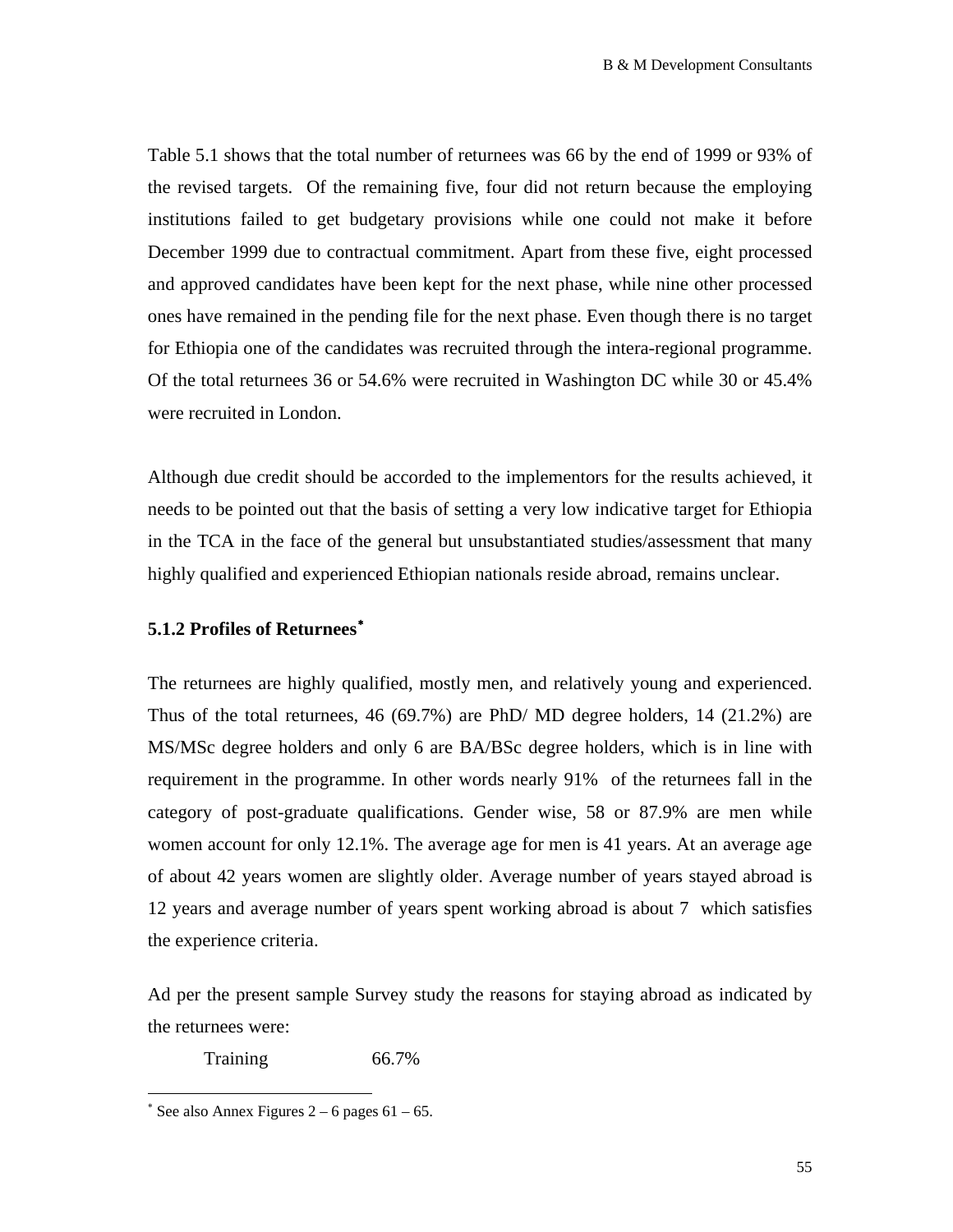| Working         | 13.3% |      |
|-----------------|-------|------|
| Political case  | 13.3% |      |
| Did not respond |       | 6.7% |

As regards factors which influenced decisions to return, 53.3.% of the respondents expressed their desires to live in their own country, other reasons include: search for employment, help parents and relatives, apply knowledge to own country and institutional commitments.

In this connection, these Consultants would like to reiterate the weaknesses of the programme design for over looking gender issues as was highlighted in the Mid -Term Evaluation document. It also needs to be noted that IOM's agreement with the Ethiopian Government to undertake surveys and data collection among Ethiopian population abroad with a view to identifying qualified human resources and IOM establishing a roster of qualified Ethiopians is yet to be implemented. This would make the recruitment and related activities more effective in terms of time and even cost.

## *5.1.3 Returnees by Profession*

The percentage shares of returnees by profession is as shown in Table 5.2.

## **Table 5.2 RQAN III Returnees by Profession – Ethiopia 1995 – 1999.**

| <b>Category of Profession</b>                 |    |      |
|-----------------------------------------------|----|------|
| <b>Business Administrators and Economists</b> | 14 | 21.2 |
| Lawyers                                       | 1  | 1.5  |
| Engineers                                     | 10 | 15.2 |
| Veterinarians                                 | 5  | 7.6  |
| Sociologists and Anthropologists              | 8  | 12.1 |
| Mining experts and Geologists                 | 6  | 9.1  |
| Physicists and Chemists                       | 5  | 7.6  |
| Agriculturists                                | 10 | 15.2 |
| Meteorologists                                | 1  | 15   |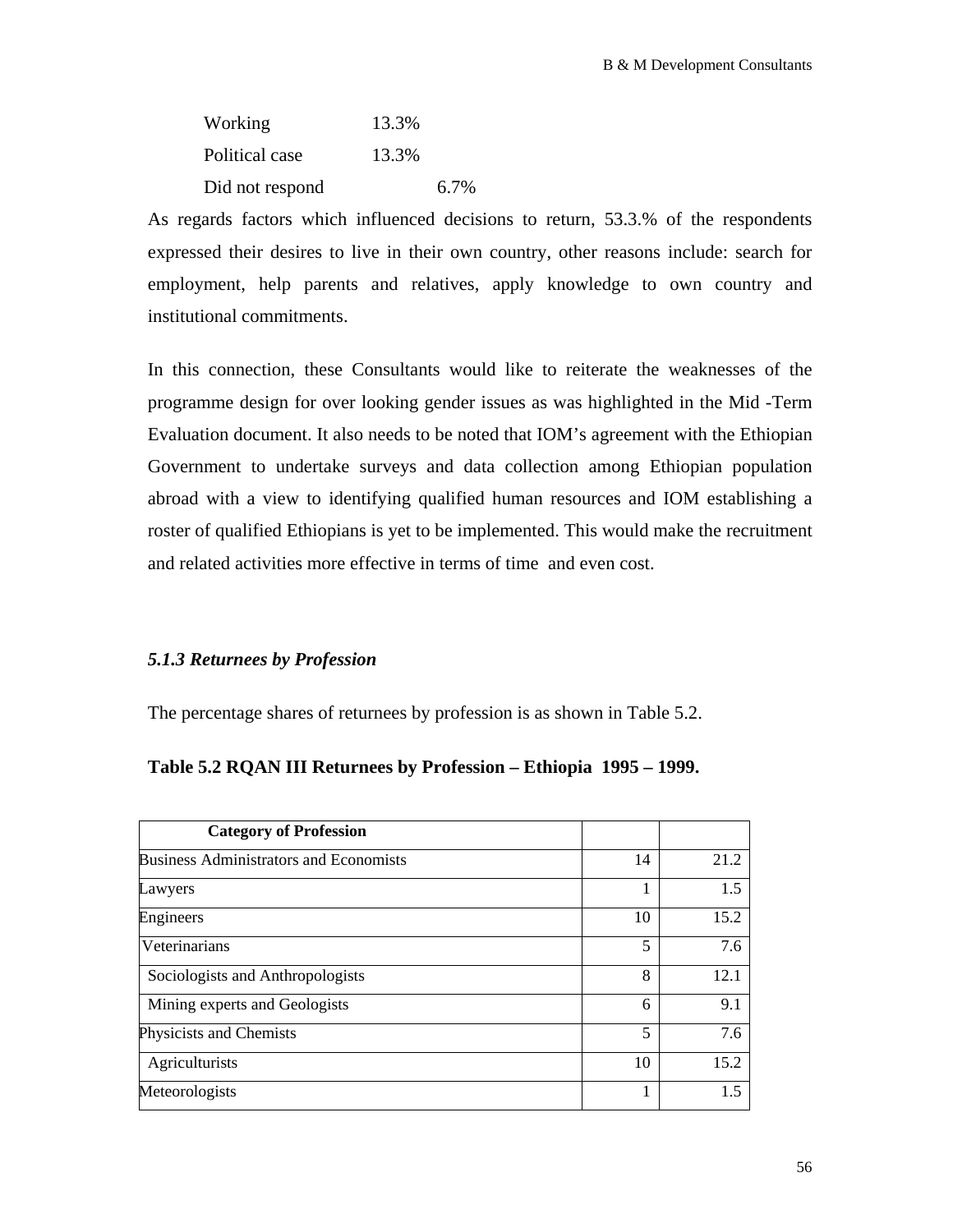| <b>Information Technologist</b> |    |       |
|---------------------------------|----|-------|
| <b>Biologists</b>               |    | 6.0   |
| Linguists                       |    | ⊥ ∙~  |
| Total                           | 66 | 100.0 |

Source : Compiled from IOM Files, July 2000

As shown in Table 5.2 returnees in the business and economics profession constitute 21.2% of the returnees followed by engineers (15.2%) and agriculturalists (15.2%). Together they account for 51.6% of the total returnees. Looked in different way, science and technology related professionals account for 63.7%, while business, economics and other social science related professionals account for 36.3%.

As illustrated in Table 5.3, salaries by professional category are generally low with linguists and meteorologists getting the lowest pay.

| Professional Category                        |                | nth    |
|----------------------------------------------|----------------|--------|
| <b>Business Administrators and Economics</b> | 14             | 2166   |
| Lawyer                                       | 1              | 17750* |
| Engineers                                    | 10             | 1672   |
| <b>Medical Doctors and Veterinarians</b>     | 5              | 1706   |
| Sociologists and Anthropologists             | 8              | 1388   |
| Mining experts and Geologist                 | 6              | 2061   |
| Physicists and Chemists                      | 5              | 1554   |
| Agriculturists                               | 10             | 1584   |
| Meteorologists                               | 1              | 1176   |
| <b>Information Technologist</b>              | 1              | 1400   |
| <b>Biologists</b>                            | $\overline{4}$ | 1965   |
| Linguists                                    | $\overline{1}$ | 1007   |
| Total                                        | 66             |        |

## **Table 5.3 Salary Earnings in Birr by Professional Category**

\* Self- employed and manages own consulting firm.

Source : Compiled from IOM Files, July 2000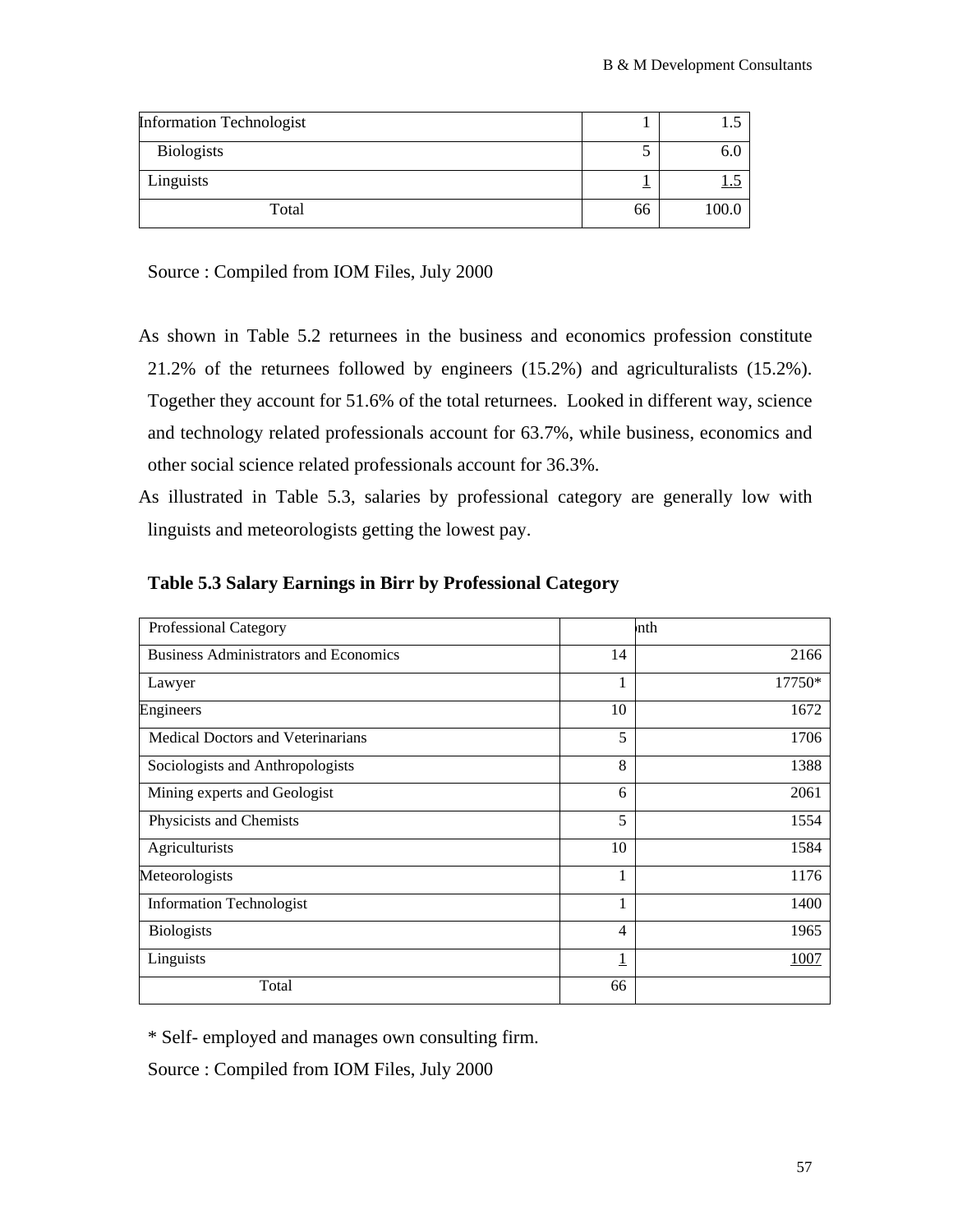## **5.1.4 Placement by Sector**

Among the returnees 34 (51.5%) are employed by universities and colleges, followed by the private sector which employs 16 (24.2%), of these only three are self-employed. Nine returnees (13.6%) are employed by government offices, while seven returnees (10.6%) are employed by NGOs. Details are shown in Table 5.4.

## **Table 5.4 Placement by Sector**

| <b>Sector</b>             |       |             |
|---------------------------|-------|-------------|
| 1. Public Sector          | 43    | <u>65.1</u> |
| Universities and Colleges | $34*$ | 51.5        |
| Government Offices        | 9     | 13.6        |
| 2. Private Sector:        | 16    | 24.2        |
| of which self-employed    | (3)   | (4.5)       |
| 3. NGOs                   | 7     | 10.6        |

\* One returnee is employed by a private college.

Source : Compiled from IOM Files, July 2000

Universities and colleges attract highly qualified returnees as against government offices primarily because of the many opportunities to develop and practice their professions, carryout research in the universities/ independently/ in collaboration with other organizations, supplementing their income through teaching evening classes, access to housing accommodations, especially in the regions.

Table 5.4 indicates that the public sector is the major employer of returnees. The private sector generally prefers recruitment from the local labour market because it is quicker (see also section 5.3). Even then the in-take of the returnees by the private sector is by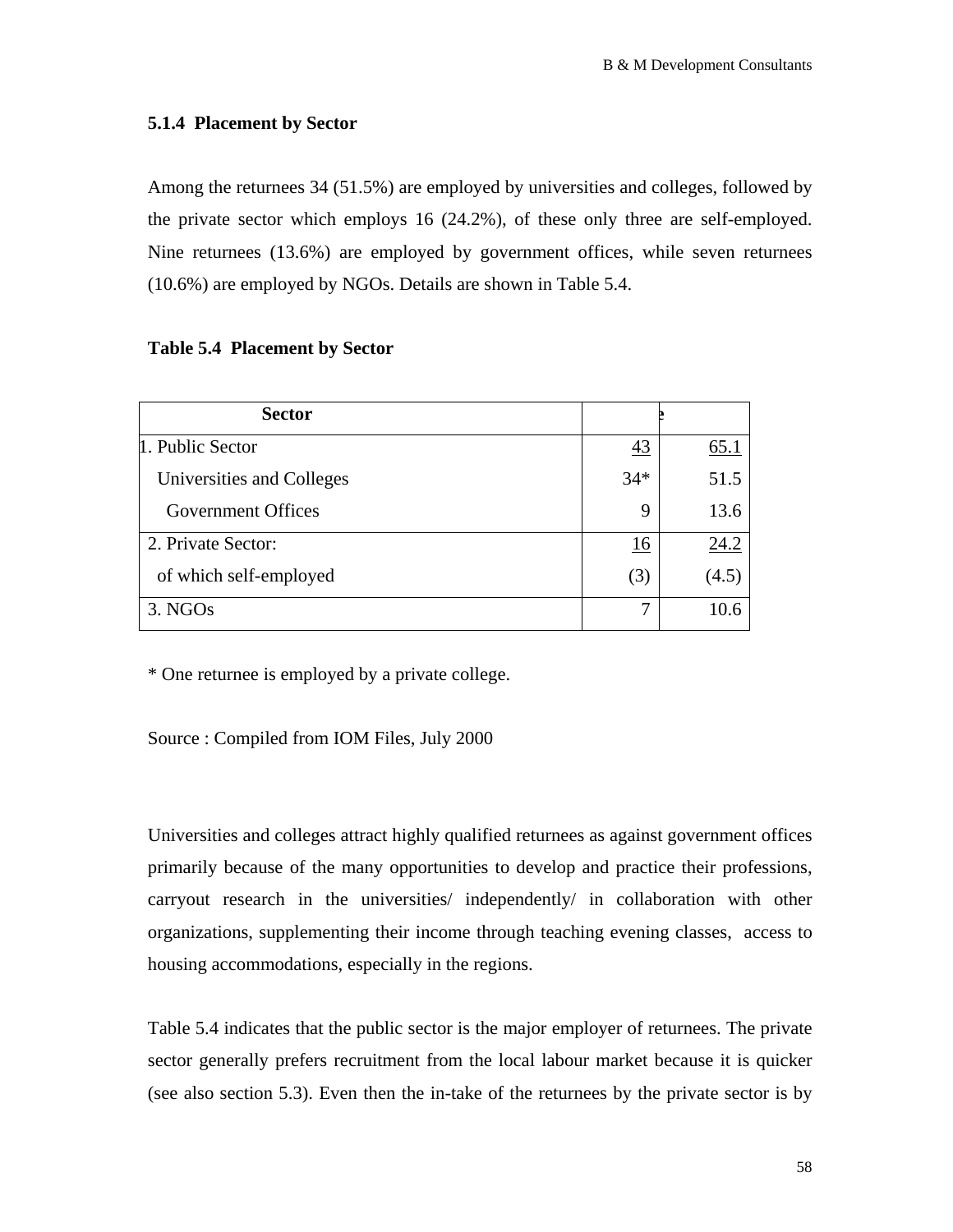no means small, given the relatively short time of the introduction of the economic policy reorientation which restored the pivotal role of the private sector in Ethiopia's economic development and given also the small size of the indicative target. Besides the private sector in Ethiopia is technically and financially not well developed and most of them are not at a stage to recruit returnees with PHD, MA, MSc, etc.

Since most of the returnees are employed in the public sector their monthly salaries are as per the scale of the civil service, and are, therefore, lower than salaries earned by NGOs, self-employed or payments by the private sector in general (see Table 5.5).

| Salary /month in Birr   Number of Returnees |                | % in Total | <b>Cumulative Percent</b> |
|---------------------------------------------|----------------|------------|---------------------------|
| 835                                         | $\mathbf{1}$   | 1.5        | 1.5                       |
| 850                                         | $\mathbf{1}$   | 1.5        | 3.0                       |
| 980                                         | $\mathbf{1}$   | 1.5        | 4.5                       |
| 1007                                        | $\mathbf{1}$   | 1.5        | 6.1                       |
| 1090                                        | $\mathbf{1}$   | 1.5        | 7.6                       |
| 1150                                        | $\overline{2}$ | 3.0        | 10.6                      |
| 1176                                        | $\mathbf{1}$   | 1.5        | 12.1                      |
| 1220                                        | $\mathbf{1}$   | 1.5        | 13.6                      |
| 1290                                        | $\overline{4}$ | 6.1        | 19.7                      |
| 1400                                        | $\overline{2}$ | 3.0        | 22.7                      |
| 1454                                        | $\mathbf{1}$   | 1.5        | 24.2                      |
| 1500                                        | $\overline{4}$ | 6.1        | 30.3                      |
| 1600                                        | $\overline{2}$ | 3.0        | 33.3                      |
| 1620                                        | $26\,$         | 39.4       | 72.7                      |
| $\overline{1}$ 750                          | $\mathbf{1}$   | 1.5        | 74.2                      |
| <b>1800</b>                                 | $\mathbf{1}$   | 1.5        | 75.8                      |
| 1825                                        | $\mathbf{1}$   | 1.5        | 77.3                      |

## **Table 5.5 Salary Per month Earned by Returnees**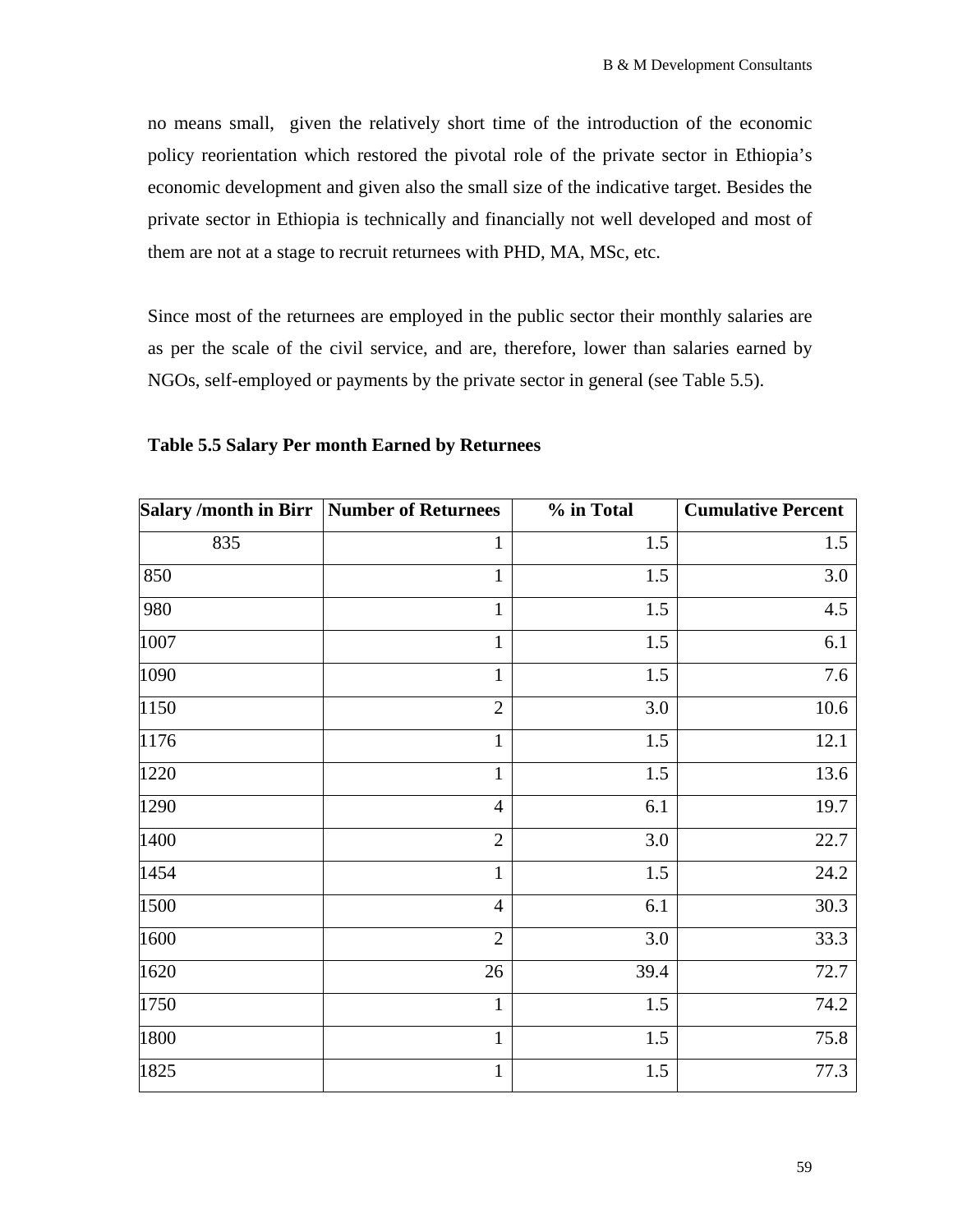| 1850    | т              | 1.5   | 78.8  |
|---------|----------------|-------|-------|
| 2000    | 5              | 7.6   | 86.4  |
| 2100    | 1              | 1.5   | 87.9  |
| 2400    |                | 1.5   | 89.4  |
| 2500    | $\mathbf{1}$   | 1.5   | 90.9  |
| 2700    | 1              | 1.5   | 92.4  |
| 3000    | 1              | 1.5   | 93.9  |
| 4500    | $\overline{2}$ | 3.0   | 97.0  |
| 5000    | 1              | 1.5   | 98.5  |
| $7750*$ | 1              | 1.5   | 100.0 |
| Total   | 66             | 100.0 |       |

\* Self- Employed and Manager of own Consulting Firm

The average salary for returnees is Birr 1,998 . Of the total 66 returnees, 22 or 33..3% earn below Birr 1,620 per month, 26 or 39.4% earn Birr 1,620, and only 5 or 7.6% earn between Birr 3000 – 5000 per month. The exceptionally high earning of Birr 17,750 is by one self-employed returnee. (See also Annex Figures  $7 - 9$  pages  $66 - 68$ )

## **5.1.5 Demand Driven Placement**

The RQAN III Programme requires that the placement of returnees recruited through the programme be demand driven as against the practice of supply driven approach during the first two phases.

However the realization of this approach poses problems for countries like Ethiopia. In the first place, the placements of candidates who satisfy the criteria established by the programme in any priority sector, given the acute shortage across all sectors, could be described as being responsive to the demand of the priority sectors in Ethiopia. (One way of overcoming this problem has been suggested by the Mid- Term Evaluators: " Given the extent of manpower shortages in each country (including Ethiopia) and the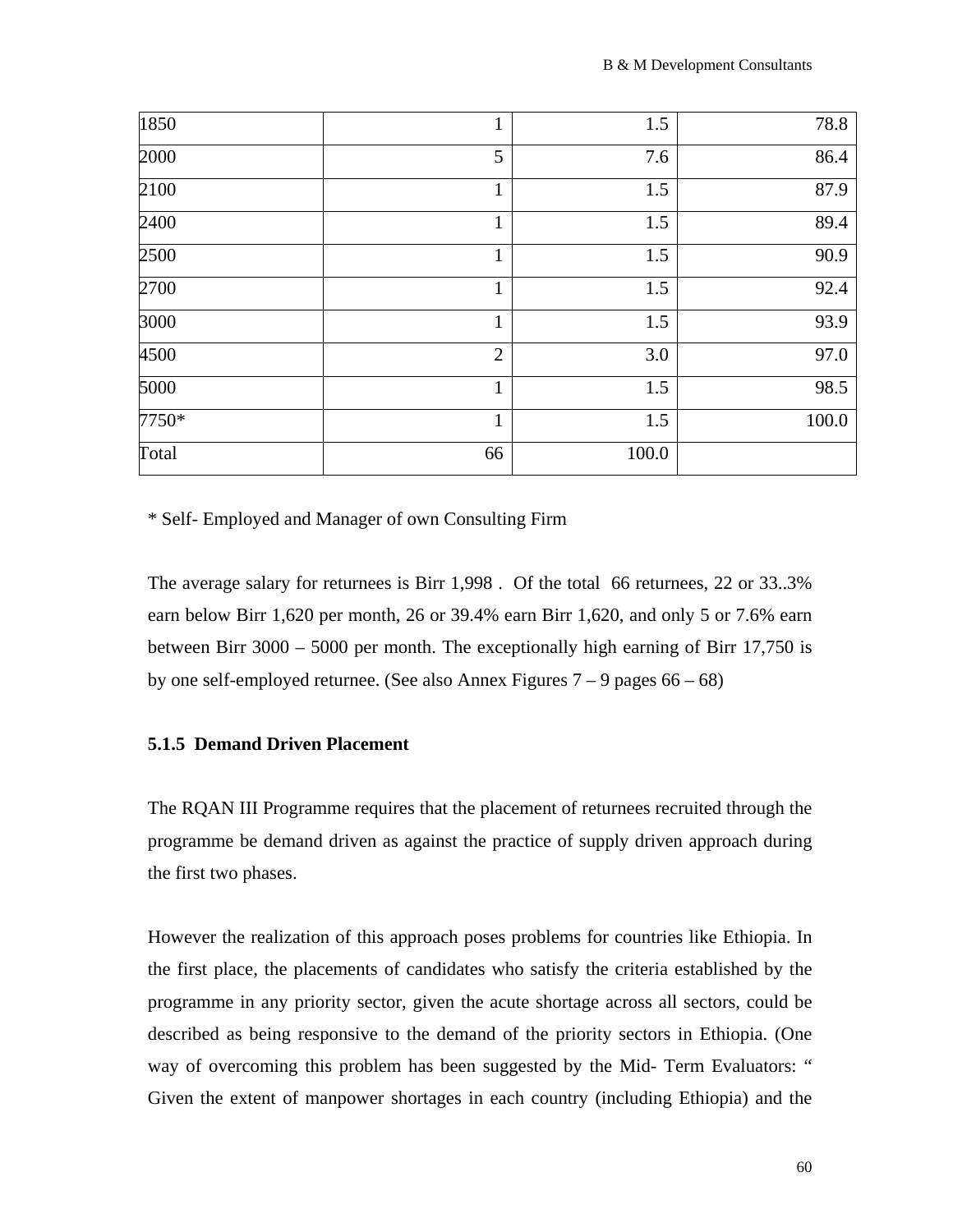fact that the target number of returnees for each country (especially the target for Ethiopia) by comparison, . .. it would be more useful to interpret responsiveness to demands for manpower in terms of the extent to which manpower needs have been prioritized, and these priority needs met.")

As shown in the sample survey 77.8% of the employers confirmed that recruitment of returnees was according to their needs/ priorities, while 100% of the employers also confirmed that they made effective use of returnees. Similarly 100% of the employers confirmed contribution of returnees to capacity building to the employing institutions, while 88.9% indicated that the returnees have career prospects within their institutions. Further 77.8% of the employers indicated recruitment of returnees have been essential for the development of both on-going and new activities, 77.8% of the employers also have confirmed the relevancy of the program to Ethiopia, although they said that programe still could not meet their manpower requirements

## **5.1.6 The Role of RQAN Programme in Influencing the Returnees' Decisions**

Of the total 66 returnees 20 or 30.3% pre-matched (found jobs by themselves) while 46 or 69.7% were matched (placed by IOM).

The sample survey results showed that only 6.7% of those approached indicated that they would have remained abroad if they were not assisted by the programme. On the other hand, 80% responded that they would have worked for a longer period in order to finance there cost of return.

## **Table 5.6 RQAN's Role in Influencing Decisions of Returnees**

| 1. Would have worked longer to save in order to finance cost of return | 80.0% |
|------------------------------------------------------------------------|-------|
| and re-integration                                                     |       |
| 2. Would have remained abroad without RQAN Programme support           | 6.7%  |
| 3. Would have looked for loans to finance return                       | 6.7%  |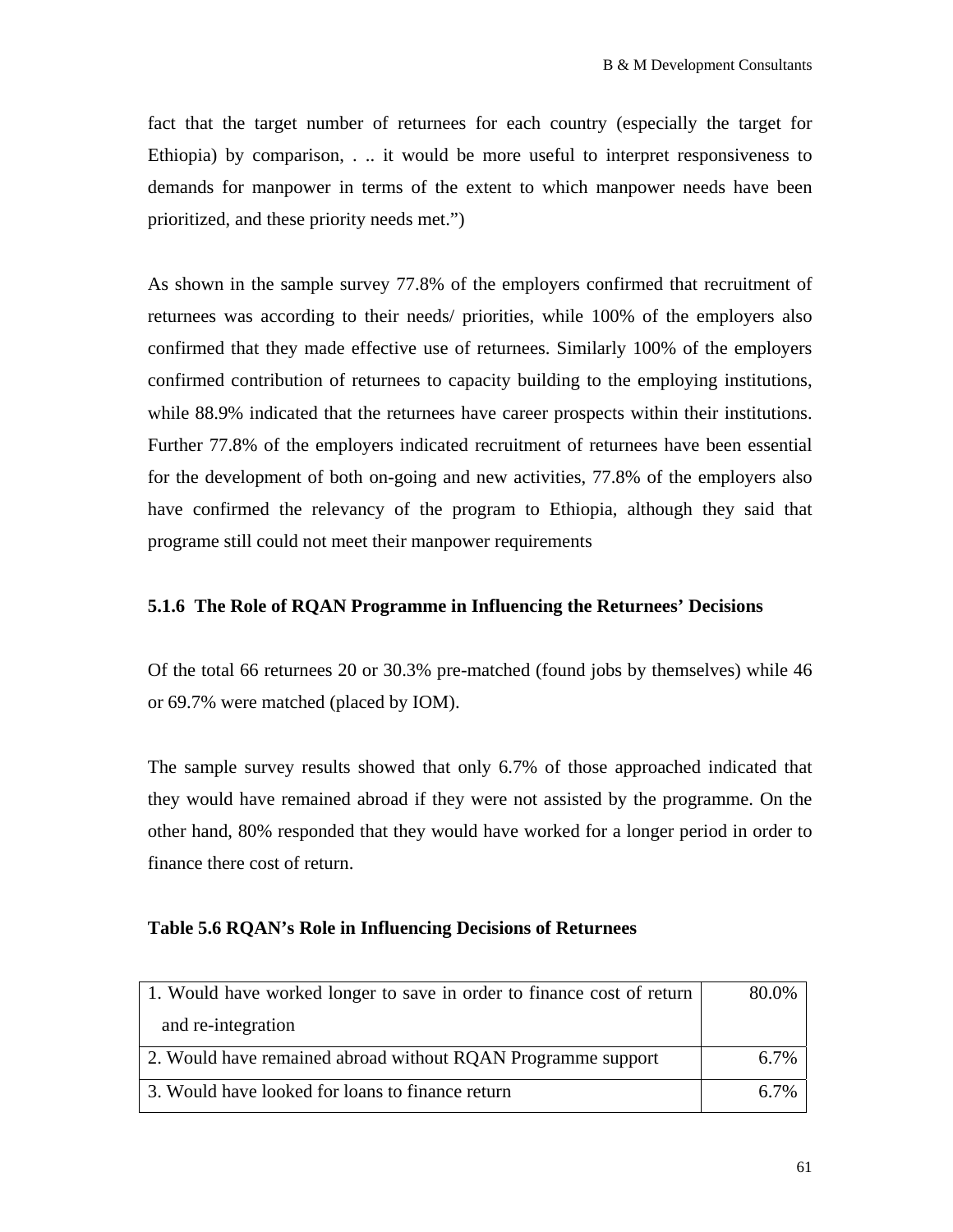| 4. Would have financed own return cost | 5.6% |
|----------------------------------------|------|
| Total                                  |      |

The general conclusion to be drawn from the responses of sample population is that 93.3% had plans to return, one way or another, through their own efforts. A few were planning to borrow in order to be able to return. Therefore, the programme's role appears to be effective in speeding up or shortening the time of return.

## **5.1.7 Self – Employment**

The assistance packages and performance of SE component have already been analysed earlier. The analysis in this section deals with performance of the loan package.

IOM has signed a Memorandum of Agreement with the Development Bank of Ethiopia (Technical Institution ) to make project appraisal and give counseling to each of the SE returnee at a service charge of US\$ 750 / project with the provision to undertake loan follow-up upon a request by IOM at US \$ 150 per loan. The Bank, after carrying out project appraisal and counseling, gave loans to two SE returnees. The terms, and conditions of loans were:

- Interest free without chattel mortgage
- The loans were scheduled to be repaid in five equal installments with a grace period of six months.

The loan was provided to cover additional equipment costs, i.e., other than those covered through direct cost assistance, plus costs of technical support.

One of the three self-employed returnees opted not to utilize the amount of loan available through the programme. Again of the two, only one of them said she used the loan made available to establish own business. The second borrower said he used the loan to pay import duty for the car he imported, and borrowed additional fund from a local bank to establish the planned and approved business.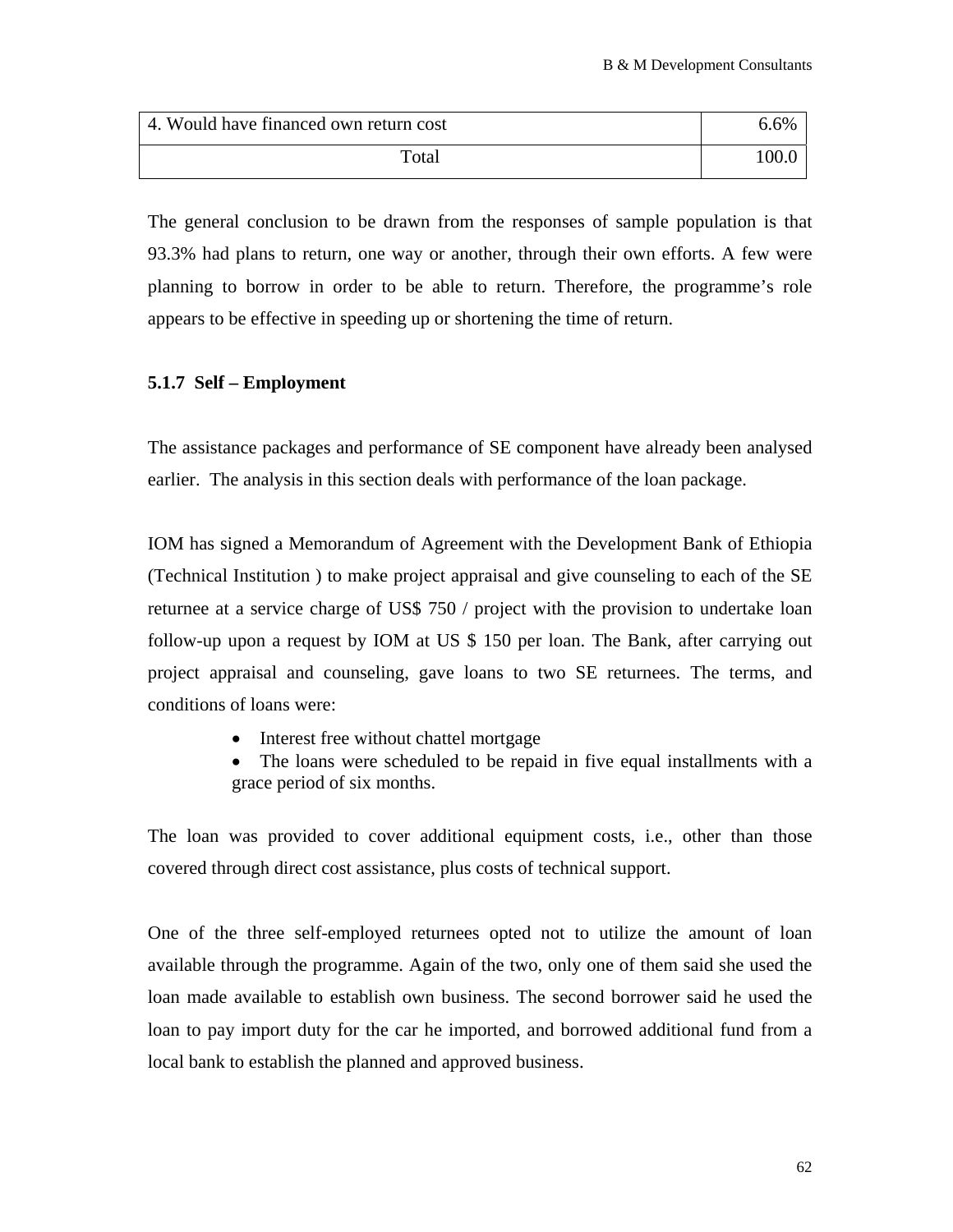Currently both are not servicing their debts for different reasons. One of them is willing to pay, but is not capable because of poor cash flow attributed to the overall slow down of business activities. She requested for rescheduling. The other one is not willing to repay the loan because he has a litigation with IOM on shipment of his personal effects and the equipment purchased for his business.

As per the interview held with two of the self-employed, both of them indicated that they are happy to be home again. One of them, however mentioned that his relationship with IOM is bitter. However, both emphasis the need for providing accurate information to returnees related to business start up, especially regarding those problems dealing with availability of premises, power, telephone and water connections and customs rules and procedures.

Although the number of national returnees of self-employed is small their performance is not that discouraging. One of them has succeed to establish a thriving business through a different approach i.e. through a joint venture. The other two can not be considered failures despite temporary problems of servicing loans. Therefore, the implementation of the SE-Component in Ethiopia should be given continued support and more time to assess its effectiveness, including restructuring the terms and conditions of loans.

## **5.1.8 Summary of Realization of Assumptions**

There has been no progress in the realization of the assumptions made in the project design of the Mid – Term Evaluation. Therefore, a summary of the conclusions made by the Mid Term Evaluation team is as provided in table 5.7 below:-

#### **Table 5.7 Summary of Realisation of Assumptions by in Ethiopia**

| <b>Assumption</b>                            |  | <b>Outputs/Results</b> |  | <b>Remarks</b> |  |                                          |  |  |
|----------------------------------------------|--|------------------------|--|----------------|--|------------------------------------------|--|--|
| Governments of recipient countries make   No |  | personnel              |  |                |  | policies It was unrealistic to assume to |  |  |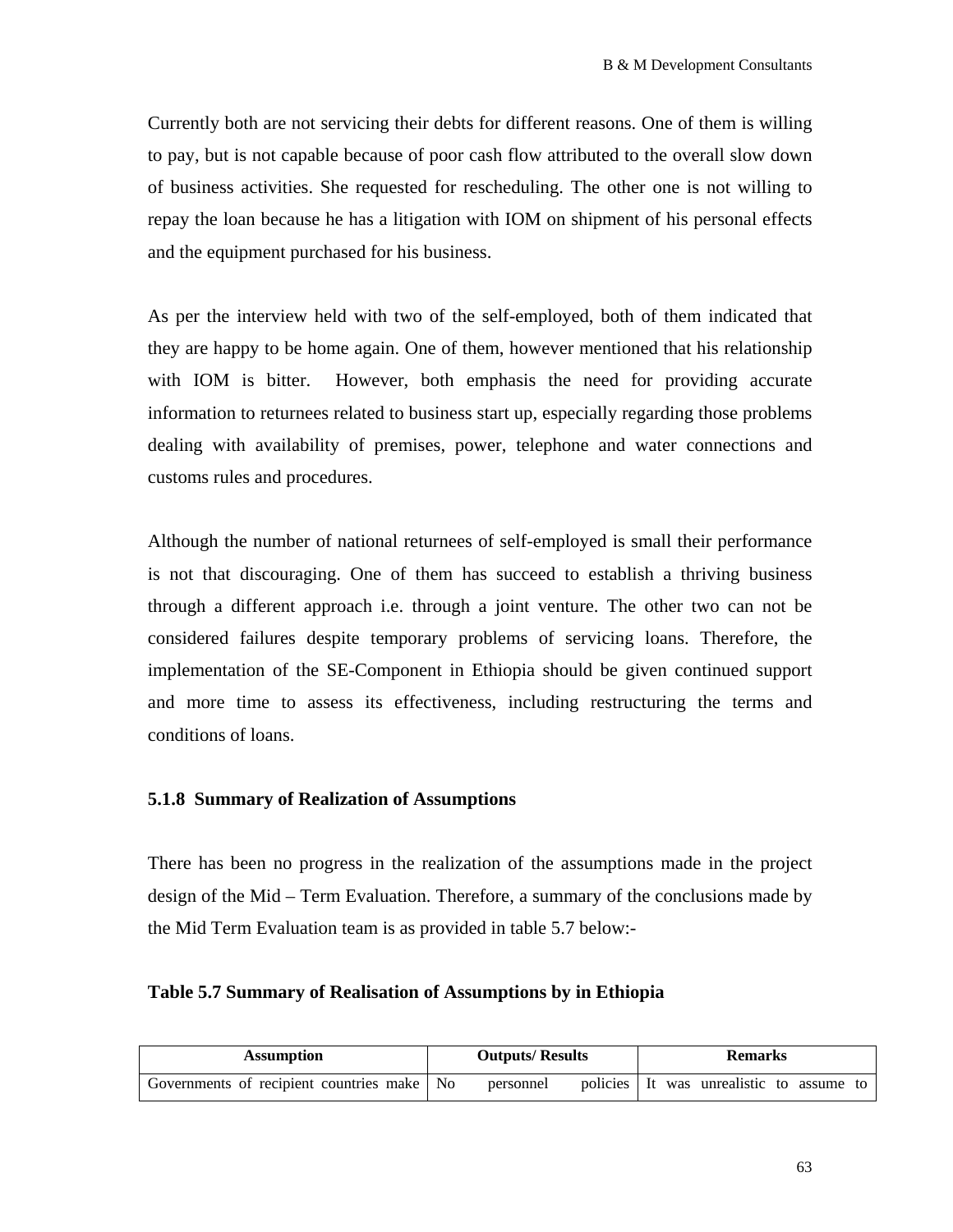| efforts to implement appropriate personnel    | implemented in response to          | undertake such big exercise for         |
|-----------------------------------------------|-------------------------------------|-----------------------------------------|
| policies, and to render labour market         | <b>RQAN</b> Programme               | recruitment of less than<br>100         |
| regulation more efficient                     |                                     | returnees no budgetary provisions       |
|                                               |                                     | were made for the task.                 |
| Governments make efforts to establish         | No manpower plans developed         |                                         |
| manpower plans to identify priority sectors   | in<br>response<br><b>RQAN</b><br>to | Same as above                           |
| for employment of returnees, and support      | government has<br>supported         |                                         |
| IOM in identifying concrete job vacancies     | identification of job vacancies.    |                                         |
| Support obtained from receiving countries     | Agreement signed in February        | Different<br>rules<br>and<br>lack<br>of |
| to facilitate the transfer of human resources | 1997. But does not extend           | transparency in the applications of     |
|                                               | privileges<br>duty<br>free<br>to    | custom charges on vehicles of           |
|                                               | returnees.                          | returnees.                              |
| The security situation in countries of return | Has not adversely affected          | There has not been any security         |
| allows for project implementation             | return process                      | problems.                               |
| conditions<br>Working<br>considered<br>are    | conditions<br>Working<br>are        | Although they stated the salary         |
| reasonable                                    | generally good                      | level is low, 100% of them              |
|                                               |                                     | confirmed that their decisions to       |
|                                               |                                     | return were correct.                    |
| Support groups meet regularly                 | Has met 11 times since July         | The institution building capacity       |
|                                               | 1995                                | aspect was no succeeded                 |
| Government<br>participate<br>counterparts     | participation<br>Active<br>from     | Same as above                           |
| actively in project implementation            | counterpart                         |                                         |
| of<br>Active<br>participate<br>government     | As above                            | Same as above                           |
| counterparts in project implementation        |                                     |                                         |

## **5.2 Institution Building for RAQN III Implementation**

Review of the implementation of the programme in Ethiopia reveals that the government has created organs, a counterpart and a support group, as required by the programme. The Ministry of Economic Development and Cooperation, MEDaC, has been disgnated as the counterpart institution of the project. The Support Group (see Annex 1 for composition) was also created and held its first meeting on August  $30<sup>th</sup>$ , 1995.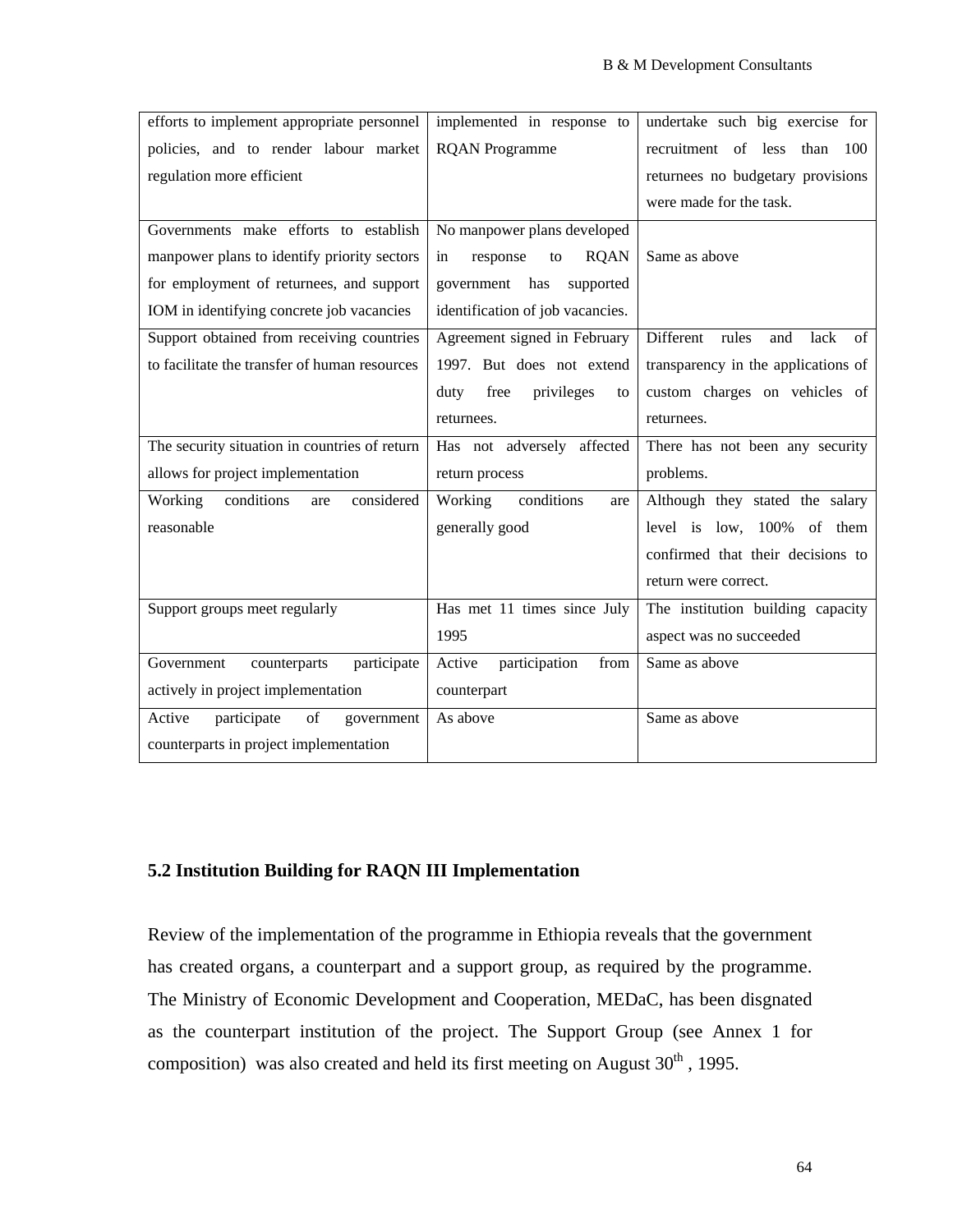However, apart from the record of minutes and the Mid – Term Evaluation documents there is no other documented evidence available for review by this Terminal Evaluating Team on:

- How Ethiopia was involved in the programme;
- The organizational structure of the counterpart unit section within MEDaC;
- Defined functions of the unit/section;
- Budgetary and manpower allocation and other inputs by the Government, and
- Facilities at the disposal of the unit/section etc.

Therefore it needs to be noted that this situations have made the task of these Consultants difficult as the issues were not addressed also during the Mid – Term Evaluation .

## **5.2.1 Support Group**

## **a) Formation and Membership**

The Support Group in Ethiopia was formed in August of 1995 when it held its first meeting. Its chairman, who is also a member of the Support Group is designated by MEDaC. Members were mostly representatives of government ministries and other establishments at the Federal level and nearly all were located in Addis Ababa. Although invited to membership through a letter by the Minister of MEDaC in July of 1995, none of the nine regions invited attended any of the meetings held during the implementation of the programme. As such the regions were assumed to be unfamiliar with the programme, despite their potential role of providing employment opportunities. However, universities and colleges in the major cities of regions such as Oromia, Tigray, Amhara, and the South Nations and Nationalities Regional States have already been providing employment for returnees.

The Support Group has not been systematically constituted. It had no terms of reference which reduced accountability and commitment to the programme, which in turn reduced the effectiveness of the group. Another factor which reduced the effectiveness of the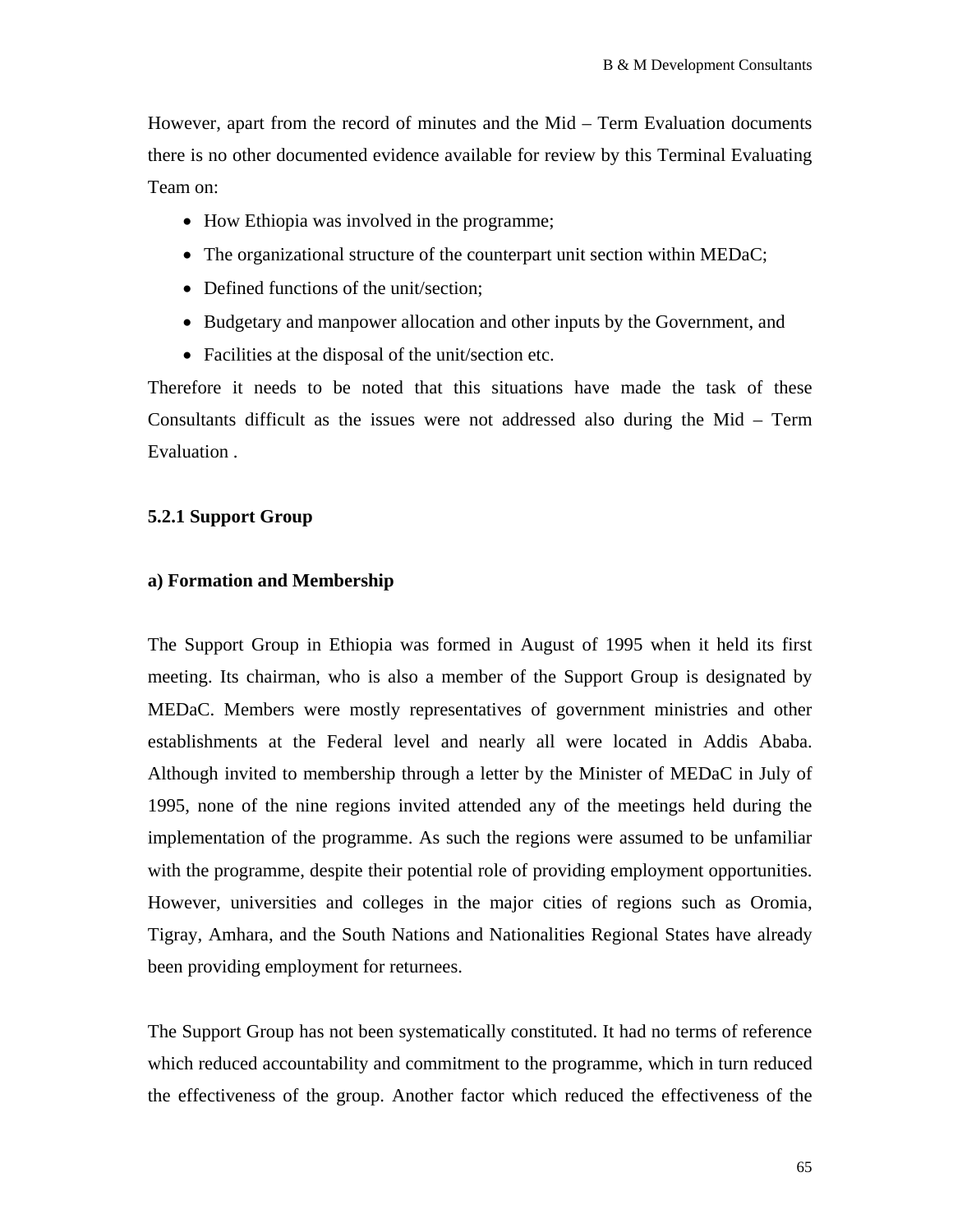Support Group arises from the fact that many organizations with, a few exceptions, did not maintain continuity of representation. Similarly, some individuals represented attended a limited number of meetings. For instance, the average number of attendance at a meeting, i.e from 28 members, reached 17 only as shown in Table 5.8 below:

| No. of<br><b>Meeting</b> | <b>Meeting Date</b>   | <b>Number attended</b> | % share of |
|--------------------------|-----------------------|------------------------|------------|
| S                        |                       |                        |            |
| $\mathbf{1}$             | August 30, 1995       | 14                     | 50         |
| $\overline{2}$           | October 9, 1995       | 16                     | 57         |
| 3                        | December 1, 1995      | 14                     | 50         |
| $\overline{4}$           | February 28, 1996     | 12                     | 43         |
| $5\overline{)}$          | April 10, 1996        | 14                     | 50         |
| 6                        | June 4, 1996          | 12                     | 43         |
| $\overline{7}$           | <b>August 27,1996</b> | 17                     | 61         |
| 8                        | December 5, 1996      | 15                     | 54         |
| 9                        | March 27, 1997        | 12                     | 43         |
| 10                       | October 24, 1997      | 15                     | 54         |
| 11                       | February 3, 1998      | 11                     | 35         |

**Table 5.8 Numbers of Meeting and Attendance of the Support Group** 

According to the records of the minutes of the meeting only representatives of a few institutions like MEDaC, MLSA and IOM representatives attended all the meetings. The Ministry of Foreign Affairs attended 10 meeting's, four of which were attended by different people. Representatives of important Ministries such as Agriculture, Education, and Health and Ethiopian Management Institute, Ministry of Health attended one or two meetings even then in an on and off manner. Discontinuity in attendance reduced active participation and, therefore, the effectiveness of members.

## **b) Survey Results on the Performance of the Support Group**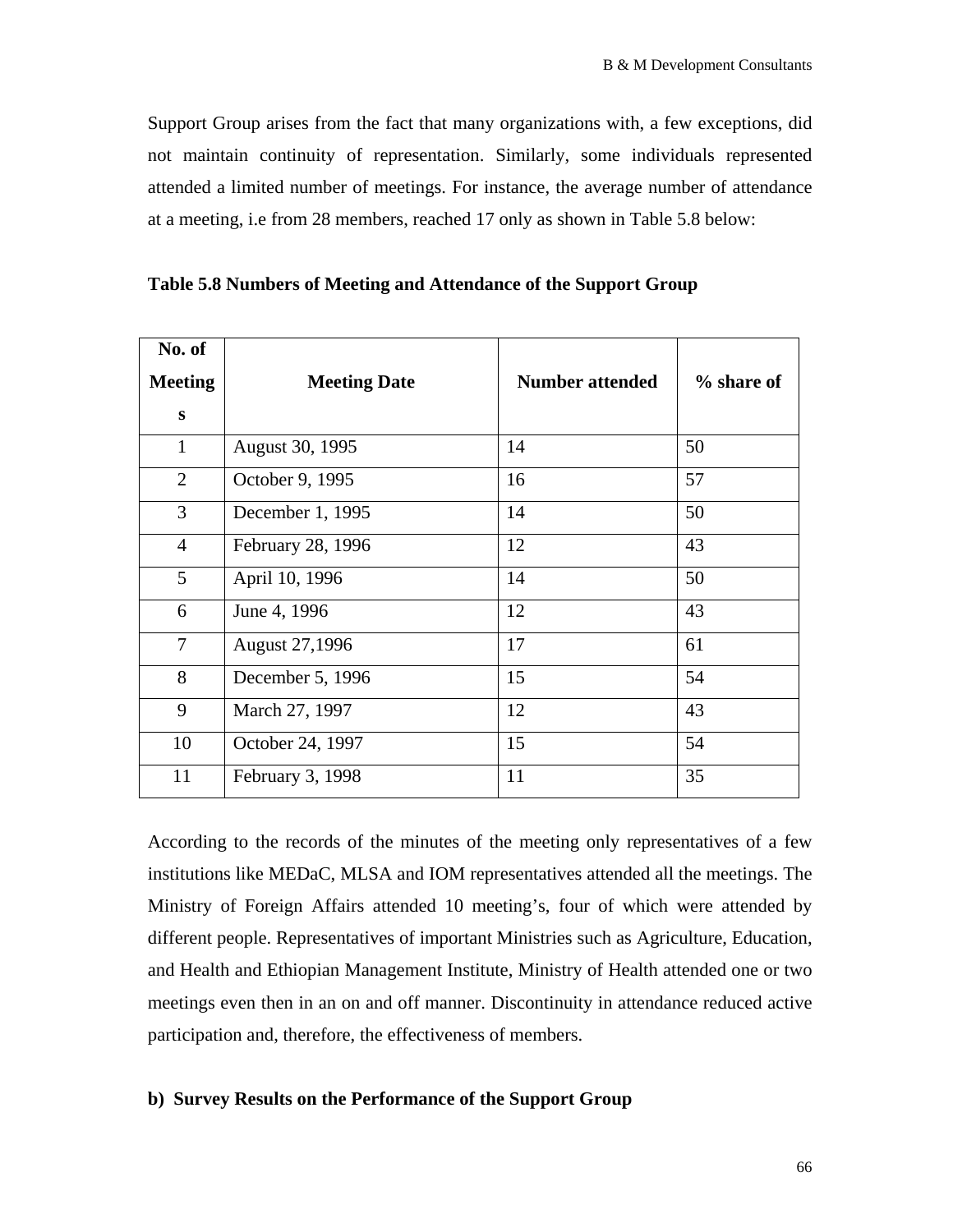Most importantly, survey results showed that most support group members do not seem to know the history of the project due to a number of factors. In this regard results of the interview held with nine members of support group are as provided below:-

|                                                                                                |                                                                                           |                     | $\%$                                   |
|------------------------------------------------------------------------------------------------|-------------------------------------------------------------------------------------------|---------------------|----------------------------------------|
| 1. Number of years served as member of the SG:                                                 | Greater than 2 years                                                                      | 55.6                |                                        |
|                                                                                                | Less than 2 years                                                                         | 22.2                |                                        |
|                                                                                                | Less than 1 year                                                                          |                     | 22.2                                   |
|                                                                                                | Yes                                                                                       |                     | N <sub>o</sub>                         |
| 2. Do you or your organization know about the initial<br>specific objectives of the programme? | 44.4                                                                                      |                     | 55.6                                   |
|                                                                                                | Yes                                                                                       | N <sub>0</sub>      | N <sub>o</sub><br>Response             |
| 3. Was you or your organization involved in the 22.2<br>initiation of the programme?           |                                                                                           | 55.6                | 22.2                                   |
| 4. What were the initial target of the program for<br>Ethiopia?                                | To<br>$\bullet$<br>Ethiopians<br>To<br>qualified Ethiopians<br>Do not know<br>No response | return<br>return    | 11.1%<br>to<br>22.2%<br>22.2%<br>44.4% |
| Number of officials represented in the SG prior<br>5.<br>to your current membership            | None<br>44.4%                                                                             | One or two<br>55.6% |                                        |
| 6. Did the project made effective<br>usage of the skills of returnees?                         | Yes                                                                                       | N <sub>o</sub>      | Do not know                            |
|                                                                                                | 0%                                                                                        | 33.3%               | 55.5%                                  |

It suffices to conclude that most of the members did not know about the specific objectives of the programme, did not get involved in the initiation of the programme, and do not know the initial target of the program. The body which has no mechanisms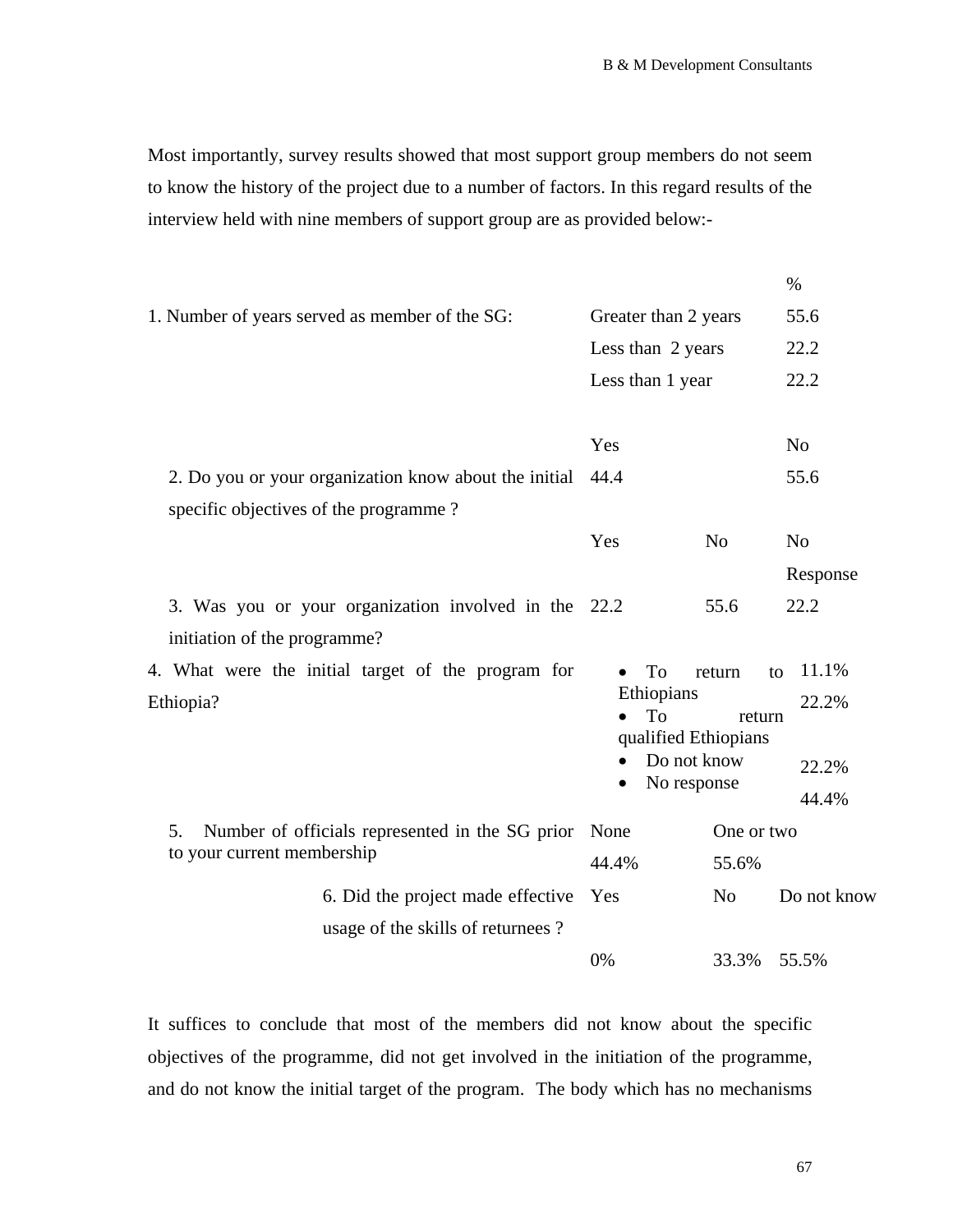of its own to monitor the impact can not be effective body. In general the Support Group has not been effective.

## **5.2.2 Counterpart**

Some of the responsibilities accomplished by the counterpart designated by MEDaC are the following:

- Identification and updating of priority employment sectors; (see Annexes 2&3)
- Processing job vacancies;
- Assessing and approving candidates;
- Co-ordinating job offer; and
- Facilitating the signing of the cooperation Agreement.

Overall performance of the counterpart is shown in Table 5.9.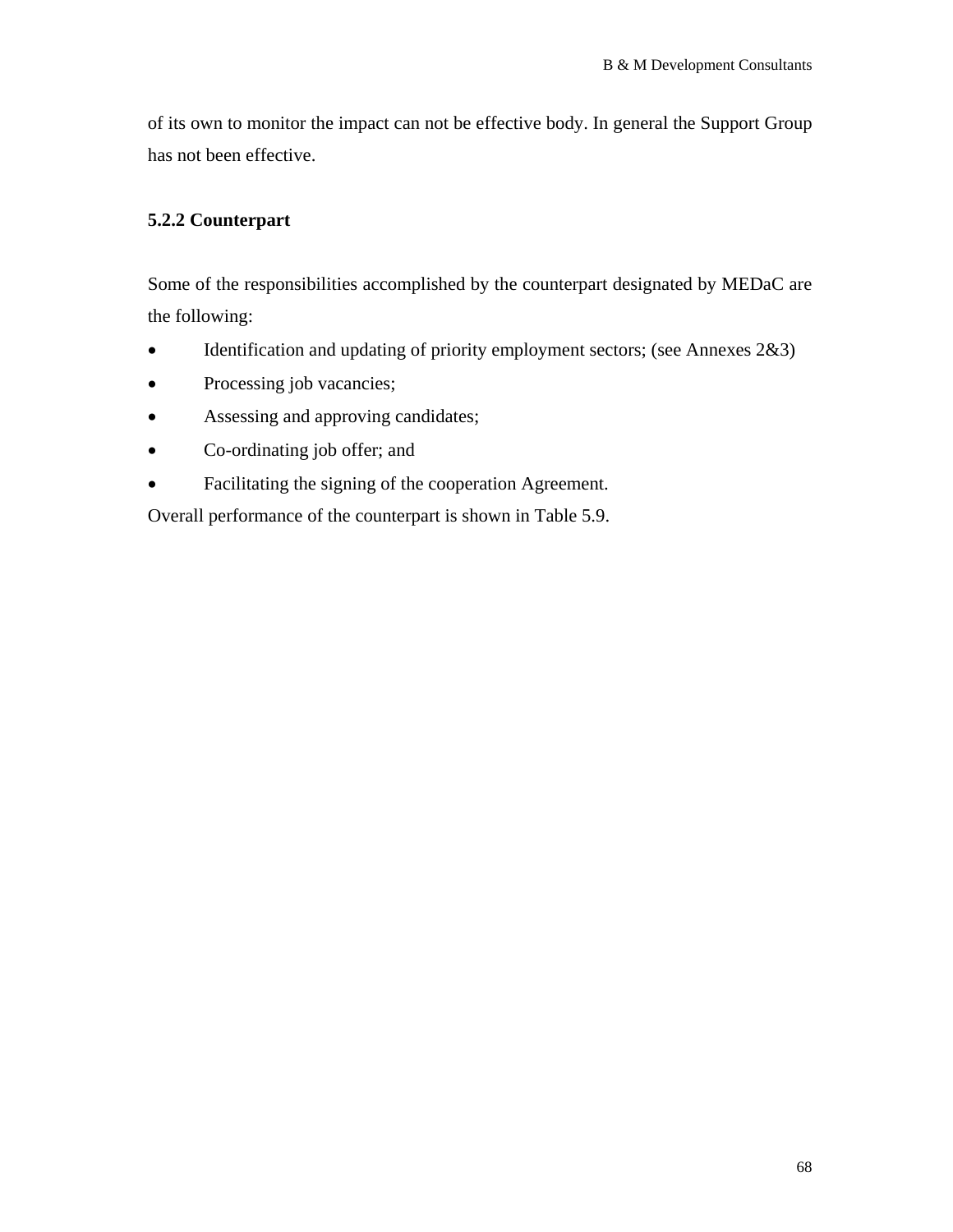|           | Responsibilities of the Government Counterpart                                                                                                               | Remarks                                                                                                                                                           |
|-----------|--------------------------------------------------------------------------------------------------------------------------------------------------------------|-------------------------------------------------------------------------------------------------------------------------------------------------------------------|
|           | Providing guidance to implement in order<br>prgramme within<br>locate<br>the<br>the<br>to<br>government development priorities.                              |                                                                                                                                                                   |
|           | Indicating sectors of priority development as<br>specific job types, including<br>well as<br>possibilities for self-employment in the<br>liberal professions | This has been carried out together with the<br>Support Group and IOM. (see Annexes $2 \& 3$ )                                                                     |
|           | Assisting in over coming obstacles<br>to<br>programme implementation                                                                                         | Worked closely with IOM and Support Group to<br>solve implementation problems.                                                                                    |
|           | Assisting to identify appropriate institutions<br>and persons to form support groups and chair<br>meetings.                                                  | Group members<br>Support<br>comprising<br>representatives from relevant institutions have<br>been identified to assist in the implementation of<br>the programme. |
|           | Assist in defining role and function of<br>support groups and chair meetings                                                                                 | There is no evidence to review and evaluate.<br>Indeed he chaired SG meetings.                                                                                    |
|           | Assist in formulating training programmes<br>for sustainability and institutionalization of<br>the programme and establish TOR                               | There is no evidence that this has been done.                                                                                                                     |
| $\bullet$ | Endorse matched candidates and jobs                                                                                                                          | This has been accomplished.                                                                                                                                       |
| $\bullet$ | six<br>monthly<br>before<br>Endorse<br>report<br>the EU<br>delegation<br>submission to<br>and<br>commission.                                                 | This has been done.                                                                                                                                               |

## **Table 5.9 Summary of Counterpart Performance Against Responsibilities**

Despite the accomplishments indicated in the above table, the institution building capacity aspect has not been done. This is because the role of the counterpart was limited to advising and assisting IOM and approving job-offers and placements of candidates/ returnees. In other words, the counterpart institution cannot immediately take over the current IOM activities because it has not been involved in the **modus operandi** of promoting recruitment, placement, follow-up monitoring and evaluation of the programme.

## **5.3 Problems and Constraints Faced by the Programme**

The problems and constraints faced in the implementation of the programe were:

- High demand for returnees in all priority sectors, but finding job- vacancies in specific sectors or institutions was a big problem.
- Only the universities were very clear of their demand and made confidently effective use of the programme from the beginning without formal interview and test of candidates.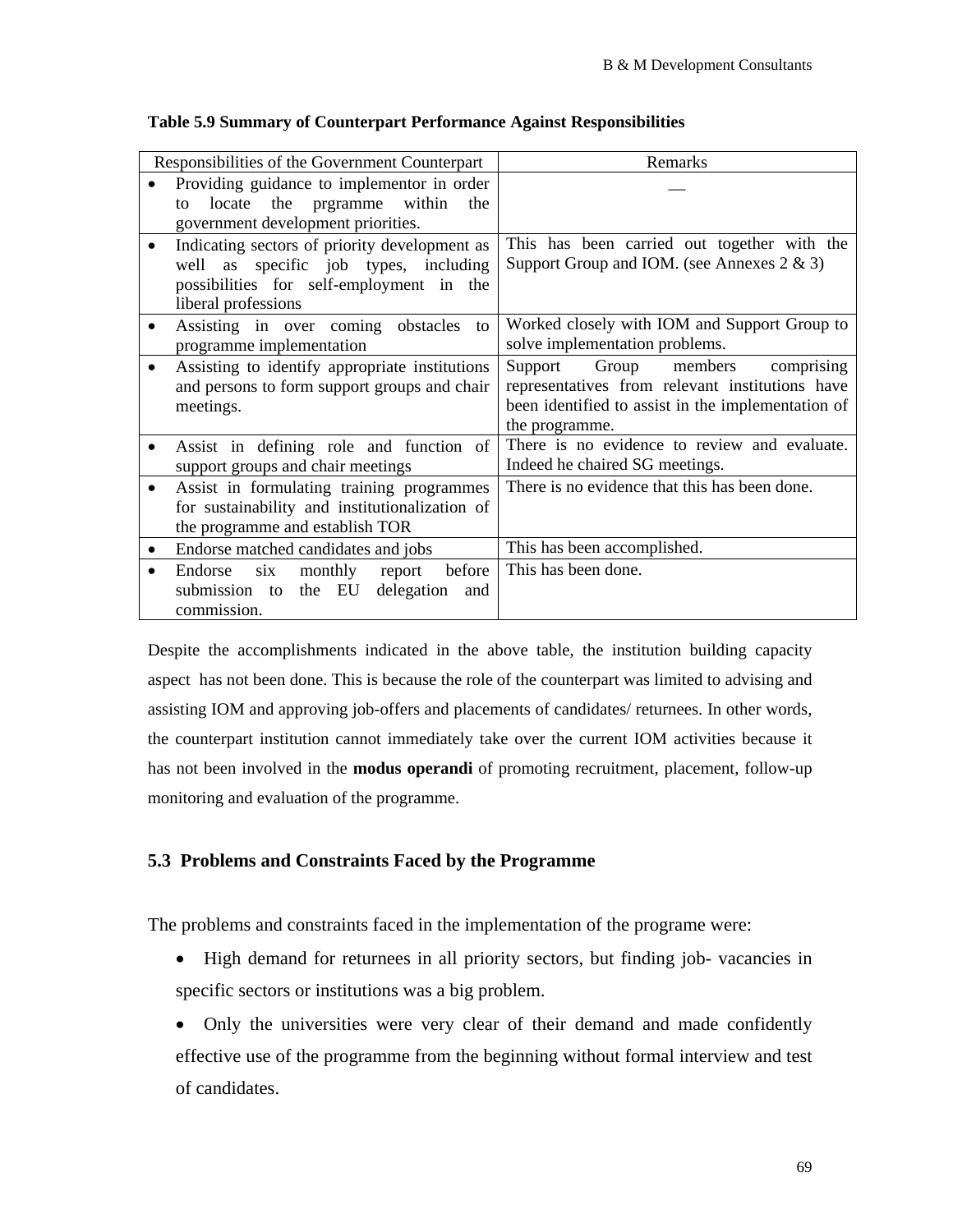• The public sector had got many job-vacancies being advertised but not keen to recruit returnees. Similarly returnees were not initially keen to join public institutions (Ministries) because they thought the salaries would be much lower. Later when the returnees were willing, to join public institutions, the institutions had been reluctant.

• Private sector enterprises had not been willing because they were not confident about returnees, whom they do not know without formal interviews and test, although some private enterprises picked up returnees.

• NGOs had also been reluctant to recruit returnees because most of the returnees were highly qualified and might not accept low local salaries; and by staying abroad too long might be ignorant of the current socio-economic conditions of the country. This is despite the fact that the returnees came by accepting local salaries and the NGOs pay higher salary than public institutions and many of the NGOs recruit even foreign expatriates let alone Ethiopian returnees. Later on some NGOs picked some returnees.

• Despite the fact that the targets have been successfully achieved, and the full utilization of returnees by universities, private enterprises and NGOs, the programme has remained supply driven.

• There has been a problem of ownership of the programme. Indeed senior Government officials, like the speaker of the House, the Minister of Foreign Affairs, Minister of Education, former Minister of Health, and Commissioner of Technology and support group and the counterpart have given their full support at the official level. But public institutions advertising job opening including the Federal Civil Service Commission had been recluctant to benefit from the programme. As a result the Resident Representative started to go door to door to convince public institutions to benefit from the programme. Similarly the Resident Representative made door to door campaign in the private sector and among NGOs.

• Request made from regional universities and other public institutions like from Alemaya University did not materialize as recruitment had been diverted to other expatriate personnel like recruitment of about 200 Indians under the UNDP Technical Assistance Programme or under the US Aid Technical Assistance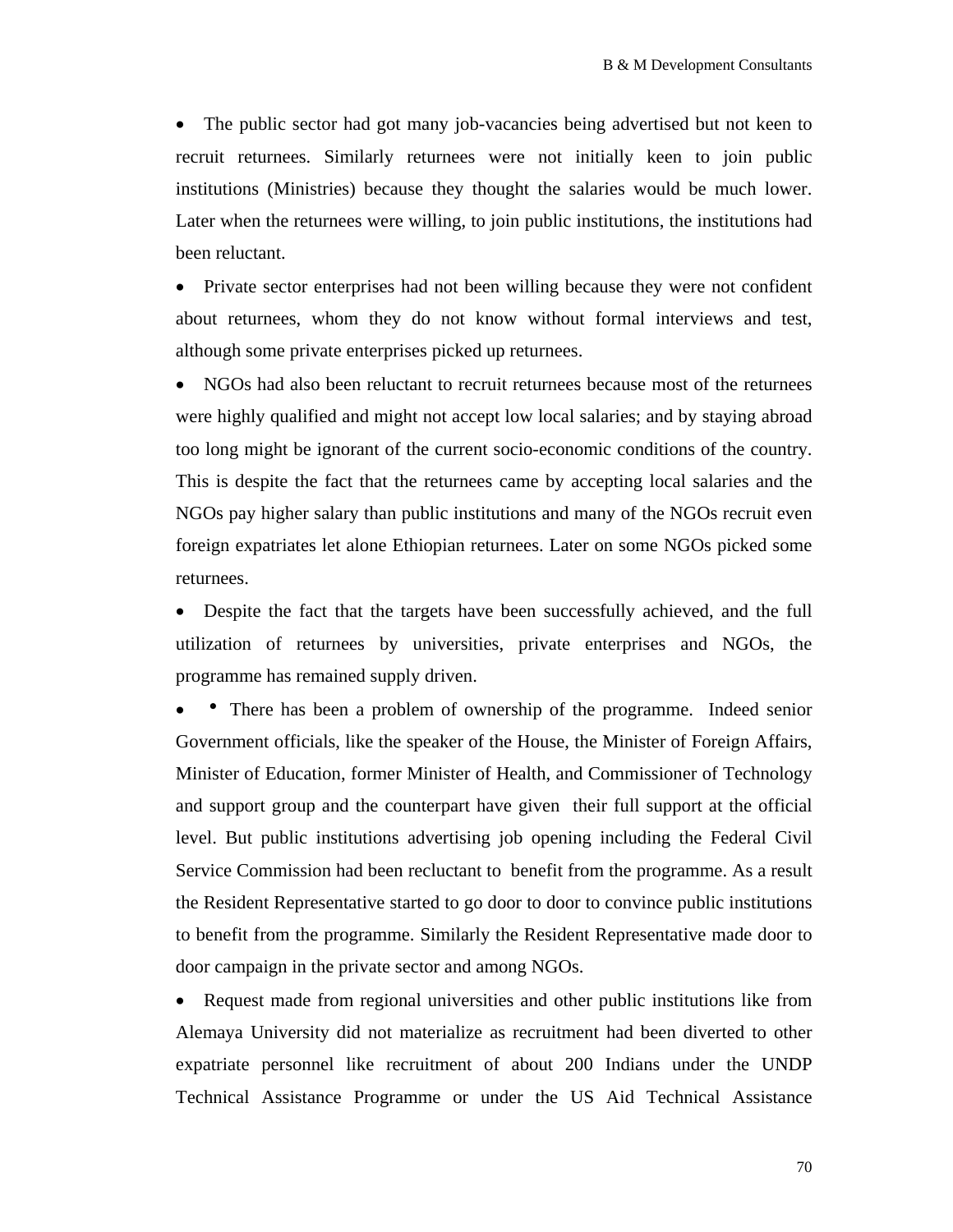programme, who were more expensive and to Americans less effective in the long run than Ethiopian returnees.

• There were no government plan, policy and strategy in the effective utilization of skilled manpower, employment and regulating labour market. Government development polices like priorities in investment promotion and utilization of donor funds were not linked to availability and utilization of skilled manpower to manage the implementation of development programme. That is, it was less realized that the problems of slow rate implementation of development projects, problems of absorptive capacity to timely and effective utilization of large amount of donor's fund were basically attributed to shortage of skilled manpower to plan, design, and manage the implementation and operation of the development projects – linking absorptive capacity to skilled manpower.

• Large number of expatriates personnel have been employed in the design and management of implementation and operation of public and private development projects like road and airport construction, rehabilitation and maintenance of factories (Wonji- Metahara Sugar Mills), privatization and restructuring studies of public enterprise, management and operation of private enterprises and NGOs at the expense of domestically available professionals and skilled manpower and prospective returnees under IOM programme.

• Government refusal to give duty free status to returnees under IOM programme unless they were to be employed by government /or come under government invitation despite the fact that all of them came under the government programme. This issue contradicts government policy statement to give priority to the development of private sector. Secondly the policy lacks transparency because there was discrimination even within returnees employed by government sector. For instance, some returnees employed by university (government owned) got duty free entry for their vehicles while others were forced to pay. Thirdly government allowed Ethiopian and foreign investors duty free vehicle import but not for Ethiopians who bring their knowledge and skills to invest in the development of country. That is, investment in transfer of technology, know-how and skills have been discriminated or less favoured than investment in capital.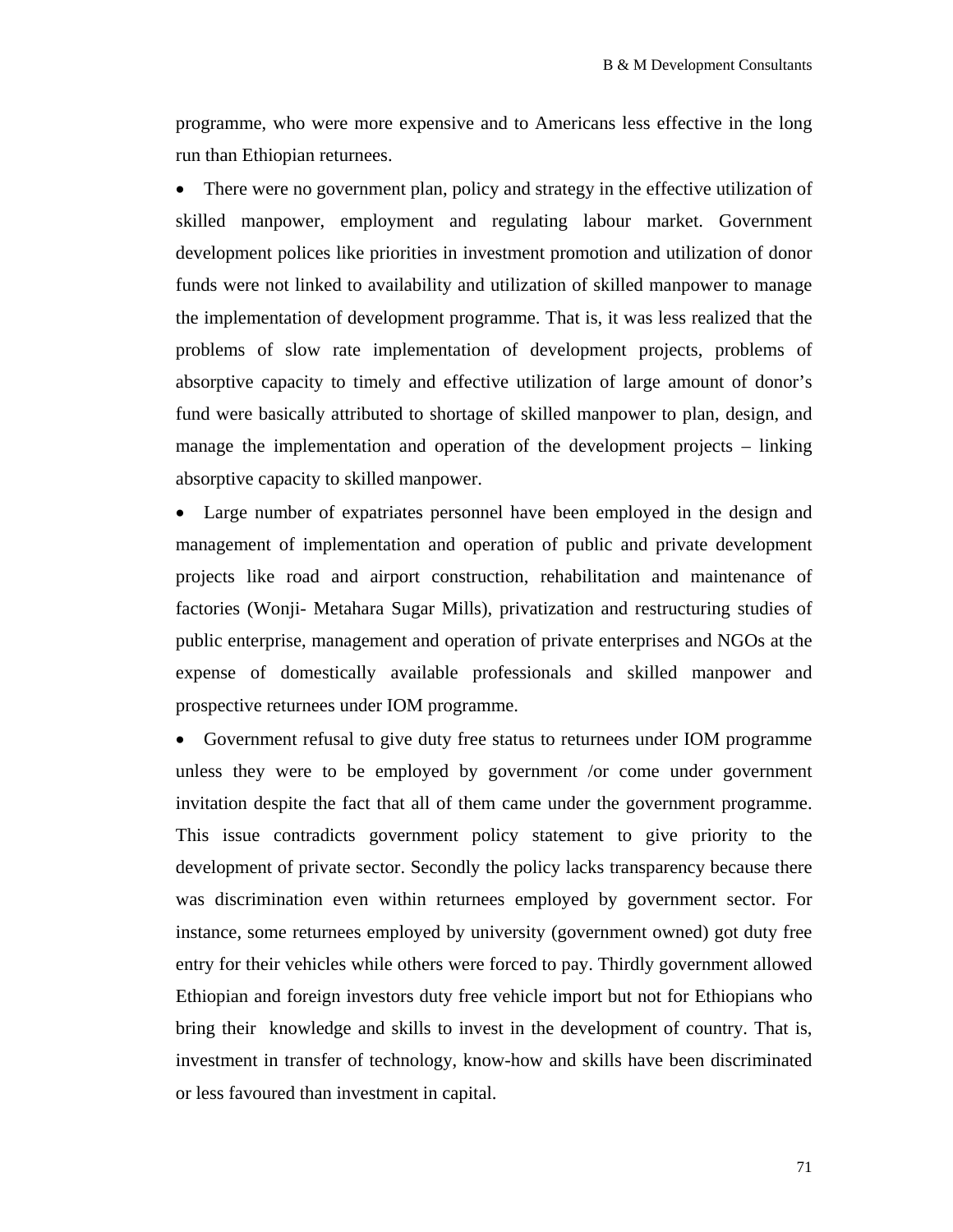Lastly the returnees have faced problems of housing accommodation and schooling for their children.

Other problems have been that:

- Candidates refuse job offer;
- Offer withdrawn;
- Unable to place;
- Salary was too low, and
- No opening/ vacancy
- Job opening without budget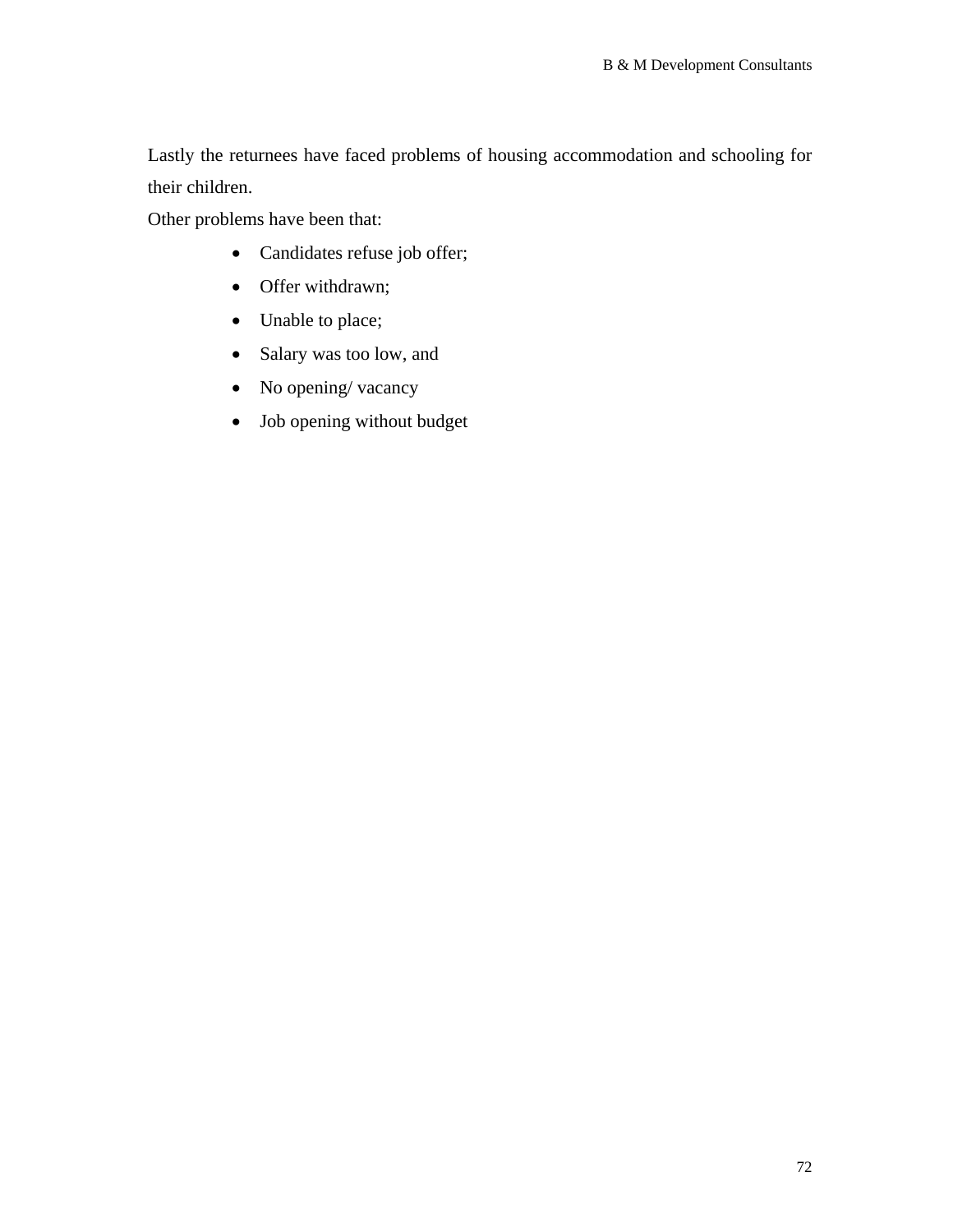# *6. SUSTAINABILITY*

The combined key sectors, among other things, that will affect the sustainability of RQAN programme in Ethiopia are:

- Returnees:
- The organizational and technical competence of the counterpart that will assume full responsibility to implement the programme;
- Government support, and
- Donor support.

# **6.1Returnees**

All indications point to the fact that returnees will remain in the country and continue their contribution to the institutional and national development of Ethiopia. Major indicators which support the foregoing are:

- Returnees are employed in priority sectors;
- None of the returnees regret the decision of coming back;
- Career prospects of returnees is rated good;
- Performance of returnees is reported to be excellent;
- Contribution of returnees in institution building and transfer of know how in the employing institutions is rated excellent (100%);
- Employing organizations made effective and full use of returnees, and
- Returnees are fully integrated i.e., reconnected to familities, old friends, have made new friends, etc.

# **6.2Organizational and Technical Issues**

The RQAN Programme involves four main activities: promotion, recruitment, placement and follow-up activities. The organization institutional modality /design created, in terms of the counterpart and the support group, has not been well prepared to be ready for the immediate take over of the full implementation of the programme in the next phase. Government Support through budgetary and manpower allocation as well as defining the structure, role and functional relationships with other relevant institutions has not been implemented.

# **6.3Donor support**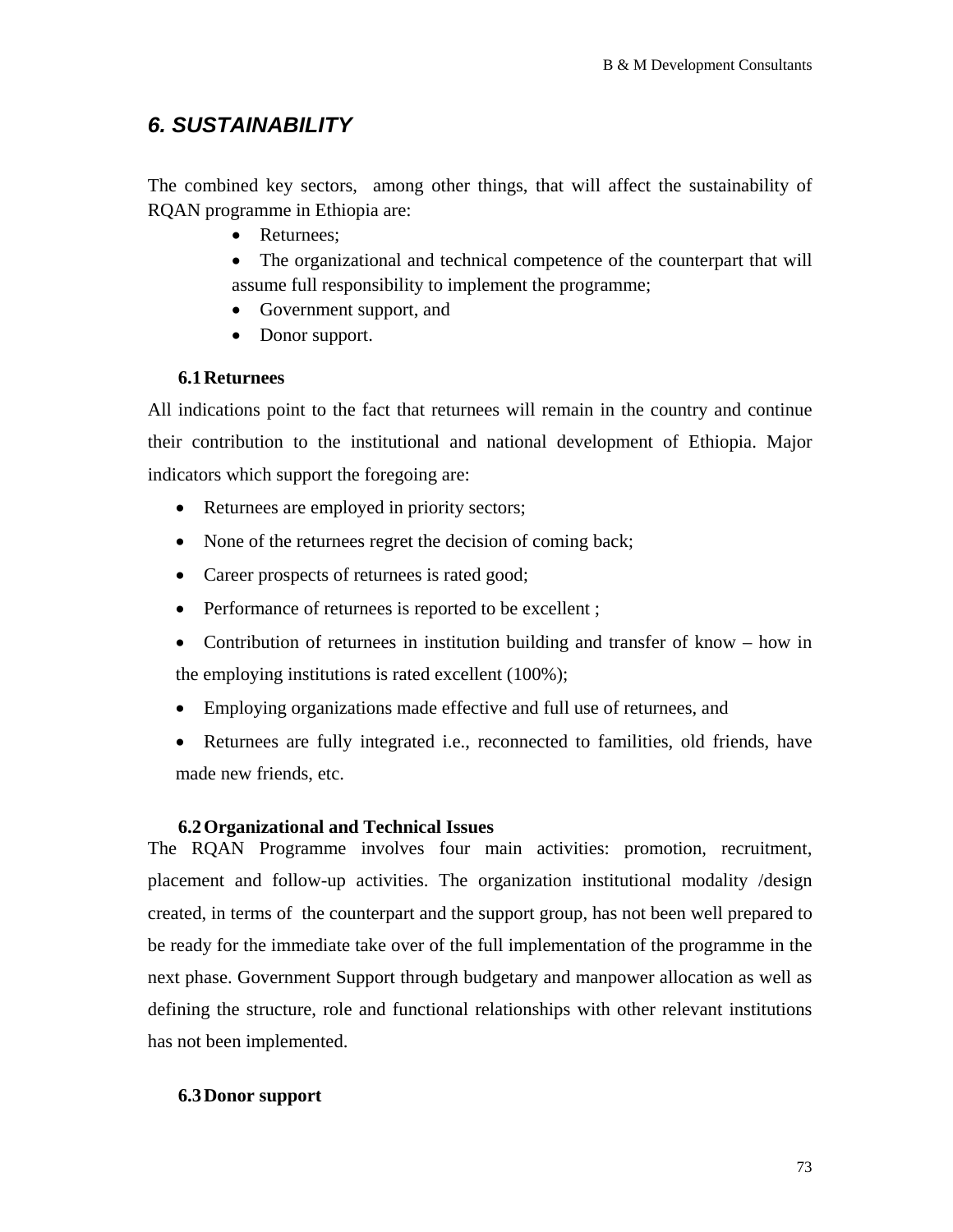As indicated earlier the programme has successfully attained it specific targets and raised the interest and expectations of stakeholders and thus the momentum should be kept up. Therefore enhanced donor support in areas of finance, technical and operational matters is critical for the continuation of the project.

# **7. CONCLUSIONS AND RECOMMENDATIONS**

#### **7.1 Conclusions**

The major conclusions drawn from the evaluation study are as highlighted below:-

- The programme attained its objective targets by assisting the returning of 66 highly qualified Ethiopians about 70% of them with DPD/MD 21% with MA/MSc, 9% BA/BSc.
- All of them had over an average of two years work experience abroad. All of the returnees are being employed in the priority sectors in government, universities and research Institutions (like the Agricultural Research Organizations and Nutrition and Health Research Institute), private enterprises and NGOs, although the optimum allocation among priority sectors could not be realistic.
- Both employers and returnees confirm that the programme has been successful in terms of transfer of knowledge, technology and know-how to the employing institutions and to the working colleagues and institution building capacity of employing institutions.
- Full utilization and full employment of the returnees in the fields of their training abroad and professions have been achieved.

• All the returnees consider their return correct. This is despite the serious problems they face in housing accommodation and schooling for their children and discriminative rules in custom duties on vehicles they imported.

• Practically all of them appear to have made social and cultural re-integration by being re-connected to relatives, old friends and developing new friends who supported in their reintegration particularly accommodations.

• The local salary seemed to be inadequate to meet living cost but still they seem to accept the situation.

The programme appeared efficient in cost and effective in attainment of targets compared to other countries or programmes.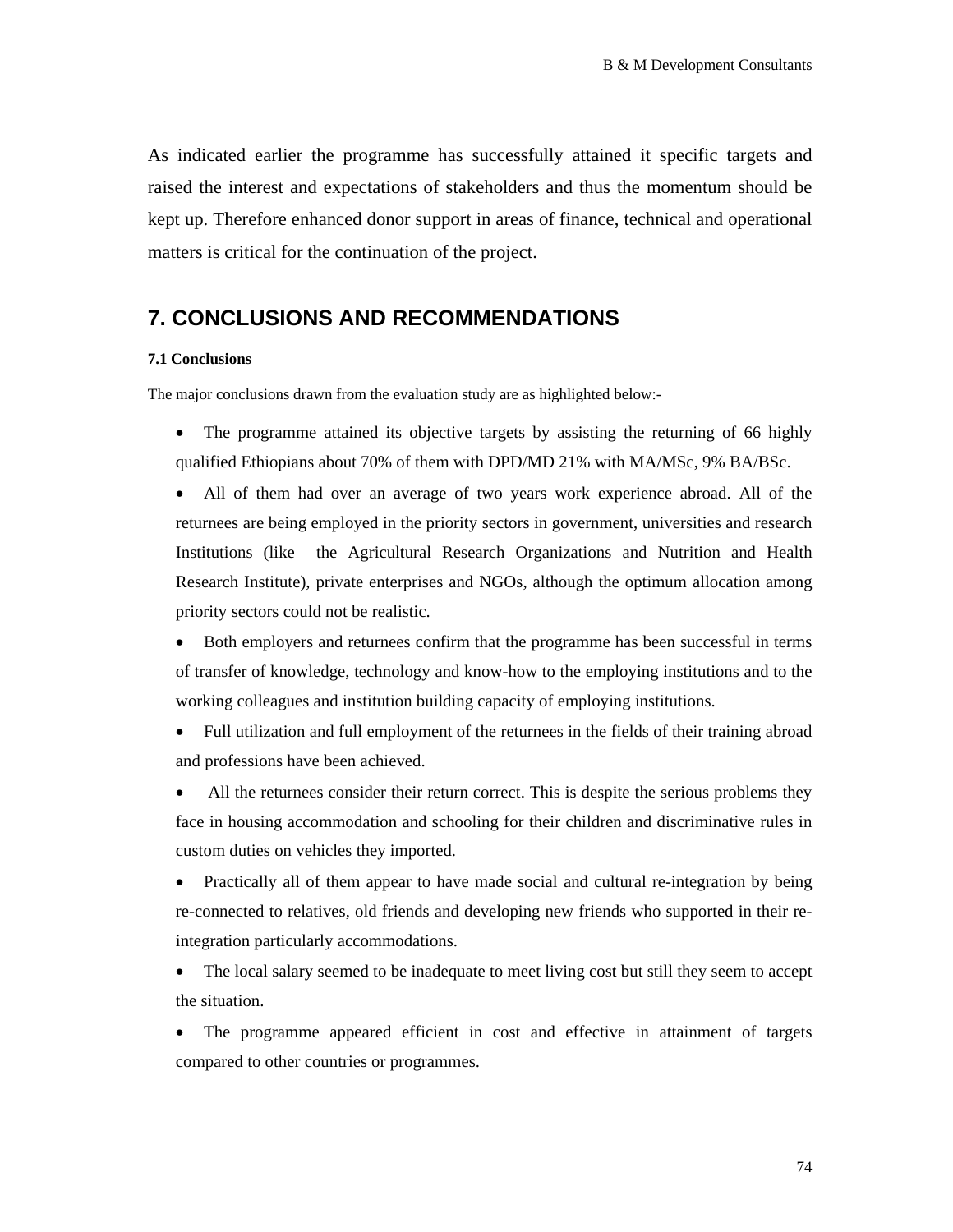• Indeed the programme has faced various problems and constraints, it has been mostly supply driven.

• It has still a problem of ownership due to lack of effective government participation, at the implementation level despite recognition and acceptance of the programme at senior official level.

• Institution building capacity through the counterpart and the support group so as to immediately take over the implementation of the programme from IMO has not been successful due to lack of adequate preparations or readiness.

The other problem of the program has been the assumption that the government would introduce manpower plan and utilization policy, that is, policy and strategy in employment and utilization of highly qualified and skilled professionals and skills. This has not been done. As a result employment and utilization of highly qualified and skilled national professionals remain unclear/ distorted resulting in importation of expatriates while nationals tend to be under- utilized. The recruitment of 200 Indian teachers while returnees under the programme could be available is a good example.

#### **7.2 Recommendations**

Based on the analysis conducted and conclusions of the study, recommendations of the consultants are as outlined below:-

• Continue the programme to the next phase under NIP of EU with lager size to bring about 1000 Ethiopians. This is in view of the successful achievement of objective targets and the keen interest expressed by returnees and employers.

• Change the size and composition of the support group as follows:- Representatives of: MEDaC, MLSA, Addis Ababa University (represented by the office of Academic Vice President), Agricultural Research Organization, Institute of Health and Nutrition Research , Ministry of Health, a member of the returnees, Ethiopian Employers Federation, Federal Civil Service Commission, Ethiopian Investment Authority and IOM.

• Provide members of the support group with sitting and transport allowances under the programme.

• Two counterparts, one from MEDaC and one from MLSA should be seconded to the Addis Ababa IOM Office with topped up salary under the programme. These counterparts will assist the Resident Representative in recruitment, placement and follow-up reintegration, counseling and advising the returnees and enable the government finally to take over the programme. In this respect, proper and adequate arrangements should be made in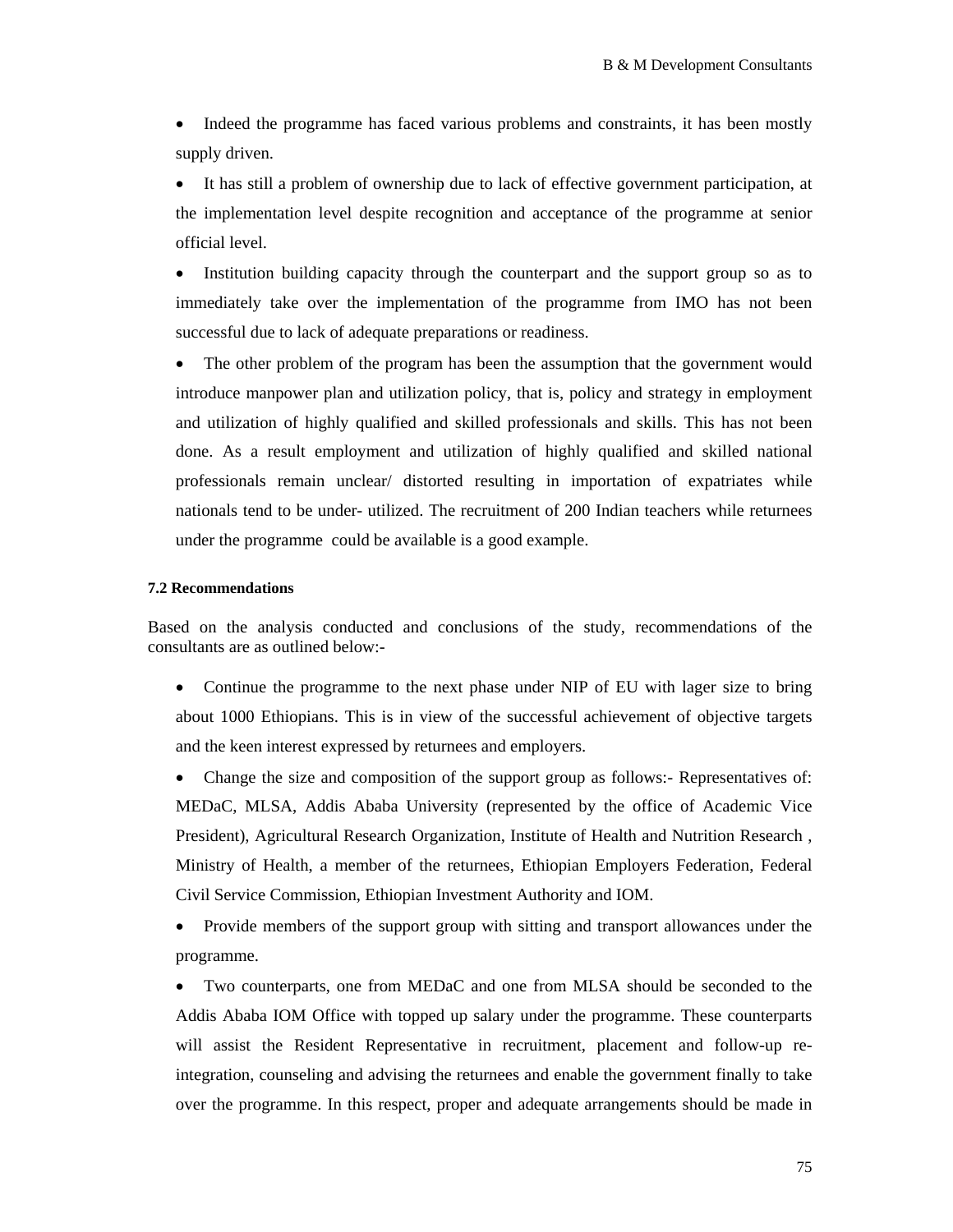the plan of operations and budgetary provisions with time factors for final takeover of the programme by the government.

• Provide the Addis Ababa Mission its own annual budget linked to its operational plan and activities.

• Simplify the monthly reporting systems so as to give an overall picture of the progress of the programme , major problems and constraints faced , flexibilities required and actions taken with respect to placement and requirement. Reporting should include budgetary performance by line of activities. In this regard computerized database should be introduced to facilitate the activities of internal and external monitoring and evaluations.

• The backstopper should leave behind an Aide Memoire containing the major findings and recommendations on Ethiopia after making visits.

• All custom duties exemptions should be provided to the returnees including on importation of vehicles. This is in the belief that those who bring and transfer their knowledge, technologies and skills to invest in Ethiopia should be treated like those who bring their investment capital.

The provision of housing and schooling facilities remain to be a national problems. It would be very delicate to give priority while the present local staff remain without houses. But equal priority/status should be given to Ethiopian returnees like expatriate employees by employing institutions (e.g. like present expatriate teachers,) or some supplementary support by other donors or under the programme.

• Formation of Returnee Association should be encouraged under the programme.

• The self- employment component should be restructured in such a way that decision for self-employment should be made after returning to Ethiopian. That is, after the returnees have made assessment of the actual local conditions, (office accommodations, market situations, etc.)

• The loan amount and terms of repayment be flexible depending on the sizes and types of projects, cast flow.

• Market interest rates should be charged on the loan with adequate chattel mortage under the domestic law. IOM should pay for project appraisal, design and counseling to the Technical Institution and follow –up of the loan using the interest payment.

• Make quarterly or half-yearly assessment of job vacancies so as to be able to identify demand by types of professions and employing instituions. Then promote these vacancies among candidates rather than the programme.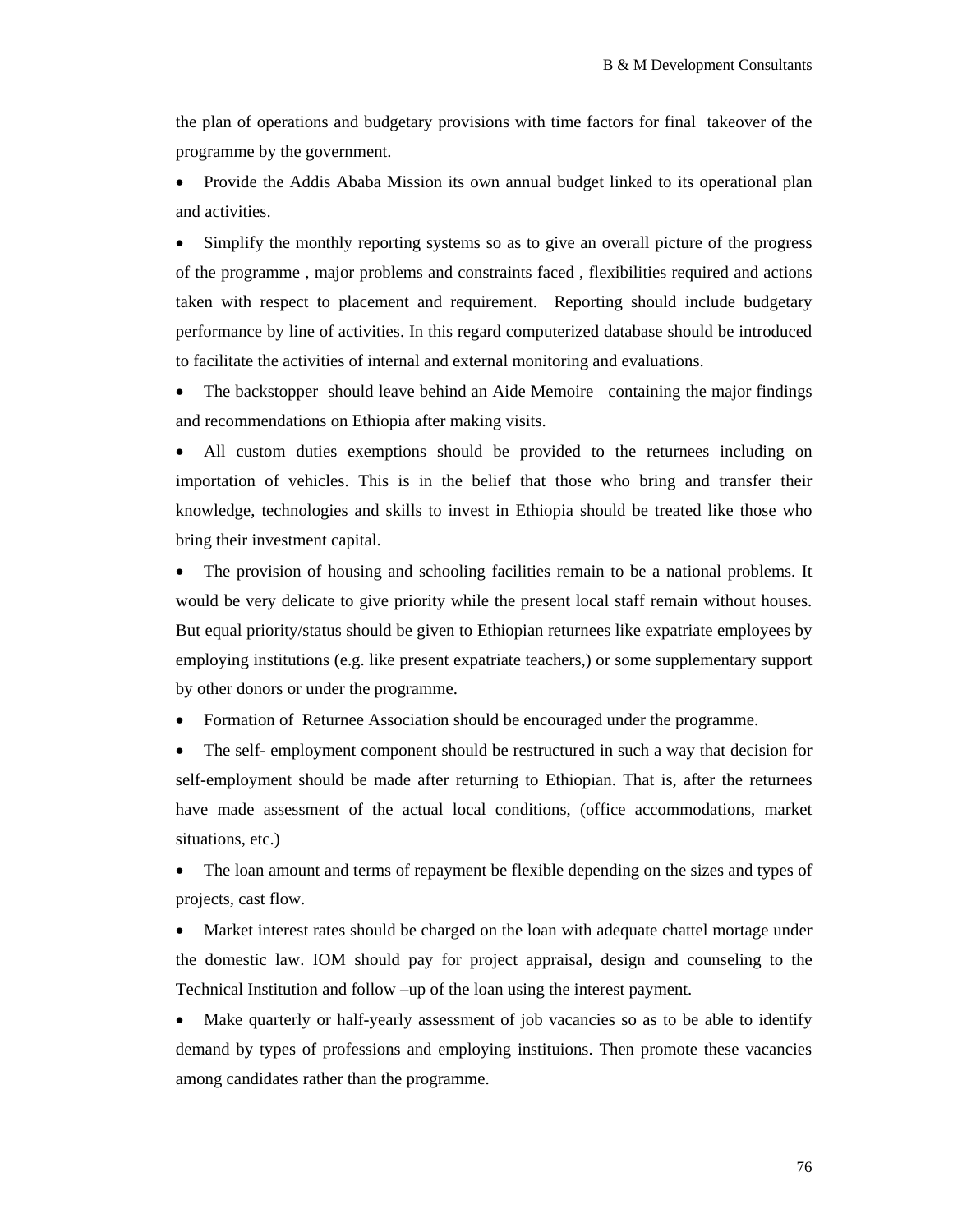• Link the programme, closely with key development project aid programmes which use larger number of expatriates, like large construction projects, privatization of public enterprises, large private investment project, public sector reforms, etc.

- Remove the optimum distribution issue to be realistic.
- Make a roster of highly qualified Ethiopians in Diaspora abroad and encourage them to get connected through internet.

• Government should introduce manpower planning, policies and strategies particularly in employment and full utilization of national professionals and skilled manpower vis-a-vis the modalities of the recruitment and utilization of expatriate labour. To this effect adequate budgetary provision should be made under the programme to conduct a study to be used as basic document for the introduction of the plan.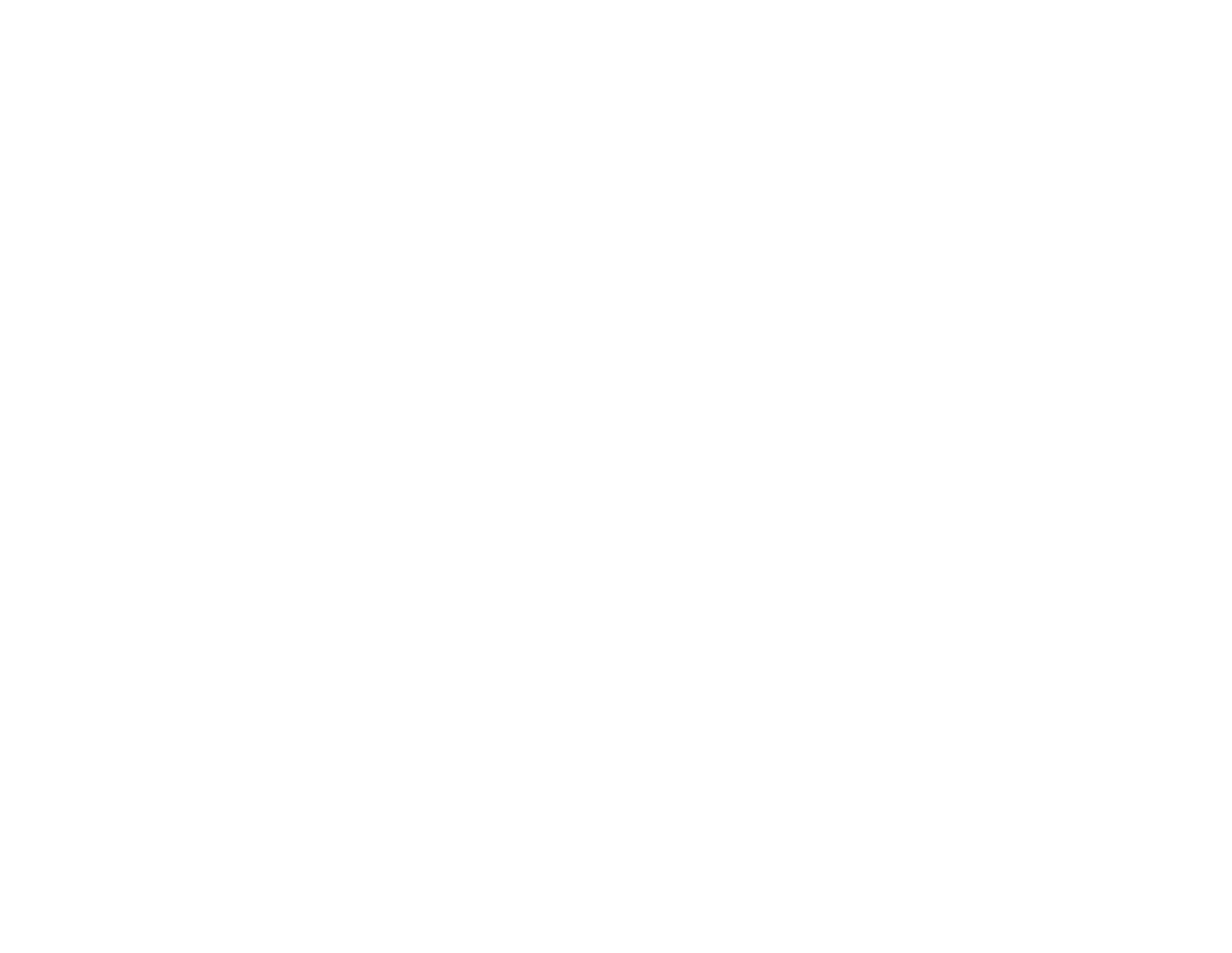### *Annex 1 List of Members of the Support Group by Number of Meetings Held*

| <b>Members and Organizations represented</b>               |                           |                           |                           |                                    |                           |                |                           |                           |                           |                           |                           |              |
|------------------------------------------------------------|---------------------------|---------------------------|---------------------------|------------------------------------|---------------------------|----------------|---------------------------|---------------------------|---------------------------|---------------------------|---------------------------|--------------|
|                                                            |                           |                           |                           | Dates on which meetings were held* |                           |                |                           |                           |                           |                           |                           |              |
|                                                            |                           |                           |                           |                                    |                           |                |                           |                           |                           |                           |                           | <b>Total</b> |
|                                                            | $\boldsymbol{l}$          | $\overline{2}$            | 3                         | 4                                  | 5                         | 6              | $\overline{7}$            | 8                         | 9                         | 10                        | 11                        | No.          |
| 1. MEDaC                                                   |                           |                           |                           |                                    |                           |                |                           |                           |                           |                           |                           |              |
| Mr. Legesse Mamo, Team Leader, Labour, Social Wilfare,     | $\checkmark$              | $\checkmark$              | ✓                         | $\checkmark$                       | $\checkmark$              | $\checkmark$   | $\checkmark$              | $\checkmark$              | ✓                         | ✓                         | ✓                         |              |
| Culture and Sports, Designated IOM Counterpart             |                           |                           |                           |                                    |                           |                |                           |                           |                           |                           |                           |              |
| 2. Ministry of Trade and Industry                          |                           |                           |                           |                                    |                           |                |                           |                           |                           |                           |                           |              |
| Mr. Ephrem Jufer, Head, Multilateral Trade Relation        | $\checkmark$              | $\pmb{\times}$            | $\mathbf x$               | $\boldsymbol{\mathsf{x}}$          | $\pmb{\times}$            | $\mathbf x$    | $\mathbf{x}$              | $\boldsymbol{\mathsf{x}}$ | $\mathbf{x}$              | $\mathbf x$               | $\boldsymbol{\mathsf{x}}$ |              |
| Division                                                   |                           |                           |                           |                                    |                           |                |                           |                           |                           |                           |                           |              |
| Ms. Brikti Kebede, Acting Head, Foreign Relations Service. | $\boldsymbol{\mathsf{x}}$ | $\checkmark$              | ✓                         | ✓                                  | $\checkmark$              | $\checkmark$   | ✓                         | $\checkmark$              | ✓                         | ✓                         | ✓                         |              |
| Mr. Asefa Girmamo                                          | $\mathbf x$               | $\boldsymbol{\mathsf{x}}$ | $\mathbf x$               | ✓                                  | $\mathbf x$               | $\pmb{\times}$ | $\mathbf x$               | $\boldsymbol{\mathsf{x}}$ | $\mathbf x$               | $\boldsymbol{\mathsf{x}}$ | $\mathbf x$               |              |
| Mr. Mesfin Abebe                                           | $\mathbf{x}$              | $\pmb{\times}$            | $\boldsymbol{\mathsf{x}}$ | ✓                                  | $\boldsymbol{\mathsf{x}}$ | $\pmb{\times}$ | $\boldsymbol{\mathsf{x}}$ | $\boldsymbol{\mathsf{x}}$ | $\boldsymbol{\mathsf{x}}$ | $\mathbf x$               | ×                         |              |
| 3. Addis Ababa Chamber of Commerce                         |                           |                           |                           |                                    |                           |                |                           |                           |                           |                           |                           |              |
| Mr. Abera Feleke, Head, Committee Co-ordination Department | $\checkmark$              | $\checkmark$              | $\checkmark$              | $\boldsymbol{\mathsf{x}}$          | $\mathbf x$               | $\checkmark$   | ✓                         | $\boldsymbol{\mathsf{x}}$ | $\mathbf x$               | $\mathbf x$               | $\boldsymbol{\mathsf{x}}$ |              |
| 4. Ministry of Transport and Communications                |                           |                           |                           |                                    |                           |                |                           |                           |                           |                           |                           |              |
| Mr. Wolde Nidaw, Sinior Expert, Maritime Transport         | $\checkmark$              | $\checkmark$              | $\boldsymbol{\mathsf{x}}$ | $\boldsymbol{\mathsf{x}}$          | $\pmb{\times}$            | $\pmb{\times}$ | $\mathbf{x}$              | $\boldsymbol{\mathsf{x}}$ | $\boldsymbol{\mathsf{x}}$ | $\boldsymbol{\mathsf{x}}$ | $\boldsymbol{\mathsf{x}}$ |              |
| Ms. Askal W/Giorgis                                        | $\mathbf x$               | $\pmb{\times}$            | $\mathbf x$               | $\boldsymbol{\mathsf{x}}$          | $\mathbf x$               | $\pmb{\times}$ | $\boldsymbol{\mathsf{x}}$ | $\boldsymbol{\mathsf{x}}$ | $\boldsymbol{\mathsf{x}}$ | ✓                         | $\boldsymbol{\mathsf{x}}$ |              |

 $\checkmark$  = present

 $\mathbf{x}$  = not present

- \* Dates of Meetings
	- **1. August 30th, 1995**
	- **2. October 9th, 1995**
	- **3. December 1st, 1995**
	- **4. February 28th, 1996**
	- 5. **April 10th, 1996**

**6. June 4th, 1996**

**7. August 27th, 1996 (was** 

**attended by 9 Returnees )** 

- **8. December 5th, 1996**
- 9. **March 27th, 1997**
- **10.October 24th, 1997**
- **11.February 3rd , 1998**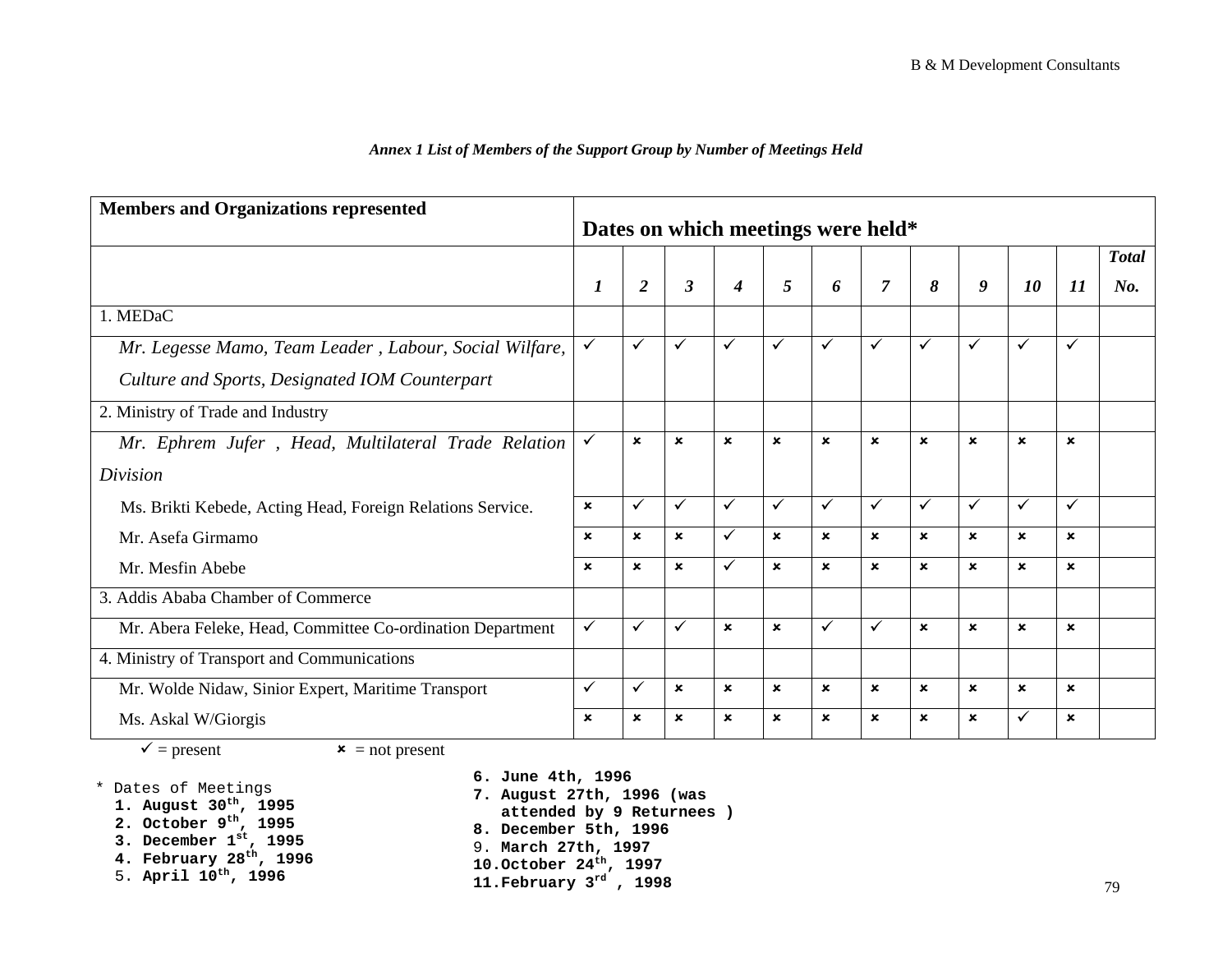| 5.<br>Ethiopian Management Institute                                   |                           |                           |                           |                           |                           |                           |                           |                           |                           |                           |                           |  |
|------------------------------------------------------------------------|---------------------------|---------------------------|---------------------------|---------------------------|---------------------------|---------------------------|---------------------------|---------------------------|---------------------------|---------------------------|---------------------------|--|
| Mr. Getachew Wondimagegnahu                                            | $\mathbf x$               | $\mathbf x$               | $\mathbf{x}$              | $\mathbf{x}$              | $\mathbf x$               | $\mathbf{x}$              | $\mathbf x$               | $\checkmark$              | $\boldsymbol{\mathsf{x}}$ | $\mathbf{x}$              | $\mathbf{x}$              |  |
| Ministry of Agriculture<br>6.                                          |                           |                           |                           |                           |                           |                           |                           |                           |                           |                           |                           |  |
| Mr. Amare Tebekew, Team Leader, Planning and Programming<br>Department | $\checkmark$              | $\boldsymbol{\mathsf{x}}$ | $\mathbf x$               | $\mathbf{x}$              | $\mathbf x$               | $\boldsymbol{\mathsf{x}}$ | ✓                         | $\boldsymbol{\mathsf{x}}$ | $\boldsymbol{\mathsf{x}}$ | $\boldsymbol{\mathsf{x}}$ | $\mathbf x$               |  |
| 7. Ministry of Foreign Affairs                                         |                           |                           |                           |                           |                           |                           |                           |                           |                           |                           |                           |  |
| Mr. Teklu Habye                                                        | $\mathbf x$               | $\boldsymbol{\mathsf{x}}$ | $\mathbf{x}$              | $\mathbf{x}$              | $\mathbf{x}$              | $\mathbf{x}$              | ✓                         | $\checkmark$              | $\boldsymbol{\mathsf{x}}$ | $\mathbf{x}$              | $\mathbf{x}$              |  |
| Mr. Esayas Gotta                                                       | $\pmb{\times}$            | $\pmb{\times}$            | $\boldsymbol{\mathsf{x}}$ | $\boldsymbol{\mathsf{x}}$ | $\pmb{\times}$            | $\boldsymbol{\mathsf{x}}$ | $\mathbf{x}$              | $\pmb{\times}$            | $\checkmark$              | $\boldsymbol{\mathsf{x}}$ | $\boldsymbol{\mathsf{x}}$ |  |
| Dr. Zewdineh Beyene                                                    | $\pmb{\times}$            | $\pmb{\times}$            | $\boldsymbol{\mathsf{x}}$ | $\mathbf{x}$              | $\boldsymbol{\mathsf{x}}$ | $\boldsymbol{\mathsf{x}}$ | $\boldsymbol{\mathsf{x}}$ | $\pmb{\times}$            | $\pmb{\times}$            | ✓                         | $\boldsymbol{\mathsf{x}}$ |  |
| Mr. Abraha Girmay, Counsellor, including of NGOs                       | $\checkmark$              | $\checkmark$              | ✓                         | ✓                         | $\checkmark$              | $\checkmark$              | $\mathbf x$               | $\boldsymbol{\mathsf{x}}$ | $\pmb{\times}$            | $\mathbf x$               | $\mathbf x$               |  |
| Mr. Esayas Gutta                                                       | $\mathbf x$               | $\mathbf x$               | $\mathbf x$               | ✓                         | $\mathbf x$               | $\boldsymbol{\mathsf{x}}$ | $\mathbf x$               | $\mathbf x$               | $\mathbf x$               | $\mathbf x$               | $\mathbf x$               |  |
| 8. Ethiopian Chamber of Commerce                                       |                           |                           |                           |                           |                           |                           |                           |                           |                           |                           |                           |  |
| Mr. Kassahun Jembere, Secretary General                                | ✓                         | $\boldsymbol{\mathsf{x}}$ | $\boldsymbol{\mathsf{x}}$ | $\mathbf{x}$              | $\mathbf x$               | $\boldsymbol{\mathsf{x}}$ | $\mathbf x$               | $\boldsymbol{\mathsf{x}}$ | $\pmb{\times}$            | $\boldsymbol{\mathsf{x}}$ | $\mathbf x$               |  |
| Mr. Takaligne Abate, Head, Planning and Trade Promotion                | $\boldsymbol{\mathsf{x}}$ | ✓                         | ✓                         | $\mathbf{x}$              | $\mathbf x$               | $\boldsymbol{\mathsf{x}}$ | $\mathbf x$               | $\boldsymbol{\mathsf{x}}$ | $\boldsymbol{\mathsf{x}}$ | ✓                         | $\mathbf x$               |  |
| Ministry of Education<br>9.                                            |                           |                           |                           |                           |                           |                           |                           |                           |                           |                           |                           |  |
| Mr. Gebre Medhin Kidane                                                | $\pmb{\times}$            | $\mathbf x$               | $\mathbf x$               | $\mathbf{x}$              | $\pmb{\times}$            | $\mathbf{x}$              | ✓                         | $\checkmark$              | $\pmb{\times}$            | ✓                         | $\mathbf x$               |  |
| Mr. Girma Yadessa                                                      | $\boldsymbol{\mathsf{x}}$ | $\mathbf x$               | $\mathbf{x}$              | $\mathbf{x}$              | $\mathbf x$               | $\boldsymbol{\mathsf{x}}$ | ✓                         | $\boldsymbol{\mathsf{x}}$ | $\boldsymbol{\mathsf{x}}$ | ×                         | $\mathbf x$               |  |
| 10. Federal Civil Service Commission                                   |                           |                           |                           |                           |                           |                           |                           |                           |                           |                           |                           |  |
| Ms. Elizabeth Getachw, Selection & Employment, Tem Leader              | $\checkmark$              | $\checkmark$              | $\checkmark$              | $\checkmark$              | $\mathbf x$               | $\mathbf{x}$              | $\boldsymbol{\mathsf{x}}$ | $\boldsymbol{\mathsf{x}}$ | $\pmb{\times}$            | $\boldsymbol{\mathsf{x}}$ | $\boldsymbol{\mathsf{x}}$ |  |
| Ms. Mahtsente Yohannes                                                 | $\mathbf{x}$              | $\mathbf{x}$              | $\mathbf{x}$              | $\mathbf{x}$              | $\mathbf{x}$              | $\mathbf{x}$              | $\mathbf{x}$              | $\checkmark$              | $\mathbf x$               | ✓                         | $\mathbf{x}$              |  |
| Ms. Almaze Zeleke                                                      | $\pmb{\times}$            | $\mathbf x$               | ×                         | $\mathbf x$               | $\boldsymbol{\mathsf{x}}$ | $\pmb{\times}$            | $\mathbf x$               | $\boldsymbol{\mathsf{x}}$ | $\pmb{\times}$            | ×                         | ✓                         |  |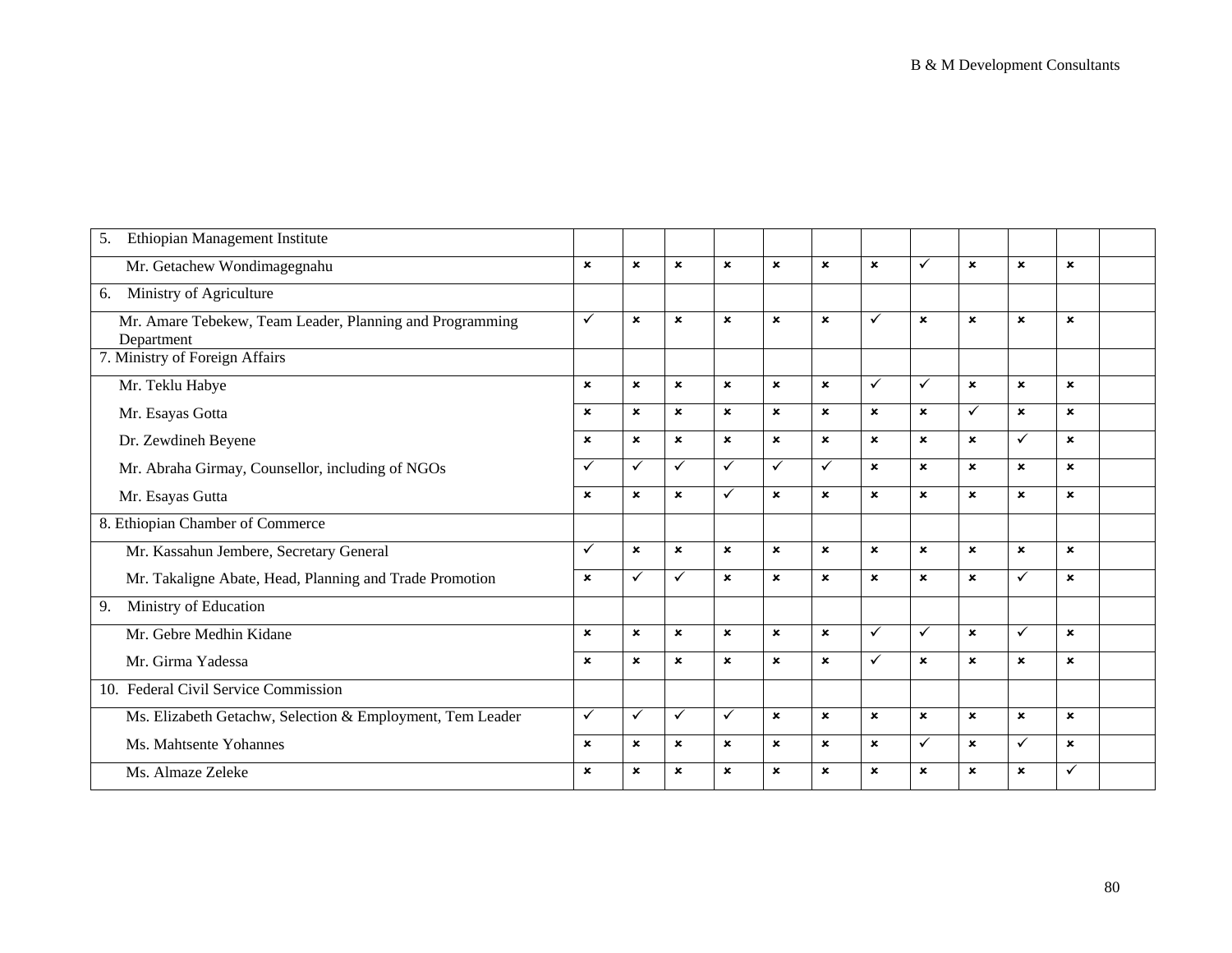| 11. Ministry of Public Works & Urban Development       |                           |                           |                           |                           |                           |                           |                           |                           |                           |                           |                           |  |
|--------------------------------------------------------|---------------------------|---------------------------|---------------------------|---------------------------|---------------------------|---------------------------|---------------------------|---------------------------|---------------------------|---------------------------|---------------------------|--|
| Mrs. Tshay Berhane, Planning & Development, Head       | ✓                         | $\checkmark$              | $\checkmark$              | $\boldsymbol{\mathsf{x}}$ | $\boldsymbol{\mathsf{x}}$ | $\pmb{\times}$            | ✓                         | $\checkmark$              | $\boldsymbol{\mathsf{x}}$ | $\pmb{\times}$            | $\boldsymbol{\mathsf{x}}$ |  |
| Ms. Ambaye Hagos                                       | $\mathbf{x}$              | $\boldsymbol{\mathsf{x}}$ | $\boldsymbol{\mathsf{x}}$ | $\boldsymbol{\mathsf{x}}$ | $\pmb{\times}$            | $\pmb{\times}$            | $\boldsymbol{\mathsf{x}}$ | $\boldsymbol{\mathsf{x}}$ | $\checkmark$              | $\boldsymbol{\mathsf{x}}$ | $\boldsymbol{\mathsf{x}}$ |  |
| 12. Administration for Refugee/Returnee Affairs        |                           |                           |                           |                           |                           |                           |                           |                           |                           |                           |                           |  |
| Mr. Danial, Programming & Monitoring Support           | ✓                         | $\boldsymbol{\mathsf{x}}$ | $\mathbf{x}$              | $\mathbf{x}$              | $\boldsymbol{\mathsf{x}}$ | $\boldsymbol{\mathsf{x}}$ | $\mathbf{x}$              | $\mathbf{x}$              | $\mathbf{x}$              | $\boldsymbol{\mathsf{x}}$ | $\mathbf{x}$              |  |
| Mr. Getachew Alemayehu, Education & Counseling Officer | $\mathbf{x}$              | $\checkmark$              | $\boldsymbol{\mathsf{x}}$ | $\boldsymbol{\mathsf{x}}$ | $\mathbf{x}$              | $\boldsymbol{\mathsf{x}}$ | $\boldsymbol{\mathsf{x}}$ | $\mathbf{x}$              | $\mathbf{x}$              | $\mathbf{x}$              | $\mathbf{x}$              |  |
| 13. Berhan Returnee Association (Local NGO)            |                           |                           |                           |                           |                           |                           |                           |                           |                           |                           |                           |  |
| Mr. Yihenew Hunegnaw, Secretary                        | ×                         | $\pmb{\times}$            | $\boldsymbol{\mathsf{x}}$ | $\checkmark$              | ✓                         | $\boldsymbol{\mathsf{x}}$ | ×                         | ×                         | $\mathbf{x}$              | $\mathbf{x}$              | $\boldsymbol{\mathsf{x}}$ |  |
| Dr. Kebede T/Mariam, President                         | ✓                         | $\checkmark$              | $\mathbf{x}$              | $\boldsymbol{\mathsf{x}}$ | $\boldsymbol{\mathsf{x}}$ | $\boldsymbol{\mathsf{x}}$ | $\mathbf{x}$              | $\mathbf{x}$              | $\mathbf{x}$              | $\mathbf{x}$              | $\boldsymbol{\mathsf{x}}$ |  |
| 14. IOM                                                |                           |                           |                           |                           |                           |                           |                           |                           |                           |                           |                           |  |
| Ms. Meera Sethi                                        | ✓                         | $\checkmark$              | $\checkmark$              | $\checkmark$              | $\checkmark$              | $\checkmark$              | $\checkmark$              | $\checkmark$              | $\checkmark$              | $\checkmark$              | ✓                         |  |
| Mr. Abdul Razak Ahmed, Consultant                      | ✓                         | $\checkmark$              | $\checkmark$              | $\boldsymbol{\mathsf{x}}$ | $\mathbf{x}$              | $\boldsymbol{\mathsf{x}}$ | $\boldsymbol{\mathsf{x}}$ | $\boldsymbol{\mathsf{x}}$ | $\mathbf{x}$              | $\boldsymbol{\mathsf{x}}$ | $\mathbf x$               |  |
| Mr. Markos Teklu                                       | $\boldsymbol{\mathsf{x}}$ | $\mathbf x$               | $\boldsymbol{\mathsf{x}}$ | $\boldsymbol{\mathsf{x}}$ | $\boldsymbol{\mathsf{x}}$ | $\checkmark$              | $\checkmark$              | $\mathbf{x}$              | $\mathbf{x}$              | $\mathbf{x}$              | $\boldsymbol{\mathsf{x}}$ |  |
| Mr. William Thuring                                    | $\mathbf{x}$              | $\mathbf x$               | $\mathbf{x}$              | $\mathbf{x}$              | $\mathbf{x}$              | $\boldsymbol{\mathsf{x}}$ | $\mathbf{x}$              | $\mathbf{x}$              | $\mathbf{x}$              | $\mathbf{x}$              | ✓                         |  |
| 15. European Union                                     |                           |                           |                           |                           |                           |                           |                           |                           |                           |                           |                           |  |
| Mr. Heino Marius, Economic Advisor                     | $\mathbf{x}$              | $\checkmark$              | $\boldsymbol{\mathsf{x}}$ | $\boldsymbol{\mathsf{x}}$ | $\boldsymbol{\mathsf{x}}$ | $\boldsymbol{\mathsf{x}}$ | $\boldsymbol{\mathsf{x}}$ | $\boldsymbol{\mathsf{x}}$ | $\boldsymbol{\mathsf{x}}$ | $\boldsymbol{\mathsf{x}}$ | $\boldsymbol{\mathsf{x}}$ |  |
| 16. Ministry of Labour and Social Affairs              |                           |                           |                           |                           |                           |                           |                           |                           |                           |                           |                           |  |
| Mr. Yohannes Beshah, Chief Expert, Manpower Department | $\mathbf{x}$              | $\checkmark$              | $\mathbf{x}$              | ✓                         | $\checkmark$              | $\mathbf{x}$              | $\mathbf{x}$              | $\mathbf{x}$              | $\checkmark$              | $\checkmark$              | ✓                         |  |
| 17. Addis Ababa University                             |                           |                           |                           |                           |                           |                           |                           |                           |                           |                           |                           |  |
| Mr. Degefe Durera                                      | $\mathbf{x}$              | $\boldsymbol{\mathsf{x}}$ | $\boldsymbol{\mathsf{x}}$ | $\boldsymbol{\mathsf{x}}$ | $\mathbf x$               | $\boldsymbol{\mathsf{x}}$ | $\boldsymbol{\mathsf{x}}$ | ×                         | $\mathbf{x}$              | ✓                         | $\boldsymbol{\mathsf{x}}$ |  |
| 18. Ministry of Health                                 |                           |                           |                           |                           |                           |                           |                           |                           |                           |                           |                           |  |
| Mr. Hailemichael Manore                                | $\mathbf{x}$              | $\boldsymbol{\mathsf{x}}$ | $\mathbf{x}$              | $\boldsymbol{\mathsf{x}}$ | $\mathbf{x}$              | $\boldsymbol{\mathsf{x}}$ | $\mathbf{x}$              | $\mathbf{x}$              | $\mathbf{x}$              | $\checkmark$              | $\mathbf{x}$              |  |
| 19. Ministry of Finance                                |                           |                           |                           |                           |                           |                           |                           |                           |                           |                           |                           |  |
| Mr. Lemma Chimssa, Head, Personnel Department          | $\pmb{\times}$            | $\checkmark$              | ✓                         | $\mathbf x$               | ✓                         | $\checkmark$              | ✓                         | ✓                         | $\boldsymbol{\mathsf{x}}$ | ✓                         | $\mathbf x$               |  |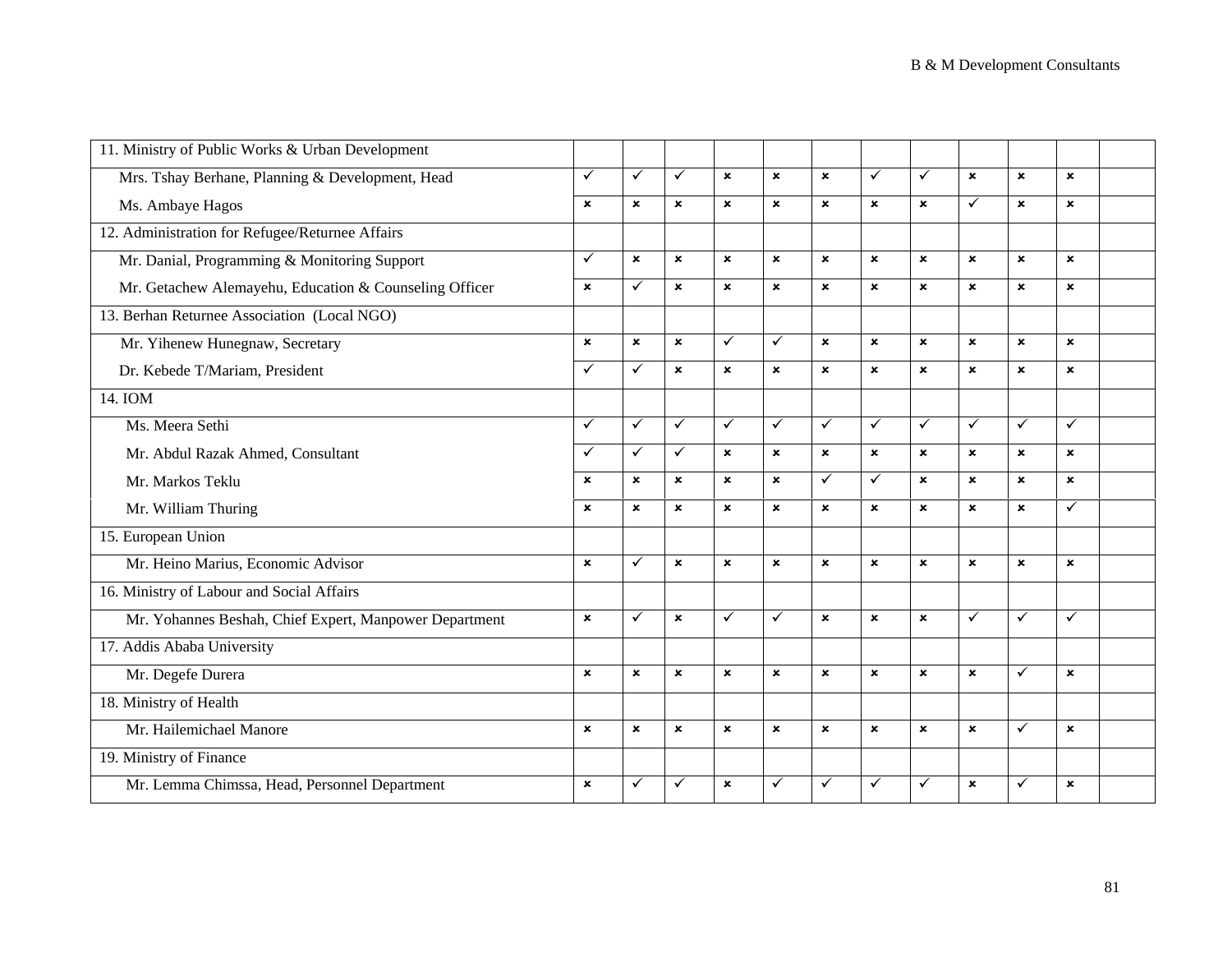| 20. Ministry of Mines and Energy                        |                           |                           |                           |                           |                           |                           |                           |                           |                           |                           |                           |  |
|---------------------------------------------------------|---------------------------|---------------------------|---------------------------|---------------------------|---------------------------|---------------------------|---------------------------|---------------------------|---------------------------|---------------------------|---------------------------|--|
| Mr. Girma Bekele, Head, Planning Department             | $\boldsymbol{\mathsf{x}}$ | $\checkmark$              | $\mathbf{x}$              | $\boldsymbol{\mathsf{x}}$ | $\checkmark$              | $\checkmark$              | $\boldsymbol{\mathsf{x}}$ | $\boldsymbol{\mathsf{x}}$ | $\mathbf{x}$              | $\mathbf{x}$              | $\boldsymbol{\mathsf{x}}$ |  |
| Mr. Seyoum Teshome                                      | $\mathbf x$               | $\pmb{\times}$            | ✓                         | $\boldsymbol{\mathsf{x}}$ | $\pmb{\times}$            | $\pmb{\times}$            | $\pmb{\times}$            | $\pmb{\times}$            | ✓                         | $\mathbf{x}$              | $\boldsymbol{\mathsf{x}}$ |  |
| Ms. Almaz Belayneh, Statistics- Team Leader             | $\mathbf x$               | $\boldsymbol{\mathsf{x}}$ | $\boldsymbol{\mathsf{x}}$ | $\mathbf{x}$              | $\checkmark$              | $\checkmark$              | $\checkmark$              | $\checkmark$              | $\mathbf{x}$              | $\checkmark$              | ✓                         |  |
| 21. Health Institute                                    |                           |                           |                           |                           |                           |                           |                           |                           |                           |                           |                           |  |
| Mr. Mekonnen Zegeye, Head, PRI- EHNRI                   | ×                         | $\pmb{\times}$            | $\checkmark$              | $\boldsymbol{\mathsf{x}}$ | ×                         | $\boldsymbol{\mathsf{x}}$ | $\boldsymbol{\mathsf{x}}$ | $\boldsymbol{\mathsf{x}}$ | $\boldsymbol{\mathsf{x}}$ | $\checkmark$              | $\boldsymbol{\mathsf{x}}$ |  |
| $22. GTZ - FKP$                                         |                           |                           |                           |                           |                           |                           |                           |                           |                           |                           |                           |  |
| Mr. Osman Ali                                           | $\boldsymbol{\mathsf{x}}$ | $\boldsymbol{\mathsf{x}}$ | $\mathbf{x}$              | $\mathbf{x}$              | $\boldsymbol{\mathsf{x}}$ | $\checkmark$              | $\checkmark$              | $\checkmark$              | $\boldsymbol{\mathsf{x}}$ | $\mathbf{x}$              | ✓                         |  |
| 23. Ethiopian Press Enterprise                          |                           |                           |                           |                           |                           |                           |                           |                           |                           |                           |                           |  |
| Mr. Haileloul Yilma                                     | $\boldsymbol{\mathsf{x}}$ | $\boldsymbol{\mathsf{x}}$ | ✓                         | ✓                         | $\checkmark$              | $\checkmark$              | $\boldsymbol{\mathsf{x}}$ | $\checkmark$              | $\checkmark$              | ✓                         | $\mathbf x$               |  |
| 24. Institute of Agricultural Research                  |                           |                           |                           |                           |                           |                           |                           |                           |                           |                           |                           |  |
| Mr. Tesfaye Zegeye                                      | $\mathbf{x}$              | $\mathbf{x}$              | $\mathbf{x}$              | ✓                         | $\checkmark$              | $\mathbf{x}$              | $\boldsymbol{\mathsf{x}}$ | $\checkmark$              | $\checkmark$              | $\mathbf{x}$              | $\mathbf x$               |  |
| Mr. Seifu Eshete                                        | ×                         | $\pmb{\times}$            | $\mathbf{x}$              | $\pmb{\times}$            | ×                         | $\pmb{\times}$            | $\checkmark$              | $\pmb{\times}$            | $\pmb{\times}$            | $\boldsymbol{\mathsf{x}}$ | $\boldsymbol{\mathsf{x}}$ |  |
| 25. Ethiopian Airlines                                  |                           |                           |                           |                           |                           |                           |                           |                           |                           |                           |                           |  |
| Mr. Negussie Ambo, Expert Training & General Service.   | $\mathbf{x}$              | $\boldsymbol{\mathsf{x}}$ | $\pmb{\times}$            | $\boldsymbol{\mathsf{x}}$ | $\checkmark$              | $\boldsymbol{\mathsf{x}}$ | $\checkmark$              | $\mathbf{x}$              | $\checkmark$              | $\pmb{\times}$            | $\checkmark$              |  |
| 26. Ethiopian Mineral Resources Development Corporation |                           |                           |                           |                           |                           |                           |                           |                           |                           |                           |                           |  |
| Mr. Habtu Hagos, Head, Planning & Programming           | $\mathbf x$               | $\boldsymbol{\mathsf{x}}$ | $\boldsymbol{\mathsf{x}}$ | $\boldsymbol{\mathsf{x}}$ | ✓                         | $\boldsymbol{\mathsf{x}}$ | $\checkmark$              | ✓                         | $\checkmark$              | $\boldsymbol{\mathsf{x}}$ | ✓                         |  |
| 27. Ethiopian Petroleum Corporation                     |                           |                           |                           |                           |                           |                           |                           |                           |                           |                           |                           |  |
| Ms. Laketch Mamo, Chief of Personnel                    | $\boldsymbol{\mathsf{x}}$ | $\boldsymbol{\mathsf{x}}$ | $\pmb{\times}$            | $\pmb{\times}$            | $\checkmark$              | $\boldsymbol{\mathsf{x}}$ | $\mathbf{x}$              | $\boldsymbol{\mathsf{x}}$ | $\mathbf{x}$              | $\pmb{\times}$            | $\mathbf{x}$              |  |
| Mr. Said Siraj                                          | $\boldsymbol{\mathsf{x}}$ | $\pmb{\times}$            | $\boldsymbol{\mathsf{x}}$ | $\boldsymbol{\mathsf{x}}$ | $\pmb{\times}$            | $\checkmark$              | $\checkmark$              | $\checkmark$              | $\checkmark$              | $\boldsymbol{\mathsf{x}}$ | $\boldsymbol{\mathsf{x}}$ |  |
| 28. Prime Minster's Office                              |                           |                           |                           |                           |                           |                           |                           |                           |                           |                           |                           |  |
| Mr. Gebreselasse G/Mariam                               | $\boldsymbol{\mathsf{x}}$ | $\mathbf{x}$              | $\mathbf{x}$              | $\mathbf{x}$              | $\boldsymbol{\mathsf{x}}$ | $\boldsymbol{\mathsf{x}}$ | $\mathbf{x}$              | $\boldsymbol{\mathsf{x}}$ | $\boldsymbol{\mathsf{x}}$ | $\mathbf{x}$              | $\checkmark$              |  |
| 29. Alemaya University                                  |                           |                           |                           |                           |                           |                           |                           |                           |                           |                           |                           |  |
| Mr. Mengistu Hulluka                                    | ×                         | $\boldsymbol{\mathsf{x}}$ | $\boldsymbol{\mathsf{x}}$ | $\pmb{\times}$            | ×                         | $\boldsymbol{\mathsf{x}}$ | $\mathbf x$               | $\mathbf x$               | $\mathbf x$               | $\pmb{\times}$            | ✓                         |  |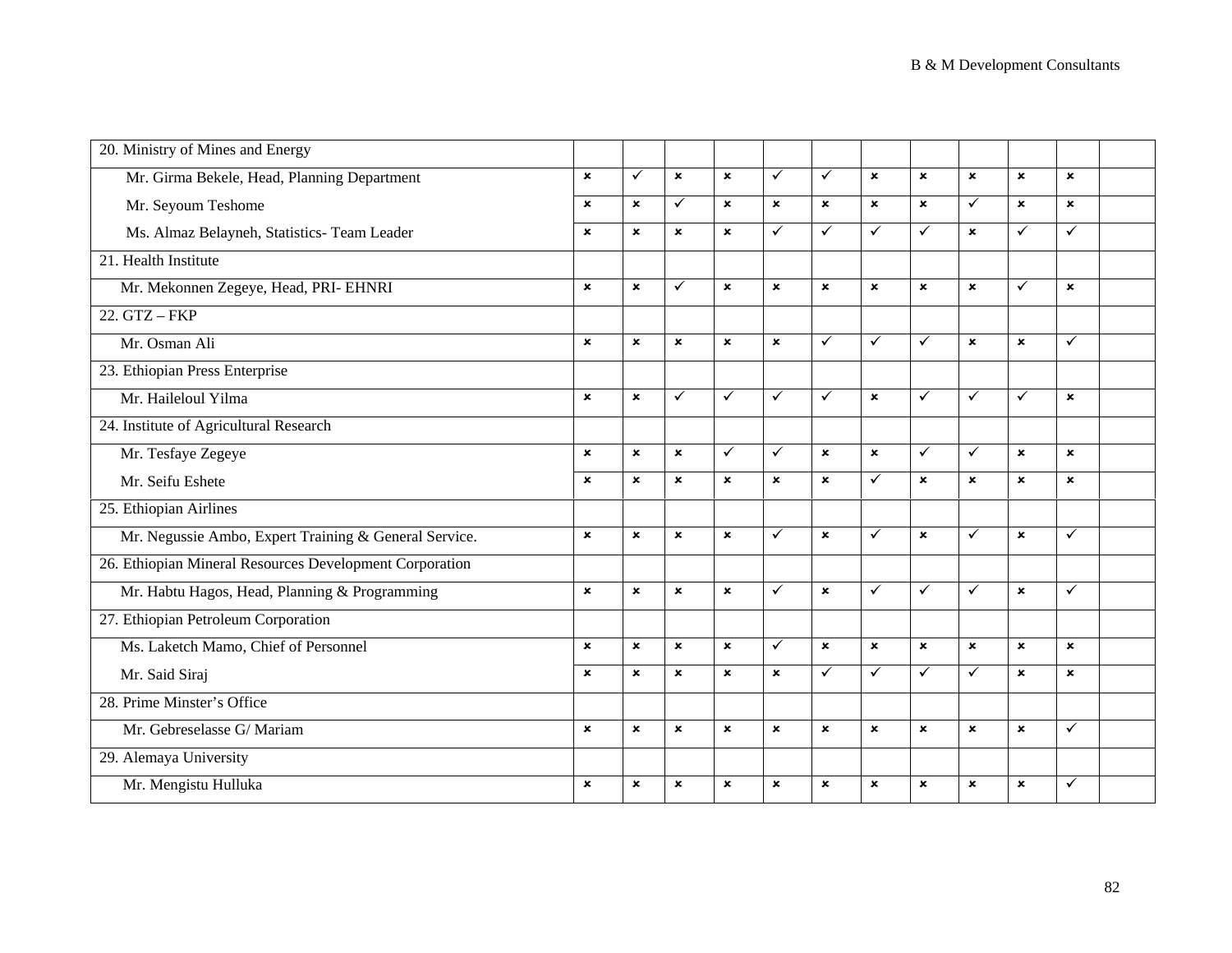## *Annex 2 Priority Sectors as Broadly Defined by the Support Group*

The following initial priority Sectors and Job types have been identified on the basis of Review of various government development plans and discussions with officials of key ministries

| 1. Agriculture<br>gronomists<br>Fisheries specialists<br>Soil Scientists<br>Forestry engineers<br><b>Animal Scientists</b><br>Irrigation engineers<br>Ecologists<br><b>Agricultural Economists</b><br>Veterinarians<br><b>Biologists</b><br>Agro-mechanics specialists | 2. Industry<br>Chemical and Electrical engineers<br>Food, textile, leather technologists<br>Production managers experts<br>Organization and managers experts<br>Project and investment analyst | 3. Mining and Energy<br>Hydro-geologists<br>Ecologists<br>Seismologists<br>Cartagraphers<br>Surveyers<br>Hydrolic engineers |
|------------------------------------------------------------------------------------------------------------------------------------------------------------------------------------------------------------------------------------------------------------------------|------------------------------------------------------------------------------------------------------------------------------------------------------------------------------------------------|-----------------------------------------------------------------------------------------------------------------------------|
| 4. Transport and Communication                                                                                                                                                                                                                                         | 5. Trade and Tourism                                                                                                                                                                           |                                                                                                                             |
| <b>Transport and Communication experts</b>                                                                                                                                                                                                                             |                                                                                                                                                                                                | Hotel managers and administrators                                                                                           |
| Roads and highways specialists                                                                                                                                                                                                                                         |                                                                                                                                                                                                | International tour organizers                                                                                               |
| Telecom and electronic experts                                                                                                                                                                                                                                         |                                                                                                                                                                                                | Human resource managers                                                                                                     |
| 6. Urban Development and Construction                                                                                                                                                                                                                                  |                                                                                                                                                                                                |                                                                                                                             |

Structural and Construction engineers Civil engineers Mechanical engineers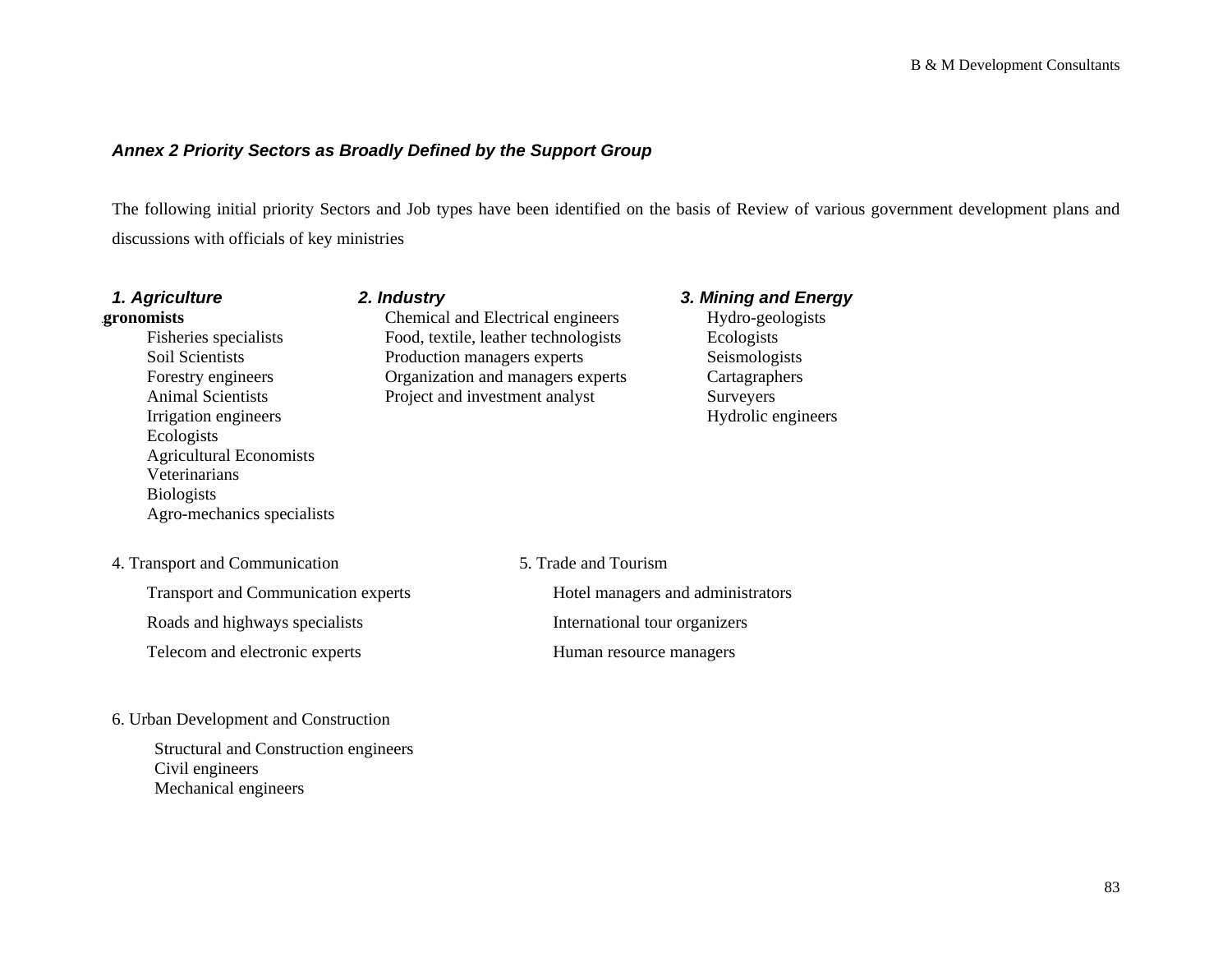Architects Town planners Drafters Water and Sanitary engineers Environmental engineers

## 7. Social Services Sectors

#### 1.1 Health

Psychologists Journalists Pharmacists Physicians

## *8. Finance:*

Bankers

Accountants

Computer experts and Programmers

Financial analysts and managers

Economic policy managers

Statisticians

Public finance experts

MIS specialists

Legal experts

Source: "Country Sheet June 1995"

7.2 Education Pathologists<br>
Entomologists<br>
Education planners<br>
Education planners Entomologists<br>
Education planners<br>
Pedagogues<br>
English literature te English literature teachers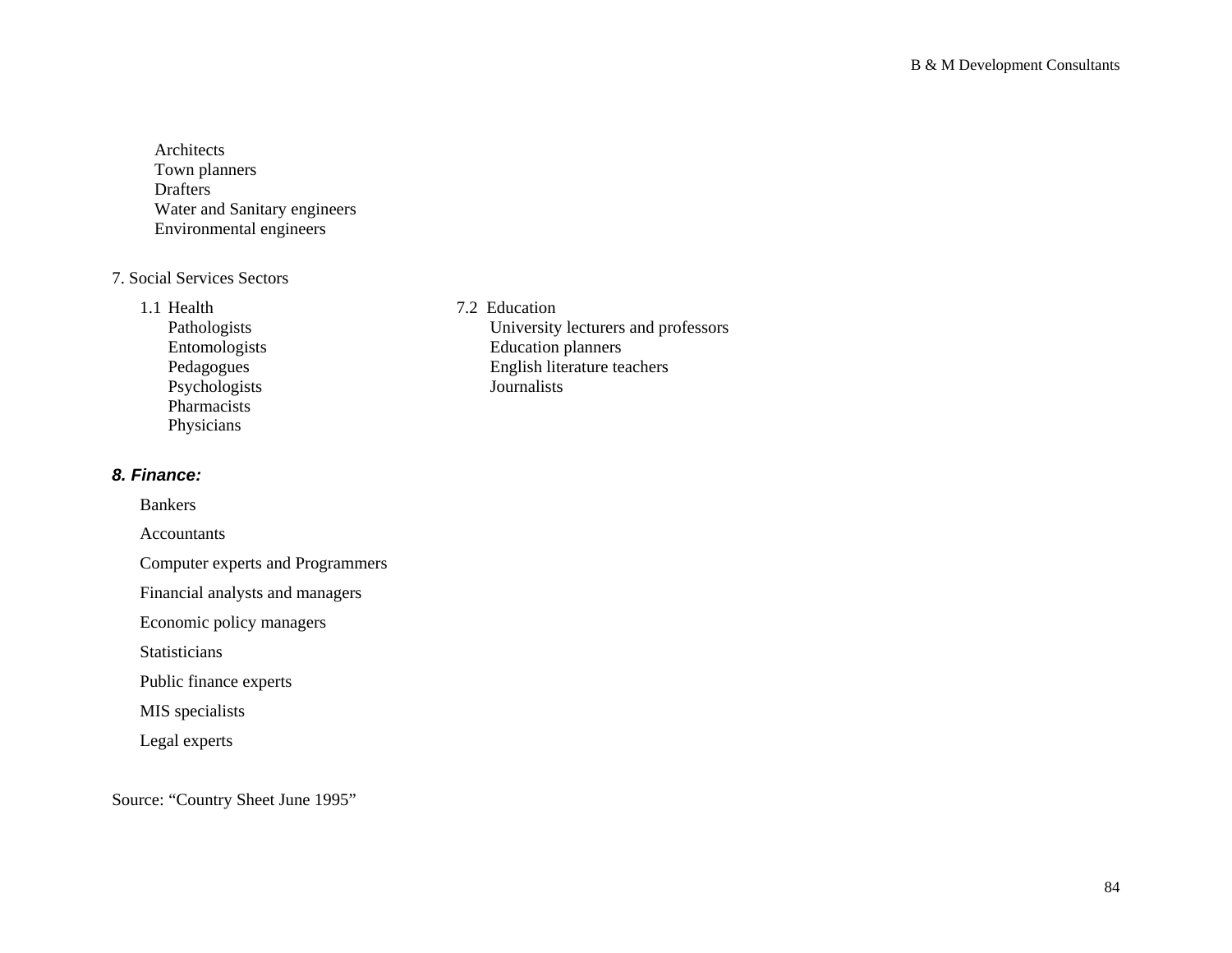The initial priority sector and job types were up-dated by the Support Group at its 8<sup>th</sup> meeting held on December 5,1996. The manner in which the up dating was done is summarized.

| COLUMN(1)        | COLUMN(2)                 | COLUMN(3)                 | COLUMN(4)                 | COLUMN(5)                 | COLUMN(6)                        |
|------------------|---------------------------|---------------------------|---------------------------|---------------------------|----------------------------------|
| Current/ Updated | Occupational Areas        | <b>Occupational Areas</b> | Occupational              | <b>Occupational Areas</b> | Recommendations for              |
| Selection of     | within each priority      | from $(2)$ in which       | Areas that appear         | that appear in your       | updated job type list for        |
| Priority sector  | sector in which           | shortages/position        | in Column (3) but         | priority sector job type  | <b>RQAN III priority sectors</b> |
|                  | manpower shortages are    | vacancies are due to      | do not now appear         | list but do not appear in | (3)                              |
|                  | prohibitive to the        | an inadequate local       | in your priority          | column $(3)$              |                                  |
|                  | sector's Productivity     | supply of Trained and     | sector job type list      |                           |                                  |
|                  | and growth                | experienced               |                           |                           |                                  |
|                  |                           | manpower                  |                           |                           |                                  |
| Agriculture      | Ecologists                |                           | N/A                       | Fisheries specialists     | Ecologists                       |
|                  | Agr. economists           | ALL                       |                           | Forestry engineers        | Agr.economists                   |
|                  | Irrigation engineers      | <b>OCCUPATIONAL</b>       |                           | <b>Biologists</b>         | Irrigation engineers             |
|                  | Soil scientists           | <b>AREAS LISTED IN</b>    |                           | Animal scientists         | Soil scientists                  |
|                  | Agro-mechanics            | <b>COLUMN 2 HAVE</b>      |                           |                           | Agro-mechanics                   |
|                  | Agronomists               | <b>SHORTAGES DUE</b>      |                           |                           | Agronomists                      |
|                  | Veterinarians             | TO INADEQUATE             |                           |                           | Veterinarians                    |
|                  |                           | <b>SUPPLY OF</b>          |                           |                           |                                  |
|                  |                           | <b>TRAINED AND</b>        |                           |                           |                                  |
| Mines/Energy     | Hydro-geologist           | <b>EXPERIENCED</b>        | Mining Lawyers            | Ecologists                |                                  |
|                  | Hydraulic engineers       | <b>MANPOWER AND</b>       | <b>Electrical Fitters</b> |                           | Hydro-geologist                  |
|                  | Seismologists             | DUE TO POLITICAL          | Line Men                  |                           | Hydraulic engineers              |
|                  | Cartographers             | <b>FACTORS</b>            |                           |                           | Seismologists                    |
|                  | <b>Mining Lawyers</b>     |                           |                           |                           | Cartographers                    |
|                  | <b>Electrical Fitters</b> |                           |                           |                           | Mining Lawyers                   |
|                  | Line Men                  |                           |                           |                           | <b>Electrical Fitters</b>        |
|                  |                           |                           |                           |                           | Line Men                         |
|                  |                           |                           |                           |                           |                                  |

# *Annex 3 Revised Priority Sector as were Updated by the Support Group*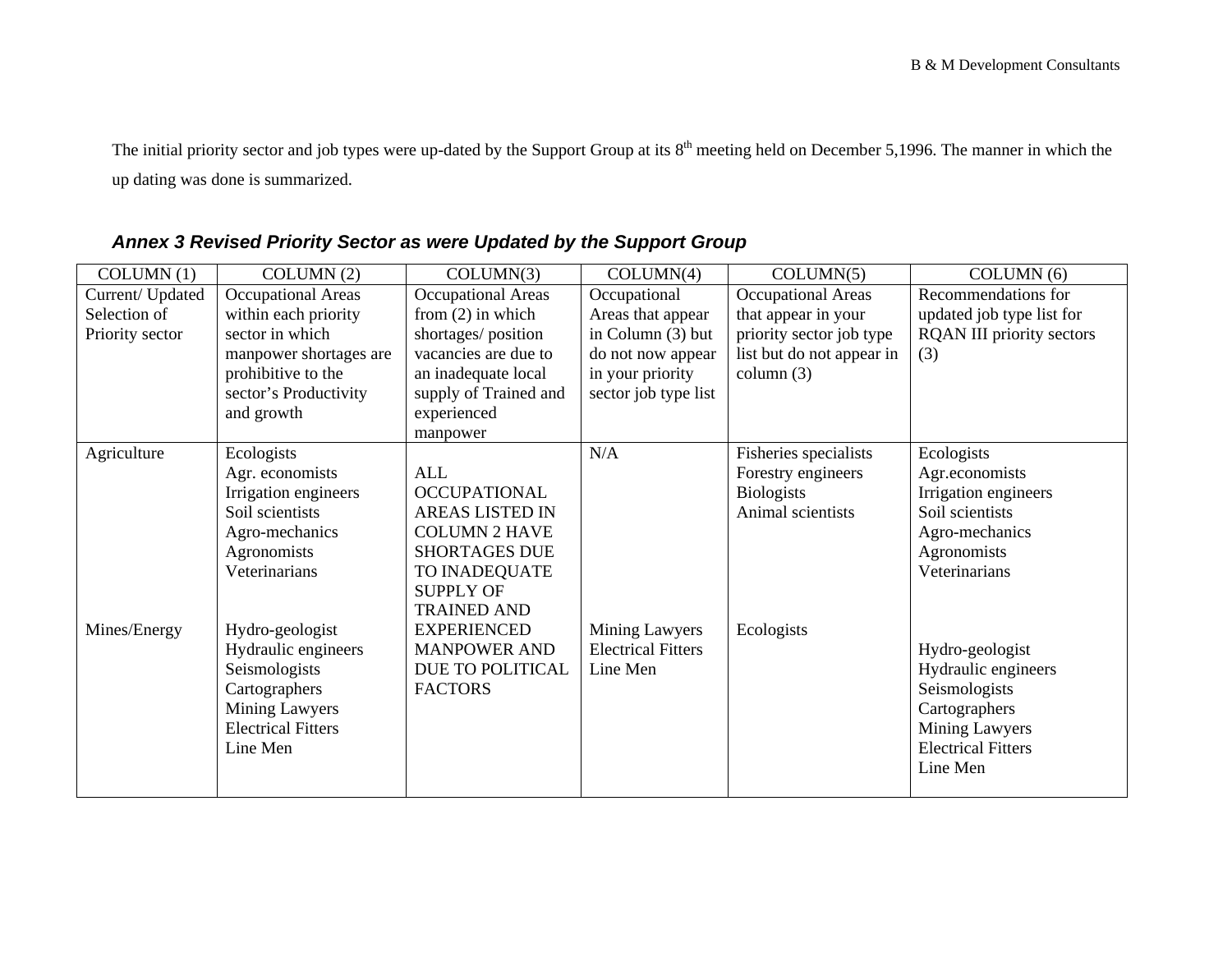| Urban                  | Civil, Mechanical,          | N/A                 | Architects                                | Civil, Mechanical, Electrical |
|------------------------|-----------------------------|---------------------|-------------------------------------------|-------------------------------|
| Development,           | <b>Electrical Engineers</b> |                     |                                           | Engineers                     |
| Housing,               | Town planners               |                     |                                           | Town planners                 |
| Building and           | <b>Drafters</b>             |                     |                                           | <b>Drafters</b>               |
| Construction           | Water/Environmental         |                     |                                           | Water/Environmental           |
|                        | Engineers                   |                     |                                           | Engineers                     |
|                        | Town planners               | N/A                 | N/A                                       |                               |
| <b>Water Resources</b> | Soil Scientists             |                     |                                           | Soil Scientists               |
| Development            | Irrigation engineers        |                     |                                           | Irrigation engineers          |
|                        | Environmental               |                     |                                           | Environmental engineers       |
|                        | Engineers                   |                     |                                           |                               |
|                        |                             |                     |                                           |                               |
| Transport &            | Logistics experts           | Logistics experts   | Roads and Highway                         | Logistics experts             |
| Communication          | Telecommunication/          |                     | specialists                               | Telecommunication/            |
|                        | Electronic experts          |                     |                                           | Electronic experts            |
|                        | Transport/                  |                     |                                           | Transport/Communication       |
|                        | Communication experts       |                     |                                           | <b>Experts</b>                |
|                        |                             |                     |                                           |                               |
|                        |                             |                     |                                           |                               |
| Health                 | Pharmacists                 | Lab.technicians/    | Pathologists                              | Pharmacists                   |
|                        | Lab.Technicans/Nurses       | <b>Nurses</b>       | Pedagogues                                | Lab. Technicans/Nurses        |
|                        | Entomologists               |                     | Psychologists                             | Entomologists                 |
|                        | Physicians in all areas     |                     |                                           | Physicians in all areas of    |
|                        | Of specialization           |                     |                                           | specialization                |
|                        |                             |                     |                                           |                               |
|                        | Professors/lecturers in     | Professors/lecturer |                                           |                               |
| Education              |                             |                     |                                           | Professors/lecturers in       |
|                        | Economics, Finance,         | s in Economics,     | English literature<br>teachers Jornalists |                               |
|                        | Accounts, Education,        | Finance, accounts,  |                                           | Economics, Finance,           |
|                        | <b>Business Management,</b> | Education,          |                                           | Accounts, Education,          |
|                        | Engineering,                | <b>Business</b>     |                                           | Business Management,          |
|                        | Agriculture, Natural/       | Management,         |                                           | Engineering, Agriculture,     |
|                        | <b>Physical Sciences</b>    | Engineering,        |                                           | Natural/Physical Sciences     |
|                        |                             | Agriculture,        |                                           |                               |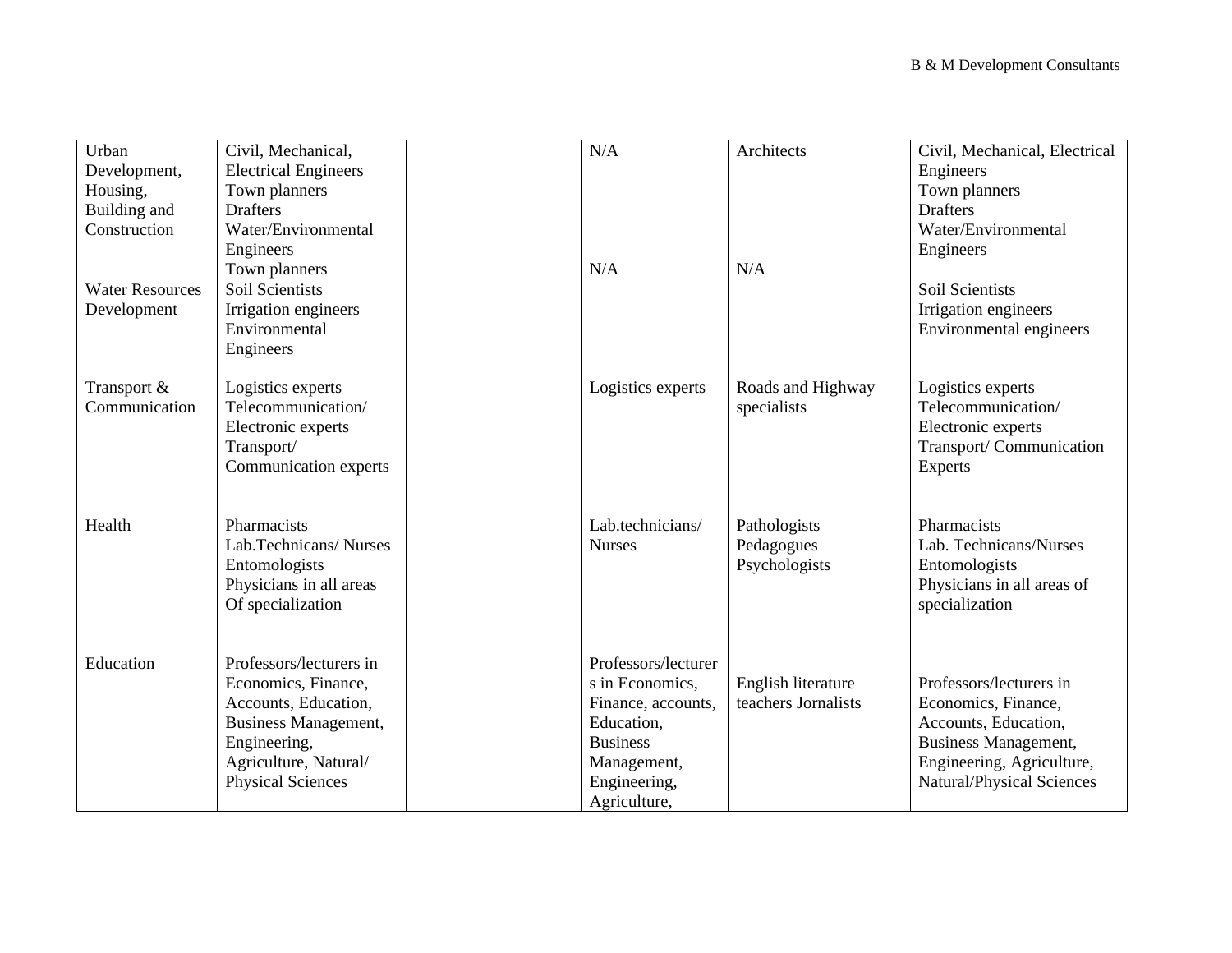| (Finance & Accounts)      | Natural /Physical |  |
|---------------------------|-------------------|--|
| specialists are needed in | Sciences          |  |
| every economic sector)    |                   |  |
|                           |                   |  |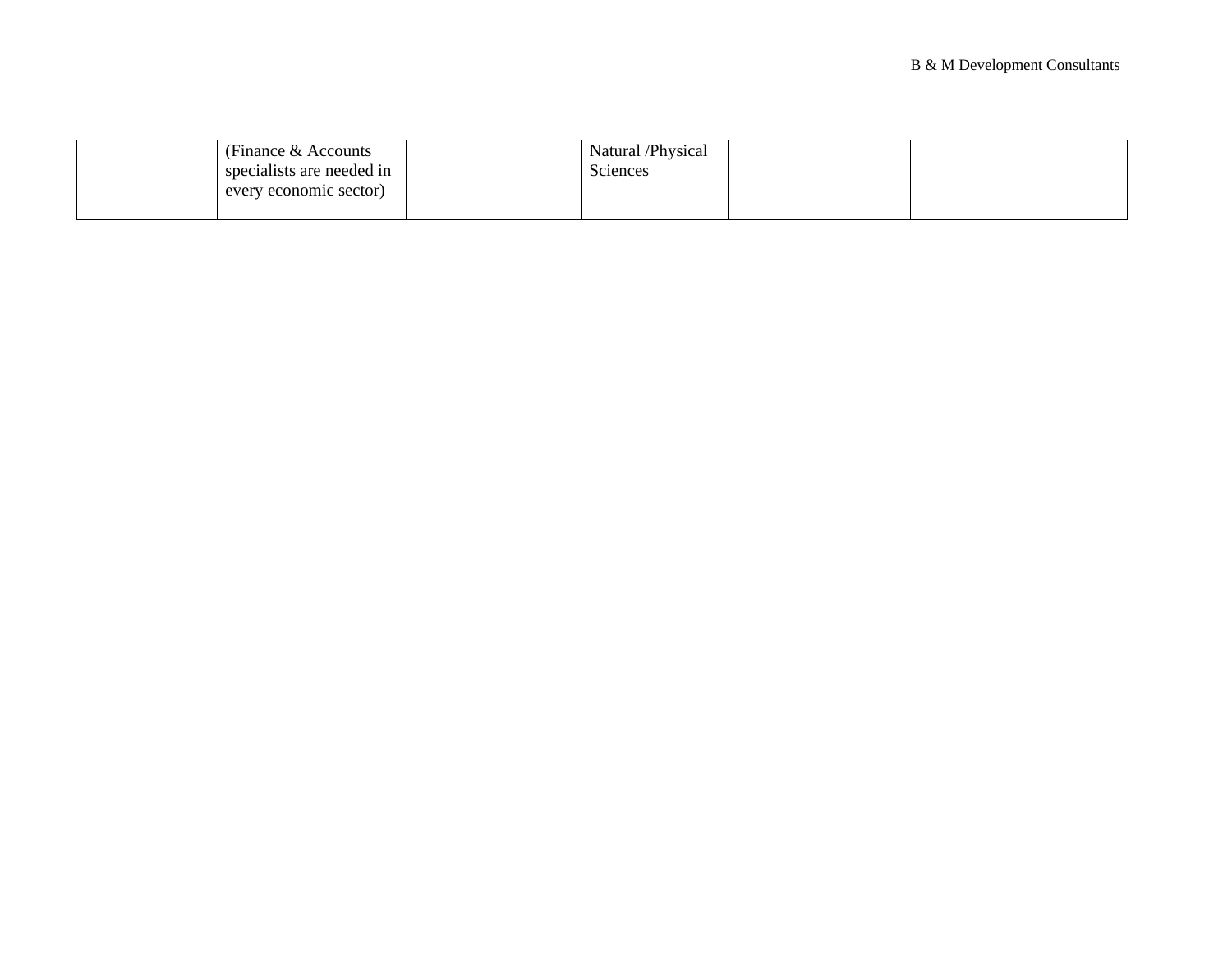## **I. Annex 4. List of Officials Interviewed**

# **II. a. Employers**

| <b>Name Persons Interviewed</b> | <b>Title</b>                                                      |                                                                                 |
|---------------------------------|-------------------------------------------------------------------|---------------------------------------------------------------------------------|
| 1. Dr. Hailu Ayele              | <b>Vice Academic President</b>                                    | <b>Addis Ababa University</b>                                                   |
| 2. Dr. Mekbeb Afework           | <b>Head of Dept. of Anatomy</b>                                   | <b>Black Lion Hospital</b>                                                      |
| 3. Ato Afewerke                 | <b>Administrator</b><br>of<br><b>Faculty</b><br><b>Technology</b> | <b>Addis Ababa University</b>                                                   |
| 4. Dr. Tegegn                   | Director of the Institute                                         | <b>Nutrition</b><br><b>Health</b><br>and<br><b>Research</b><br><i>Institute</i> |
| 5. Getachew Kitaw               | <b>General Manager of Attonmey at</b><br>Law                      | <b>Attoney at law</b>                                                           |
| 6. Dr. Arega                    | <b>Head of Ethiopian Language</b><br><b>Studies</b>               | <b>Addis Ababa University</b>                                                   |
| 7. Dr. Tegegn G. Egizabher      | Director of <b>IDR</b>                                            | <b>Addis Ababa University</b>                                                   |
| 8. Dr. Kifle Dagne              | <b>Head department of Biology</b>                                 | <b>Addis Ababa University</b>                                                   |
| 9. Dr. Tesfaye Dimma            | <b>Head of M. Engineering Dept.</b>                               | Addis Ababa University, Faculty of<br><b>Engineering</b>                        |
| 10. Dr. Hailemichel             | <b>Department Head ILS</b>                                        | <b>Addis Ababa University</b>                                                   |

III.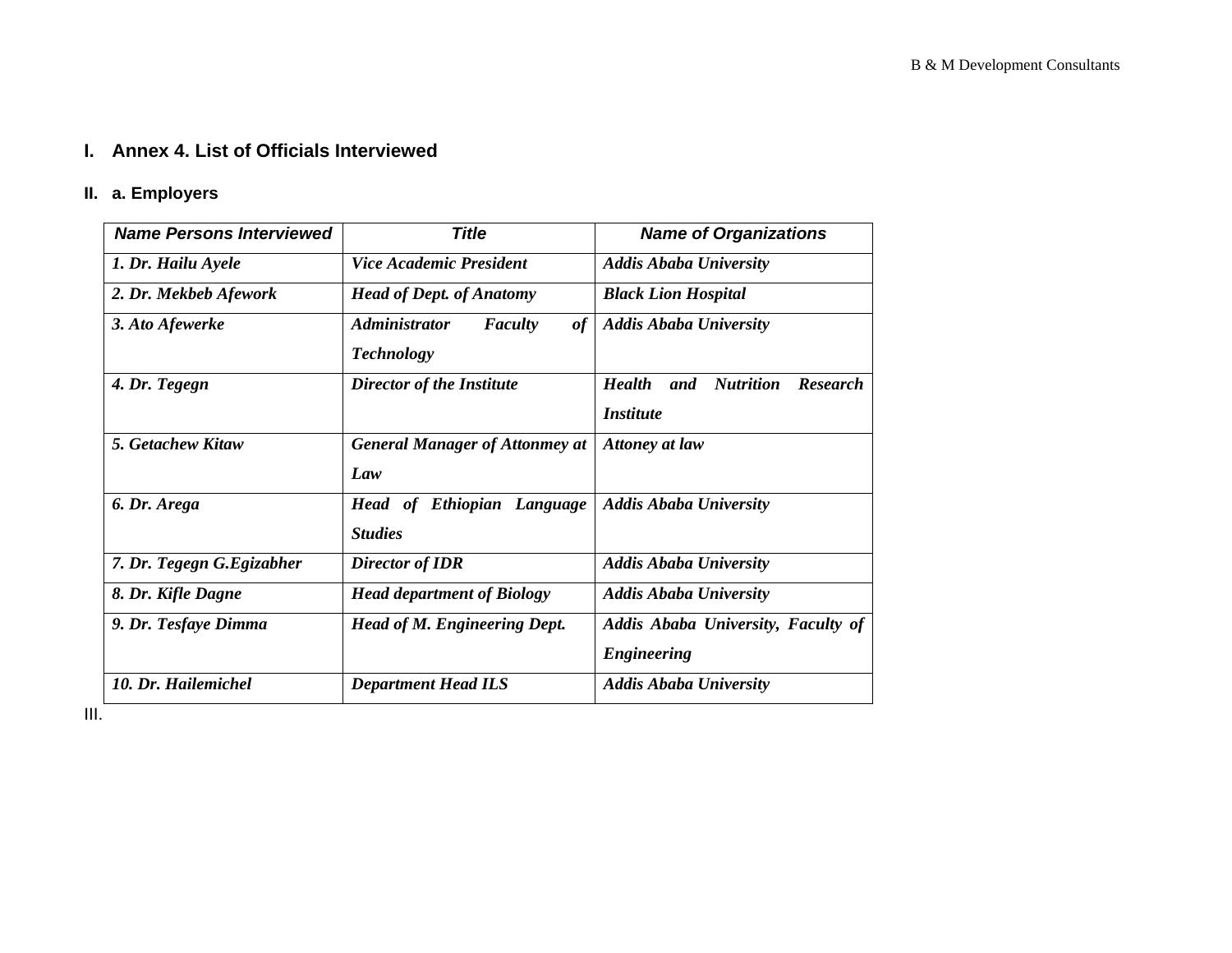#### *b. Returnees*

| <b>Name</b>                | <b>Professions</b>            | <b>Employers</b>                                                                        |
|----------------------------|-------------------------------|-----------------------------------------------------------------------------------------|
| 1. Haregewoin Ashenafi     | Lawyers                       | Self - employed                                                                         |
| 2. Dr. getachew Betru      | <b>Engineer</b>               | Self – employed                                                                         |
| 3. Dr. Meseret Techlemaram | <b>Geotermist</b>             | <b>Geological Survey</b>                                                                |
| 4. Dr. Yared Amare         | Anthropologist                | <b>Addis Ababa University (IES)</b>                                                     |
| 5. Lemaa Mesfin            | <b>B.</b> Adm. & Economist    | <b>Institute of Health Science</b><br>Jimma<br>(University)                             |
| 6. Dr. Alem Bezezew        | <b>Mechanical Engineer</b>    | Addis Ababa University, Faculty of<br><b>Technology</b>                                 |
| 7. Dr. Embet Mulugeta      | <b>Education Psychologist</b> | <b>Addis</b><br>Ababa<br><b>University</b><br><b>IDR/CENTRING</b>                       |
| 8. Dr. Konjit Fekade       | <b>Mechanical Engineer</b>    | Addis Ababa University, Faculty of<br><b>Technology</b>                                 |
| 9. Dr. Yonas Admasu        | Linguist                      | <b>Addis Ababa University</b>                                                           |
| 10. Dr. Yoseph Tesfaye     | <b>Political Scientist</b>    | Horn of African Peace Aid                                                               |
| 11. Dr. Tesfaye Berisso    | <b>Soc. Anthropologist</b>    | <b>Addis Ababa University (IES)</b>                                                     |
| 12. Dr. Girma Akalu        | <b>Research Scientist</b>     | <b>Health</b><br><b>Nutration</b><br><b>Ethiopian</b><br>and<br><i><b>Institute</b></i> |
| 13. Dr. Tenkir Bonger      | <b>Economist</b>              | <b>Prime Minister's Office</b>                                                          |
| 14. Dr. Tesfaye Alemu      | <b>Economist</b>              | Ministry of Economic Development<br>and Cooperation                                     |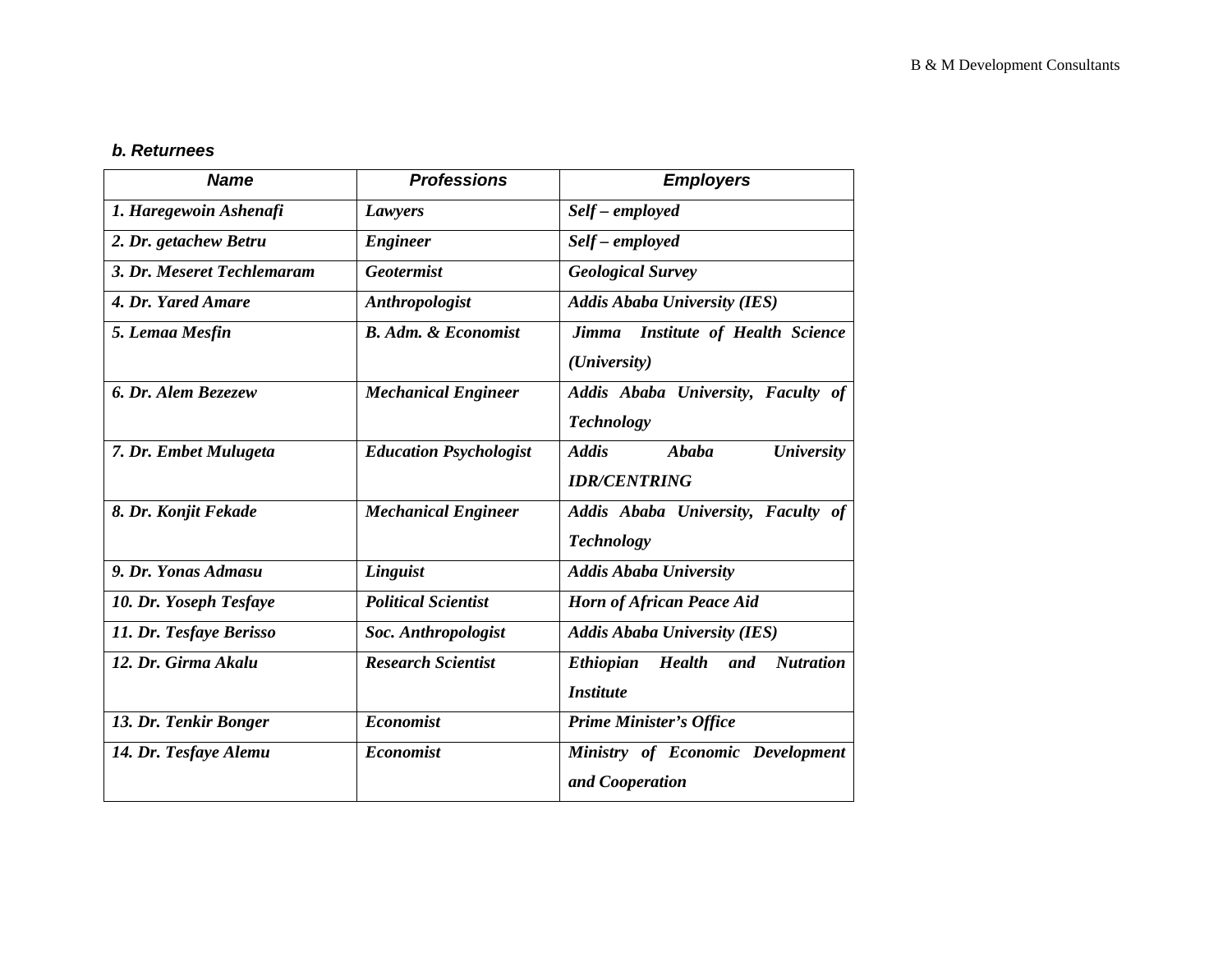| 15. Bruck Berhanu | Engineer | <b>Universal Construction PLS</b> |
|-------------------|----------|-----------------------------------|
|-------------------|----------|-----------------------------------|

# **IV. c**. **Counterpart**

| Name                 | Title       | <b>Organization</b> |
|----------------------|-------------|---------------------|
| <b>Legesse Mammo</b> | Team Leader | <b>MEDaC</b>        |

V.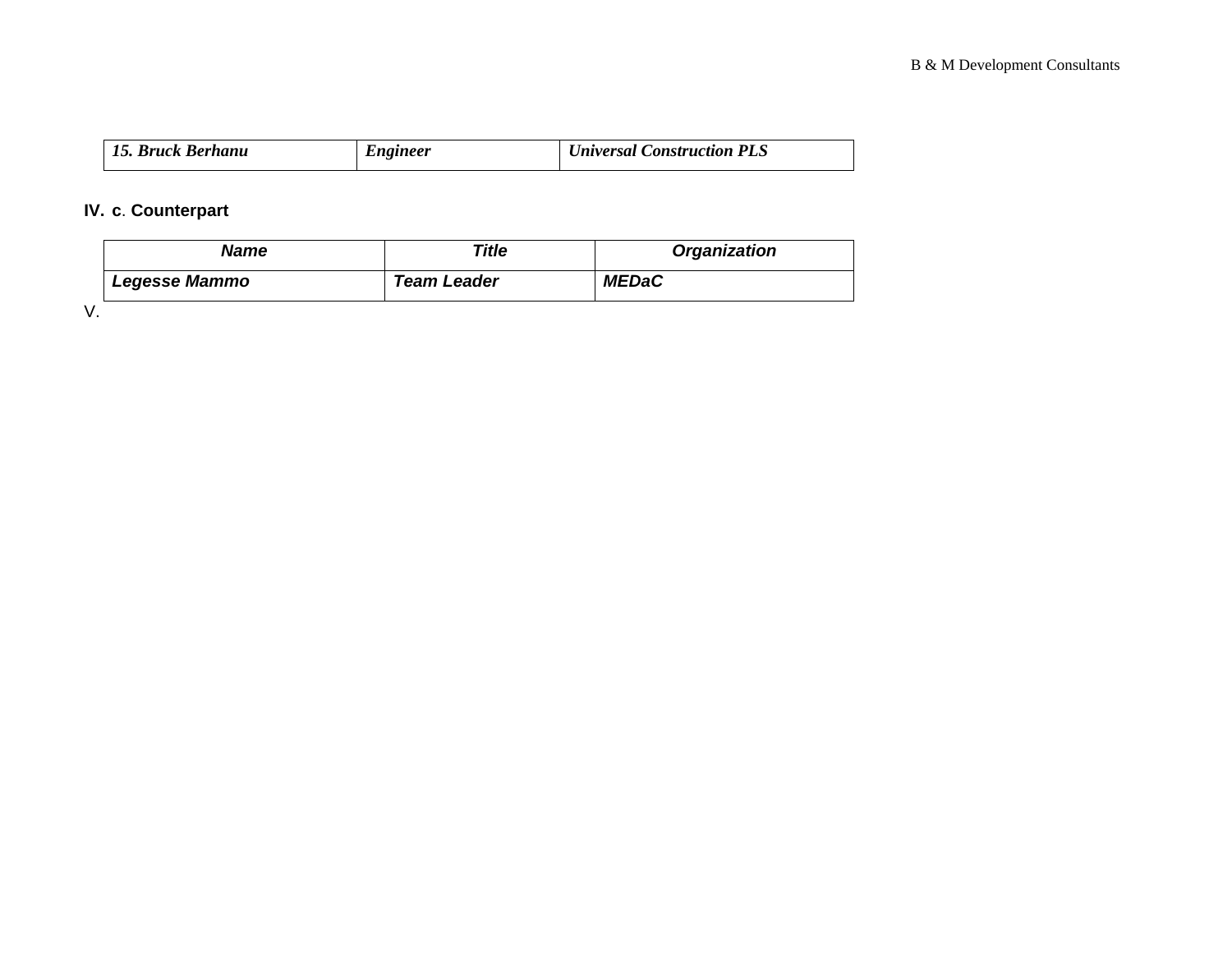# **VI. d. Members of Support Group**

| <b>Name</b>             | <b>Title</b>                               | <b>Name of Organizations</b>                          |  |
|-------------------------|--------------------------------------------|-------------------------------------------------------|--|
| 1. Gabemarim Kidane     | <b>Panel Head</b>                          | <b>Ministry of Education</b>                          |  |
| 2. Almaz Zeleke         | <b>Leader</b><br><b>Team</b><br>of         | <b>Federal Civil Service Commission</b>               |  |
|                         | <b>Recruitment</b>                         |                                                       |  |
| 3. Almaz Belayneh       | <b>Team Leader</b>                         | <b>Ministry of Mines &amp; Energy</b>                 |  |
| 4. Yonannas Beshah      | <b>Team Leader Employment</b>              | Ministry of Labour and Social                         |  |
|                         |                                            | <b>Affairs</b>                                        |  |
| 5. Haptu Hagos          | <b>Head</b><br>of<br><b>Planning</b><br>&  | <b>Mineral</b><br><b>Resource</b><br><b>Ethiopian</b> |  |
|                         | Programming                                | <b>Development Corporation</b>                        |  |
| 6. Degefa Duressa       | Faculty<br>Ass.<br>Dean<br>of <sub>l</sub> | <b>Addis Ababa University</b>                         |  |
|                         | <b>Business and Economics</b>              |                                                       |  |
| 7. Tecklemarim Abate    | <b>Acting Secretary General</b>            | <b>Ethiopia Chamber of Commerce</b>                   |  |
| 8. Haile Michael Manore | <b>Senior Expert of Basic</b>              | <b>Ministry of Health</b>                             |  |
|                         | <b>Health</b>                              |                                                       |  |
| 9. Brikiti Kebede       | <b>Head of Import Follow-up</b>            | <b>Ministry of Trade and Industry</b>                 |  |

### **VII. e. Others**

| Dr. Meera Sethi    | <b>Resident Representative.</b> | <b>IOM</b> |
|--------------------|---------------------------------|------------|
| Zelalem Tesfa      | <b>Finance Officer</b>          | <b>IOM</b> |
| <b>Ruth Paulos</b> | <b>Programme Officer</b>        | <b>IOM</b> |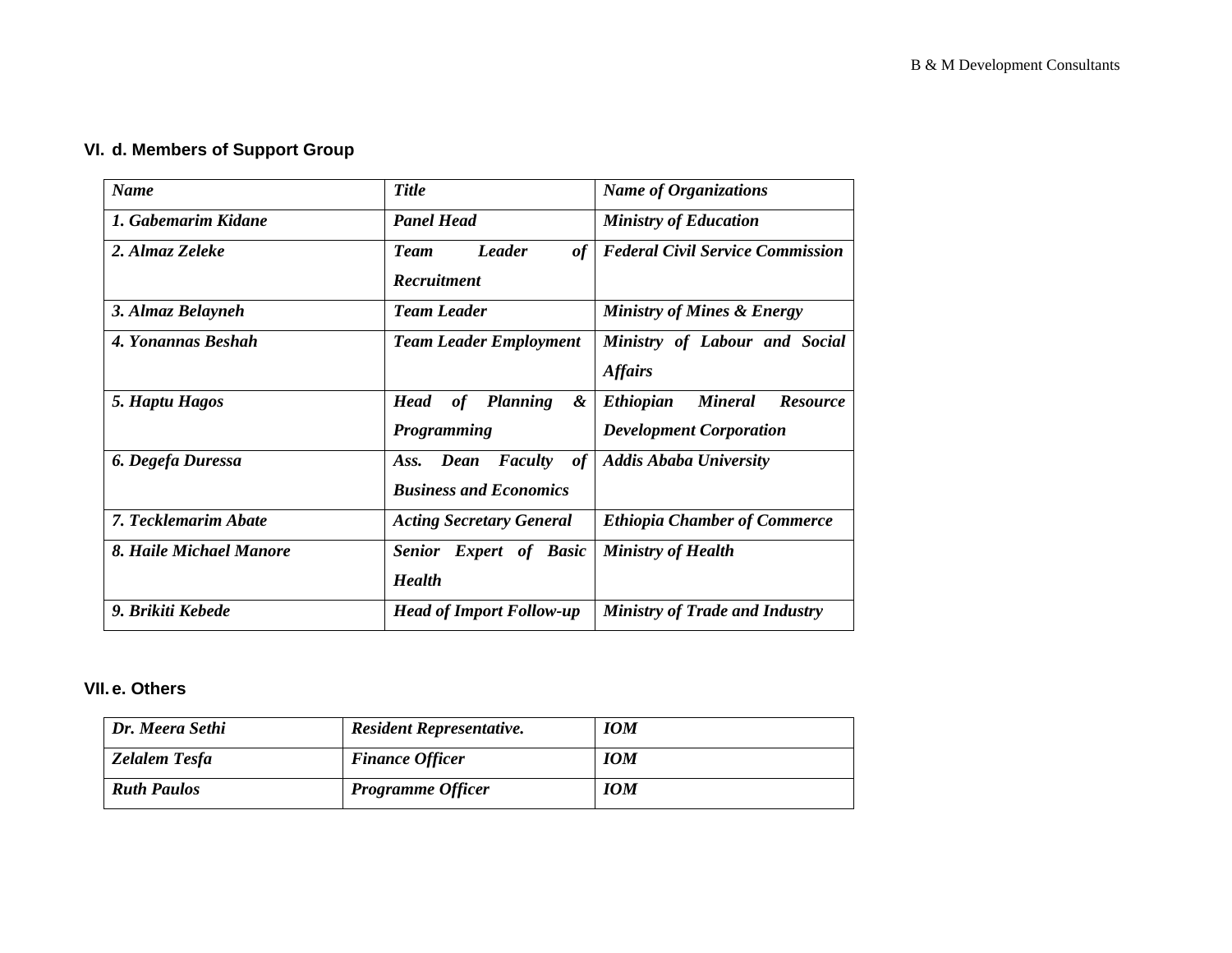| Osman Ali              | <b>Programme Officer</b> | <b>GTZ</b>                                  |
|------------------------|--------------------------|---------------------------------------------|
| <b>Awgechew Negash</b> | <b>Manager</b>           | <b>Ethio-Netherlands</b><br><b>Returnee</b> |
|                        |                          | <b>Programme Office</b>                     |
| Mandinda G. Zimba      | <b>Programme Officer</b> | <b>UNDP</b>                                 |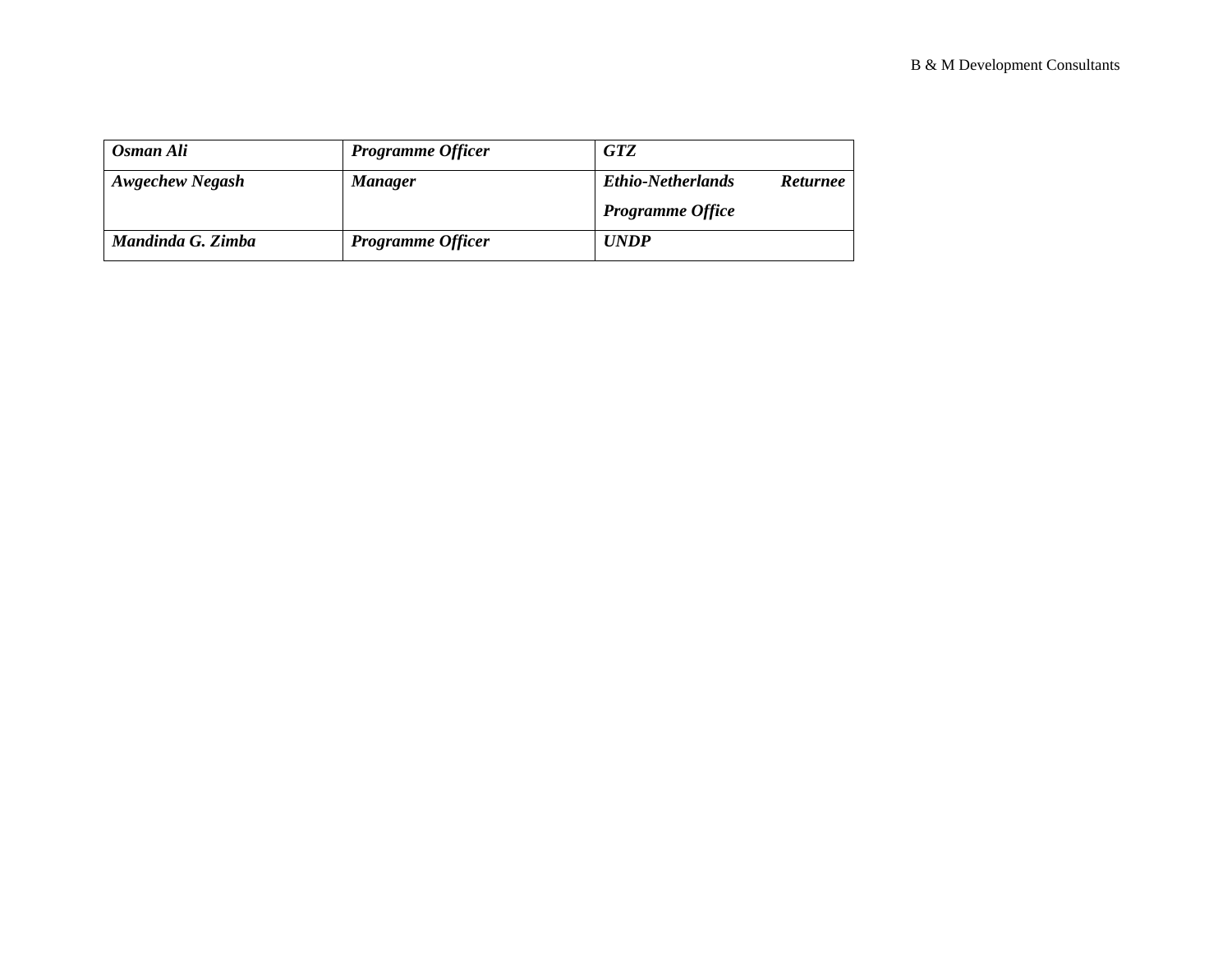## **VIII. Annex 5. List of References**

- *1. Aredo, Dejene, Addis Ababa University, Human Capital Flight from Africa: An Assessment of Brian Drain from Ethiopia, Presented, to the UNECA Regional Conference on Brain Drain and Capacity Building in Africa, February 22 –24, 2000, Addis Ababa, Ethiopia.*
- *2. Financing Agreement between the European Community and the Republic of Angola, Cape Verde, Ethiopia, Ghana, Guinea Bissau, Kenya, Mozambique, Sierra Leone, Uganda, Zambia and Zimbabwe, Return and Reintegration of Qualified African Nationals – Phase III, 1994*
- *3. Dr. Sethi, Meera, International Organization for Migration Addis Ababa, Return and Reintegration of Qualified African Nationals, Presented at the UNECA Regional Conference on Brain Drain and Capacity Building in Africa, February 22 – 24, 2000, Addis Ababa, Ethiopia.*
- *4. Teferra, Damtew, Center for International Higher Education, School of Education, Boston College Boston, USA,, Revisiting the Brain Mobility Doctrine in the Information Age,, Presented at the UNECA Regional Conference on Brain Drain and Capacity Building in Africa, February 22 – 24, 2000, Addis Ababa, Ethiopia.*
- *5. Tapsoba, Sibry J.M, Regional Office for West and Central Africa Dakar, Senegal , Knowledge Generation and Retention in Africa, Presented at the UNECA Regional Conference on Brain Drain and Capacity Building in Africa, February 22 –24, 2000, Addis Ababa, Ethiopia.*
- *6. IOM, Return and Reintegration of Qualified African Nationals, Phase III, Implementation Report July December 1999, Nairobi, Kenya*
- *7. IOM, Return and Reintegration of Qualified African Nationals, Phase III, Implementation Report, January June 1998, Nairobi, Kenya.*
- *8. IOM, Return and Reintegration of Qualified African Nationals, Phase III, Implementation Report, July December 1996 and January June 1997, Switzerland, Geneva.*
- *9. IOM, Return and Reintegration of Qualified African Nationals, Phase III, Implementation Report, January June 1996, Switzerland, Geneva.*
- *10*. *IOM, Return and Reintegration of Qualified African Nationals, Phase III, First Six Monthly Report, for January June 1995, Switzerland, Geneva.*
- *11. IOM, Fighting the African 'Brain Drain', September 1995.*
- *12.ITAD Ltd, Mid term Evaluation of the Return of Qualified African Nationals Phase III 7 ACP RPR 28, Submitted to Communities, March, 1997.*
- *13.Technical Cooperation of Agreement between the European Community and the Republic of Angola, Cape Verde, Ethiopia, Ghana, Guinea Bissau, Kenya, Mozambique, Sierra Leone, Uganda, Zambia and Zimbabwe, Return and Reintegration of Qualified African Nationals – Phase III, 1994*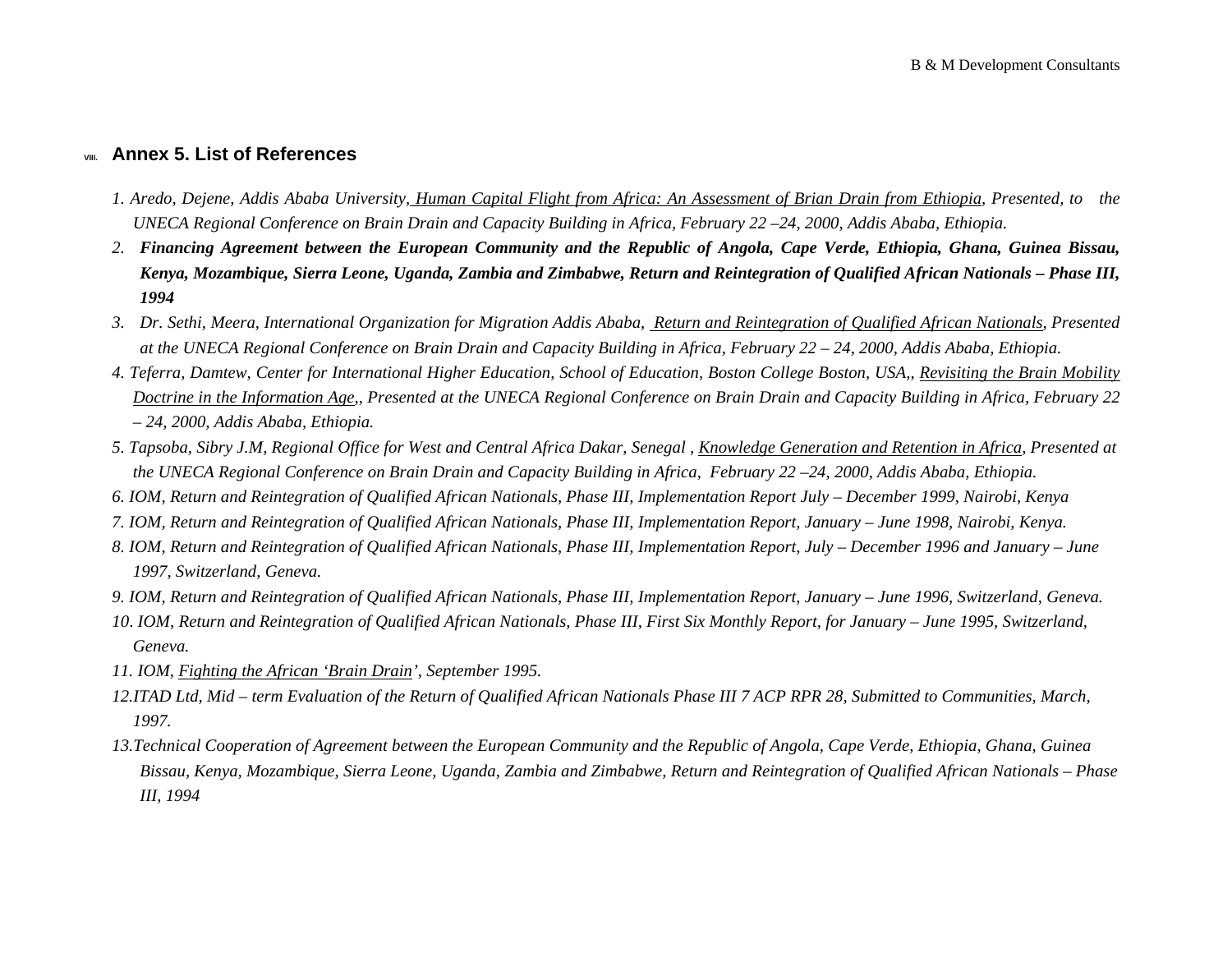*14. UNECA, United Nations Economic and Social Council, Report of the Regional Conference on Brain Drain and Capacity Building in Africa, February 22 – 24, 2000, Addis Ababa, Ethiopia.*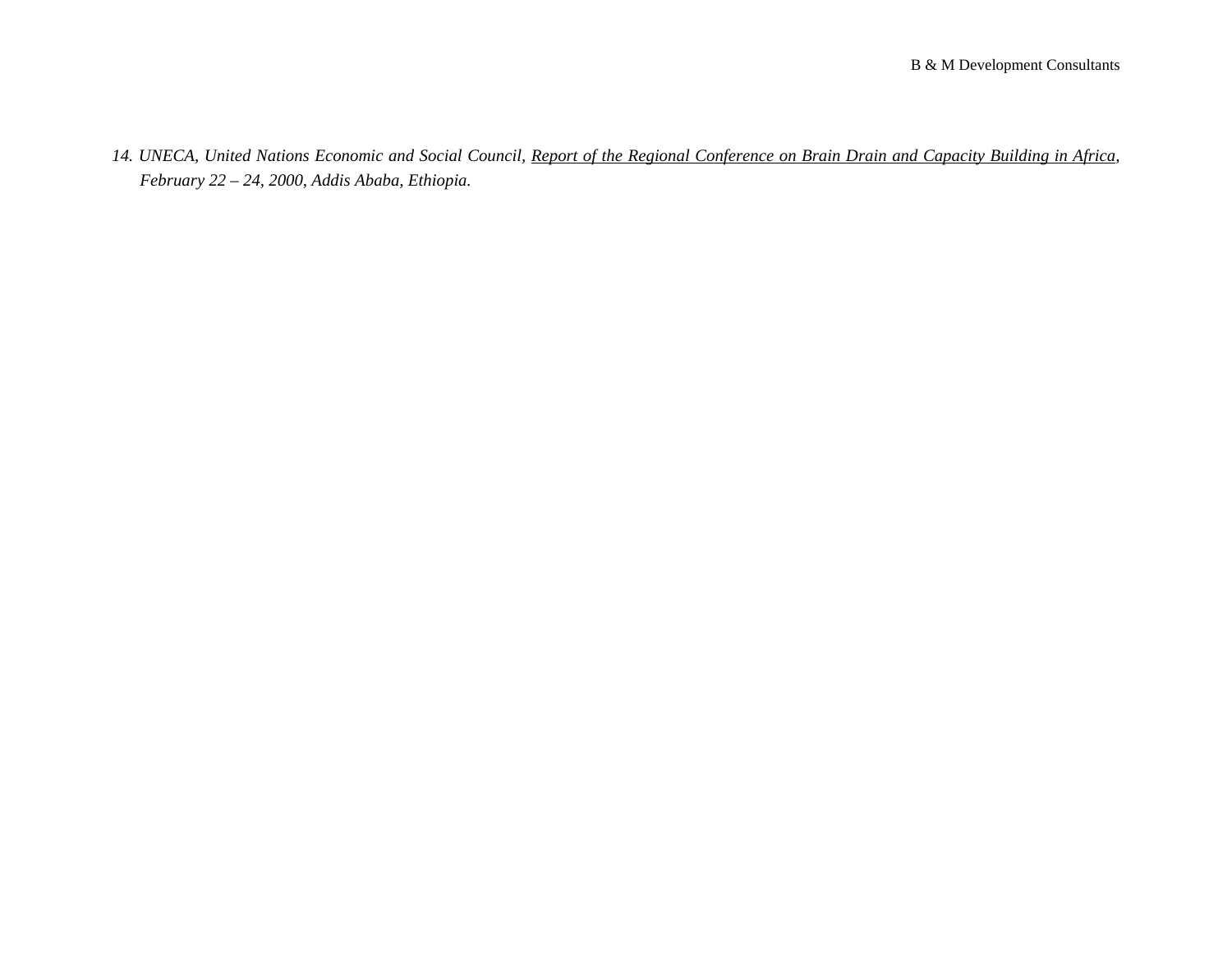## *Annex 6.*

Terms of Reference for the Evaluation of the

#### **Return of Qualified African Nationals Phase III**

## **IX. Ethiopian Country Programme**

# *1. Background*

The project for the Return and Reintegration of Qualified African Nationals (RQAN) is the continuation of a pilot initiative started in 1983 by the International Organization for Migration (IOM), and extended in 1987 under Lome II. The pilot phase was implemented during the period from 1983 to 1987, with 535 African professionals returned to the then 3 target countries of Kenya, Somalia, and countries of Kenya, Somalia and Zimbabwe. Following the first Evaluation Seminar held in Nairobi (1-4 December 1986), phase II was implemented between 1988 and 1992 adding Ghana, Uganda, and Zambia to the target countries, and assisting another target group of 765 qualified Africans in their return and reintegration process.

The financing agreement foe phase III was signed in December 1994 and the implementation started in January 1995. The indicative target group consists of 999 professionals including 100 already returned during the Bridging phase. Phase III currently covers 8 target countries, namely Cape Verde, Ethiopia, Ghana, Guinea Bissau, Kenya, Uganda, Zambia, and Zimbabwe. The initial indicative return target for Ethiopia was 45. Due to the growing demand for program services from employers in Ethiopia as well as the large number of candidates in Ethiopia Roster, IOM increased the indicative return target to 71.

The Ethiopian country program is being implemented in collaboration with the Ministry of Economic Development and Cooperation, Government of Ethiopia's designated counterpart (MEDaC). In view of the imminent end of Phase III by December 1999 and the on going discussions among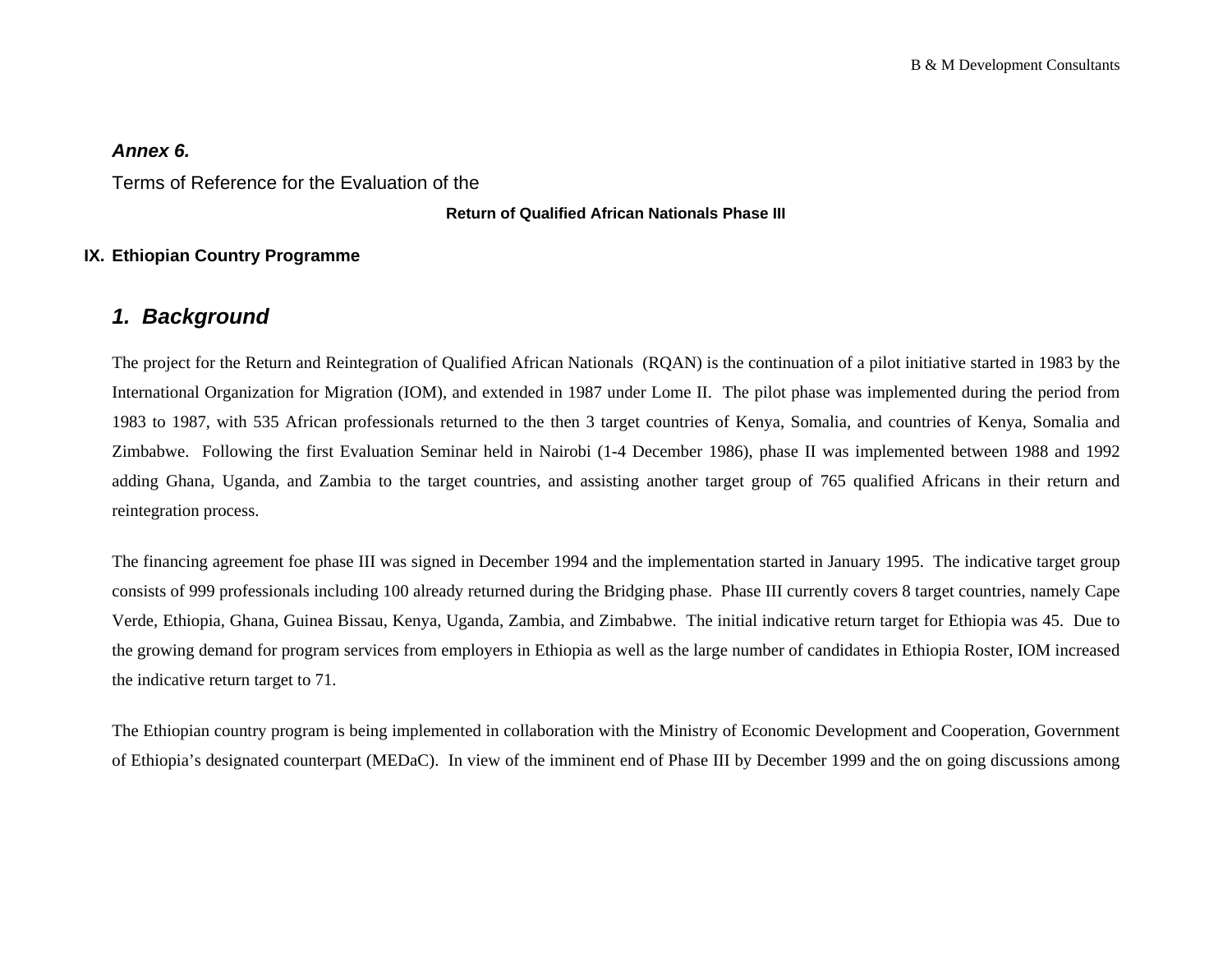stakeholders on a post-Phase III country/region –specific programme, the need for an evaluation of the current Ethiopia country programme has been requested by MEDaC.

Following discussions between IOM Addis Ababa and MEDaC on the subject of an evaluation of the country programme, IOM in cooperation with MEDaC has drafted the Terms of Reference. IOM will financially support the evaluation and MEDaC will identify the consultant for the evaluation.

## *2. Overall Objective*

To evaluate the main aspects of the Return of Qualified African Nationals (RQAN) in Ethiopian in light of the overall program objective: "to enhance the role and utilization of highly qualified, qualified and skilled African personnel in the development of participating ACP countries." (Ref: Agreement No. 5322/REG, ANNEX No. 1, 2.1)

## *3. Specific Objectives*

- 1. To evaluate the program in light of the specific objectives:
	- $\bullet$  "to assist highly qualified, qualified and skilled African nationals residing in industrialized or other African countries in their return and reintegration process;
	- $\bullet$ to assist returnees to become meaningfully and gainfully employed/self employed;
	- $\bullet$ to enhance the social and cultural integration of the returnees;
	- $\bullet$  to assist and encourage African countries in the establishment / strengthening of an institutional frame work to promote the voluntary return of their highly qualified, qualified and skilled nationals."

(Ref: Agreement No. 5322/REG, Annex No. 1, 2.3):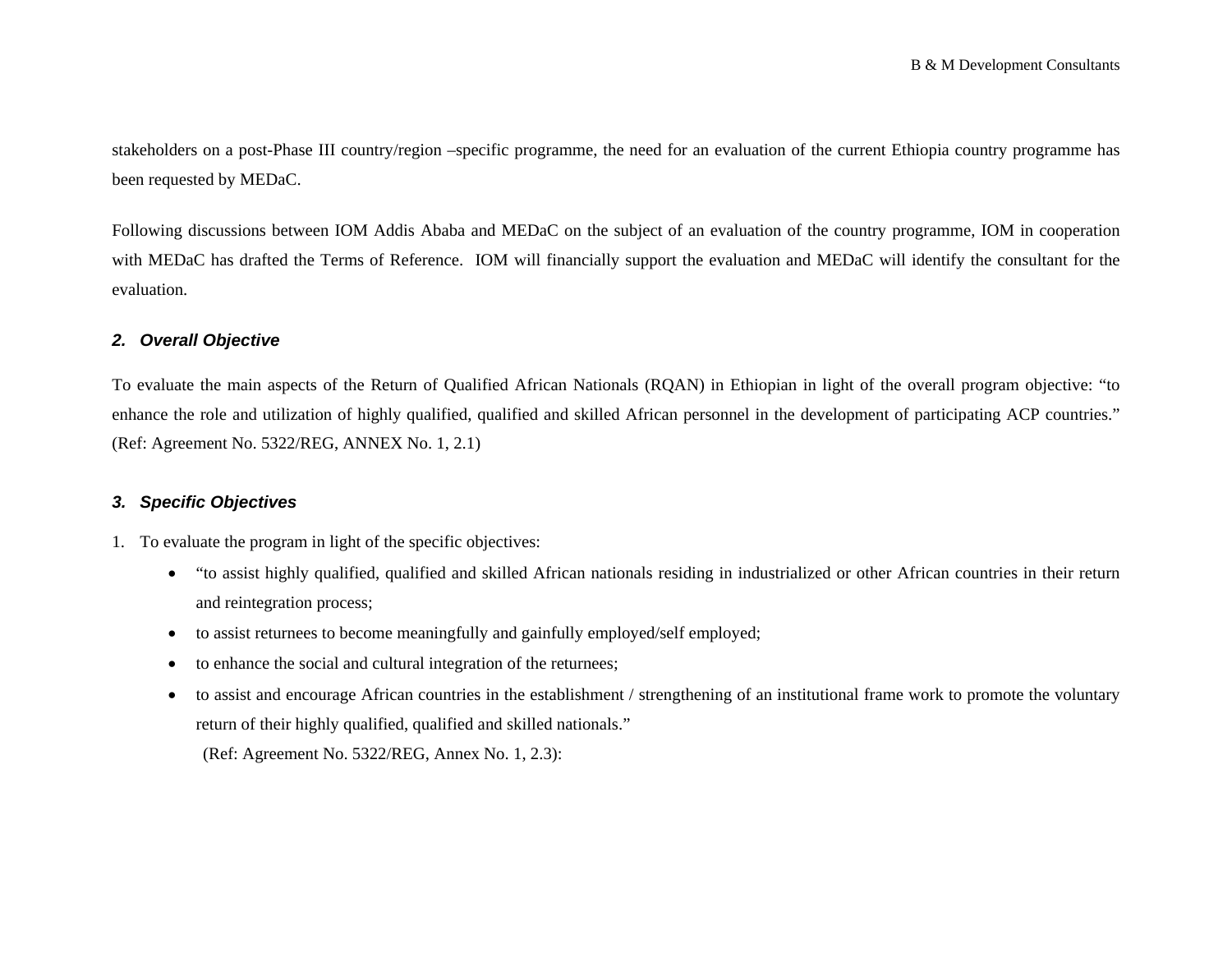- 2. To review and comment on the genesis (background) of the country-specific program. More specifically, the study will seek to answer the following questions:
	- •Which public body initiated the need for participating in the program;
	- •What were the initial specific objectives and targets of the program;
	- •How were the priority sectors identified and updated; were they responsive to actual needs of the Government of Ethiopia;
	- •How have these key sectors identified as being of priority to the economy, have made use of the role and expertise of the returnees;
	- $\bullet$ To comment on the elevance of the country program, in light of identified problems.
- 3. To evaluate attainment of the program's institution building objectives in Ethiopia, looking specifically at the question of workability of institution – building objectives in the Ethiopian context;
- 4. To evaluate the extent to which the activities undertaken by IOM Addis Ababa successfully facilitated a reasonable level or reintegration of the returnees;
- 5. To assess the program's output against established indicators and targets;
- 6. To assess the cost-efficiency of the RQAN program in Ethiopia.

#### *4. Activities to be undertaken*

- 1. Thorough background reading on RQAN III to ensure a good understanding of the program's objectives and implementation strategies, through review of documentation such as:
	- The Technical Cooperation Agreement ;
	- •The Financing Agreement;
	- $\bullet$ Minutes of the MEDaC /IOM Support Group Meetings;
	- IOM international evaluation;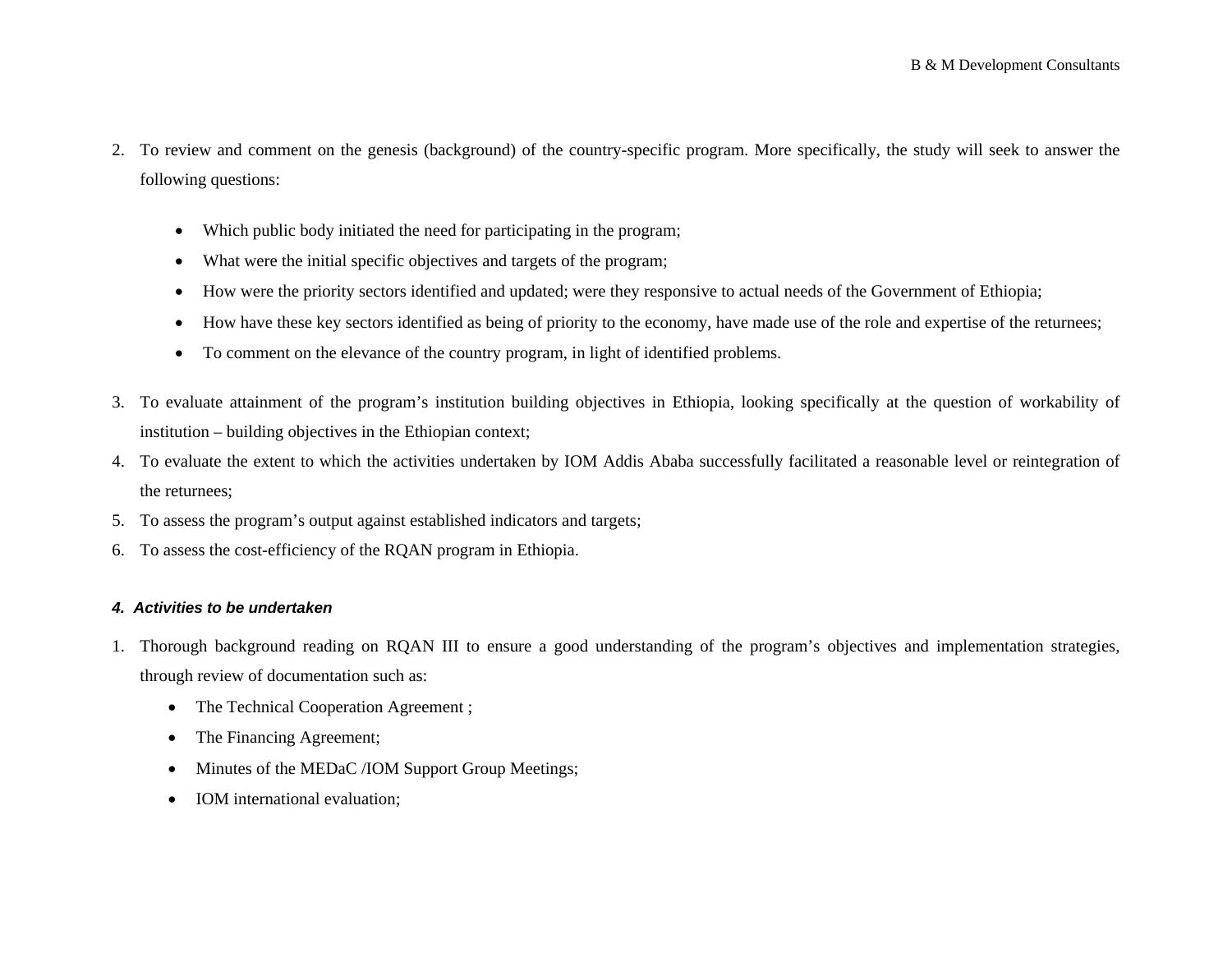- •Mid –term external evaluation;
- $\bullet$ RQAN candidate files
- 2. In depth interviews and discussions with:
	- •Heads of institutions/units of major recipient institutions ;
	- • Key Government Counterpart institution officials, namely:
		- a) Ato Negatu Mereke, Head, Human Resources Development and Social Affairs Department , MEDaC;
		- b) Ato Abebaw Felleke, Deputy Authorizing Officer, MEDaC;
		- c) Ato Legesse Mamo, MEDaC.
		- •Support Group members;
		- $\bullet$ IOM Program Officer and other IOM staff involved (internal);
		- $\bullet$ The Counterpart at the Delegation of the Economic Commission to Ethiopia;
		- Beneficiaries: Returnees and Employers.
- 3. Analysis of information obtained and writing- up of the final report ( as detailed below in Section 5)

#### *5. Output*

- 1. Based on all of the above, a draft final report will be produced within six weeks of completion of the evaluation, covering the elements contained in the terms of reference (please note that percentages given are only indicative);
	- a) Executive summary (5% of the report length);
	- b) Background of the project (5% of the report length);
	- c) Design of the project (15% of the report length) indicating an overview of the lay-out of the project;
	- d) Relevance of the project, assessing the objectives against social, political and economic features of the country (15% of the report length);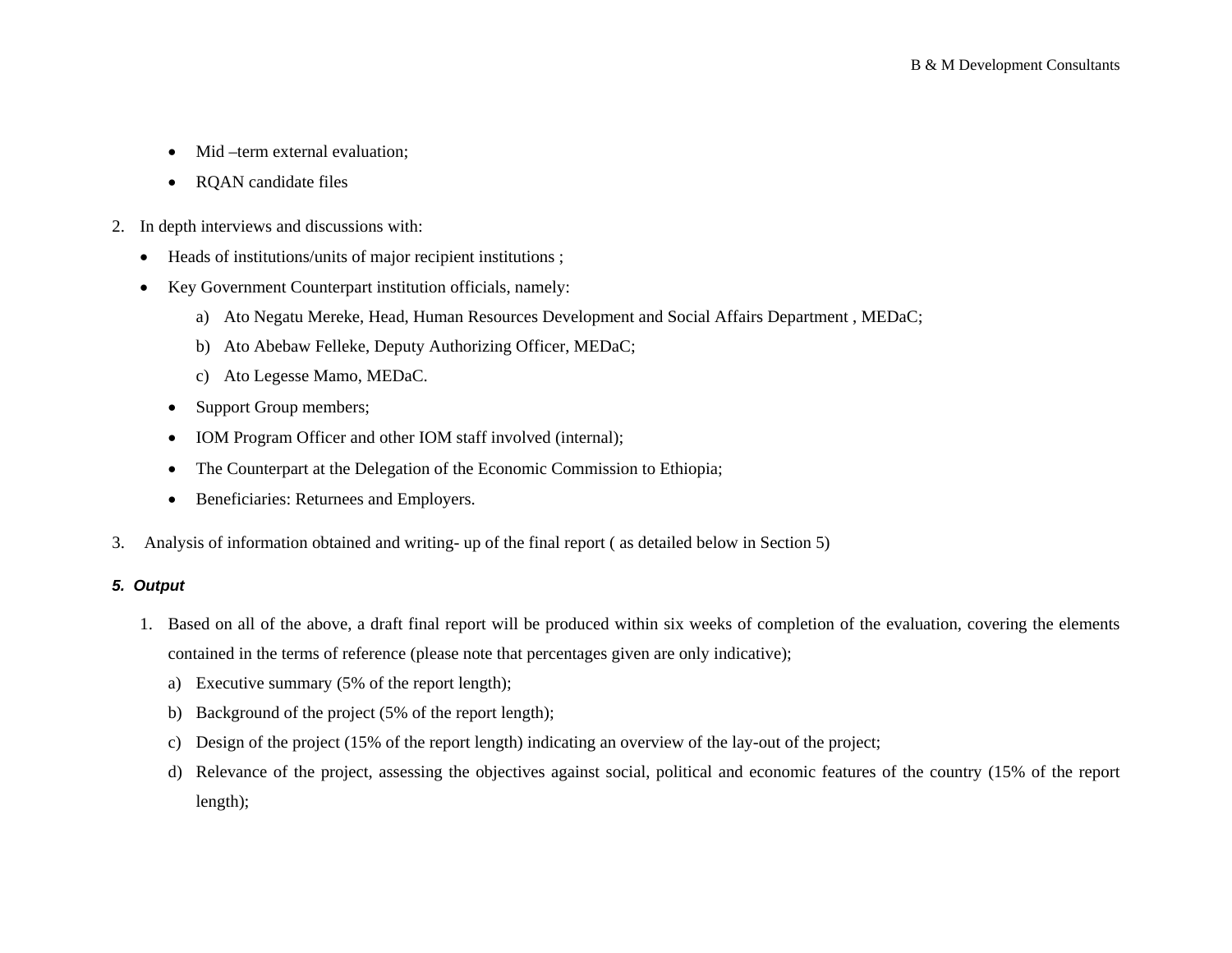- e) Findings in line with the overall and specific objectives of the evaluation (50% of the report length). Specifically:
	- The role played by the Government Counterpart in program implementation;
	- •Efficiency of IOM Addis Ababa's process of candidates selection and job placement building objectives;
	- • Examination of RQAN III in Ethiopia vis-à-vis similar governmental and private efforts at return and retention of qualified and skilled human resources;
	- Constraints to program implementation.
- f) Conclusion (10% of the report length).
- 2. The evaluation will be undertaken as per the following schedule:
	- (i) 2 May 2000 Beginning of study.
	- (ii) 31 May 2000 Submission of first draft to IOM and MEDaC.
	- (iii) 7 June 2000 Submission of final draft to IOM and MEDac
	- (iv) 21 June 2000 Present a final written report, in English, to MEDaC, Delegation of the European Commission to Ethiopia, and IOM Addis Ababa (2 copies to MEDaC 1copy to DEC and 2 copies to IOM) which will be revised and finalized by it consultant based on input from MEDaC, Dec and IOM.

### *6. Resources*

*IOM will be responsible for covering the cost of consultant fees, reproduction of the reports transport and other costs required to undertake the study. MEDaC will select the consultants and forward the names and addresses to IOM.* 

## **Facilitator (MEDaC):**

- •Selection of one consultant, in deliberation with IOM Addis Ababa, to carry out the evaluation
- Provision of information

### **Contracting Agency (IOM Addis Ababa)**

•Payment of the consultant's fee ( as per ceiling established by IOM Addis Ababa in consultation with SRO Nairobi)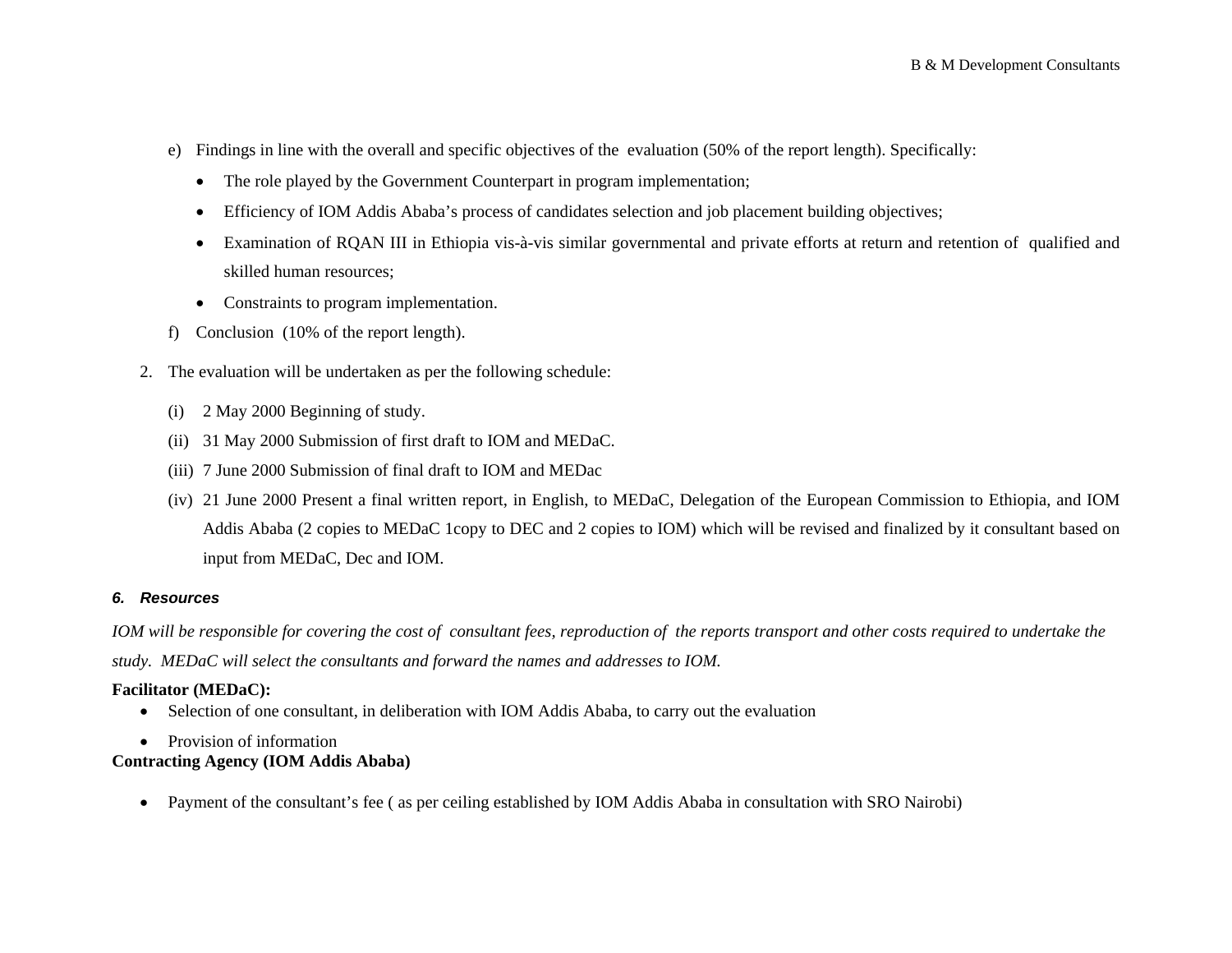- Access to program staff and records;
- Provide logistical support with recipient institutions and donor representatives and beneficiaries.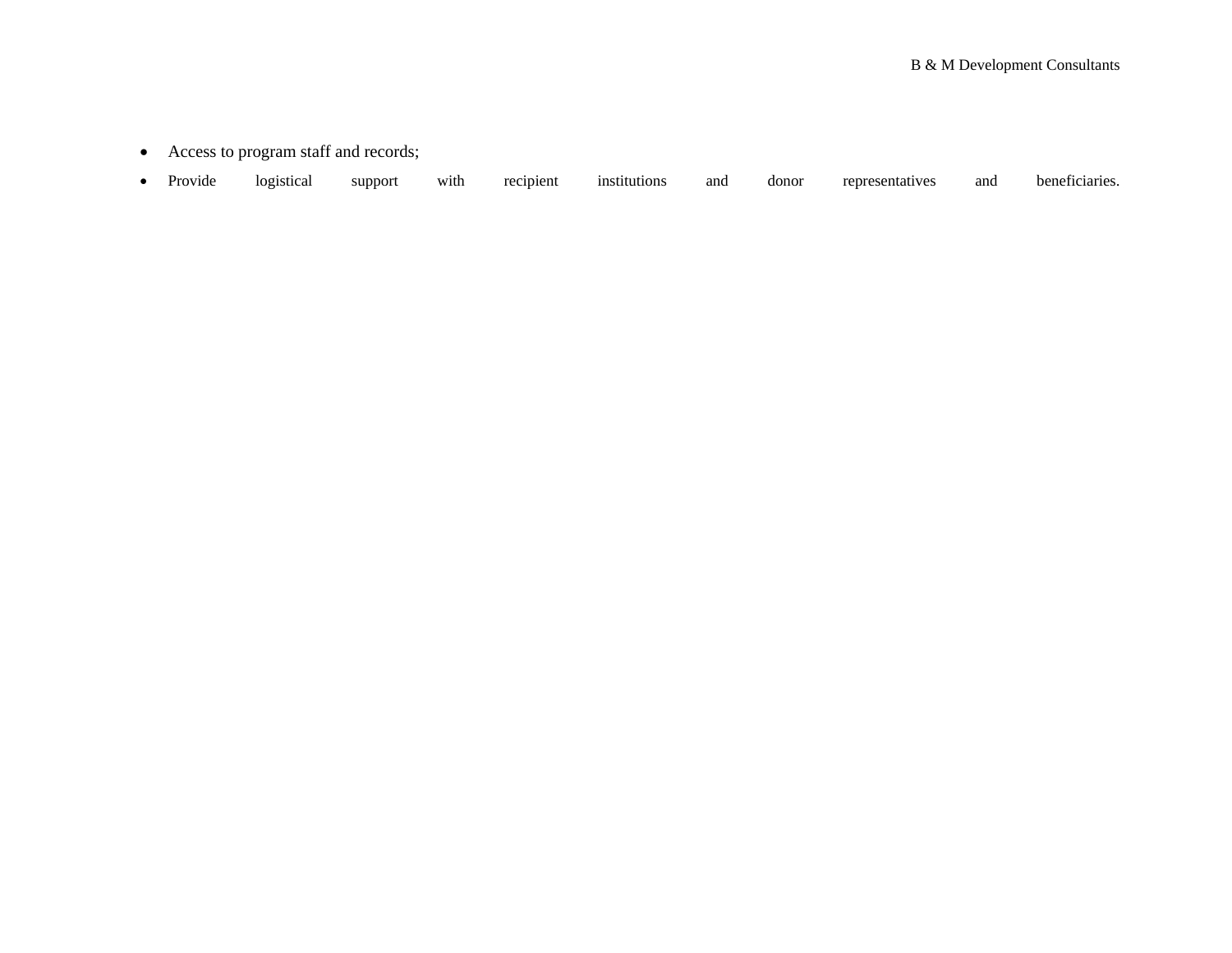#### Annex 7. *LOGICAL FRAME WORK*

## Project Title: return and reintegration of qualified African nationals-Phase  $III<sup>1</sup>$

|              | Logic of intervention                                  | Objectively verifiable indicators        | Source of verification           | Assumption                   |
|--------------|--------------------------------------------------------|------------------------------------------|----------------------------------|------------------------------|
| Overall      | Contribute to enhancing the role and                   |                                          | Terminate<br>external            | - Governments of recipient   |
| objective    | utilization<br>highly<br>qualified,<br>$\mathbf{o}$    |                                          | evaluation                       | countries make efforts to    |
|              | skilled<br>African<br>qualified<br>and                 |                                          |                                  | implement<br>appropriate     |
|              | personnel in the development of                        |                                          |                                  | personnel policies, and to   |
|              | participating countries                                |                                          |                                  | render<br>labor<br>market    |
|              |                                                        |                                          |                                  | regulation more efficient.   |
| Program Goal | The selective return migration of                      | The returnees have been absorbed in key  | regular assessment of<br>$\sim$  | Governments make efforts     |
|              | highly qualified, qualified and skilled                | sectors of the economy in accordance     | the priority sectors for         | to establish manpower plans  |
|              | Africans in order to contribute to                     | with the priority manpower needs of the  | employment<br>of                 | to identify priority sectors |
|              | fostering the receiving country's                      | country concerned                        | returnees                        | for<br>employment<br>of      |
|              | human resources capacity                               |                                          | Six-monthly reviews              | returnees, and support IOM   |
|              |                                                        |                                          | External<br>mid<br>term          | in identifying concrete job  |
|              |                                                        |                                          | evaluation                       | vacancies                    |
|              |                                                        |                                          | terminal<br>External             |                              |
|              |                                                        |                                          | evaluation                       |                              |
| Project      | qualified,<br>highly<br>To<br>assist<br>$\overline{a}$ | 80%<br>of returnees<br>at least<br>still | IOM<br>$\omega$<br>computer      | support obtained from        |
| Purpose      | qualified and skilled African                          | employed<br>in<br>accordance<br>with     | database                         | receiving countries to       |
|              | nationals<br>residing<br>in                            | available man power development          | Population and sample            | facilitate the transfer of   |
|              | industrialized countries in their                      | plans after 2 years of project           | surveys of assisted              | human resources              |
|              | return and reintegration process                       | activities                               | returnees (by IOM)               | the security situation in    |
|              | To promote the return of highly                        | 70% of returnees assisted as self        | Monitoring<br>of the<br>$\omega$ | countries<br>of<br>return    |
|              | qualified, qualified and skilled                       | employed are still operating 2 years     | reintegration process            | for<br>allows<br>project     |
|              | African residing in other African                      | after their return                       | of the returnees (by             | implementation.              |
|              | countries                                              | at least 70 % of the returnees           | $IOM$ )                          | Working conditions are       |
|              | To assist the returnees to become                      | consider their job commensurate with     | Technical/managerial             | considered                   |
|              | meaningfully<br>and<br>gainfully                       | their training                           | backstopping                     |                              |
|              | employed/self-employed                                 | at least 70% of returnees consider       | monitoring<br>(external          |                              |
|              | To assist and encourage African                        | of<br>transfer<br>that<br>$\mathbf{a}$   | expert)                          |                              |
|              | countries in the establishment                         | knowledge/experience to others takes     | mid-term<br>evaluation           |                              |
|              | and/or strengthening of<br>an                          | place                                    | after 18<br>months of            |                              |
|              | framework<br>institutional<br>to                       | at least 80% of returnees consider       | project implementation           |                              |
|              | promote the voluntary return of                        | that the return of qualified nationals   |                                  |                              |